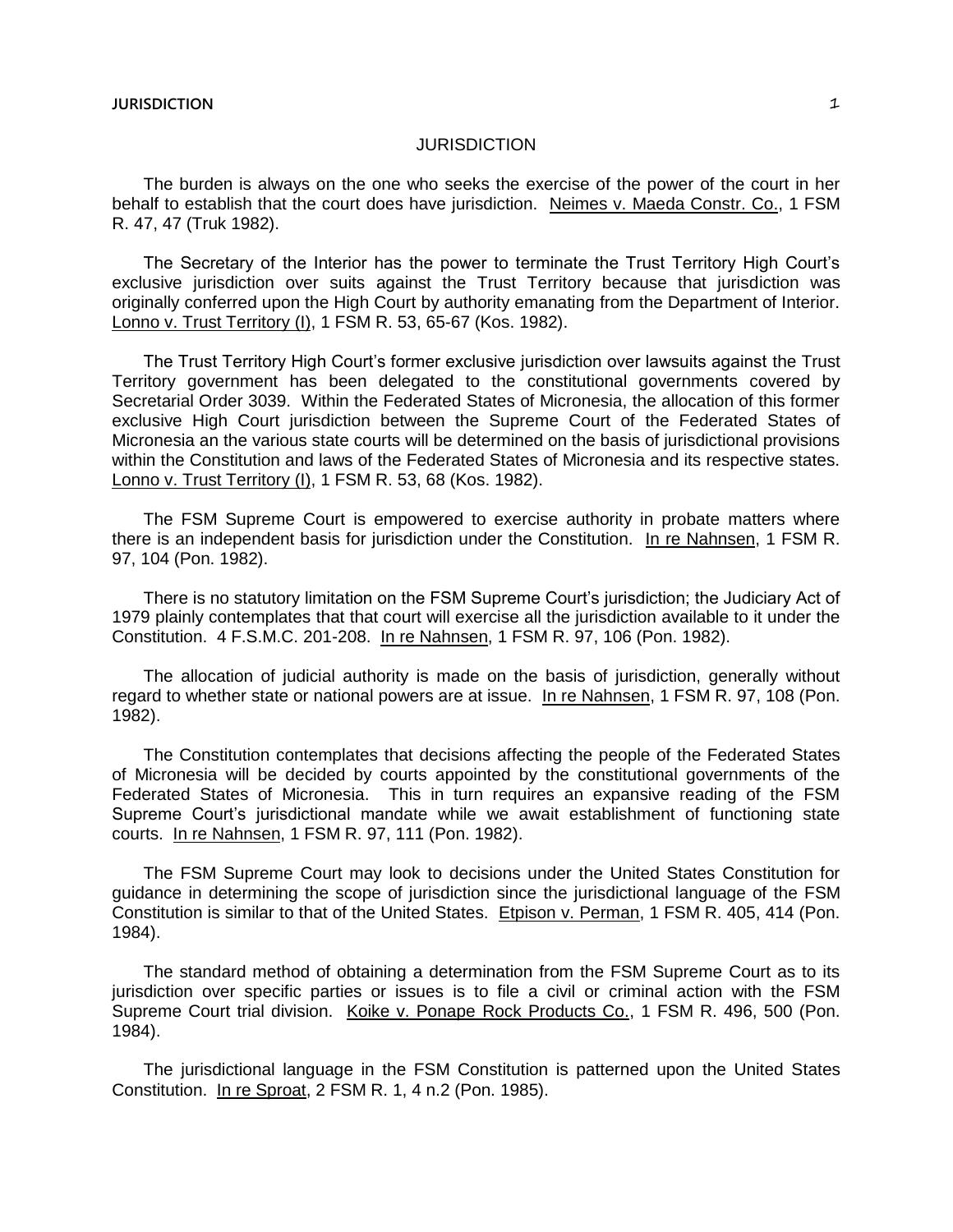A case must be one appropriate for judicial determination, that is, a justiciable controversy, as distinguished from a difference or dispute of a hypothetical or abstract character, or one that is academic or moot. The controversy must be definite and concrete, touching the legal relations of parties having adverse legal interests. In re Sproat, 2 FSM R. 1, 5 (Pon. 1985).

Because the FSM Constitution states that the judicial power "is vested" in the Supreme Court, and the trial division "has" jurisdiction over certain cases ─ unlike the jurisdictional provisions of the United States Constitution, which are not self-executing ─ determinations as to the jurisdiction of the FSM courts are based on constitutional interpretation rather than statutory construction, and therefore it cannot be assumed that United States court holdings will yield the correct result under FSM jurisdictional provisions. FSM Dev. Bank v. Estate of Nanpei, 2 FSM R. 217, 219 n.1 (Pon. 1986).

As a general rule the FSM Supreme Court trial division is obliged to exercise its jurisdiction and may not abstain simply because unsettled issues of state law are presented. Edwards v. Pohnpei, 3 FSM R. 350, 360 (Pon. 1988).

State courts do not normally look to the national Constitution as a source of jurisdictional authority, but instead typically rely upon state constitutions and state law for their authorization to act, so in considering whether a state court may exercise jurisdiction in a case the proper question is not whether the national Constitution authorizes, but whether it bars state court jurisdiction. Bank of Guam v. Semes, 3 FSM R. 370, 377 (Pon. 1988).

Article XI, section 6(c) of the Constitution places authority to prescribe jurisdiction only in the national Congress, and not in state legislatures. Bank of Guam v. Semes, 3 FSM R. 370, 379 (Pon. 1988).

Failure to mention national courts in section 25 of the Pohnpei State Real Property Mortgage Act should not be read as an attempt to deprive litigants of access to the FSM Supreme Court's trial division. Bank of Guam v. Semes, 3 FSM R. 370, 380 (Pon. 1988).

FSM Supreme Court's trial division does not lose jurisdiction over a case merely because land issues are involved, but if such issues are presented, certification procedures may be employed to avoid encroachment upon state decision making prerogatives. Bank of Guam v. Semes, 3 FSM R. 370, 381 (Pon. 1988).

The Constitution's jurisdictional provisions are self-executing. U Corp. v. Salik, 3 FSM R. 389, 394 (Pon. 1988).

The determination of jurisdiction itself normally qualifies for protection under the common law principle of res judicata, requiring a second court to presume that the court which issued the judgment did properly exercise its own jurisdiction, but plain usurpation of power by a court which wrongfully extends its jurisdiction beyond the scope of its authority, is outside of the doctrine and does not qualify for res judicata protection. United Church of Christ v. Hamo, 4 FSM R. 95, 107-08 (App. 1989).

In light of the Trust Territory High Court's insistence on maintaining control over cases within the Federated States of Micronesia in disregard of Secretarial Order 3039 and to the exclusion of the new constitutional courts, its characterizations of Joint Rule No. 1 as "simply a memorandum" and of the words "active trial" in Secretarial Order 3039 as merely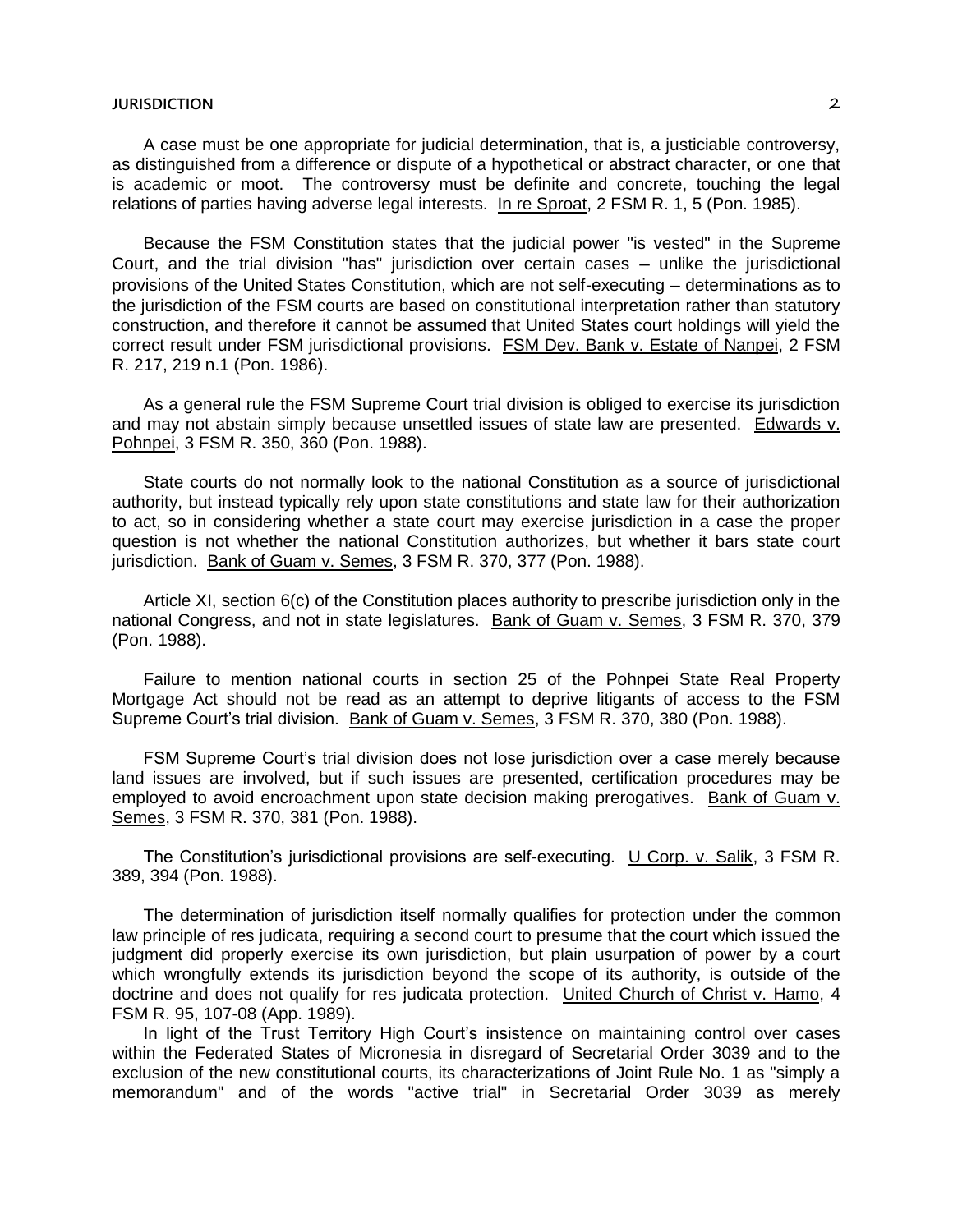"administrative guidance," its acceptance of appeals after it was precluded from doing so by Secretarial Order 3039, its decision of appeals after Secretarial Order 3039 was terminated and its continued remand of cases to the High Court trial division for further action even after November 3, 1986, there can be no doubt that for purposes of res judicata analysis, the High Court was a court lacking capacity to make an adequately informed determination of a question concerning its own jurisdiction United Church of Christ v. Hamo, 4 FSM R. 95, 118 (App. 1989).

Although final judgment in a case has been entered by the Trust Territory High Court, because any effort by a party to have the High Court consider its own jurisdiction would have been futile, it is procedurally fair to later afford the party an opportunity to question that jurisdiction. United Church of Christ v. Hamo, 4 FSM R. 95, 118-19 (App. 1989).

Where the Trust Territory High Court's exercise of jurisdiction was a manifest abuse of authority, allowing the judgment of the High Court to stand would undermine the decisionmaking guidelines and policies reflected in the judicial guidance clauses of the national and state constitutions and would thwart the efforts of the framers of the Constitution to reallocate court jurisdiction within the Federated States of Micronesia by giving local decision-makers control over disputes concerning ownership of land. United Church of Christ v. Hamo, 4 FSM R. 95, 119 (App. 1989).

The decision as to jurisdiction is one to be made by the court, and counsel may not by agreement, confer upon a court jurisdiction that it does not have by law. Federal Business Dev. Bank v. S.S. Thorfinn, 4 FSM R. 367, 369 (App. 1990).

The maritime jurisdiction conferred on the FSM Supreme Court by the Constitution is not to be decided with reference to the details of United States cases and statutes concerning admiralty jurisdiction but instead with reference to the general maritime law of seafaring nations of the world, and to the law of nations. Federal Business Dev. Bank v. S.S. Thorfinn, 4 FSM R. 367, 374 (App. 1990).

The FSM Supreme Court has jurisdiction over all cases which are maritime in nature including all maritime contracts, torts and injuries. Federal Business Dev. Bank v. S.S. Thorfinn, 4 FSM R. 367, 374 (App. 1990).

The question of the enforceability of ship mortgages is a matter that falls within the maritime jurisdiction of the FSM Supreme Court under article XI, section 6(a) of the Constitution. Federal Business Dev. Bank v. S.S. Thorfinn, 4 FSM R. 367, 376 (App. 1990).

A state law provision attempting to place "original and exclusive jurisdiction" in the Yap State Court cannot divest a national court of responsibilities placed upon it by the national constitution, which is the "supreme law of the Federated States of Micronesia." Gimnang v. Yap, 5 FSM R. 13, 23 (App. 1991).

Under traditional constitutional analysis, taxpayers' efforts to recover tax moneys unlawfully extracted from them by a state may be relegated to state procedures and decision-makers so long as there is a reasonable procedure under state law whereby the taxpayer may obtain meaningful relief. Gimnang v. Yap, 5 FSM R. 13, 23-24 (App. 1991).

Under the Compact of Free Association and the Federal Programs and Services Agreement, civilian employees of the United States government have immunity from civil and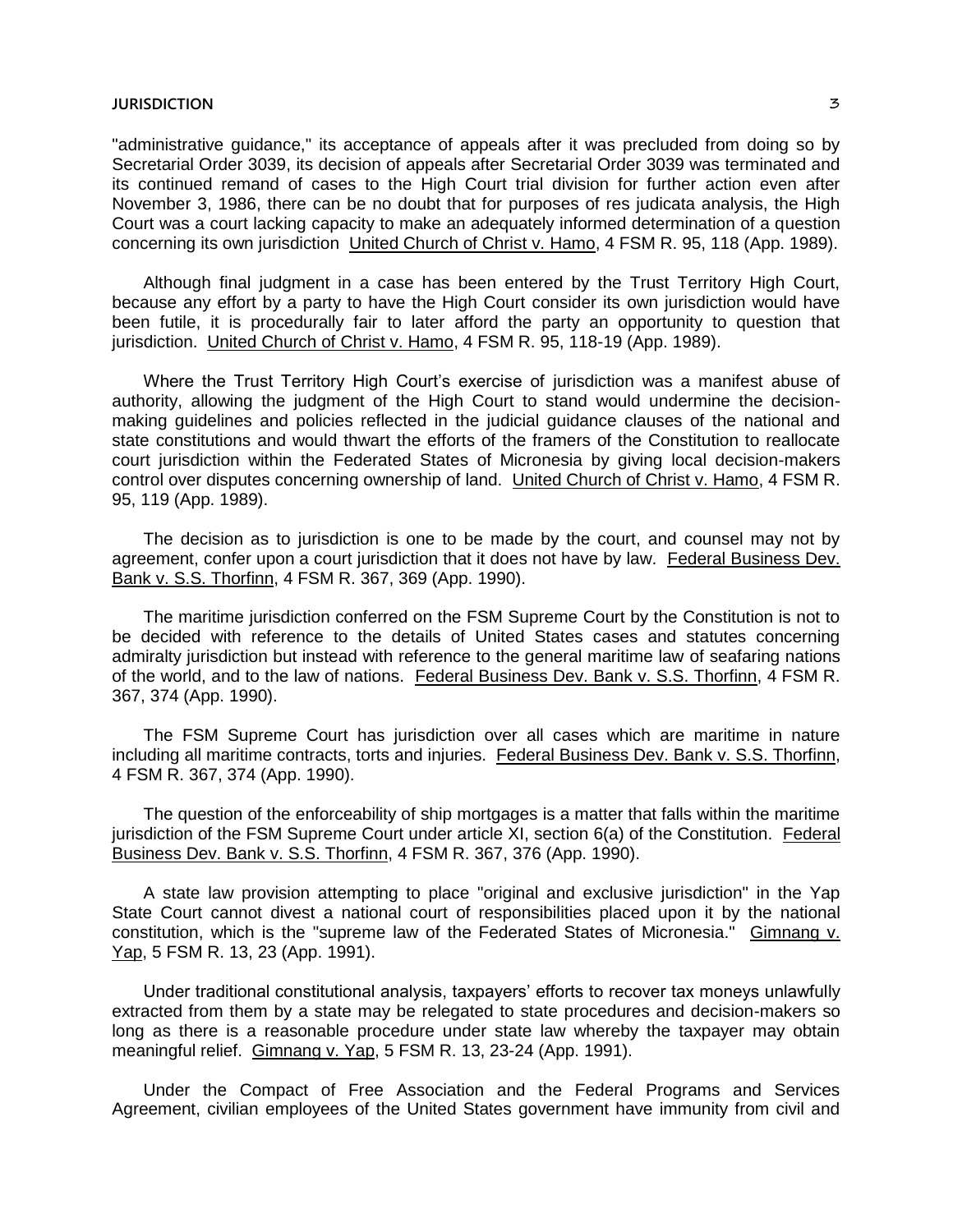criminal process for wrongful acts and omissions done within the scope and in performance of official duty, unless expressly waived by the U.S. government. Samuel v. Pryor, 5 FSM R. 91, 95 (Pon. 1991).

The Compact of Free Association provides to the United States immunity from the jurisdiction of the FSM Supreme Court for claims arising from the activities of United States agencies or from the acts or omissions of the employees of such agencies. Samuel v. United States, 5 FSM R. 108, 111 (Pon. 1991).

Issuance of a search warrant is indisputedly within the FSM Supreme Court's jurisdiction. Jano v. King, 5 FSM R. 388, 392 (Pon. 1992).

A maritime contract cannot be converted into a non-maritime one by stipulation of the parties so as to divest the court of its admiralty jurisdiction. Maruwa Shokai (Guam), Inc. v. Pyung Hwa 31, 6 FSM R. 1, 4 (Pon. 1993).

The term "concurrent" in article XI, section 6(c) of the FSM Constitution has the same meaning as in section 6(b); i.e., that jurisdiction is concurrent as between the FSM Supreme Court and any other national courts that may be established by statute. It would be illogical and contrary to norms of constitutional interpretation to assume a different meaning for "concurrent" in section  $6(c)$  than in section  $6(b)$ , since it is quite clear that the two sections are to be read together. Faw v. FSM, 6 FSM R. 33, 35 (Yap 1993).

Under the FSM Constitution the FSM Supreme Court may hear cases on appeal from the highest state court in which a decision may be had if that state's constitution permits it. The Chuuk State Constitution permits such appeals, which, in civil cases, Chuuk statute provides be made by certiorari. Gustaf v. Mori, 6 FSM R. 284, 285 (App. 1993).

The FSM Supreme Court will not interfere in a pending state court proceeding where no authority has been cited to allow it to do so, where the case has not been removed from state court, where it has not been shown that the national government is a party to the state court proceeding thereby putting the case within the FSM Supreme Court's exclusive jurisdiction, and where it has not been shown that the movants are parties to the state court proceeding and thus have standing to seek national court intervention. Pohnpei v. Kailis, 6 FSM R. 460, 463 (Pon. 1994).

A court may *sua sponte* raise the issue of jurisdiction at any time because it is the duty of the courts and counsel to insure that jurisdiction exists. Barker v. Paul, 6 FSM R. 473, 475 (Chk. S. Ct. App. 1994).

Actions concerning the determination of land titles rest primarily with the Land Commission, which is statutorily charged with the registration and determination of land ownership. When the Land Commission has designated a registration area the courts cannot entertain any action with regard to interests in land within that registration area without a showing of special cause, although any determination of the Commission may be appealed to the Trial Division of the Chuuk State Supreme Court. Otherwise, it becomes final and conclusive. Barker v. Paul, 6 FSM R. 473, 475-76 (Chk. S. Ct. App. 1994).

Absent a finding of "special cause" on the record the trial court had no jurisdiction to entertain an action asserting an interest in land located within a designated registration area. Barker v. Paul, 6 FSM R. 473, 476 (Chk. S. Ct. App. 1994).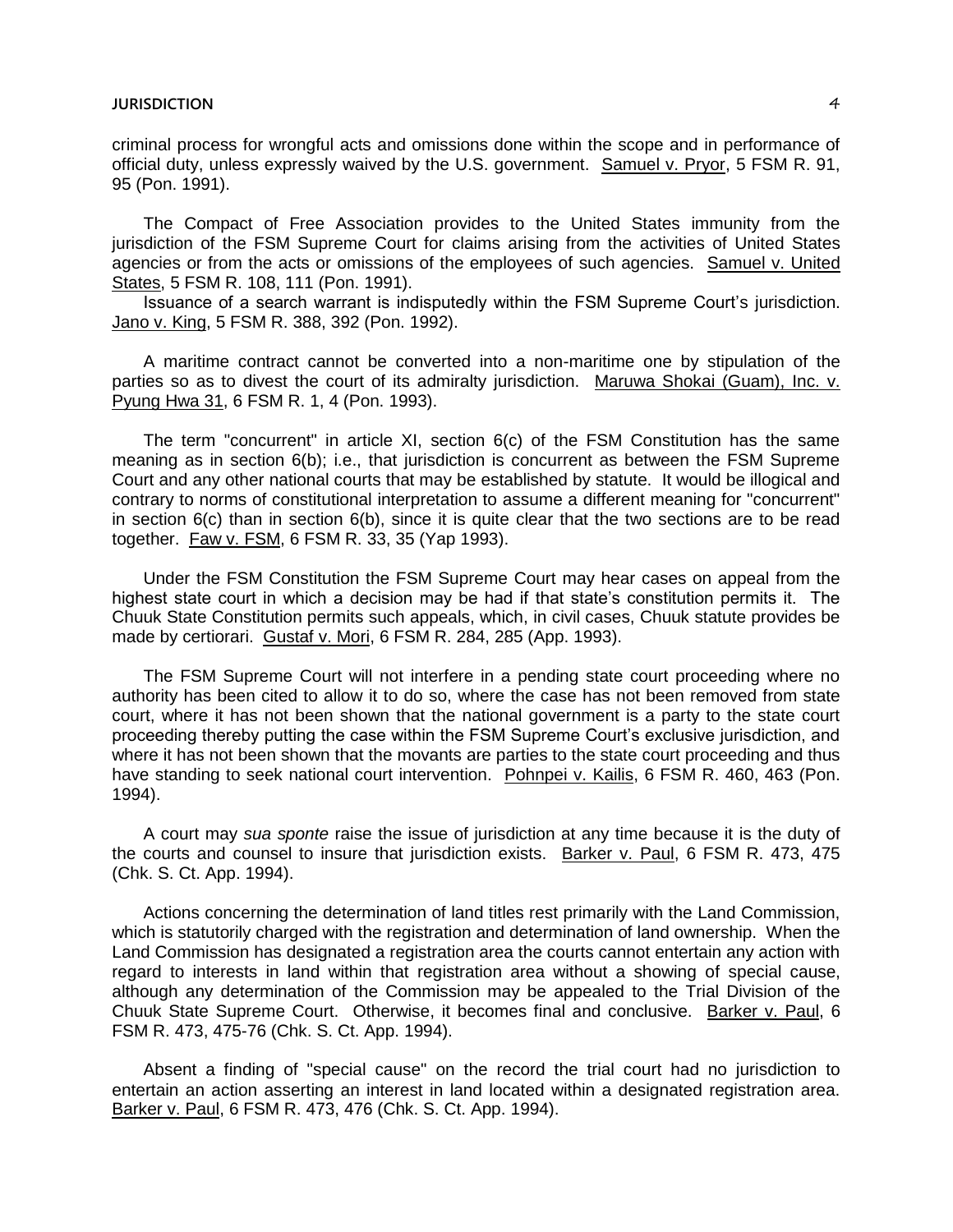When the Land Commission has issued a Determination of Ownership which has become final upon the lapse of the time to appeal, the trial court has no authority or power to alter the final determination of ownership and boundaries. Barker v. Paul, 6 FSM R. 473, 476 (Chk. S. Ct. App. 1994).

The Chuuk State Supreme Court is a unified court system with two constitutionally mandated divisions — the trial division and the appellate division. All justices are members of both divisions, but a justice does not serve in the appellate division until he has been designated by the Chief Justice to be the presiding justice on a specific case. The trial division is the state's court of general jurisdiction. Election Comm'r v. Petewon, 6 FSM R. 491, 497 (Chk. S. Ct. App. 1994).

All justices in the trial division have concurrent jurisdiction, but once a case has been assigned to a particular justice, that justice has exclusive jurisdiction over the parties and issues of the case until the case is terminated in the trial division. Election Comm'r v. Petewon, 6 FSM R. 491, 498 (Chk. S. Ct. App. 1994).

A properly filed notice of appeal transfers jurisdiction from the trial court to the appellate court. Election Comm'r v. Petewon, 6 FSM R. 491, 498 (Chk. S. Ct. App. 1994).

The nonexclusive constitutional grant to the states of regulatory power over marine resources located within twelve miles of island baselines cannot be read as creating exclusive state court jurisdiction over marine resources within the twelve mile limit. Pohnpei v. MV Hai Hsiang #36 (I), 6 FSM R. 594, 598-99 & n.7 (Pon. 1994).

The state and national courts have concurrent jurisdiction over cases involving state regulation of marine resources located within twelve miles of island baselines. Pohnpei v. MV Hai Hsiang #36 (I), 6 FSM R. 594, 602 (Pon. 1994).

Parties cannot confer or divest a court of jurisdiction by stipulation or by assumption. Luzama v. Ponape Enterprises Co., 7 FSM R. 40, 45 (App. 1995).

It is the duty of the court to insure jurisdiction exists. The fact that the defendant has not challenged the allegation of jurisdiction does not confer jurisdiction on the court if none exists. Joeten Motor Co. v. Jae Joong Hwang, 7 FSM R. 326, 327 (Chk. S. Ct. Tr. 1995).

The FSM Supreme Court has jurisdiction over a suit against the national government by the states alleging that under the Constitution the states are entitled to 50% of all revenues from the EEZ because the FSM Supreme Court has the ultimate responsibility for interpretation of the Constitution. Chuuk v. Secretary of Finance, 7 FSM R. 563, 567 (Pon. 1996).

A trial court has jurisdiction to issue an order assessing costs, even though it was issued after the notice of appeal was filed. Damarlane v. United States, 8 FSM R. 14, 17 (App. 1997).

A policy of judicial economy dictates against allowing further piecemeal appeals when the appeal in question arises from the same civil action and involves the same or similar questions of law. Damarlane v. United States, 8 FSM R. 14, 17 (App. 1997).

The FSM Supreme Court's jurisdiction is derived from the FSM Constitution which grants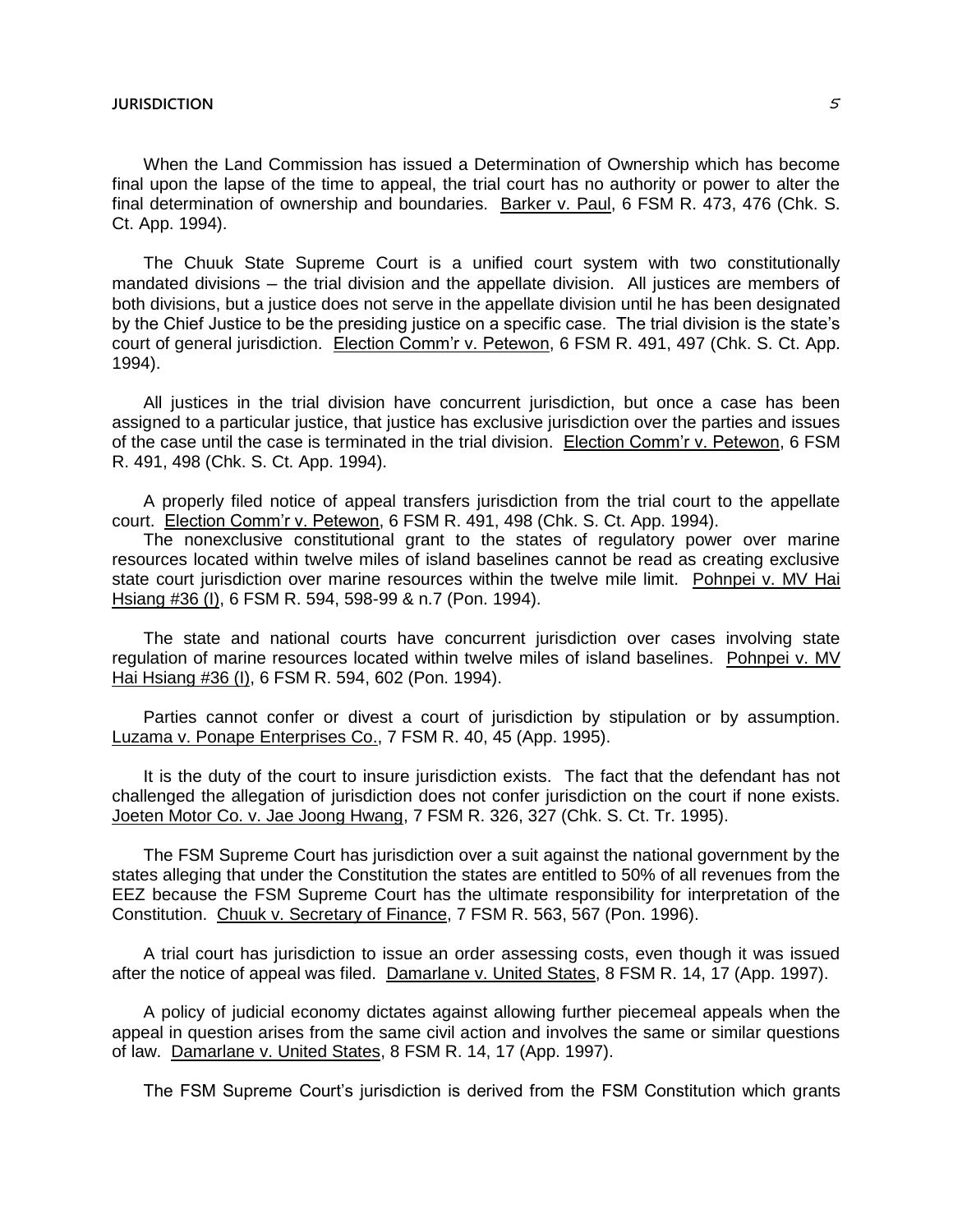the appellate division the jurisdiction to review cases heard in state or local courts if they require interpretation of the FSM Constitution, and a state constitution cannot deprive the FSM Supreme Court of this jurisdiction. Damarlane v. Pohnpei Legislature, 8 FSM R. 23, 26-27 (App. 1997).

The FSM Supreme Court appellate division has jurisdiction over an appeal where a motion to recuse filed by the appellant in the state court appellate division raised an issue of due process under the FSM Constitution. Damarlane v. Pohnpei Legislature, 8 FSM R. 23, 27 (App. 1997).

When the state election law requiring election appeals to go directly to the state court appellate division has a provision applying the law to municipal elections if the municipal constitution or law so provides and there is no such municipal provision, then jurisdiction over the election appeal does not lie in the state court appellate division in the first instance. Aizawa v. Chuuk State Election Comm'r, 8 FSM R. 245, 247 (Chk. S. Ct. Tr. 1998).

A case challenging the Governor's authority to take certain actions where the Governor has cited the state constitution as his authority and where the issues are serious and substantial is clearly a case arising under the state constitution over which the state court trial division has original and exclusive jurisdiction. Aizawa v. Chuuk State Election Comm'r, 8 FSM R. 245, 247 (Chk. S. Ct. Tr. 1998).

When the state judiciary act gives the state court trial division authority to review all actions of an agency of the government, the trial division has jurisdiction over an appeal of the state election commissioner's denial of a petition to set aside a municipal election. Aizawa v. Chuuk State Election Comm'r, 8 FSM R. 245, 247 (Chk. S. Ct. Tr. 1998).

The Chuuk State Supreme Court trial division had jurisdiction to hear an election appeal from an election conducted, pursuant to the governor's emergency declaration, under a state law providing for such jurisdiction. Aizawa v. Chuuk State Election Comm'r, 8 FSM R. 275, 280 n.1 (Chk. S. Ct. Tr. 1998).

Once land has been declared part of a registration area, courts shall not entertain any action with regard to interests in land within that registration area without a showing of special cause why action by a court is desirable before it is likely the land commission can make a determination on the matter. Pau v. Kansou, 8 FSM R. 524, 526-27 (Chk. 1998).

When title to land in a designated registration area becomes an issue in a case involving damage claims for trespass, and there is no pending case before the land commission concerning this land or a previous final determination of ownership, a court may remand the question of ownership to the land commission to be determined within a limited time. Once ownership is determined, the court may proceed because more than an interest in land is at stake, and the land commission can only adjudicate interests in land. Pau v. Kansou, 8 FSM R. 524, 527 (Chk. 1998).

Venue does not refer to jurisdiction at all. Jurisdiction of the court means the inherent power to decide a case, whereas venue designates the particular county or city in which a court with jurisdiction may hear and determine the case. On the other hand, forum means a place of jurisdiction. National Fisheries Corp. v. New Quick Co., 9 FSM R. 120, 125 (Pon. 1999).

A foreign government is an entity over whom the FSM Supreme Court may exercise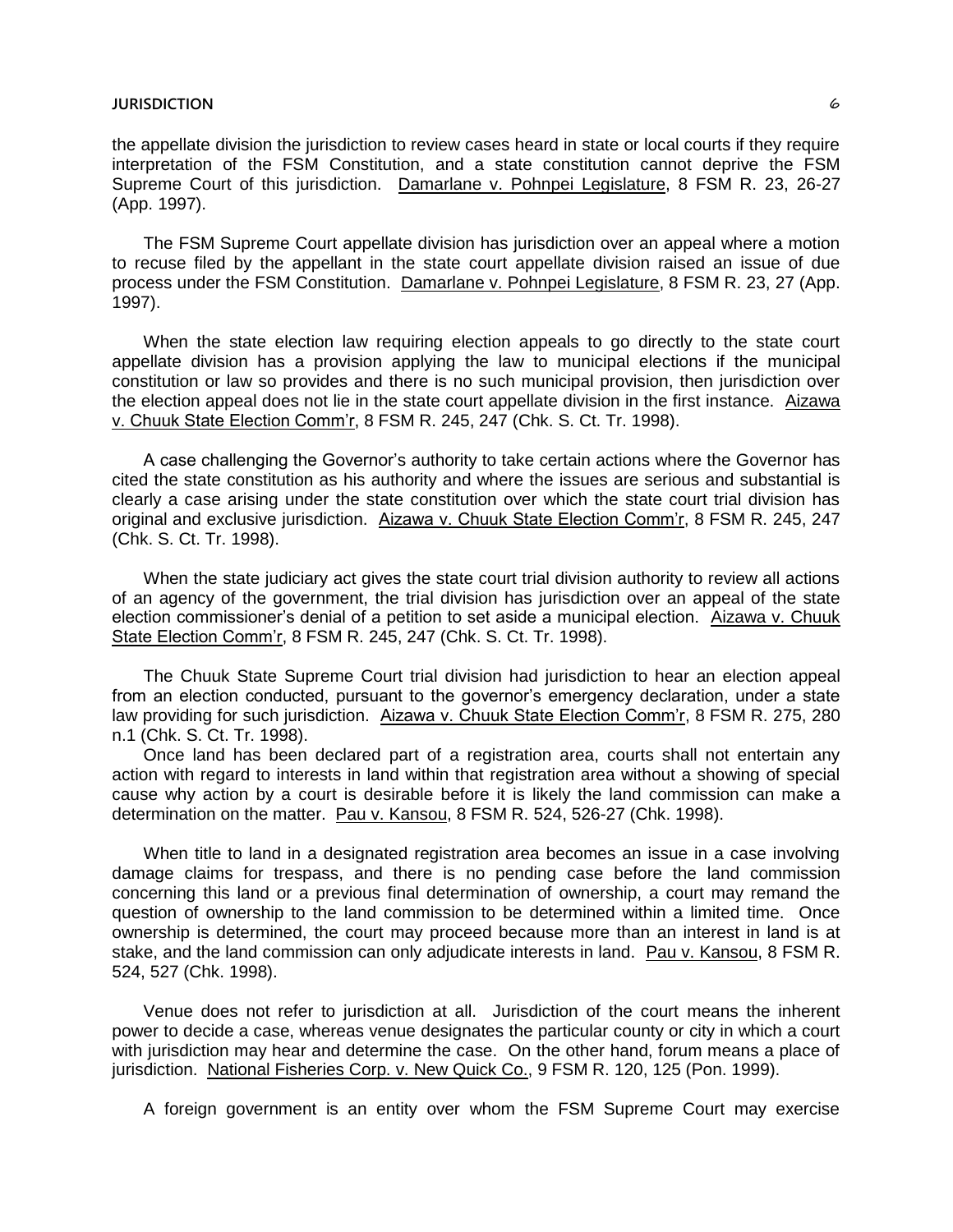jurisdiction if it engages in certain acts. Kosrae v. M/V Voea Lomipeau, 9 FSM R. 366, 371 n.1 (Kos. 2000).

The Constitution does not authorize the FSM Supreme Court to declare the law anytime a justice feels moved to do so or authorize the court to respond to every request for a legal ruling directed to it by citizens. Instead, Article XI, section 6 of the Constitution grants jurisdiction, and the power to exercise judicial powers, only in five specific kinds of "disputes" and five types of "cases." FSM v. Louis, 9 FSM R. 474, 482 (App. 2000).

Because a court is without jurisdiction to entertain an action asserting an interest in land located within a designated registration area and because all such actions must first be filed with the Chuuk State Land Commission, a quiet title action filed in the Chuuk State Supreme Court will be transferred to the Land Commission for consideration of ownership. Simina v. Rayphand, 9 FSM R. 508, 509 (Chk. S. Ct. Tr. 2000).

When the court's jurisdiction is placed at issue, it is the plaintiff's burden to show that the Supreme Court does have jurisdiction, and that a colorable claim exists. Udot Municipality v. FSM, 9 FSM R. 560, 562 (Chk. 2000).

The FSM Development Bank is an instrumentality of the national government and part of the national government for purposes of Article XI, Section 6(a) of the Constitution. FSM Dev. Bank v. Ifraim, 10 FSM R. 1, 4 (Chk. 2001).

The Constitution does appear not to bar the FSM Supreme Court from exercising jurisdiction over FSM Development Bank mortgage foreclosures. FSM Dev. Bank v. Ifraim, 10 FSM R. 1, 5 (Chk. 2001).

Under the Chuuk Constitution, article VII, § 3(c), the Chuuk State Supreme Court has only appellate or review jurisdiction over the Land Commission, and thus a motion for review de novo of matters not raised before the Land Commission must be denied. Enengeitaw Clan v. Shirai, 10 FSM R. 309, 311 (Chk. S. Ct. Tr. 2001).

When plaintiffs ask the Chuuk State Supreme Court trial division to interpret a statute in light of various Chuuk Constitution provisions because in their view the statute unconstitutionally delegates the power to conduct elections to the municipalities themselves, it is a constitutional question of significant magnitude, given the past history of the conduct of elections in general in Chuuk. Given the clear jurisdictional mandate in the Chuuk Constitution for the court to determine issues regarding the state constitution and laws, the court has jurisdiction over the case, and a motion to dismiss for lack of subject matter jurisdiction must therefore be denied. Rubin v. Fefan Election Comm'n, 11 FSM R. 573, 579-80 (Chk. S. Ct. Tr. 2003).

The statutory prohibition on issuing writs against public property is jurisdictional. Since the statute deprives a court of jurisdiction to issue any such writ, the parties may not by agreement confer jurisdiction upon a court when a statute affirmatively deprives the court of jurisdiction. Ben v. Chuuk, 11 FSM R. 649, 651 (Chk. S. Ct. Tr. 2003).

To read the language that a petitioner shall by filing in court, within 60 days after the entry of the order, a written petition praying that the order be modified or set aside in whole or in part, to mean that the 60 day time period is absolute, which is to say jurisdictional, would be to read the statute as limiting the trial division's jurisdiction to hear such appeals. Statutes which limit a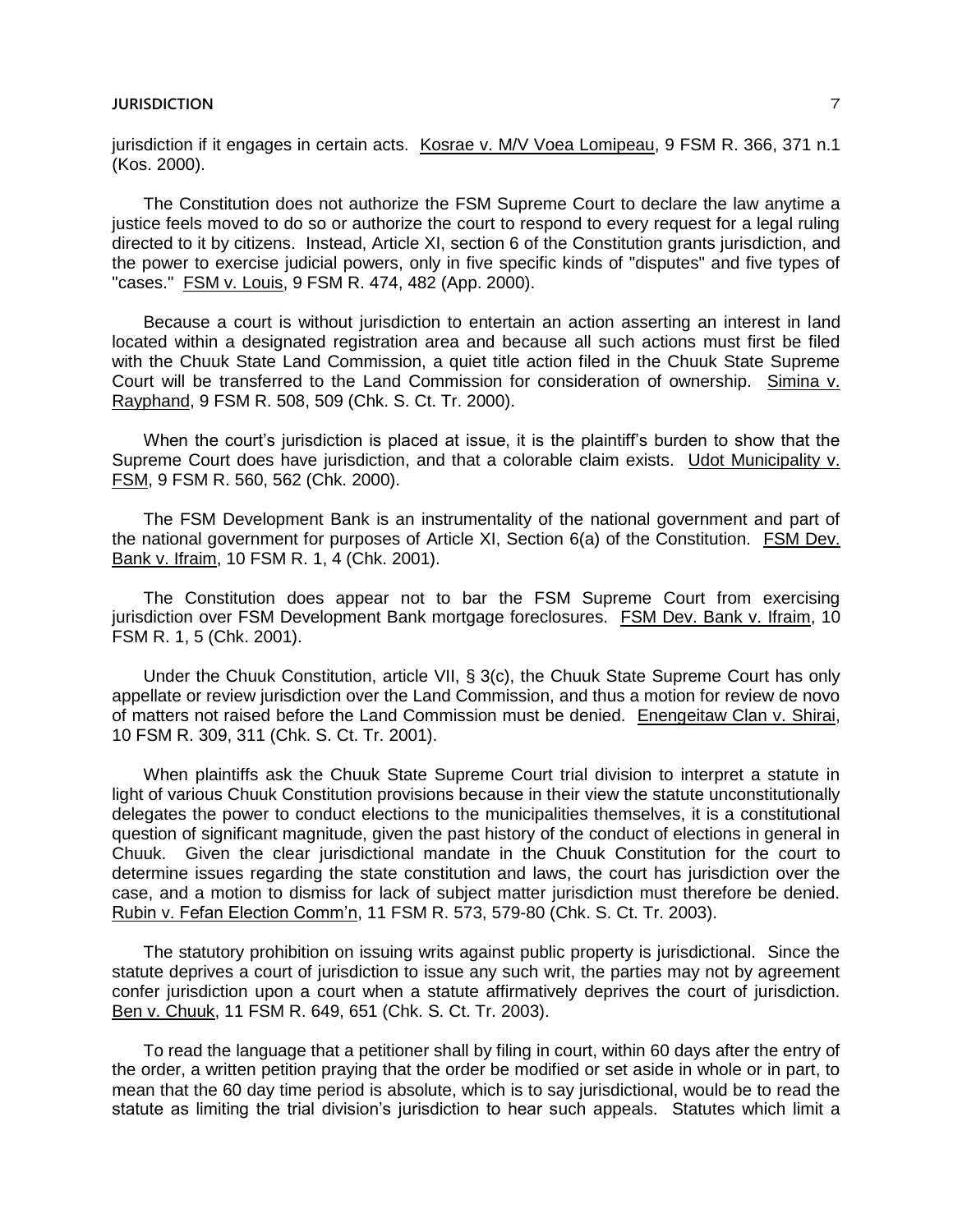court's jurisdiction are to be construed narrowly. Andrew v. FSM Social Sec. Admin., 12 FSM R. 78, 81 (Kos. 2003).

While ordinarily the court does not have jurisdiction over claims arising in land registration areas subject to the Land Commission's jurisdiction, an exception is that whenever the Land Commission, in its discretion, makes either of the determinations set forth in 67 TTC 108(1) or (2), it may refer the claim to the Chuuk State Supreme Court trial division for adjudication without itself making any determination. The statute thus expressly confers jurisdiction on the court upon a matter's referral from the Land Commission whenever cause appears pursuant to 67 TTC 108(1) or (2). The "special cause" is established by the statute, and the trial division clearly has jurisdiction if the circumstances meet the statute's requirements. Chuuk v. Ernist Family, 12 FSM R. 154, 159 (Chk. S. Ct. Tr. 2003).

A default judgment must be vacated when the Chuuk State Supreme Court never had jurisdiction over the action to determine ownership of real property in the first place because, despite being framed as a declaratory relief action, the case sought a determination of ownership of land lying within a land registration area and only the Land Commission has jurisdiction to determine ownership of land within a land registration area. Hartman v. Chuuk, 12 FSM R. 388, 398-99 (Chk. S. Ct. Tr. 2004).

When the land in question clearly lies in a Land Commission registration area; when the action seeks a declaration that a party is the owner of the land and it does not allege, nor prove, that the Land Commission referred the matter to the court for resolution, and when she does not assert any "special cause" why the court should assert jurisdiction over the land claim, the court is statutorily deprived of jurisdiction over any action with regard to interests in land. Hartman v. Chuuk, 12 FSM R. 388, 399 (Chk. S. Ct. Tr. 2004).

The courts have a duty to examine issues regarding their jurisdiction. Jurisdiction of the court may be raised at any time, even after judgment. Hartman v. Chuuk, 12 FSM R. 388, 399 (Chk. S. Ct. Tr. 2004).

Acts in excess of a court's jurisdiction are void. Hartman v. Chuuk, 12 FSM R. 388, 399 (Chk. S. Ct. Tr. 2004).

Questions regarding interests in land must be raised before the Land Commission. The Chuuk State Supreme Court has no jurisdiction to hear or decide such claims. The court can only refer the matter to the Land Commission, so that the Land Commission can resolve the dispute. Hartman v. Chuuk, 12 FSM R. 388, 401-02 (Chk. S. Ct. Tr. 2004).

Any case over which the trial division has jurisdiction may be heard by any of the justices as assigned by the Chief Justice. Once a case has been assigned to a particular justice, that justice has jurisdictional priority over the parties and issues of the case to the exclusion of all other trial division justices. This exclusive jurisdiction continues until the case is terminated in the trial division. While the case is pending, the priority extends to any other case involving the same parties and issues, even if filed later before a court that could also take jurisdiction. Nikichiw v. O'Sonis, 13 FSM R. 132, 138 (Chk. S. Ct. App. 2005).

When the parties are identical in two civil actions and the plaintiffs sought the same relief in both civil actions ─ that the contents of certain ballot boxes not be counted and tabulated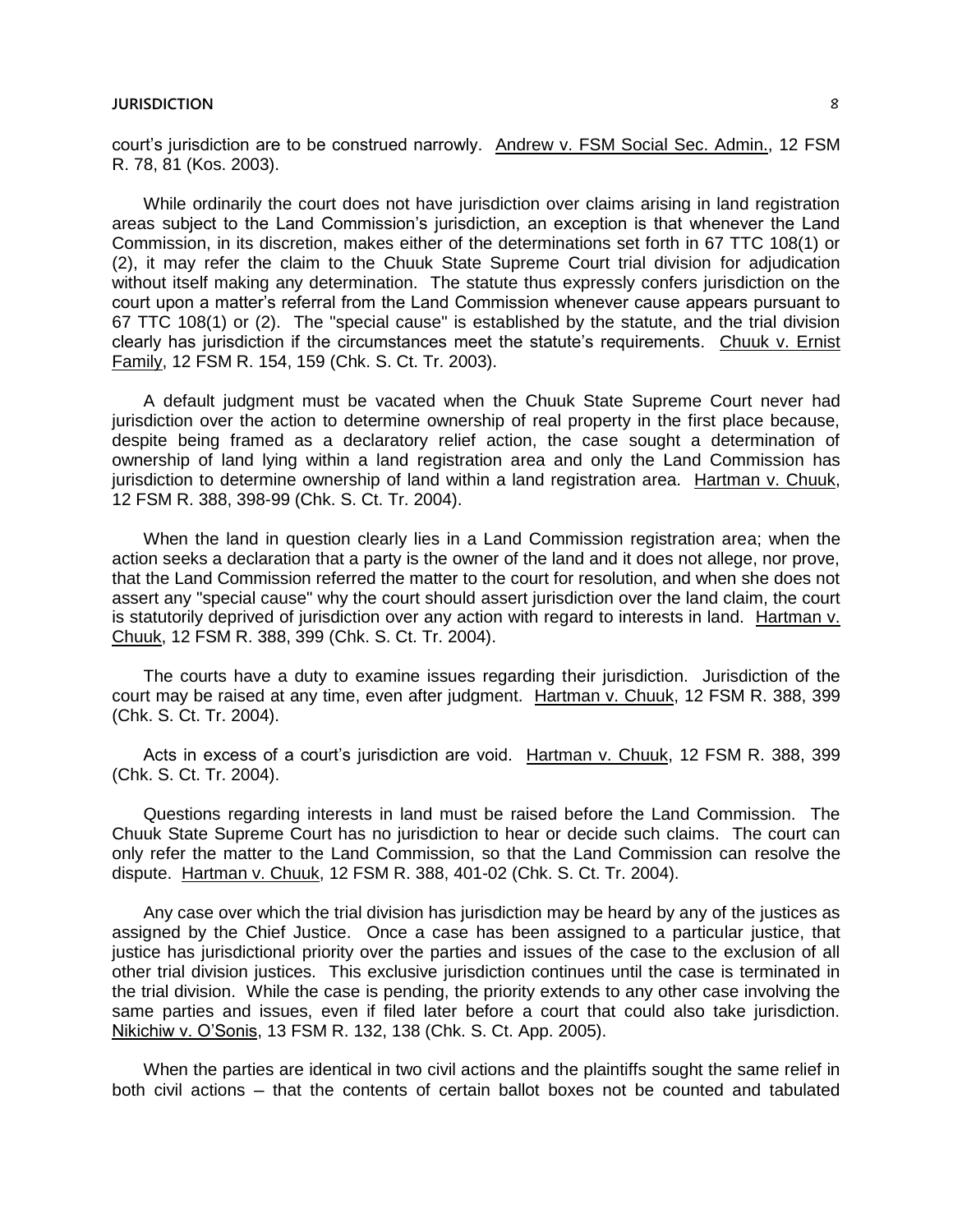because of election irregularities and when the only difference in the later civil action was that the plaintiffs were contesting only two of the five boxes they contested in the first civil action and that the irregularities alleged in the later case were discovered during and in the course of the litigation of the first civil action (that is, during the counting and tabulating ordered by the judge in the first civil action), such irregularities would be expected to be brought immediately before the judge on the case in which they were discovered. When they were not, but were instead filed as a separate case, once the trial judge on the first case became available, the case should have been left to him to act upon. Therefore the second trial judge's presiding over the second civil action was in excess of his jurisdiction since the first trial division justice had jurisdictional priority over the parties and the issues in that case to the exclusion of all other trial division justices. Nikichiw v. O'Sonis, 13 FSM R. 132, 138 (Chk. S. Ct. App. 2005).

A claim that civil matters should be dealt with in the defendant's country and that since both he and the plaintiff were Koreans, the court should dismiss this case is an assertion of forum non conveniens. Forum non conveniens is not a claim that the court lacks jurisdiction over the case, but is a doctrine that the court may, as a matter of its discretion, decline jurisdiction and dismiss a case when the parties' and the witnesses' convenience and the ends of justice would be better served if the action were brought and tried in another forum in which the action could be heard. Lee v. Lee, 13 FSM R. 252, 257 n.5 (Chk. 2005).

A trial justice may not, *sua sponte*, assert jurisdiction over a case which has been fully dismissed, particularly when that case was dismissed by another justice. When a case has been dismissed, there is no case or dispute remaining before the court. Ruben v. Petewon, 14 FSM R. 177, 183 (Chk. S. Ct. App. 2006).

Because the Kosrae State Court only has the authority to hear appeals from Land Court and it cannot act until the Land Court has adjudicated the matter and an appeal has been filed, a case concerning a claim of title to land filed in the Kosrae State Court will be dismissed without prejudice to allow the plaintiffs to file their claim in the Land Court, whose jurisdiction includes all matters concerning the title of land and any interests therein. Alanso v. Pridgen, 14 FSM R. 479, 480 (Kos. S. Ct. Tr. 2006).

Courts have no jurisdiction to hear cases with regard to interests in land in land registration areas unless there has been a showing of special cause, and a finding by the court, that action by a court is desirable or the Land Commission has asked the court to assume jurisdiction without the Land Commission having made a determination. Mathias v. Engichy, 15 FSM R. 90, 95 (Chk. S. Ct. App. 2007).

When an order awarded attorneys' fees on the private attorney general theory and those fees are added to the judgment to be borne by the defendants, the issue of whether the fee award under the private attorney general theory will also stand as the fee award to plaintiffs' counsel in a final distribution is an issue that is not now before the court and will not be before the court until a proposal for a final distribution is before the court. Until then, anything the court might say would be in the nature of an advisory opinion, and the court does not have the authority to issue advisory opinions. People of Rull ex rel. Ruepong v. M/V Kyowa Violet, 15 FSM R. 133, 134-35 (Yap 2007).

The FSM Supreme Court trial division lacks jurisdiction over an election contest in a Chuuk state election since jurisdiction over election contests rests purely on statutory and constitutional provisions, and courts otherwise have no inherent power to determine election contests, and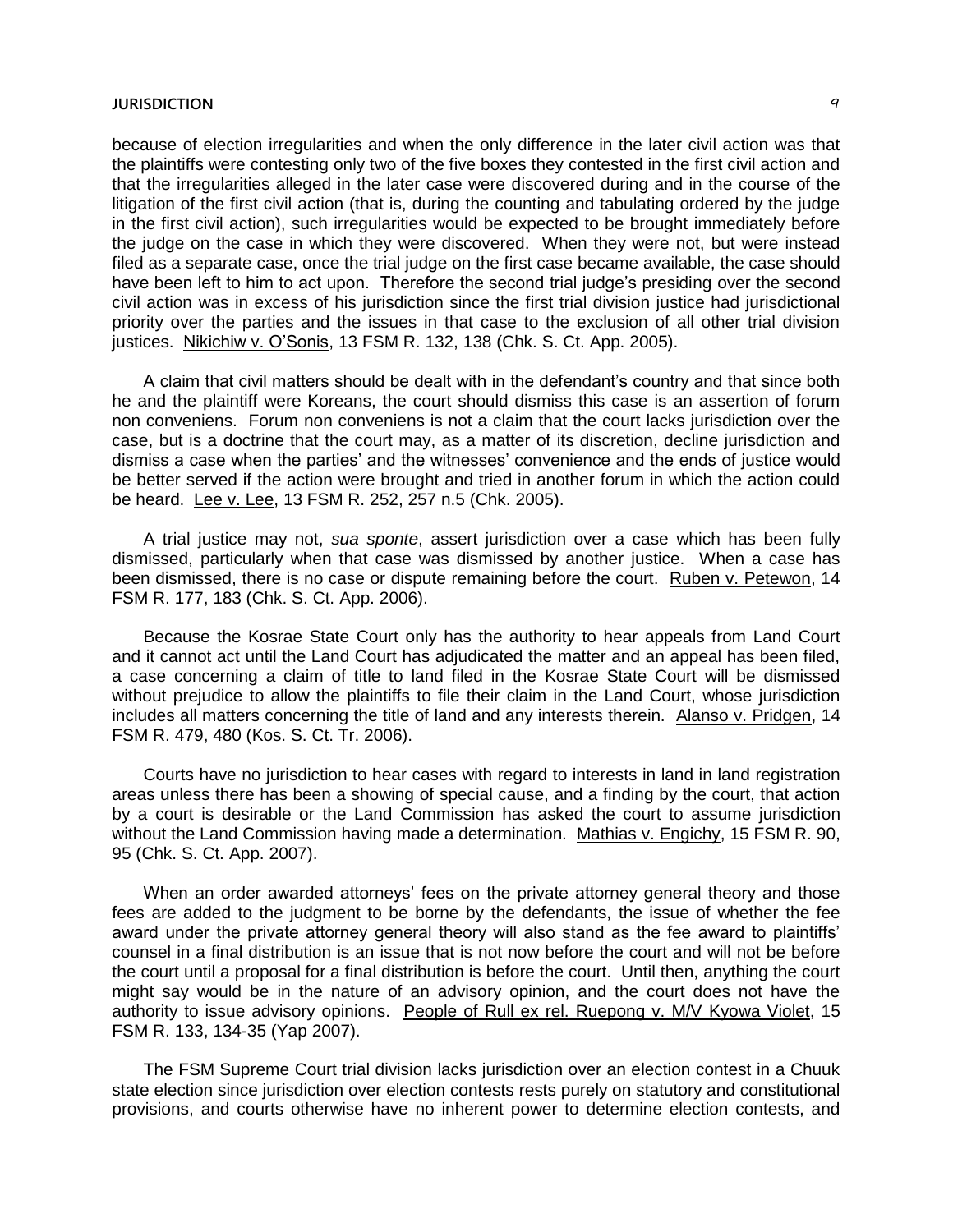since the determination of such contests is a judicial function only when and to the extent that the determination is authorized by statute. Ueda v. Chuuk State Election Comm'n, 16 FSM R. 395, 397 (Chk. 2009).

The FSM Supreme Court's jurisdiction is constitutionally limited to actual cases and disputes thereby precluding it from making pronouncements on hypothetical, abstract, or academic issues or when the matter is moot. Ueda v. Chuuk State Election Comm'n, 16 FSM R. 395, 398 (Chk. 2009).

When the constitutional issues the plaintiffs raise are either a part of an election contest over which the court has no jurisdiction or are hypothetical, abstract, or academic, the court lacks jurisdiction over the case. Ueda v. Chuuk State Election Comm'n, 16 FSM R. 395, 398 (Chk. 2009).

The decision as to the court's jurisdiction over an action is one to be made by the court, and the election commission is not empowered to assume or confer whether a court has jurisdiction. The election commission is limited to determining its own jurisdiction. Doone v. Chuuk State Election Comm'n, 16 FSM R. 407, 411 (Chk. S. Ct. App. 2009).

Although the court will not judge the actions of the U.S. government, when the case's disposition does not require the court to judge those actions, the court can and will judge the actions of the parties to the case if there are satisfactory criteria to do so. FSM v. GMP Hawaii, Inc., 16 FSM R. 479, 485 (Pon. 2009).

Chuuk Election Code, section 138 clearly contemplates that the FSM Supreme Court appellate division may exercise jurisdiction over a Chuuk state election contest even after the candidates that have been declared the winners have been sworn in. Chuuk State Election Comm'n v. Chuuk State Supreme Court App. Div., 16 FSM R. 614, 615 (App. 2009).

The section 6(a) phrase "except where an interest in land is at issue," does not preclude the FSM Supreme Court from exercising jurisdiction in a case where the national government entity is a party and land is involved. It does preclude the court from exercising exclusive jurisdiction ─ the jurisdiction becomes concurrent and a competent state court could instead entertain the matter. FSM Dev. Bank v. Ayin, 18 FSM R. 90, 93 (Yap 2011).

A Yap state statute cannot divest the FSM Supreme Court of jurisdiction conferred on it by the FSM Constitution, which is the supreme law of the land. FSM Dev. Bank v. Ayin, 18 FSM R. 90, 94 (Yap 2011).

The FSM Supreme Court can exercise jurisdiction in a case where an interest in land is at issue if there is another basis for jurisdiction. Iwo v. Chuuk, 18 FSM R. 182, 184 (Chk. 2012).

Although pleading requirements are interpreted liberally, it is the plaintiff's responsibility to see that his complaint states the grounds of jurisdiction. Iwo v. Chuuk, 18 FSM R. 182, 184 (Chk. 2012).

If the case involves officials of foreign governments, or disputes between states, or admiralty or maritime matters, no further analysis is needed. The FSM Supreme Court trial division has exclusive jurisdiction. FSM Dev. Bank v. Ehsa, 18 FSM R. 608, 614 (Pon. 2013).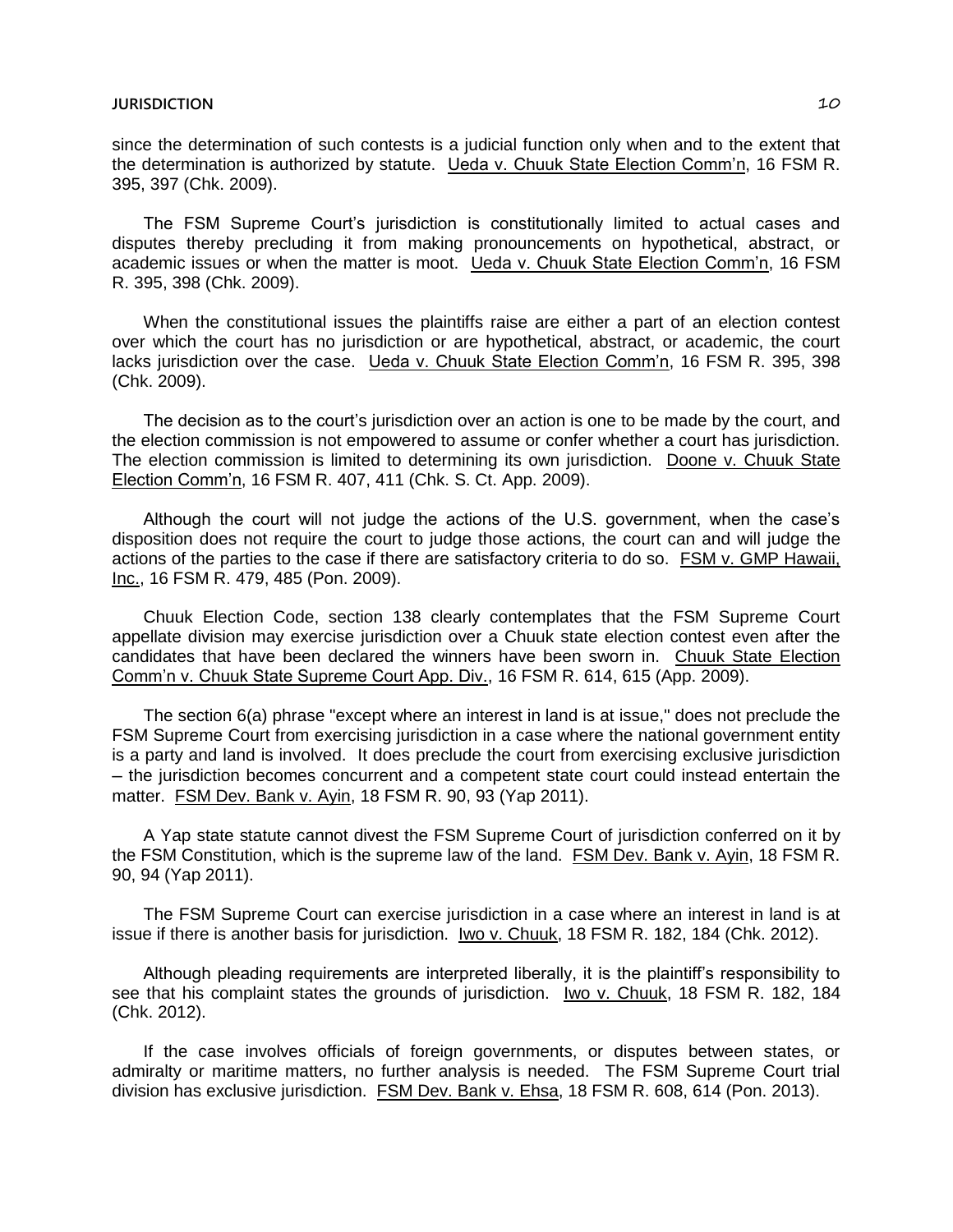If the FSM Supreme Court does not have exclusive jurisdiction, the analysis will not end there. It proceeds to the next set of questions about the FSM Supreme Court's concurrent jurisdiction. FSM Dev. Bank v. Ehsa, 18 FSM R. 608, 615 (Pon. 2013).

The FSM Supreme Court either has exclusive jurisdiction over a case or it has concurrent jurisdiction. It cannot have both simultaneously because a court's jurisdiction over a case cannot be both exclusive and non-exclusive (concurrent) at the same time. It is either exclusive or it is not. FSM Dev. Bank v. Ehsa, 18 FSM R. 608, 618 (Pon. 2013).

The movants have not shown that there are any jurisdictional steps that the plaintiff failed to take or any jurisdictional deadlines that it failed to meet when the statute and attendant regulations that the movants rely on apply only to Pohnpei state government procurement contracts ─ bidding for contracts where the vendor bidders are competing to sell goods or services – personal property and, in this case, the bidders were not seeking to sell anything to Pohnpei, but were seeking to acquire real estate rights — to lease government land and fish processing facilities (not personal property) from the state government. Luen Thai Fishing Venture, Ltd. v. Pohnpei, 18 FSM R. 653, 656-57 (Pon. 2013).

The Constitution does not mandate such a sweeping expansion of the FSM Supreme Court's jurisdiction over probate cases as would result if creditors were considered parties for jurisdictional purposes. The better view is that only the heirs, potential heirs, or devisees in a probate case be considered parties for jurisdictional purposes and that, in the usual case, the decedent's creditors would file their claims in a state court probate proceeding. This view comports with the proper respect due to the state courts as courts of general jurisdiction that should normally resolve probate and inheritance issues. In re Estate of Edmond, 19 FSM R. 59, 62 (Kos. 2013).

For jurisdictional purposes, the parties in a probate case are those who have a claim that they are heirs. Creditors are not to be considered parties for jurisdictional purposes. This reasoning is suitable for the FSM. In re Estate of Edmond, 19 FSM R. 59, 62 (Kos. 2013).

A creditor may open a probate case in state court without destroying the state court's jurisdiction because a creditor is not an heir. In re Estate of Edmond, 19 FSM R. 59, 62 (Kos. 2013).

State laws vesting state courts with exclusive jurisdiction cannot divest the FSM Supreme Court of its constitutional responsibilities. FSM Dev. Bank v. Setik, 19 FSM R. 233, 235 (Pon. 2013).

When no defendant has started a case under bankruptcy law, the defendants cannot have the case dismissed because bankruptcy law would provide the legal framework for the case. FSM Dev. Bank v. Setik, 19 FSM R. 233, 236 (Pon. 2013).

The probate exception reserves to state probate courts the probate or annulment of a will and the administration of a decedent's estate; it also precludes the national courts from disposing of property that is in a state probate court's custody. But it does not bar the national courts from adjudicating matters outside of those confines and otherwise within national court jurisdiction. FSM Dev. Bank v. Estate of Edmond, 19 FSM R. 425, 430 (App. 2014).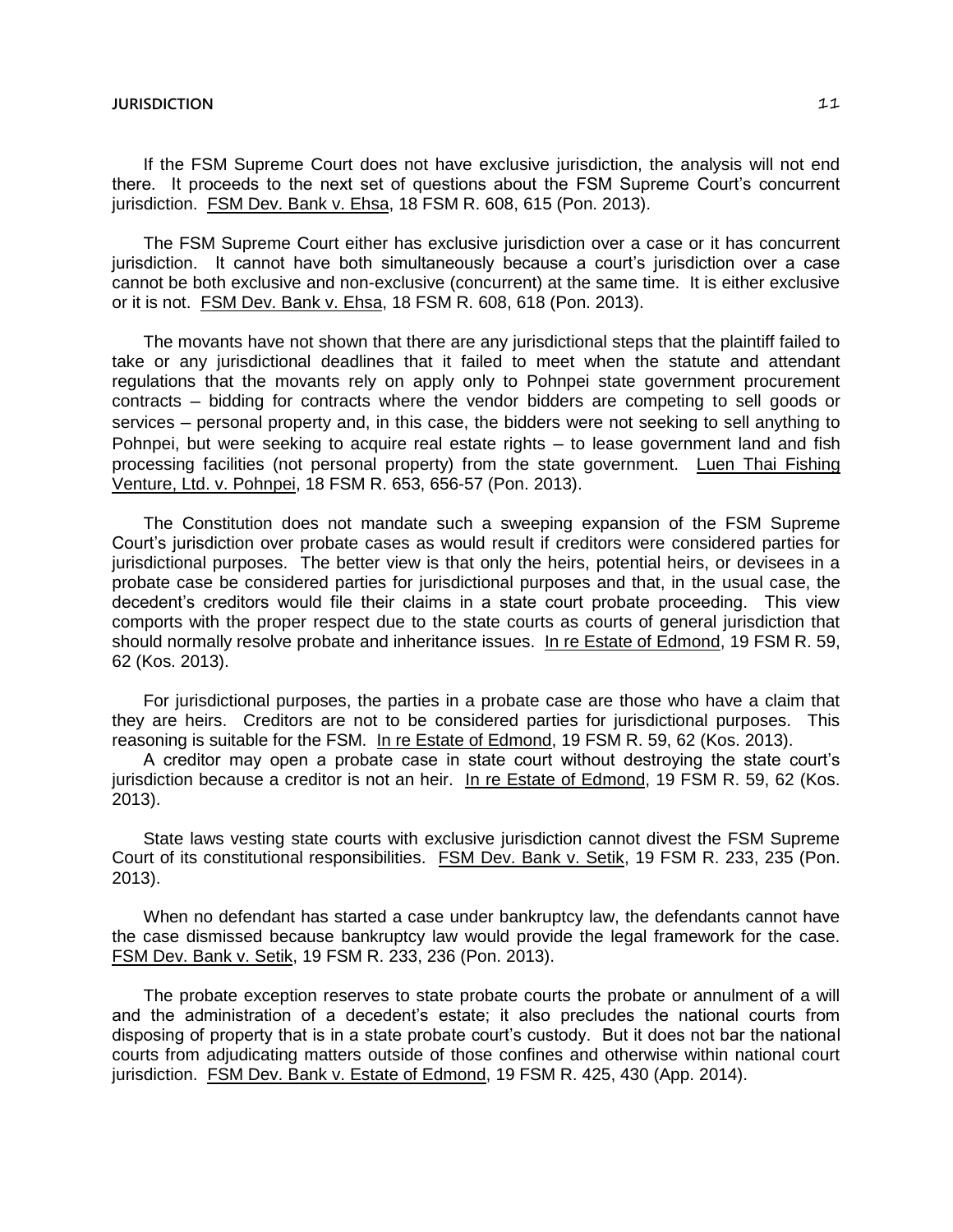Interference with the property of the estate, and the probate exception should be read narrowly so as not to bar national court jurisdiction over preliminary matters, or ancillary matters, such as in personam actions and equitable intervention for fraud, maladministration, or nonadministration of the estate. In those matters, the national court may appoint an administrator or an administrator pendente lite on behalf of third party interests before, or while, the action is pending in state court. These actions are outside of the scope of the probate exception, but they should not be confused with direct challenges to the validity of the will itself, in interpreting the language of the will, or equitable charges of fraud, undue influence, or tortious interference with the testator's intent which are core matters within the probate exception. FSM Dev. Bank v. Estate of Edmond, 19 FSM R. 425, 430 (App. 2014).

Ultimately, the bulk of probate matters are to remain with the states, but an express constitutional exception is carved out when the national government is a party to the suit. Furthermore, the Constitution's framers created a constitutional limitation on the national government's jurisdiction under the land clause exception of article XI, § 6(a). FSM Dev. Bank v. Estate of Edmond, 19 FSM R. 425, 433 (App. 2014).

Courts have no jurisdiction to hear cases about interests in land in land registration areas unless there has been a showing of special cause, and a court finding, that action by a court is desirable or that the Land Commission has asked the court to assume jurisdiction without the Land Commission having made a determination. Aritos v. Muller, 19 FSM R. 533, 538 (Chk. S. Ct. App. 2014).

Under 11 F.S.M.C. 104(7)(b)(i), the FSM Supreme Court has jurisdiction over any crime committed in the FSM Exclusive Economic Zone. FSM v. Kimura, 19 FSM R. 630, 633 (Pon. 2015).

The general rule is that the lawsuit filed first has priority over any other case involving the same parties and issues, even if filed later before a court that could also take jurisdiction. Carius v. Johnson, 20 FSM R. 143, 146 (Pon. 2015).

For purposes of jurisdiction, since the College of Micronesia was created by national statute, and given the nature of its structure and functions, it is an instrumentality or agency of the FSM national government. Ramirez v. College of Micronesia, 20 FSM R. 254, 263 (Pon. 2015).

A state statute that vests exclusive jurisdiction over certain cases in a state court (such as the Pohnpei statute requiring all judicial actions for a mortgage foreclosure to be brought in the Pohnpei Supreme Court trial division), cannot deprive the FSM Supreme Court of jurisdiction or have any effect on its jurisdiction. Sam v. FSM Dev. Bank, 20 FSM R. 409, 416 (App. 2016).

Jurisdictional grants of power to the national courts in Article XI, § 6 appear to be selfexecuting, calling for no action by Congress. Since most U.S. Constitution jurisdictional provisions are not self-executing, determinations of U.S. courts' jurisdiction are typically based on statutory construction rather than constitutional interpretation, as in the FSM. Ehsa v. FSM Dev. Bank, 20 FSM R. 498, 517 n.5 (App. 2016).

A state law vesting exclusive jurisdiction in a state court cannot divest the FSM Supreme Court of jurisdiction over a matter it would otherwise have jurisdiction, as mandated by the FSM Constitution. FSM Dev. Bank v. Ehsa, 20 FSM R. 608, 613 (Pon. 2016).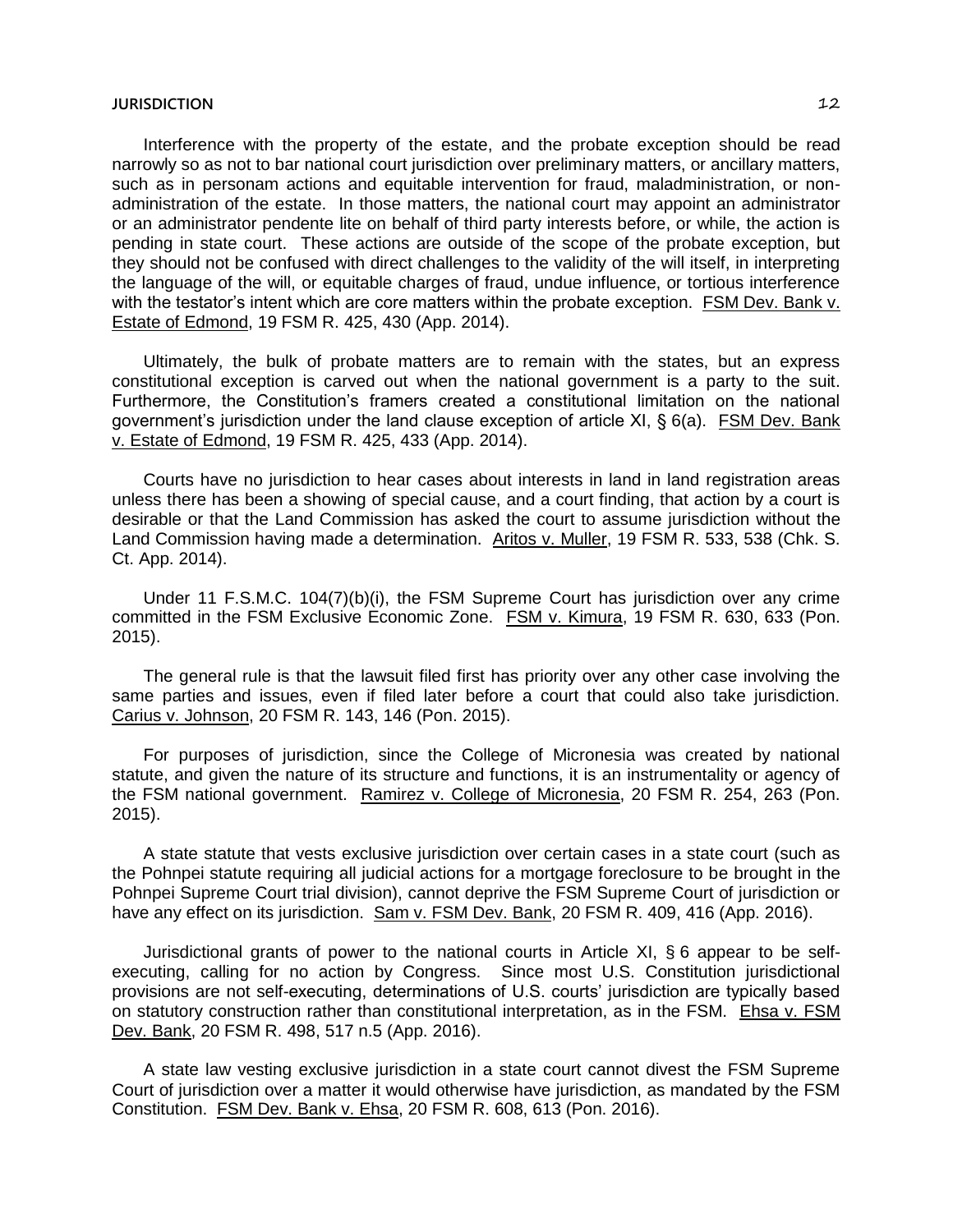Although standing is not expressly stated within the FSM Constitution, it is implied as an antecedent to the "case or dispute" requirement found in Article XI, § 6 and should be interpreted so as to implement the objectives of that requirement. Two factors are central to the determination of whether a party has standing: 1) the party must allege a sufficient stake in a controversy's outcome and it must have suffered some threatened or actual injury resulting from the allegedly illegal action or erroneous court ruling, and 2) the injury must be such that it can be traced to the challenged action and must be of the kind likely to be redressed by a favorable decision. Tilfas v. Heirs of Lonno, 21 FSM R. 51, 57 (App. 2016).

When the asserted ownership of a parcel constitutes a sufficient stake in the outcome; and when a challenge to the Kosrae State Court's ruling is capable of being redressed by a favorable decision in the FSM Supreme Court appellate division, an appellant, who did not appeal the Land Court decision to the Kosrae State Court, possesses standing to bring the present appeal. Tilfas v. Heirs of Lonno, 21 FSM R. 51, 57 (App. 2016).

A manifest abuse of authority, a judgment obtained unfairly or working a serious injustice, fraud or collusion by a court, fraud, and lack of jurisdiction have been considered grounds to ignore a judgment's validity. Validity fundamentally includes the court's competence to adjudicate the matter with regard to subject-matter jurisdiction, territorial jurisdiction, and notice. Waguk v. Waguk, 21 FSM R. 60, 71 (App. 2016).

A court of competent jurisdiction is a court that has the power and authority to do a particular act; one recognized by law as possessing the right to adjudicate a controversy. Waguk v. Waguk, 21 FSM R. 60, 71 n.14 (App. 2016).

A court has no more right to decline the exercise of jurisdiction which is given, than it does to usurp that which is not given. Waguk v. Waguk, 21 FSM R. 60, 74 (App. 2016).

The Pohnpei Supreme Court is not the only forum with jurisdiction to foreclose a mortgage on Pohnpei real estate because it is undisputed that the FSM Supreme Court may exercise such jurisdiction when the FSM Development Bank is the mortgagee since a state statute cannot divest the FSM Supreme Court of its jurisdiction. FSM Dev. Bank v. Gilmete, 21 FSM R. 159, 172 (Pon. 2017).

A person may be convicted and sentenced under the laws of the FSM if he or she commits, or attempts to commit a crime, in whole or in part within the FSM. FSM v. Siega, 21 FSM R. 291, 298 (Chk. 2017).

The statute of limitations does not affect a court's jurisdiction because generally a statute of limitation is not jurisdictional unless it is a limitations period for claims against the government. Alik v. Heirs of Alik, 21 FSM R. 606, 621 (App. 2018).

A Chuuk probate court cannot have jurisdiction over real property on Pohnpei even though the property's registered owner was a Chuukese decedent for whom probate cases were filed in a Chuuk state court. Setik v. Mendiola, 21 FSM R. 624, 626 (App. 2018).

Even if there had not been an heirship proceeding for the Pohnpei property in the Pohnpei Court of Land Tenure, the Chuuk State Supreme Court would still lack jurisdiction to probate the property since the land and real estate are outside of Chuuk. Setik v. Mendiola, 21 FSM R. 624,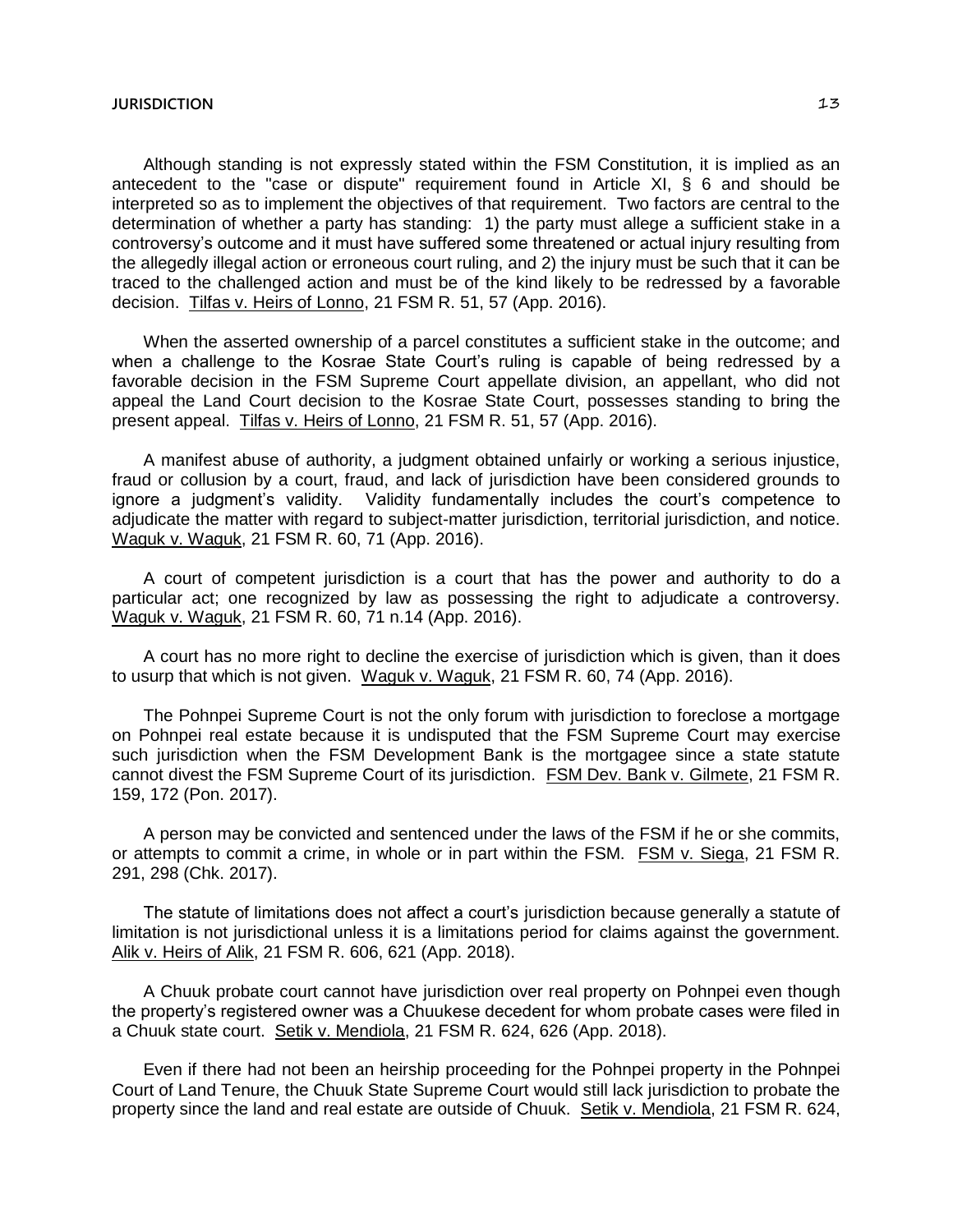626 (App. 2018).

The general rule is that the lawsuit filed first has priority over any other case involving the same parties and issues, even if filed later before a court that could also take jurisdiction. Helgenberger v. Ramp & Mida Law Firm, 22 FSM R. 4, 12 (Pon. 2018).

When the Pohnpei state probate case was the first filed lawsuit and that case can afford a complete resolution of the issues between the parties; when the later-filed FSM Supreme Court case could, at best, afford only a partial resolution and certainly lacks jurisdiction to enforce a state court interlocutory order; and when the Pohnpei Supreme Court is perfectly competent to enforce its own orders and judgments and to take any further needed steps in the probate case pending before it, it is appropriate that that forum resolve the issues. Helgenberger v. Ramp & Mida Law Firm, 22 FSM R. 4, 13 (Pon. 2018).

When diversity jurisdiction does not exist, the FSM Supreme Court's subject-matter jurisdiction must be based on some other ground. Apostol v. Maniquiz, 22 FSM R. 146, 149 (Chk. 2019).

The general rule is that the lawsuit filed first has priority over any other case involving the same parties and issues, even if filed later before a court that could also take jurisdiction. O'Sonis v. O'Sonis, 22 FSM R. 268, 270 (Chk. 2019).

While it is true that parties cannot confer or divest a court of jurisdiction by stipulation or by assumption, a helicopter buyer who had to register that helicopter somewhere (some country) and chose to register it in the U.S., will be estopped from denying the U.S.'s regulatory authority over its helicopter. In re Wrecked/Damaged Helicopter, 22 FSM R. 447, 459 (Pon. 2020).

─ Arising Under

The repealer clause of the National Criminal Code repealed those provisions of Title 11 of the Trust Territory Code above the monetary minimum of \$1,000 set for major crimes. Where the value is below \$1,000, section 2 does not apply because it is not within the national court jurisdiction. FSM v. Hartman, 1 FSM R. 43, 46 (Truk 1981).

The Seaman's Protection Act, originally enacted for the entire Trust Territory by the Congress of Micronesia, relates to matters that now fall within the legislative powers of the national government under article IX, section 2 of the Constitution, and has therefore become a national law of the Federated States of Micronesia under article XV. That being so, a claim asserting rights under the Act falls within the FSM Supreme Court's jurisdiction under article XI, section 6(b) of the Constitution as a case arising under national law. 19 F.S.M.C. 401-437. Lonno v. Trust Territory (I), 1 FSM R. 53, 72 (Kos. 1982).

Title 11 of the Trust Territory Code, before the effective date of the National Criminal Code, is not a national law because its criminal jurisdiction was not expressly delegated to the national government, nor is the power it confers of indisputably national character; therefore, it is not within the FSM Supreme Court's jurisdiction. Truk v. Otokichy, 1 FSM R. 127, 130 (Truk 1982).

The FSM Supreme Court has jurisdiction to try Title 11 Trust Territory Code cases if they arise under a national law. Title 11 of the Trust Territory Code is not a national law. It was not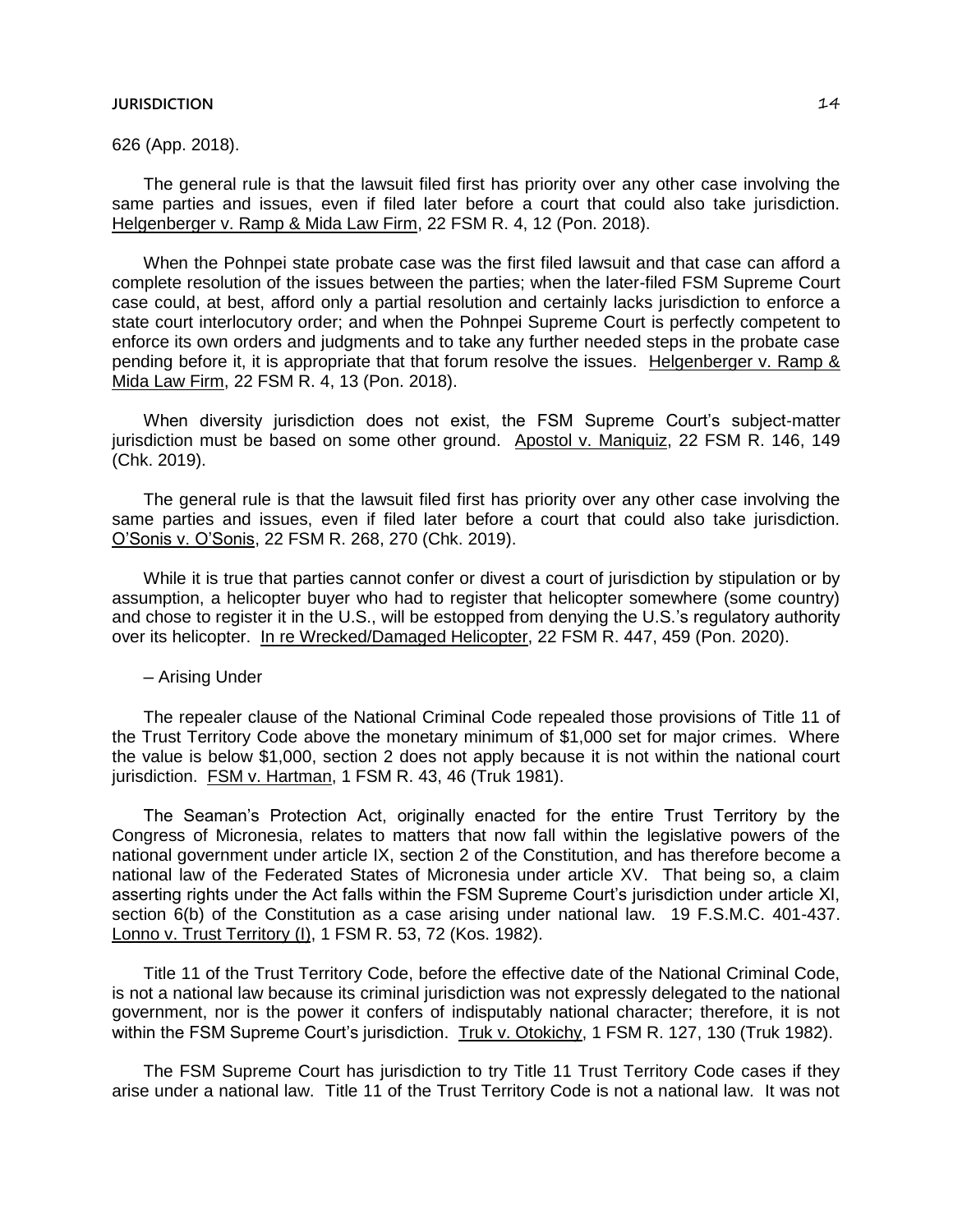adopted by Congress as a national law and it did not become national law by virtue of the transition article. Truk v. Hartman, 1 FSM R. 174, 178 (Truk 1982).

Exclusive national government jurisdiction over major crimes is not mandated by the Constitution; such jurisdiction would be exclusive in any event only if criminal jurisdiction was a power of indisputably national character. Truk v. Hartman, 1 FSM R. 174, 181 (Truk 1982).

The National Government has exclusive jurisdiction over crimes arising under national law. 11 F.S.M.C. 901. Truk v. Hartman, 1 FSM R. 174, 181 (Truk 1982).

Sections of Title 11 of the Trust Territory Code covering matters within the jurisdiction of Congress owe their continuing vitality to section 102 of the National Criminal Code. Thus, the criminal prosecutions thereunder are a national matter and fall within the FSM Supreme Court's constitutional jurisdiction. 11 F.S.M.C. 102. In re Otokichy, 1 FSM R. 183, 185 (App. 1982).

Section 102(2), the savings clause of the National Criminal Code, authorizes prosecutions of Title 11 Trust Territory Code offenses occurring prior to the enactment of the National Criminal Code. Therefore, these prosecutions fall within the FSM Supreme Court's constitutional jurisdiction. 11 F.S.M.C. 102(2). In re Otokichy, 1 FSM R. 183, 190 (App. 1982).

Presumably, Congress inserted no specific jurisdictional provision in section 102 of the National Criminal Code because Congress recognized that the FSM Supreme Court would have jurisdiction over all cases arising under national law by virtue of article XI, section 6(b) of the Constitution. 11 F.S.M.C. 102. In re Otokichy, 1 FSM R. 183, 193 (App. 1982).

The Trust Territory Weapons Control Act is not inconsistent with any provision of the Constitution. It therefore continued in effect. When the National Criminal Code was enacted, and major crimes were defined, the Trust Territory Weapons Control Act became national law and trials for violations thereof were within the FSM Supreme Court's jurisdiction. 11 F.S.M.C. 1201-1231. FSM v. Nota, 1 FSM R. 299, 302-03 (Truk 1983).

When petitioners raise serious and substantial constitutional claims supported by authorities and reasoning of legal substance, the case falls within the FSM Supreme Court's jurisdiction under article XI, section 6(b) of the Constitution. Ponape Chamber of Commerce v. Nett Mun. Gov't, 1 FSM R. 389, 391 (Pon. 1984).

Article XI, section 6(a) of the Constitution places jurisdiction in the Federated States of Micronesia Supreme Court over cases in which the national government is a party. Panuelo v. Pohnpei (I), 2 FSM R. 150, 153 (Pon. 1986).

National civil rights claims under 11 F.S.M.C. 701 furnish a jurisdictional basis for the case to be heard by the FSM Supreme Court. Panuelo v. Pohnpei (I), 2 FSM R. 150, 153 (Pon. 1986).

Activities and organizations created and controlled by the national government should remain subject to FSM Constitution article XI, section 6(a), but organizations merely authorized or licensed by the national government which operate for private purposes, with little governmental involvement or control, should not be treated as a part of the national government. FSM Dev. Bank v. Estate of Nanpei, 2 FSM R. 217, 219-20 (Pon. 1986).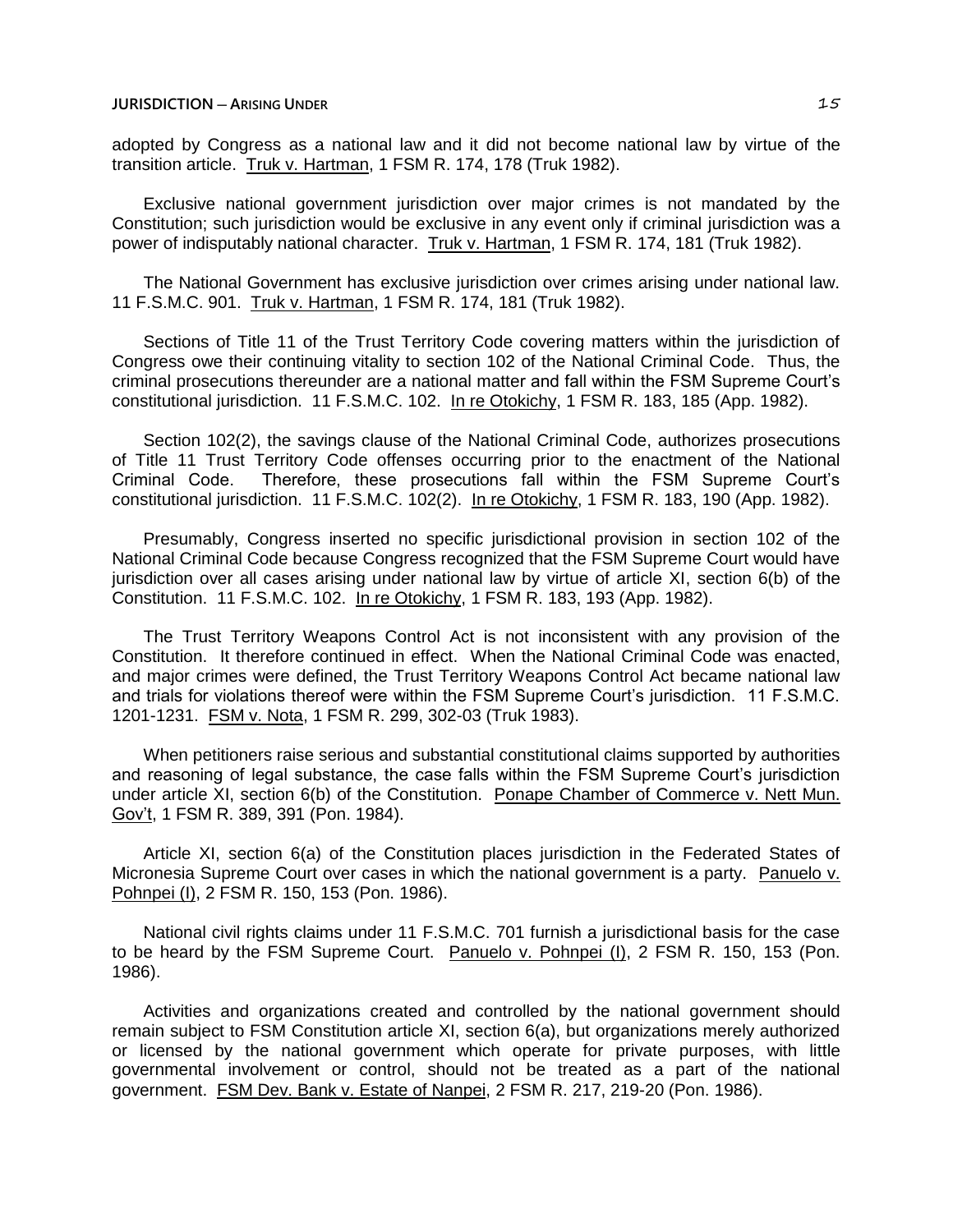## **JURISDICTION ─ ARISING UNDER** 16

Exact scope of admiralty jurisdiction is not defined in the FSM Constitution or legislative history, but United States Constitution has a similar provision, so it is reasonable to expect that words in both Constitutions have similar meaning and effect. Weilbacher v. Kosrae, 3 FSM R. 320, 323 (Kos. S. Ct. Tr. 1988).

The FSM Supreme Court trial division is required to decide all national law issues presented to it. Certification to state court is only proper for state or local law issues. Edwards v. Pohnpei, 3 FSM R. 350, 354 (Pon. 1988).

In the absence of any special limitation, issues that arise under any state or national law within the particular state may fall within the jurisdiction of the state and local courts of that state through state constitutional and statutory provisions which place the "judicial power of the state" within those courts. Gimnang v. Yap, 5 FSM R. 13, 17 (App. 1991).

Article XI, section 6(b) and 8 of the FSM Constitution places primary responsibility in the national courts for the kind of cases arising under the constitution or requiring interpretation of the Constitution, national law or treaties; and in disputes between a state and a citizen of another state, between state, citizen, of different states, and between a state or a citizen, a foreign state, citizen, or subject but they do not prohibit state court jurisdiction over issues of national law or cases which arise under national law. Gimnang v. Yap, 5 FSM R. 13, 18 (App. 1991).

Issues that arise under any state or national law within the particular state may fall within the jurisdiction of the state and local courts of that state through state constitutional and statutory provisions which place the "judicial power of the state" within those courts, subject to the possibility that state or local courts may sometimes be barred from exercising jurisdiction in some such cases by the action of Congress, of this court, or of the state legislature. Gimnang v. Yap, 5 FSM R. 13, 18 (App. 1991).

Article XI, section 8 of the FSM constitution does not bar state courts from exercising jurisdiction over cases which arise under national law within the meaning of Article XI, section 6(b). Gimnang v. Yap, 5 FSM R. 13, 18 (App. 1991).

Full abstention is not appropriate where claims are not essentially state law claims, and are made against another nation, thus falling within the national court's primary jurisdiction. Damarlane v. Pohnpei Transp. Auth., 5 FSM R. 67A, 67E (Pon. 1991).

Abstention may be appropriate for causes of action that raise issues of state law only, but may not be where substantive issues of national law are raised. A national court may not abstain from deciding a national constitutional claim. Damarlane v. Pohnpei Transp. Auth., 5 FSM R. 67A, 67E (Pon. 1991).

The intent of the Constitutional Convention is that major crimes, as defined by Congress and committed prior to voter ratification, fall within the jurisdiction of the national government and may be prosecuted pursuant to the national law after the effective date of the amendment. In re Ress, 5 FSM R. 273, 276 (Chk. 1992).

The national court should not abstain from deciding a criminal case where the crime took place before the effective date of the 1991 amendment removing federal jurisdiction over major crimes because of the firmly expressed intention by the Constitutional Convention delegates as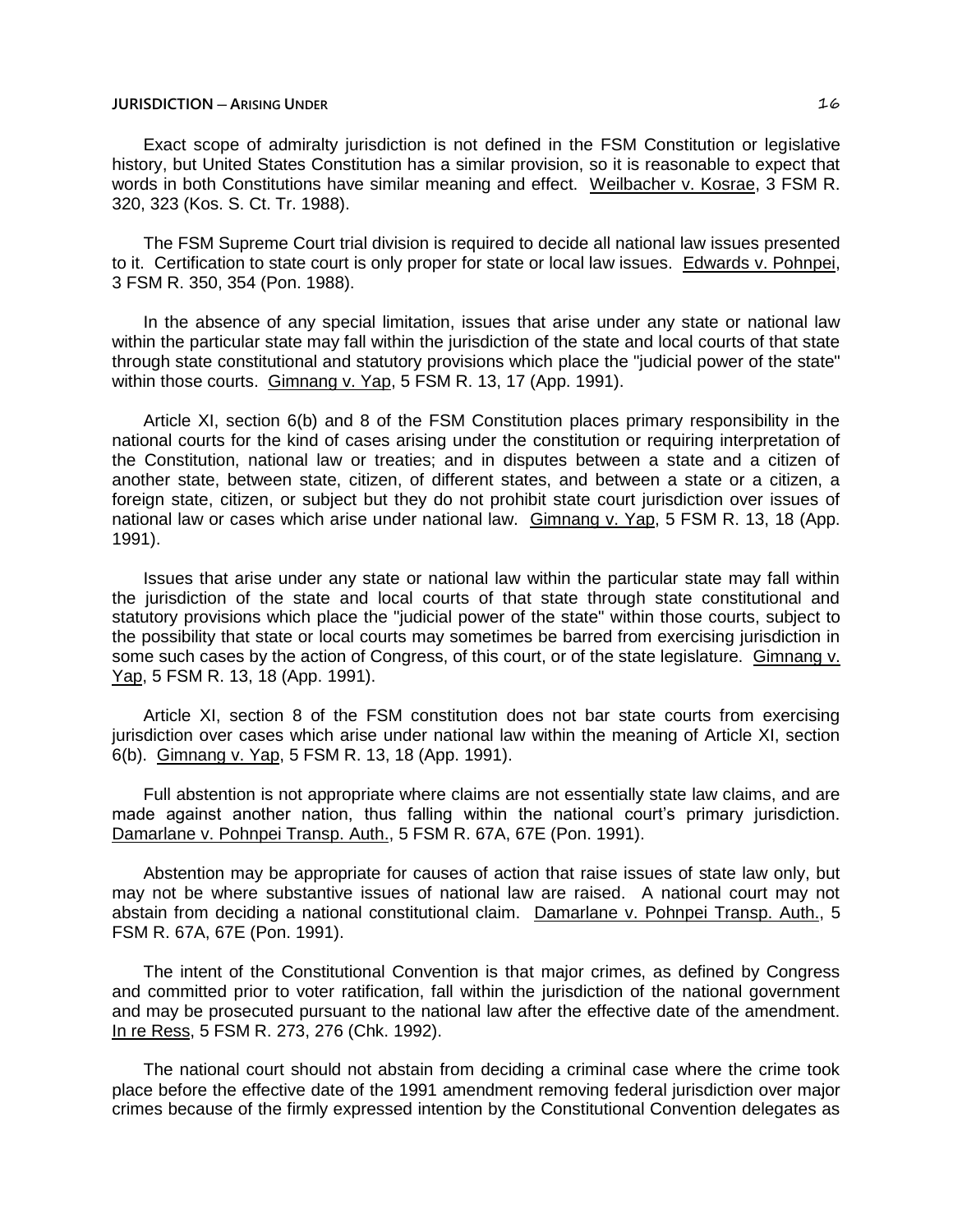## **JURISDICTION** — **ARISING UNDER** 17

to the manner of transition from national jurisdiction to state jurisdiction. In re Ress, 5 FSM R. 273, 276 (Chk. 1992).

Where the crimes charged are no longer those expressly delegated to Congress to define, or are not indisputedly of a national character the FSM Supreme Court has no subject matter jurisdiction. FSM v. Jano, 6 FSM R. 9, 11 (Pon. 1993).

The FSM Supreme Court has jurisdiction over a suit against the national government by the states alleging that under the Constitution the states are entitled to 50% of all revenues from the EEZ because the FSM has waived its sovereign immunity in cases to recover illegally collected taxes and for claims arising out of improper administration of FSM statutory law. Chuuk v. Secretary of Finance, 7 FSM R. 563, 568 (Pon. 1996).

A plaintiff's complaint, stating two causes of action for breach of fiduciary duty (both existing under common law), does not arise under the national laws of the FSM so as to confer original jurisdiction on the FSM Supreme Court or show on its face an issue of national law thereby creating removal jurisdiction. David v. San Nicolas, 8 FSM R. 597, 598 (Pon. 1998).

That a corporation chartered under the laws of the FSM is involved in a lawsuit does not necessarily mean that the interpretation of national laws will be required or that the state court is not otherwise equipped to hear the case. David v. San Nicolas, 8 FSM R. 597, 598 (Pon. 1998).

To determine whether a controversy arises under national law, the issue of national law must be an essential element of one or more of the plaintiff's causes of action, it must be disclosed upon the face of the complaint, unaided by the answer, the petition for removal or any pleadings subsequently filed in the case, it may not be inferred from a defense asserted or one expected to be made, and the issue of national law raised must be a substantial one. David v. San Nicolas, 8 FSM R. 597, 598 (Pon. 1998).

When a case has been removed from state court on the ground that it arose under national law but the plaintiff's complaint only relies upon common law principles of breach of fiduciary duty and as such does not arise under national law because no issue of national law appears on the face of the complaint and no substantial issue of national law is raised, the case will be remanded to the state court where it was initially filed. David v. San Nicolas, 8 FSM R. 597, 598 (Pon. 1998).

When an amended complaint's deliberate indifference or negligence allegations do not rise to the level of a constitutional due process claim, it does not state a claim upon which the FSM Supreme Court can grant relief and the trial court's dismissal of the amended complaint will therefore be affirmed. Primo v. Pohnpei Transp. Auth., 9 FSM R. 407, 412 (App. 2000).

Determination of whether a case arises under the Constitution, national law, or a treaty is based on the plaintiff's statement of his cause of action, not on whatever defenses that are or that might be raised. FSM Dev. Bank v. Ifraim, 10 FSM R. 1, 4 (Chk. 2001).

National law defenses do not constitute a basis for arising under national law jurisdiction pursuant to section 6(b). FSM Dev. Bank v. Ifraim, 10 FSM R. 1, 4 (Chk. 2001).

Determination of whether a case arises under the Constitution, national law, or a treaty is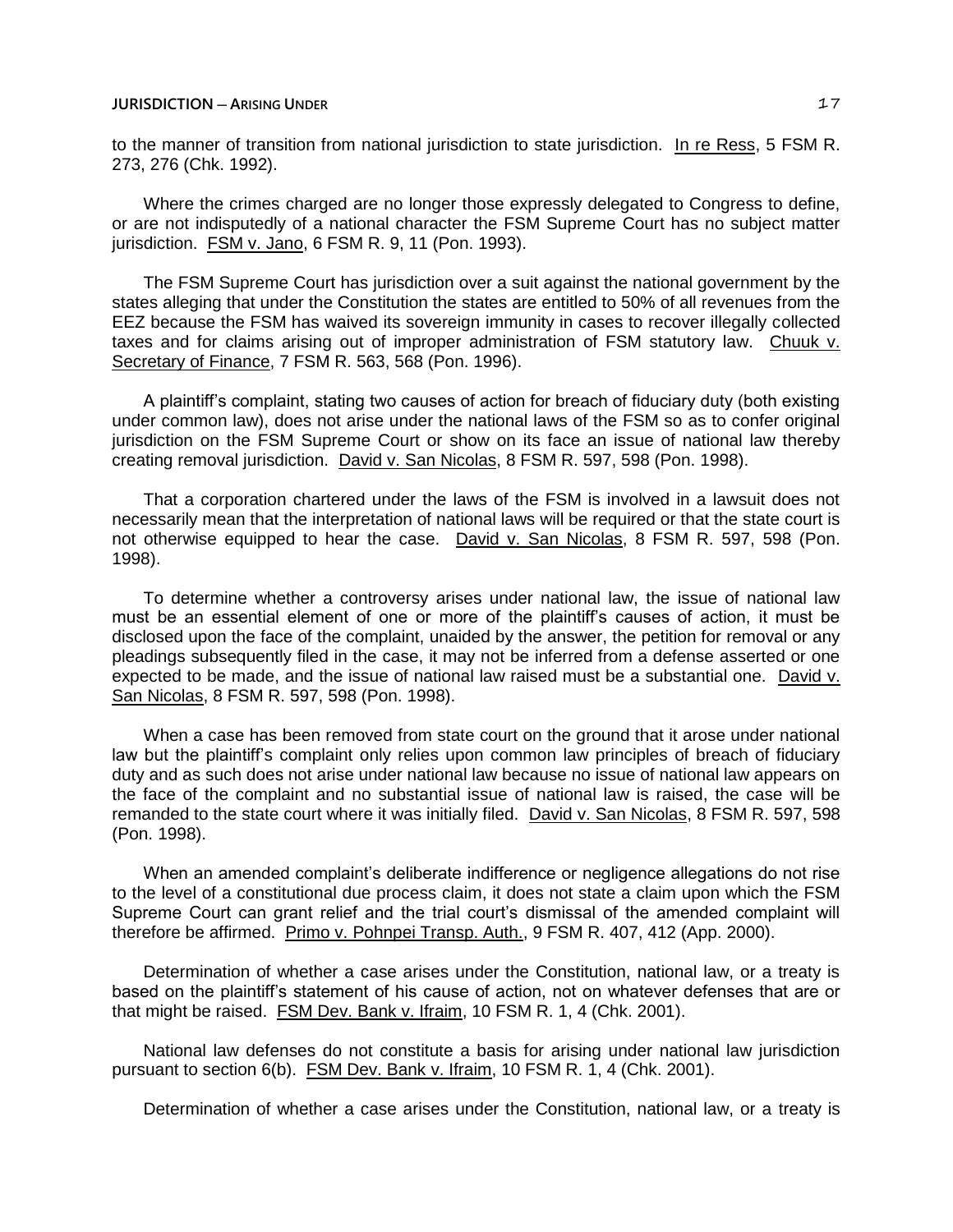## **JURISDICTION** — **ARISING UNDER** 18

based on the plaintiff's statement of his cause of action, not on whatever defenses that are or that might be raised. Enlet v. Bruton, 10 FSM R. 36, 40 (Chk. 2001).

A case that asserts five causes of action under 32 F.S.M.C. 301 *et seq.*, is one that "arises under national law" within the meaning of Article XI, section 6(b). Foods Pacific, Ltd. v. H.J. Heinz Co. Australia, 10 FSM R. 200, 203 (Pon. 2001).

A foreign corporation served pursuant to 4 F.S.M.C. 204 may be sued within the FSM for violations of 32 F.S.M.C. 302 or 303, regardless of where the service occurs, so long as that foreign corporation has done specific acts within the FSM to bring it within the jurisdiction of the FSM Supreme Court. Foods Pacific, Ltd. v. H.J. Heinz Co. Australia, 10 FSM R. 200, 204-05 (Pon. 2001).

A party to a dispute within the scope of article XI, section 6(b) has a constitutional right to invoke the jurisdiction of the FSM Supreme Court. Carlos Etscheit Soap Co. v. Gilmete, 11 FSM R. 94, 100 (Pon. 2002).

Although national law provides for the reciprocal enforcement of child support orders, case law supports the conclusion that FSM Supreme Court should abstain from exercising its jurisdiction at least until the state court has had the opportunity to rule on the issues. Villazon v. Mafnas, 11 FSM R. 309, 310 (Pon. 2003).

When the plaintiff has alleged that his termination from the Head Start Program violated his rights secured under the FSM Constitution, the FSM Supreme Court has concurrent original jurisdiction over the matter. Reg v. Falan, 11 FSM R. 393, 399 (Yap 2003).

A motion to dismiss for lack of jurisdiction will be denied when the plaintiffs' complaint alleges claims that arise under national law and the national constitution because the FSM Supreme Court exercises jurisdiction over such cases, and, although state courts may also exercise jurisdiction over such cases, the plaintiffs have a constitutional right to bring such cases in the FSM Supreme Court if they so desire. Naoro v. Walter, 11 FSM R. 619, 621 (Chk. 2003).

A cross-claim cannot form a basis for the FSM Supreme Court's jurisdiction because determination of whether a case arises under the Constitution, national law, or a treaty is based on the plaintiff's statement of his cause of action, not on whatever defenses that are or that might be raised. Mailo v. Chuuk, 12 FSM R. 597, 600 (Chk. 2004).

The national courts, including the trial division of the Supreme Court, have concurrent original jurisdiction in cases arising under national law. National courts are the trial division of the FSM Supreme Court and any other national courts that might be established by statute, and not state courts. Shrew v. Sigrah, 13 FSM R. 30, 32 (Kos. 2004).

When a state law makes a specific reference to a national statute, any interpretation of that state law must simultaneously present a question of national law. The FSM Supreme Court would have subject matter jurisdiction over such a case. Shrew v. Sigrah, 13 FSM R. 30, 32 (Kos. 2004).

Section 6(b) of Article XI of the FSM Constitution provides that the national courts, including the Supreme Court trial division, have concurrent original jurisdiction in cases arising under the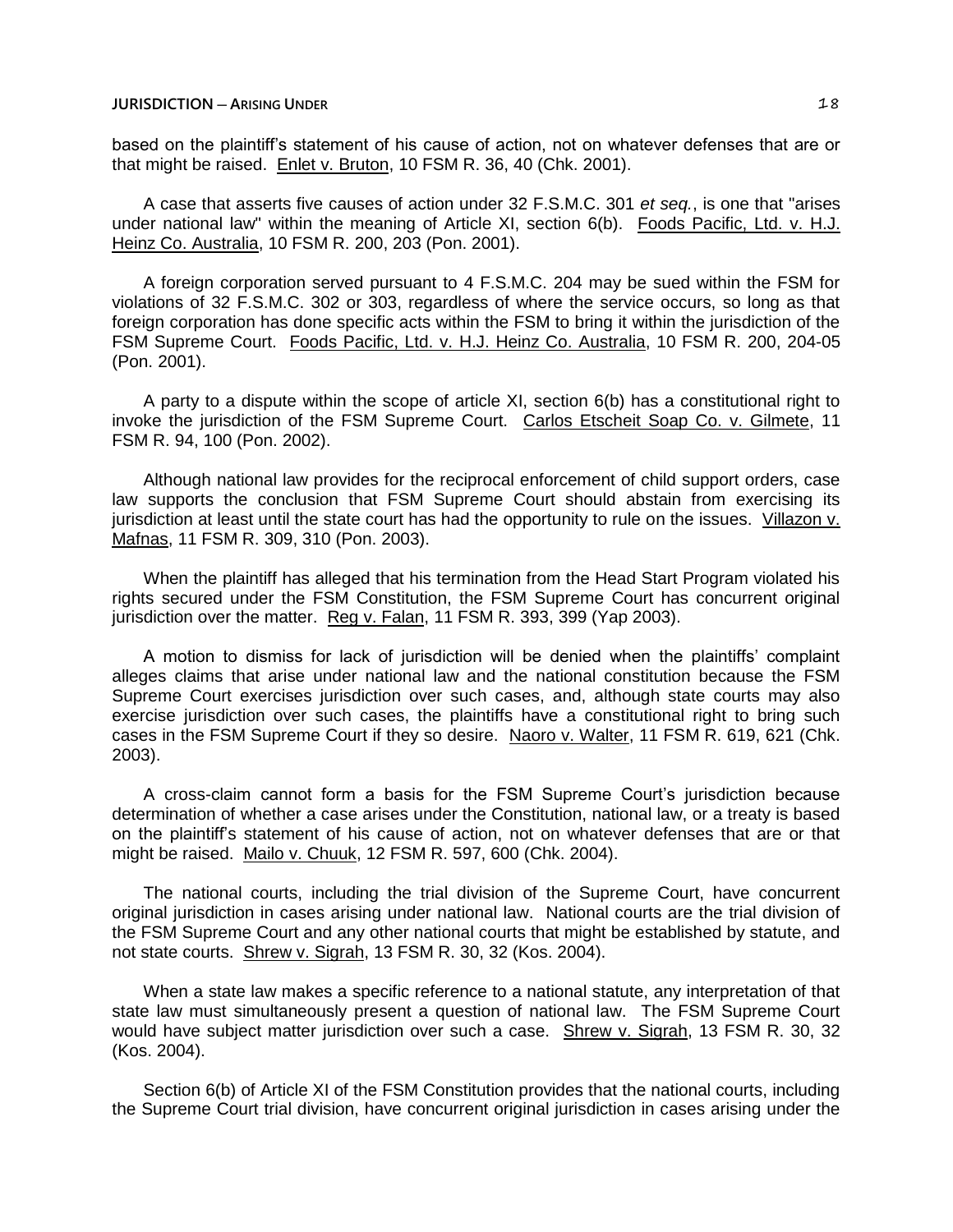## **JURISDICTION** — **A**RISING UNDER **19**

Constitution, national law or treaties, and in disputes between a state and a citizen of another state, between citizens of different states, and between a state or citizen thereof, and a foreign state, citizen, or subject. The national courts referred to in this section are the FSM Supreme Court trial division and any other national courts which may be established in the future. Gilmete v. Carlos Etscheit Soap Co., 13 FSM R. 145, 147 (App. 2005).

Determination of whether the FSM Supreme Court has subject matter jurisdiction over a case is based on the plaintiff's statement of his cause of action, not on whatever defenses that are or that might be raised. McVey v. Etscheit, 13 FSM R. 473, 476 (Pon. 2005).

Determination of whether a case arises under the Constitution, national law, or a treaty is based on the plaintiff's statement of his cause of action, not on whatever defenses that are or that might be raised. Etscheit v. McVey, 13 FSM R. 477, 479 (Pon. 2005).

To determine whether a case arises under national law, the issue of national law must be an essential element of one or more of the plaintiff's causes of action, it must be disclosed upon the face of the complaint, unaided by the answer, the petition for removal or any pleadings subsequently filed in the case, it may not be inferred from a defense asserted or one expected to be made, and the issue of national law raised must be a substantial one. Etscheit v. McVey, 13 FSM R. 477, 479 (Pon. 2005).

When the plaintiffs' fifth cause of action is expressly entitled "Violation of the FSM Anticompetitive Practices Law" and the text specifically states that it alleges violations of the "Federated States of Micronesia Anti-competitive Practices Act" and cites 32 F.S.M.C. §§ 302- 306 twice and when no Pohnpei state law or the Trust Territory predecessor statute is cited, this is thus clearly a cause of action arising under national law. The FSM Supreme Court has jurisdiction over cases arising under national law. Since the issue raised is a substantial one, the case was therefore not improvidently removed from the Pohnpei Supreme Court. Etscheit v. McVey, 13 FSM R. 477, 479-80 (Pon. 2005).

A case that came before the court based on the court's exclusive jurisdiction over cases when the national government is a party and where the plaintiff's asserted claims primarily arose under national law, is not a diversity case where state law provides the rules of decision. Pohnpei v. AHPW, Inc., 14 FSM R. 1, 16 (App. 2006).

When the case was first filed in the FSM Supreme Court as an action for civil rights and due process and certain fact-finding functions were referred to the Pohnpei Board of Trustees because it was best able, at least initially, to make those determinations, the remand or reference to the Board did not divest the court of jurisdiction because in making that remand or reference, the court was not transferring this case to the Board of Trustees and the Board does not have the authority to grant much of the relief sought in the case — damages for civil rights and due process violations and for trespass and injunctive relief. Jurisdiction over the case remained with the court the whole time. Carlos Etscheit Soap Co. v. Do It Best Hardware, 14 FSM R. 152, 156-57 (Pon. 2006).

When the remand or reference to the Board of Trustees was analogous to this court's power to appoint a special master to make factual findings, which the court may or may not adopt as its own findings and was also similar to those cases that were initiated in the FSM Supreme Court in Chuuk and then "remanded" to the Chuuk Land Commission for certain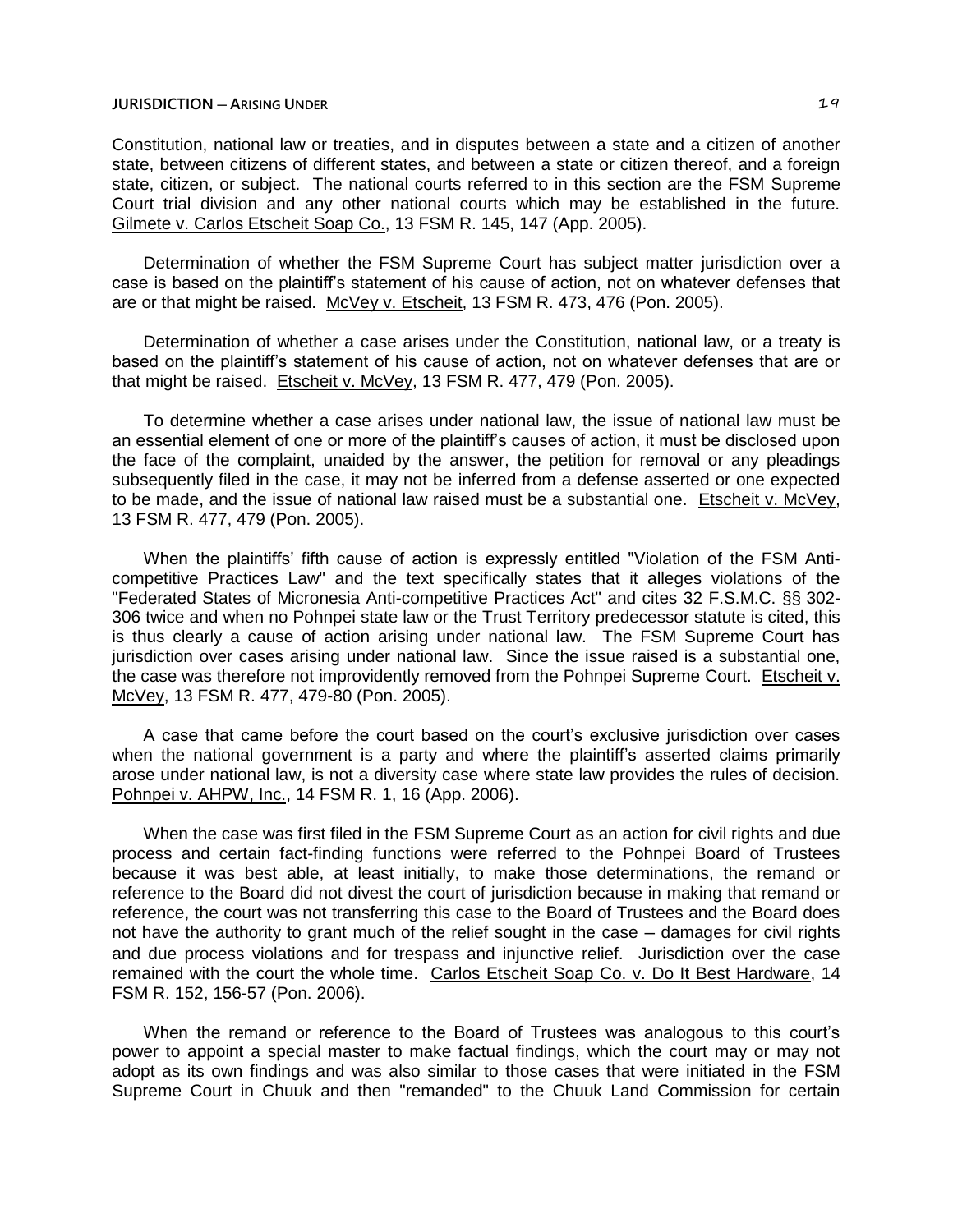## **JURISDICTION ─ ARISING UNDER** 20

factual determinations and those cases then either "appealed" back to, or referred back to, the FSM Supreme Court trial division when those determinations were either completed or some other issue came up that required court determination, and when the Board, in effect, acted as a special master - a court-designated fact finder. When the FSM Supreme Court had subjectmatter jurisdiction over the complaint's allegations when it was filed, the court still retained that jurisdiction and the remand or reference is thus not a ground upon which to grant dismissal. Carlos Etscheit Soap Co. v. Do It Best Hardware, 14 FSM R. 152, 157 (Pon. 2006).

Since an allegation of police brutality implicates both the national and state constitutions and a plaintiff asserting a right arising under national law has a right to be heard in the FSM Supreme Court even if state courts may also assert jurisdiction, the fact that the Pohnpei Supreme Court may be equally equipped to decide the case will not divest the plaintiff of his day in the FSM Supreme Court. Annes v. Primo, 14 FSM R. 196, 201 (Pon. 2006).

When, accepting the plaintiffs' allegations as true, which the court must on a Rule 12(b)(6) motion to dismiss, the plaintiffs state a claim that their civil rights were violated by an illegal act under the color of law, their case will not be dismissed. A determination of whether a case arises under the national constitution or national law is based on the plaintiff's statement of his case in his complaint, and, although a state court may exercise jurisdiction over such cases, a plaintiff has the constitutional right to bring such claims in the national court. Esa v. Elimo, 14 FSM R. 216, 219 (Chk. 2006).

A claim of denial of the right to suffrage in a state election because no revote was ordered is not a claim arising under the national constitution or law. Ueda v. Chuuk State Election Comm'n, 16 FSM R. 395, 397 (Chk. 2009).

When the parties are of diverse citizenship and when some of the plaintiff's claims arise under a treaty to which the FSM is a party, the FSM Supreme Court would, on either ground, have subject-matter jurisdiction over the case if an actual case or dispute exists. Continental Micronesia, Inc. v. Chuuk, 17 FSM R. 152, 157 (Chk. 2010).

When a plaintiff clearly bases his cause of action on 11 F.S.M.C. 701, the national civil rights statute, it is obvious that he is invoking the FSM Supreme Court's jurisdiction over the case as one arising under FSM national law. Welle v. Chuuk Public Utility Corp., 17 FSM R. 609, 611 (Chk. 2011).

National law is not at issue in a case when the plaintiffs, in the complaint or in their initial motion for injunction, do not cite a particular national law at issue and their only mention of any sort of national law is in their October 19, 2011 "Notice of Terminology" and their October 31, 2011 "Supplement to Pending Motion for Injunction," where they cite only twenty-year-old "findings" of the FSM Secretary of Health and Human Services, and the FSM Earthmoving Regulations, neither of which apply to the defendants named in the complaint. Damarlane v. U Mun. Gov't, 18 FSM R. 96,98-99 (Pon. 2011).

When the plaintiff alleges that the state took his property without just compensation, but he only cites to the Chuuk Constitution provision barring Chuuk from taking property without just compensation and does not allege that Chuuk's alleged acts violated any FSM Constitutional provision, his complaint does not appear to allege claims arising under national law and thus does not show FSM Supreme Court jurisdiction. Iwo v. Chuuk, 18 FSM R. 182, 184 (Chk.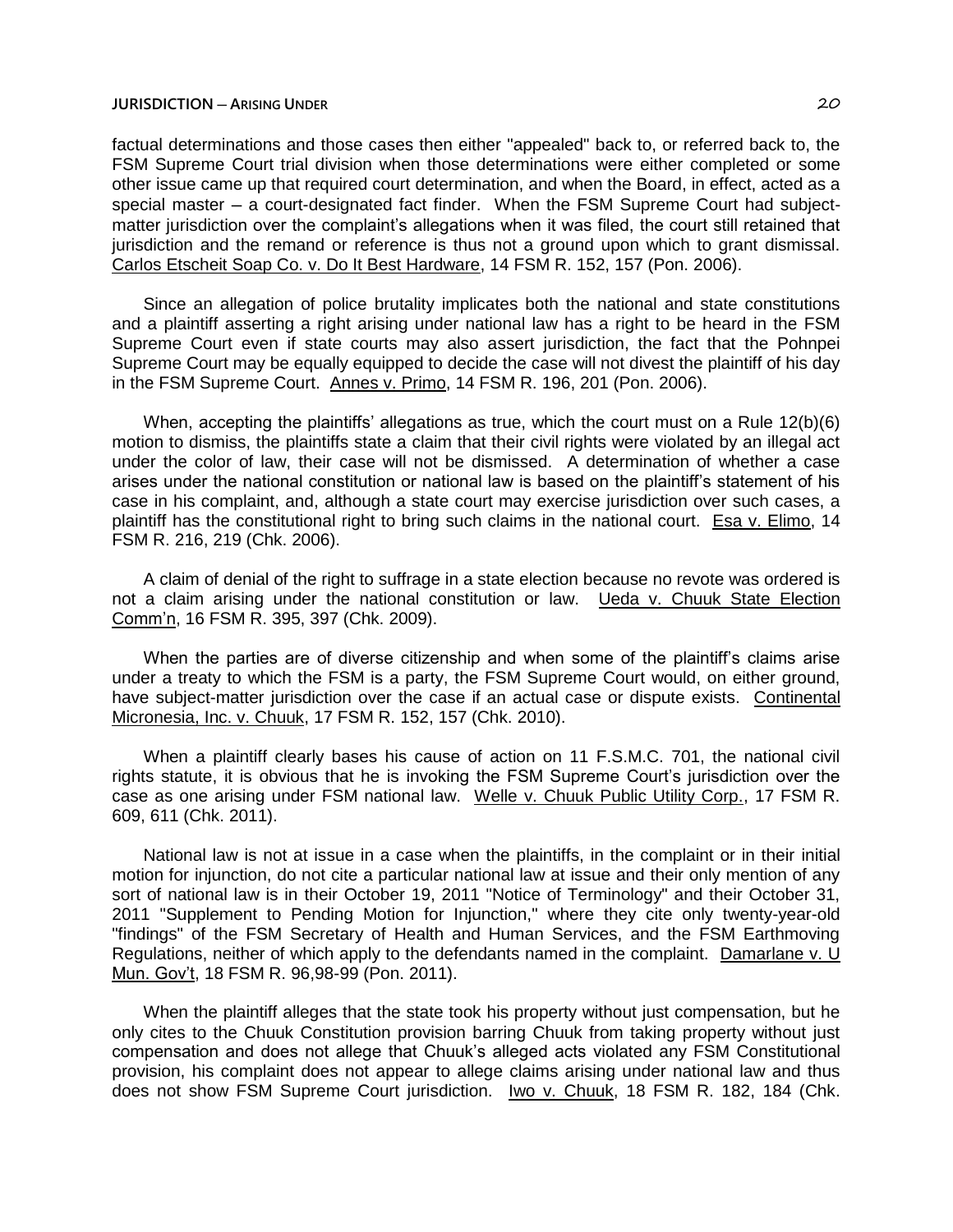#### **JURISDICTION ─ ARISING UNDER** 21

2012).

A writ of habeas corpus may be used in situations involving an individual incarcerated without probable cause. In re Anzures, 18 FSM R. 316, 320 (Kos. 2012).

The FSM Supreme Court has the power to issue all writs and must consider a petition for a writ of habeas corpus alleging imprisonment of the petitioner in violation of his rights under the FSM Constitution. In re Anzures, 18 FSM R. 316, 321 (Kos. 2012).

In the absence of any statutory restrictions, the FSM Supreme Court will, under the proper circumstances, consider applications for a writ of habeas corpus on the grounds that a person is in custody in violation of the FSM Constitution. The overriding purpose of such a writ is to protect an individual's right to be free from wrongful intrusions and restraints upon their liberty. In re Anzures, 18 FSM R. 316, 322 (Kos. 2012).

It is within the FSM Supreme Court's province to determine whether a Chuuk statute, as applied, runs afoul of the FSM Constitution. Mailo v. Chuuk Health Care Plan, 18 FSM R. 501, 505 (Chk. 2013).

If the case arises under the FSM Constitution, national law, or treaties, then the FSM Supreme Court trial division has concurrent jurisdiction over the subject-matter. FSM Dev. Bank v. Ehsa, 18 FSM R. 608, 615 (Pon. 2013).

For some cases arising under national law, Congress has placed exclusive jurisdiction in the FSM Supreme Court trial division. FSM Dev. Bank v. Ehsa, 18 FSM R. 608, 615 n.1 (Pon. 2013).

The determination of whether a case is one "arising under" the FSM Constitution, national law, or treaties is derived from the plaintiff's cause of action, not inferred from any possible defenses. FSM Dev. Bank v. Ehsa, 18 FSM R. 608, 615 (Pon. 2013).

Since the Constitution explicitly grants the FSM Supreme Court trial division concurrent and original jurisdiction over any cases arising under treaties and since a breach of the inviolability of the embassy premises is a direct violation of an international treaty and international law, the FSM Supreme Court trial division has original jurisdiction over a prosecution for a misdemeanor trespass and theft committed in a foreign embassy. FSM v. Ezra, 19 FSM R. 486, 491-92 (Pon. 2014).

As a defense raised in the answer to the original complaint, a defendant's due process claims would not make it a case over which the FSM Supreme Court would have jurisdiction because it would not be considered a case arising under the FSM Constitution or national law. Saimon v. Nena, 19 FSM R. 608, 611 (Kos. 2014).

The determination of whether a case is one "arising under" the FSM Constitution, national law, or treaties is derived from the plaintiff's cause of action, not inferred from any possible defenses that are or that might be raised. Saimon v. Nena, 19 FSM R. 608, 611 (Kos. 2014).

Since a cross-claim cannot form a basis for the FSM Supreme Court's jurisdiction because determination of whether a case arises under the Constitution, national law, or a treaty is based on the plaintiff's statement of his cause of action, not on whatever defenses that are or that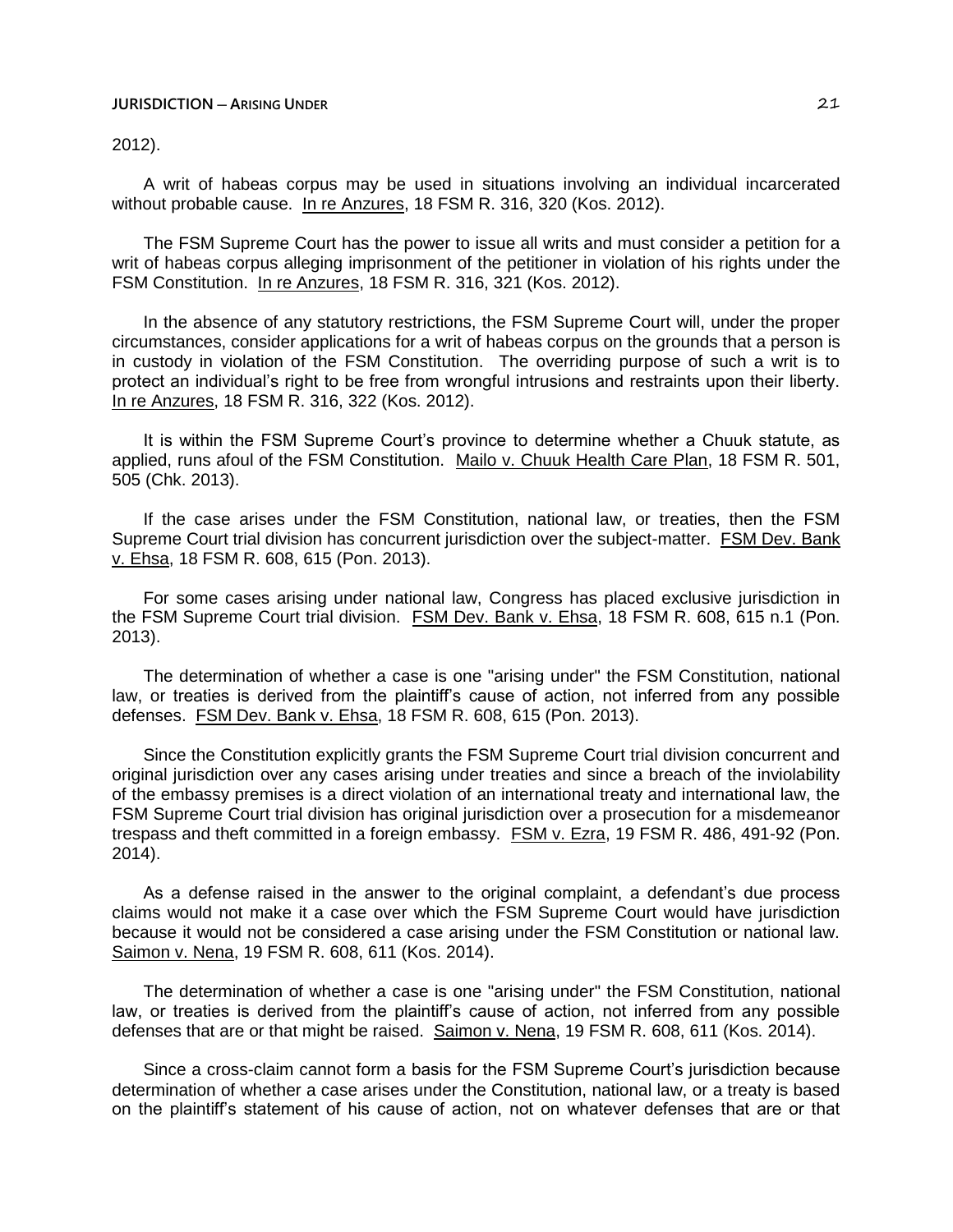might be raised, a third-party claim should not create subject-matter jurisdiction in the FSM Supreme Court either. Saimon v. Nena, 19 FSM R. 608, 611 (Kos. 2014).

When the case is not a case arising under the FSM Constitution or national laws, the only grounds asserted for jurisdiction, the FSM Supreme Court does not have subject-matter jurisdiction over it, and when the FSM Supreme Court does not have any subject-matter jurisdiction over a case, the case will be dismissed without prejudice to any later adjudication in a state court. Isamu Nakasone Store v. David, 20 FSM R. 53, 58 (Pon. 2015).

The FSM Constitution's Article VII, section 2 provides no basis for a party to seek relief in the FSM Supreme Court and no basis on which the party is likely to prevail when the party does not argue that the Chuuk has an undemocratic constitution but instead contends that the Chuuk executive branch is expending Chuuk state funds (albeit originally appropriated by Congress) without an appropriation of those funds by the Chuuk Legislature and that this is a violation of Chuuk's democratic constitution. Mailo v. Lawrence, 20 FSM R. 201, 204 (Chk. 2015).

Article XI, Section 6(b) grants the national courts concurrent original jurisdiction in cases arising under national law and these forums include the FSM Supreme Court trial division and any other national courts which might be established by statute, but not state courts. Ehsa v. FSM Dev. Bank, 20 FSM R. 498, 516 (App. 2016).

"Arising under" jurisdiction was limited to those matters, in which four factors exist: 1) a national law issue is an essential element of the cause of action; 2) the issue of national law is disclosed upon the complaint's face; 3) the issue of law is not inferred from a defense which is asserted and 4) the issue of law is a substantial one. Ehsa v. FSM Dev. Bank, 20 FSM R. 498, 517 (App. 2016).

The framers' intent was that "arising under" jurisdiction extend to cases involving the enforcement of a right protected or created by the national constitution, national law, or treaty and cases involving the construction or interpretation of the national constitution, national law, or treaty. Ehsa v. FSM Dev. Bank, 20 FSM R. 498, 517 (App. 2016).

In light of the self-executing grants of jurisdiction embodied within the FSM Constitution, the United States decisions, which address the underlying congressional intent, provide little guidance, in terms of analysis of the Article XI, Section 6(b) "arising under" language, against the backdrop of a constitutional provision. Ehsa v. FSM Dev. Bank, 20 FSM R. 498, 517 (App. 2016).

Arising under jurisdiction enables the FSM Supreme Court to explicate the meaning of our Constitution's jurisdictional grants and thereby ensure an appropriate level of uniformity in the applicability thereof. Ehsa v. FSM Dev. Bank, 20 FSM R. 498, 518 (App. 2016).

Concurrent jurisdiction properly exists given the diverse citizenship of the parties or when consonant with the "arising under" constitutional provision. Ehsa v. FSM Dev. Bank, 20 FSM R. 498, 518 (App. 2016).

When the complaint alleges violation of the plaintiff's civil rights under the FSM Constitution, the FSM Supreme Court has before it, at a bare minimum, a case that arises under the FSM Constitution and the court thus has jurisdiction under Section 6(b), with the state law matters that may be considered under the court's pendent jurisdiction. Rodriguez v. Ninth Pohnpei Legislature, 21 FSM R. 276, 278 (Pon. 2017).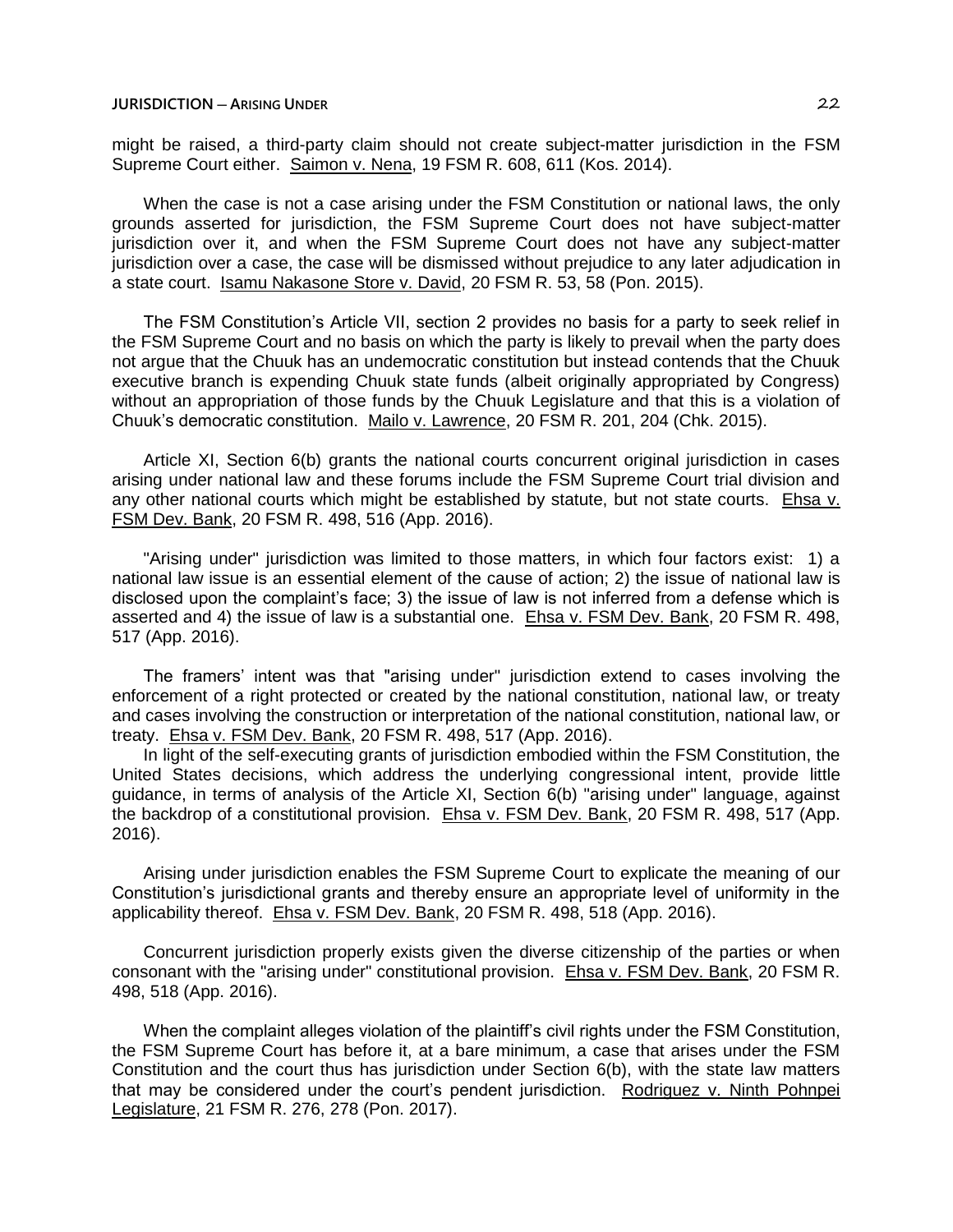## **JURISDICTION ─ ARISING UNDER** 23

The FSM Supreme Court has held it may exercise jurisdiction over appeals from state administrative agencies when those appeals have included due process violation and civil rights claims arising under the FSM Constitution. Phillip v. Pohnpei, 21 FSM R. 439, 442 (Pon. 2018).

When the defendant is not a governmental entity, is not alleged to have acted under color of law, and is not a private person (not acting under color of law) who injured, oppressed, threatened, or intimidated the plaintiff exercising or enjoying or having exercised or enjoyed any civil right, the plaintiff's claim is not a civil rights claim. Apostol v. Maniquiz, 22 FSM R. 146, 149 (Chk. 2019).

The determination of whether a case is one "arising under" the FSM Constitution, national law, or a treaty is derived from the plaintiff's cause of action and not inferred from any possible defense that is or that might be pled. Apostol v. Maniquiz, 22 FSM R. 146, 149 (Chk. 2019).

Whether an allegedly defamatory pleading in a case filed in a national court is privileged or actionable should be decided as a matter of national law and is thus a matter arising under national law. Helgenberger v. Helgenberger, 22 FSM R. 244, 249 (Pon. 2019).

A case that alleges that a state law is, or contains, a bill of attainder in violation of the FSM Constitution is a claim that arises under the Constitution and over which the FSM Supreme Court may exercise jurisdiction. In re Constitutionality of Chuuk State Law No. 14-18-23, 22 FSM R. 258, 263 (Chk. 2019).

As the constitutional prohibition of bills of attainder bars all such legislative acts, if a state law is a bill of attainder, the FSM Supreme Court has the jurisdiction to strike it (or the part of it that is a bill of attainder) down as unconstitutional and to enjoin its enforcement. In re Constitutionality of Chuuk State Law No. 14-18-23, 22 FSM R. 258, 263 (Chk. 2019).

The FSM Supreme Court has jurisdiction over a case as one arising under the Constitution, national law, or treaties, when the plaintiff asserts that the defendants violated three different FSM Constitution provisions and also violated an FSM Code provision. FSM Dev. Bank v. Lighor, 22 FSM R. 321, 328 (Pon. 2019).

Congress's power to regulate bankruptcy and insolvency is an exclusive national power, and bankruptcy cases are, by law, assigned to the FSM Supreme Court trial division. Panuelo v. Sigrah, 22 FSM R. 341, 351 (Pon. 2019).

Any claim that a bankruptcy receiver was overcompensated is solely a matter of national (bankruptcy) law, and a claim that a bankruptcy receiver paid the creditors of a debtor, who had sought bankruptcy protection, more than was their due is also a matter arising only under national bankruptcy law. Panuelo v. Sigrah, 22 FSM R. 341, 351 (Pon. 2019).

─ Diversity

The Trust Territory is not a foreign state such as to give the FSM Supreme Court diversity jurisdiction over a suit against the Trust Territory. Neimes v. Maeda Constr. Co., 1 FSM R. 47, 51 (Truk 1982).

Under the present state of affairs, the Trust Territory government cannot be considered a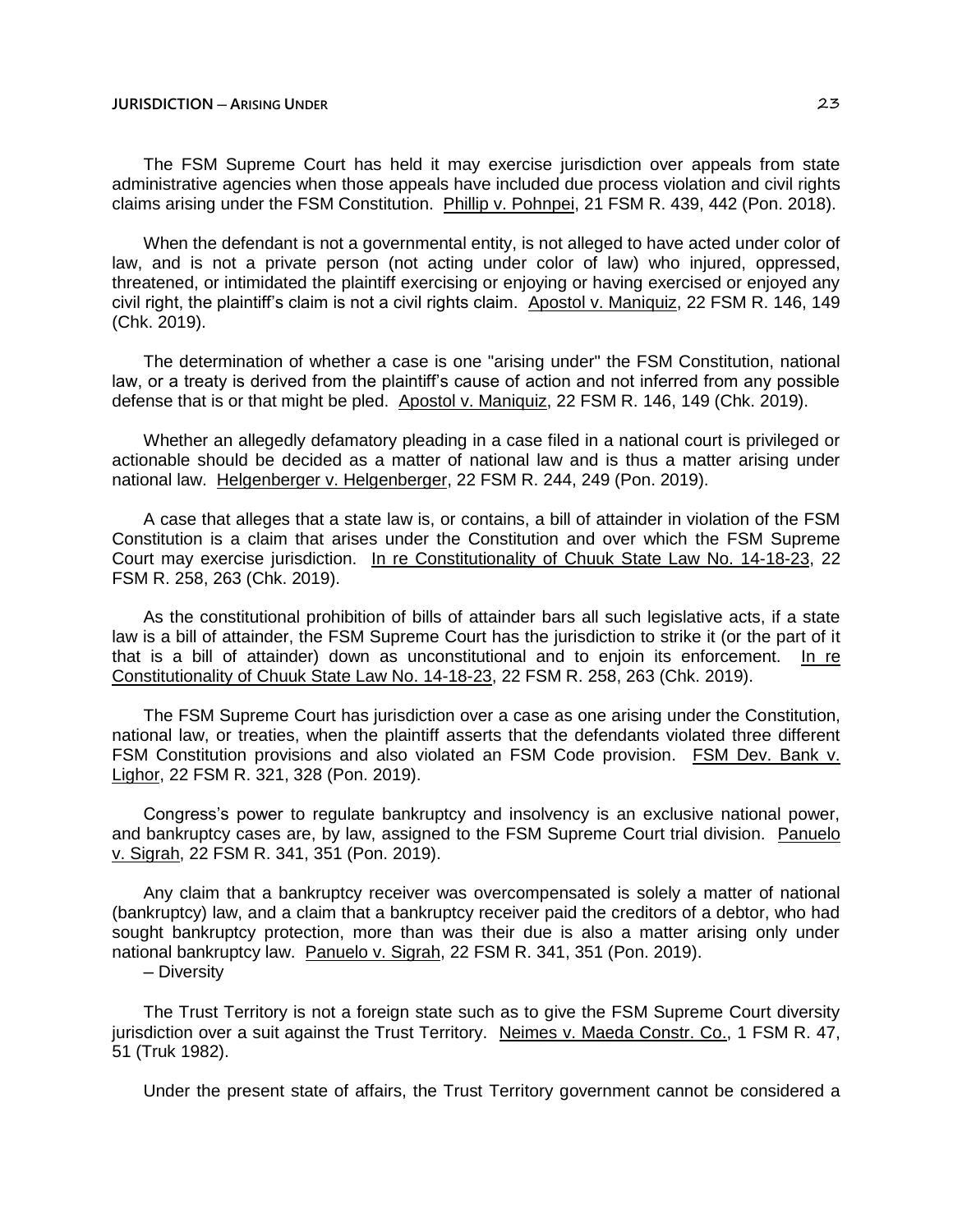foreign state, citizen or subject thereof within the meaning of article XI, section 6(b) of the Constitution. Lonno v. Trust Territory (I), 1 FSM R. 53, 74 (Kos. 1982).

The Federated States of Micronesia Supreme Court is specifically given jurisdiction over disputes between citizens of a state and foreign citizens. FSM Const. art. XI, § 6(b). The jurisdiction is based upon the citizenship of the parties, not on the subject matter of the dispute. In re Nahnsen, 1 FSM R. 97, 101 (Pon. 1982).

The Constitution places diversity jurisdiction in the Supreme Court, despite the fact that the issues involve matters within state or local, rather than national, legislative powers. In re Nahnsen, 1 FSM R. 97, 102 (Pon. 1982).

A primary purpose of diversity jurisdiction is to minimize any belief of the parties that a more local tribunal might favor local parties in disputes with "outsiders." In re Nahnsen, 1 FSM R. 97, 102 (Pon. 1982).

A requirement for complete diversity among all parties has no constitutional support as a prerequisite to FSM Supreme Court jurisdiction. In re Nahnsen, 1 FSM R. 97, 105-06 (Pon. 1982).

When jurisdiction exists by virtue of diversity of the parties, the FSM Supreme Court may resolve the dispute despite the fact that matters squarely within the legislative powers of states (*e.g.,* probate, inheritance and land issues) may be involved. Ponape Chamber of Commerce v. Nett Mun. Gov't, 1 FSM R. 389, 392-93 (Pon. 1984).

Diversity of citizenship is determined as of commencement of the action. Where diversity existed between the parties at the date and time the suit commenced, diversity will not be defeated by later developments. Etpison v. Perman, 1 FSM R. 405, 414 (Pon. 1984).

Where there is diversity of citizenship between the parties, litigation involving domestic relations issues, including custody and child support, falls within the jurisdiction of the FSM Supreme Court. Mongkeya v. Brackett, 2 FSM R. 291, 292 (Kos. 1986).

For purposes of diversity jurisdiction under article XI, section 6(b) of the Constitution, a corporation is considered a foreign citizen when any of its shareholders are not citizens of the Federated States of Micronesia. Federated Shipping Co. v. Ponape Transfer & Storage (III), 3 FSM R. 256, 260 (Pon. 1987).

Although the FSM Supreme Court has often decided matters of tort law without stating explicitly that state rather than national law controls, there has been acknowledgment that state law controls in the resolution of contract and tort issues. When the Supreme Court, in the exercise of its jurisdiction, decides a matter of state law, its goal should be to apply the law the same way the highest state court would. Edwards v. Pohnpei, 3 FSM R. 350, 360 n.22 (Pon. 1988).

Lack of mention of state and local courts in FSM Constitution article XI, section 6(b) reveals that national courts are to play the primary role in handling the kinds of cases, identified in that section, but nothing in article XI, section 6(b) may be read as absolutely preventing state courts from exercising jurisdiction over those kinds of cases. Bank of Guam v. Semes, 3 FSM R. 370, 379 (Pon. 1988).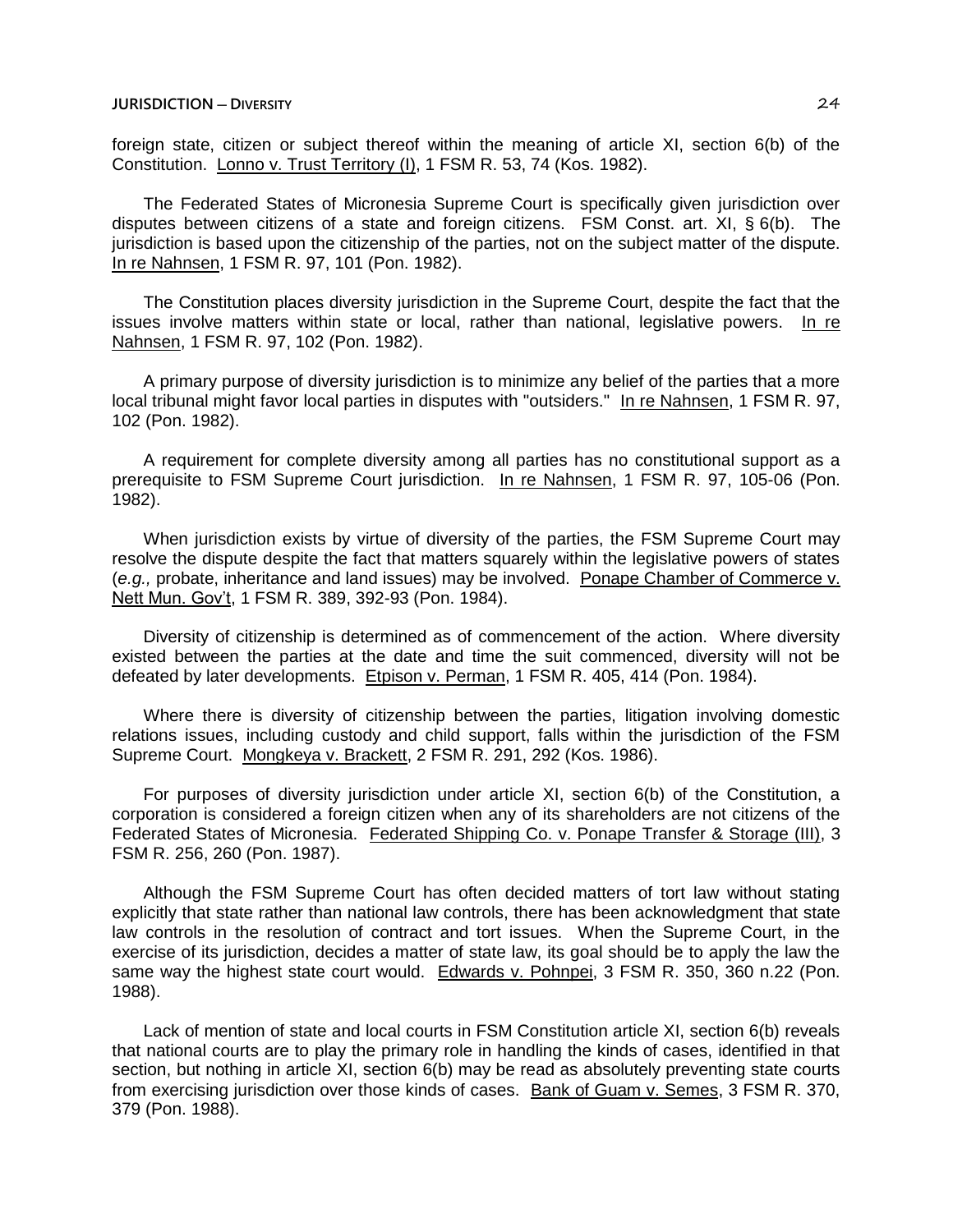Parties to a dispute in which there is diversity have a constitutional right to invoke the jurisdiction of a national court, but if all parties agree, and if state law permits, a state court may hear and decide the kinds of cases described in article XI, section 6(b) of the Constitution. Bank of Guam v. Semes, 3 FSM R. 370, 379 (Pon. 1988).

Only national courts are given jurisdiction by article XI, section 6(b) of the Constitution and the concurrent jurisdiction referred to there is between the trial division of the FSM Supreme Court, and any other national courts which may be established in the future. Bank of Guam v. Semes, 3 FSM R. 370, 377 (Pon. 1988).

The Trust Territory of the Pacific Islands, which still exists and has governmental powers in the Republic of Palau, is now "foreign" to the Federated States of Micronesia and a corporation organized under the laws of the Trust Territory may itself be regarded as foreign for purposes of diversity of citizenship jurisdiction. U Corp. v. Salik, 3 FSM R. 389, 392 (Pon. 1988).

The Constitution requires only that one plaintiff has citizenship different from one defendant for there to be diversity jurisdiction. U Corp. v. Salik, 3 FSM R. 389, 392 (Pon. 1988).

The national Constitution does not prohibit state courts from hearing cases described in article XI, section 6(b) if all parties accept state court jurisdiction, but parties to a dispute within scope of article XI, section 6(b) have a constitutional rights to invoke jurisdiction of FSM Supreme Court trial division. U Corp. v. Salik, 3 FSM R. 389, 392 (Pon. 1988).

Intent of framers of the Constitution was that national courts would handle most types of cases described in article XI, section 6(b) of the Constitution and national courts therefore should not lightly find a waiver of right to invoke its jurisdiction. U Corp. v. Salik, 3 FSM R. 389, 394 (Pon. 1988).

A party named as a defendant in state court litigation which falls within the scope of article XI, section 6(b) of the Constitution may invoke national court jurisdiction through a petition for removal and is not required to file a complaint. U Corp. v. Salik, 3 FSM R. 389, 394 (Pon. 1988).

The Truk State Court will not assert jurisdiction in a diversity case because the "The national courts, including the trial division of the Supreme Court, have concurrent original jurisdiction . . . in disputes between a state and a citizen of another state, between citizens of different states, and between a state or a citizen thereof, and a foreign state, or subject." FSM Const. art. XI, § 6(b). Flossman v. Truk, 3 FSM R. 438, 440 (Truk S. Ct. Tr. 1988).

State courts are not prohibited by article XI, section 6(b) of the FSM Constitution from hearing and determining cases where the defendants are from FSM states other than the prosecuting state. Jurisdiction over criminal matters between the national and state governments is determined by the severity of the crime; not diversity of citizenship. Pohnpei v. Hawk, 3 FSM R. 543, 554 (Pon. S. Ct. App. 1988).

"Concurrent jurisdiction" as used in article XI, section 6(b) of the FSM Constitution means concurrent jurisdiction between national courts, including the trial divisions of the FSM Supreme Court and of the four state courts. Pohnpei v. Hawk, 3 FSM R. 543, 554-55 (Pon. S. Ct. App. 1988).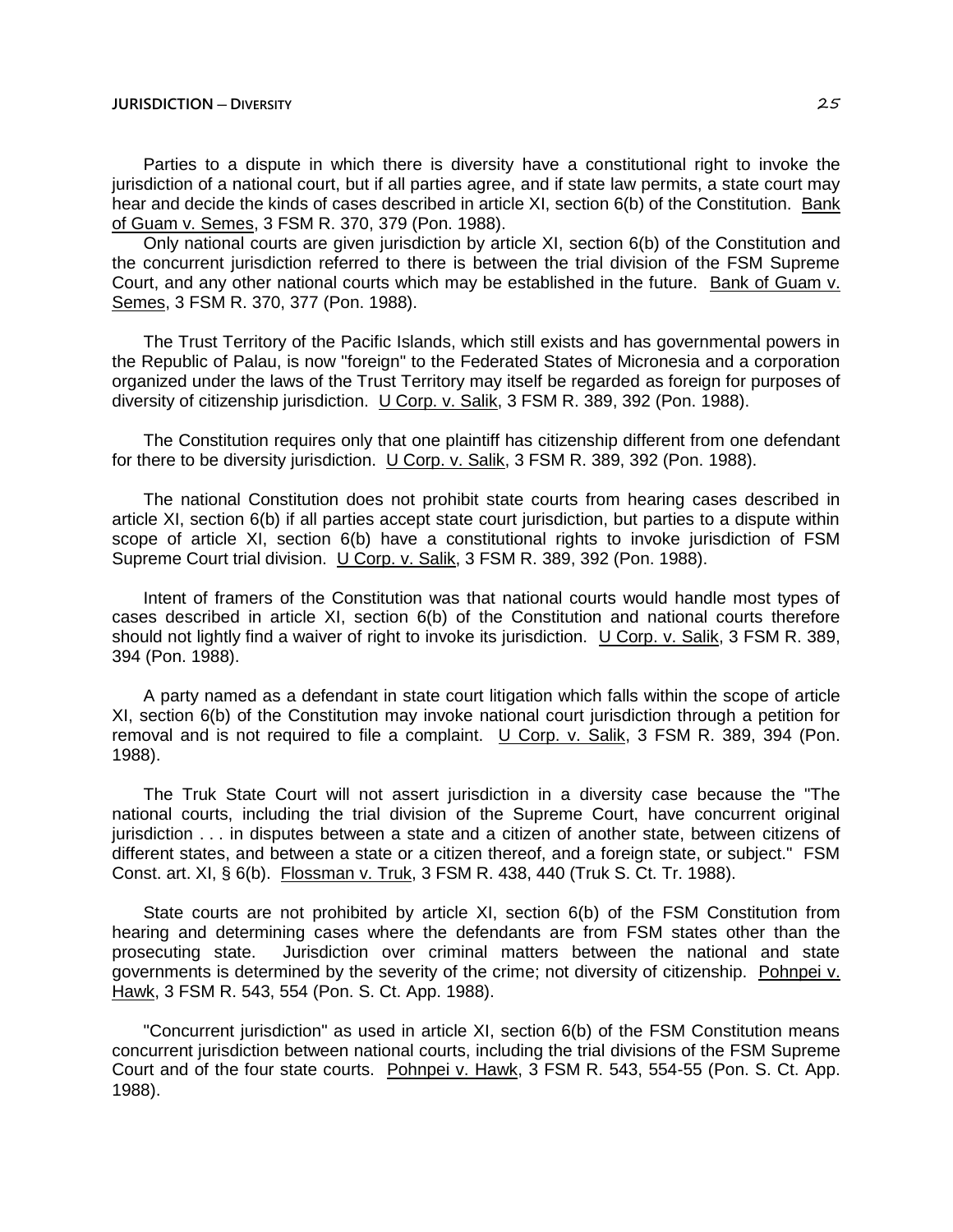When all of the parties are citizens of foreign states there is no diversity of citizenship subject matter jurisdiction under article XI, section 6(b). International Trading Co. v. Hitec Corp., 4 FSM R. 1, 2 (Truk 1989).

A joint venture, without the powers to sue or be sued in the name of the association and without limited liability of the individual members of the association, is not a citizen of Truk State for diversity purposes even though its principal place of business is in Truk State. International Trading Corp. v. Hitec Corp., 4 FSM R. 1, 2 (Truk 1989).

A cautious, reasoned use of the doctrine of abstention is not a violation of the FSM Supreme Court's duty to exercise diversity jurisdiction, or of the litigants' constitutional rights, under article XI, section 6(b) of the FSM Constitution. Ponape Transfer & Storage, Inc. v. Federated Shipping Co., 4 FSM R. 37, 39 (Pon. 1989).

While the FSM Constitution provides initial access to the FSM Supreme Court for any party in article XI, section 6(b) litigation, the court may, having familiarized itself with the issues, invoke the doctrine of abstention and permit the case to proceed in a state court, since the power to grant abstention is inherent in the jurisdiction of the FSM Supreme Court, and nothing in the FSM Constitution precludes the court from abstaining in cases which fall within its jurisdiction under article XI, section 6(b). Ponape Transfer & Storage, Inc. v. Federated Shipping Co., 4 FSM R. 37, 42-43 (Pon. 1989).

No jurisdiction is conferred on state courts by article XI, section 6(b) of the FSM Constitution, but neither does the diversity jurisdiction of section 6(b) preclude state courts from acting under state law, unless or until a party to the litigation invokes national court jurisdiction. Hawk v. Pohnpei, 4 FSM R. 85, 89 (App. 1989).

It is consistent with the broad plan of the framers of the FSM Constitution that the Constitution would not require that diversity jurisdiction be available in criminal proceedings. Hawk v. Pohnpei, 4 FSM R. 85, 94 (App. 1989).

Although the purpose of diversity jurisdiction is to provide parties who are not citizens of the state where a matter arises with a national forum for which the federation of states is responsible, the need to safeguard the legitimate rights of a noncitizen in a state forum must be balanced against the understandable concern of the society of that state to control standards of behavior in accordance with its own set of values. Hawk v. Pohnpei, 4 FSM R. 85, 94 (App. 1989).

The diversity jurisdiction provisions of article XI, section 6(b) of the FSM Constitution do not apply to criminal proceedings. Hawk v. Pohnpei, 4 FSM R. 85, 94 (App. 1989).

Jurisdiction based upon diversity of citizenship between the parties is concurrent in the Supreme Court and the national courts, and therefore a party to state court litigation where diversity exists has a constitutional right to invoke the jurisdiction of the national court. In re Estate of Hartman, 4 FSM R. 386, 387 (Chk. 1989).

Issues concerning land usually fall into state court jurisdiction, but if there are diverse parties having bona fide interests in the case or dispute, the Constitution places jurisdiction in the national courts even if interests in land are at issue. Etscheit v. Adams, 5 FSM R. 243, 246 (Pon. 1991).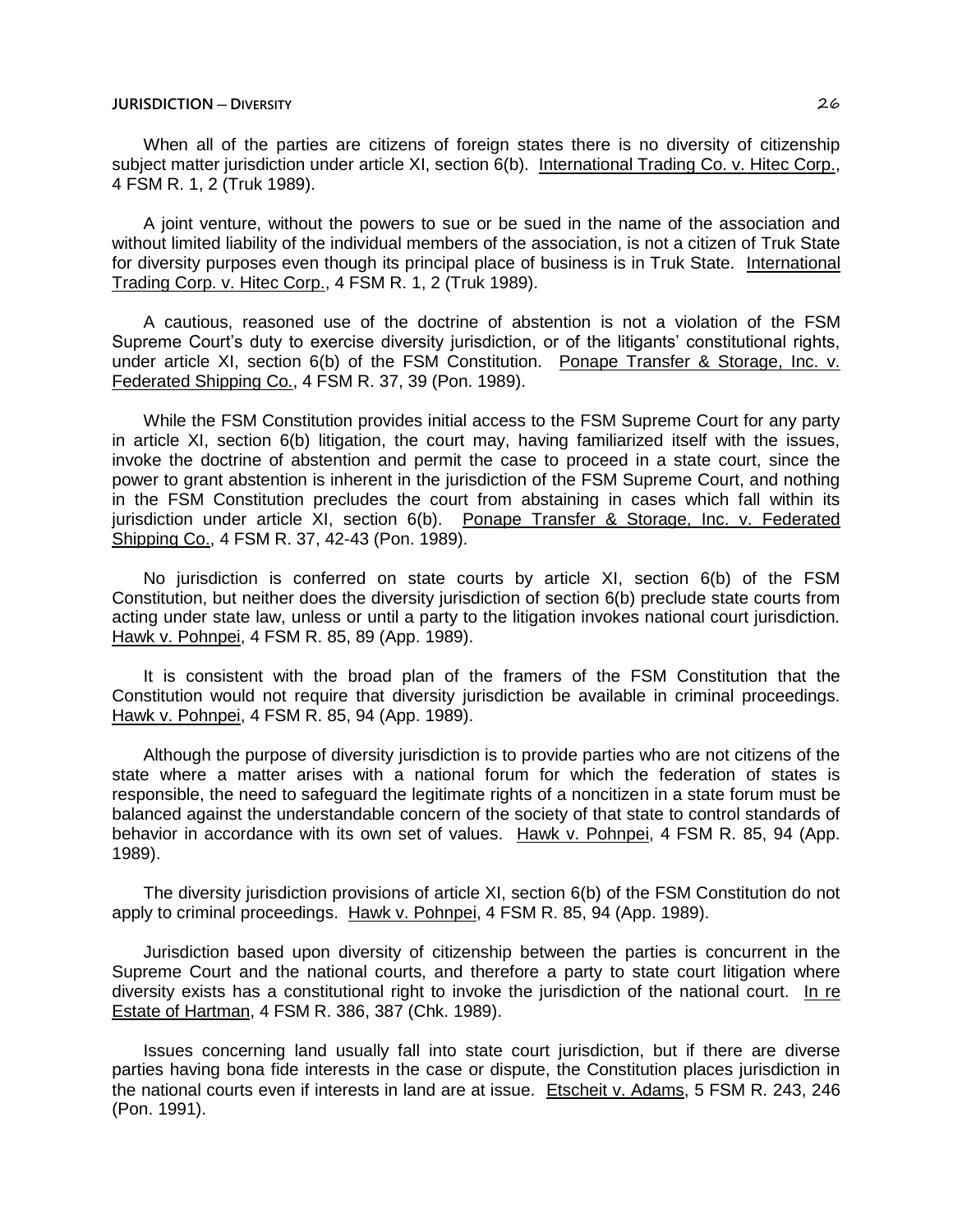When an estate is a party it is the citizenship of the estate representative that is to be considered for diversity purposes. Etscheit v. Adams, 5 FSM R. 243, 246 (Pon. 1991).

Where, for six and a half years after the national court had come into existence the noncitizen petitioners made no attempt to invoke the national court's jurisdiction, the noncitizen petitioners affirmatively indicated their willingness to have the case resolved in court proceedings, first in the Trust Territory High Court and later in Pohnpei state court, and thus have waived their right to diversity jurisdiction in the national courts. Etscheit v. Adams, 5 FSM R. 243, 247-48 (Pon. 1991).

The fact that a "tactical stipulation," made in 1988 to eliminate all noncitizens as parities to the litigation and thus place the litigation within the sole jurisdiction of the state court, may have been violated in 1991, does not retroactively change the effect of the stipulation for purposes of jurisdiction. Etscheit v. Adams, 5 FSM R. 243, 248 (Pon. 1991).

National courts can exercise jurisdiction over divorce cases where there is diversity of citizenship although domestic relations are primarily the subject of state law. Youngstrom v. Youngstrom, 5 FSM R. 335, 336 (Pon. 1992).

In a diversity of citizenship case the FSM Supreme Court will normally apply state law. Youngstrom v. Youngstrom, 5 FSM R. 335, 337 (Pon. 1992).

For purposes of diversity jurisdiction a corporation is considered a foreign citizen when any of its shareholders are not FSM citizens. Luzama v. Ponape Enterprises Co., 7 FSM R. 40, 44 (App. 1995).

For purposes of diversity jurisdiction a joint venture is considered a foreign citizen when the parties to it are not FSM citizens. Luzama v. Ponape Enterprises Co., 7 FSM R. 40, 44 (App. 1995).

For purposes of diversity jurisdiction it is the citizenship of the estate administrator that is to be considered for determining citizenship of a decedent's estate. Luzama v. Ponape Enterprises Co., 7 FSM R. 40, 44 (App. 1995).

Where the constitutional language itself, following FSM precedents on constitutional interpretation, only requires minimal diversity for the national courts to have jurisdiction, and the constitutional journals do not reveal any intent to depart from the plain meaning of the constitutional language, there are no sound reasons why twelve years of FSM jurisprudence requiring only minimal diversity should be overturned. Luzama v. Ponape Enterprises Co., 7 FSM R. 40, 48 (App. 1995).

The FSM Supreme Court has diversity jurisdiction only in disputes between a state and a citizen of another state, between citizens of different states, and between a state or a citizen thereof, and a foreign state, citizen, or subject. Diversity jurisdiction thus does not exist when all the parties are foreign citizens, even though they may be citizens of different foreign nations. In such cases, the court's subject matter jurisdiction must be based on some other ground. Trance v. Penta Ocean Constr. Co., 7 FSM R. 147, 148 (Chk. 1995).

For the purposes of diversity jurisdiction the citizenship of a corporation is considered foreign if any of its shareholders are not FSM citizens or if it was organized under the laws of a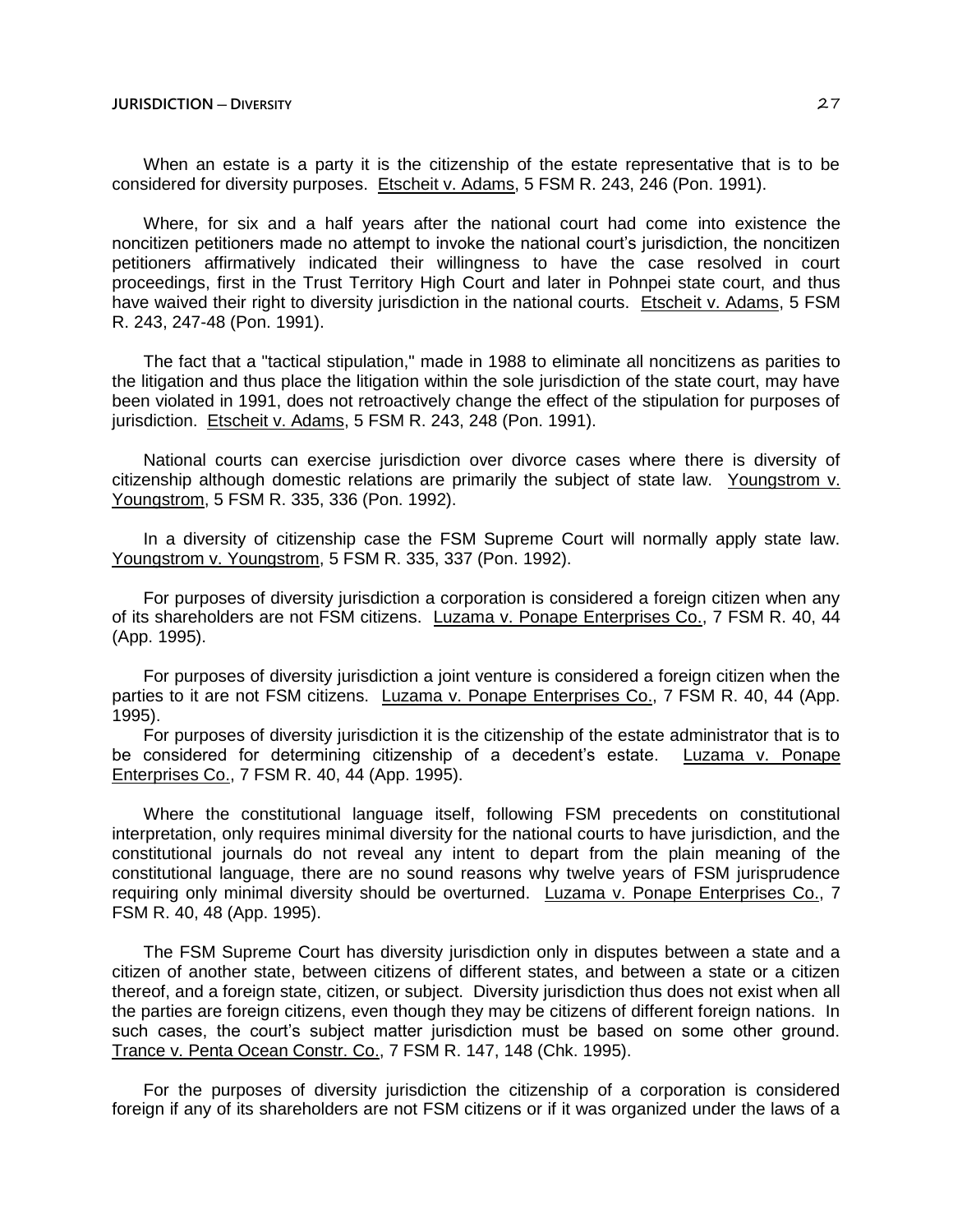foreign government. The citizenship of a corporation formed in the FSM and wholly owned by FSM citizens is in the state of its principal place of business. Ladore v. U Corp., 7 FSM R. 296, 298 (Pon. 1995).

In a diversity case, a litigant may avail himself of the FSM Supreme Court's jurisdiction even though state law may determine the outcome of the litigation. Island Dev. Co. v. Yap, 9 FSM R. 18, 22 (Yap 1999).

There is no statutory or decisional authority in the FSM which would permit a joint venture to be considered a citizen of the state where its principal place of business is located. Island Dev. Co. v. Yap, 9 FSM R. 220, 223 (Yap 1999).

A corporation that has any foreign ownership at all is a noncitizen of the FSM for diversity purposes. Island Dev. Co. v. Yap, 9 FSM R. 220, 223 (Yap 1999).

Any business entity in which any ownership interest is held by a person who is not a citizen of the FSM is a non-citizen. Island Dev. Co. v. Yap, 9 FSM R. 220, 223 & n.1 (Yap 1999).

A general partnership is a foreign citizen for diversity purposes when any ownership interest is held by a foreign citizen. Island Dev. Co. v. Yap, 9 FSM R. 220, 223-24 (Yap 1999).

In order to invoke the FSM Supreme Court's diversity jurisdiction under article XI, section 6(b) of the FSM Constitution, only one plaintiff need have citizenship different from one defendant. Island Dev. Co. v. Yap, 9 FSM R. 288, 290 (Yap 1999).

Since the FSM Supreme Court can decide a land issue under its diversity jurisdiction, the mere addition of the national government as another party to a diversity case should not divest the FSM Supreme Court of jurisdiction. FSM Dev. Bank v. Ifraim, 10 FSM R. 1, 5 (Chk. 2001).

In determining the question of jurisdiction based on the parties' citizenship, the FSM Supreme Court must look only to the parties of record. Enlet v. Bruton, 10 FSM R. 36, 40 (Chk. 2001).

When diverse citizenship was not present on the record in a case when it was removed, it cannot be created by the FSM Supreme Court's order when the court lacks the jurisdiction to issue any but procedural orders. Enlet v. Bruton, 10 FSM R. 36, 40 (Chk. 2001).

When the FSM Supreme Court does not have subject-matter jurisdiction in a case, it does not have the authority or jurisdiction to issue an order joining a diverse party, and any such order it did issue would be void for want of jurisdiction. Enlet v. Bruton, 10 FSM R. 36, 40 (Chk. 2001).

A state court joinder of a diverse party does not deprive the state court of jurisdiction, it merely makes its jurisdiction concurrent with the FSM Supreme Court. Enlet v. Bruton, 10 FSM R. 36, 41 (Chk. 2001).

The FSM Supreme Court does not have diversity jurisdiction under Article XI, section 6(b) over disputes between two foreign citizens, even if they are citizens of different countries. Foods Pacific, Ltd. v. H.J. Heinz Co. Australia, 10 FSM R. 200, 203 (Pon. 2001).

The FSM Constitution grants the FSM Supreme Court jurisdiction over disputes between a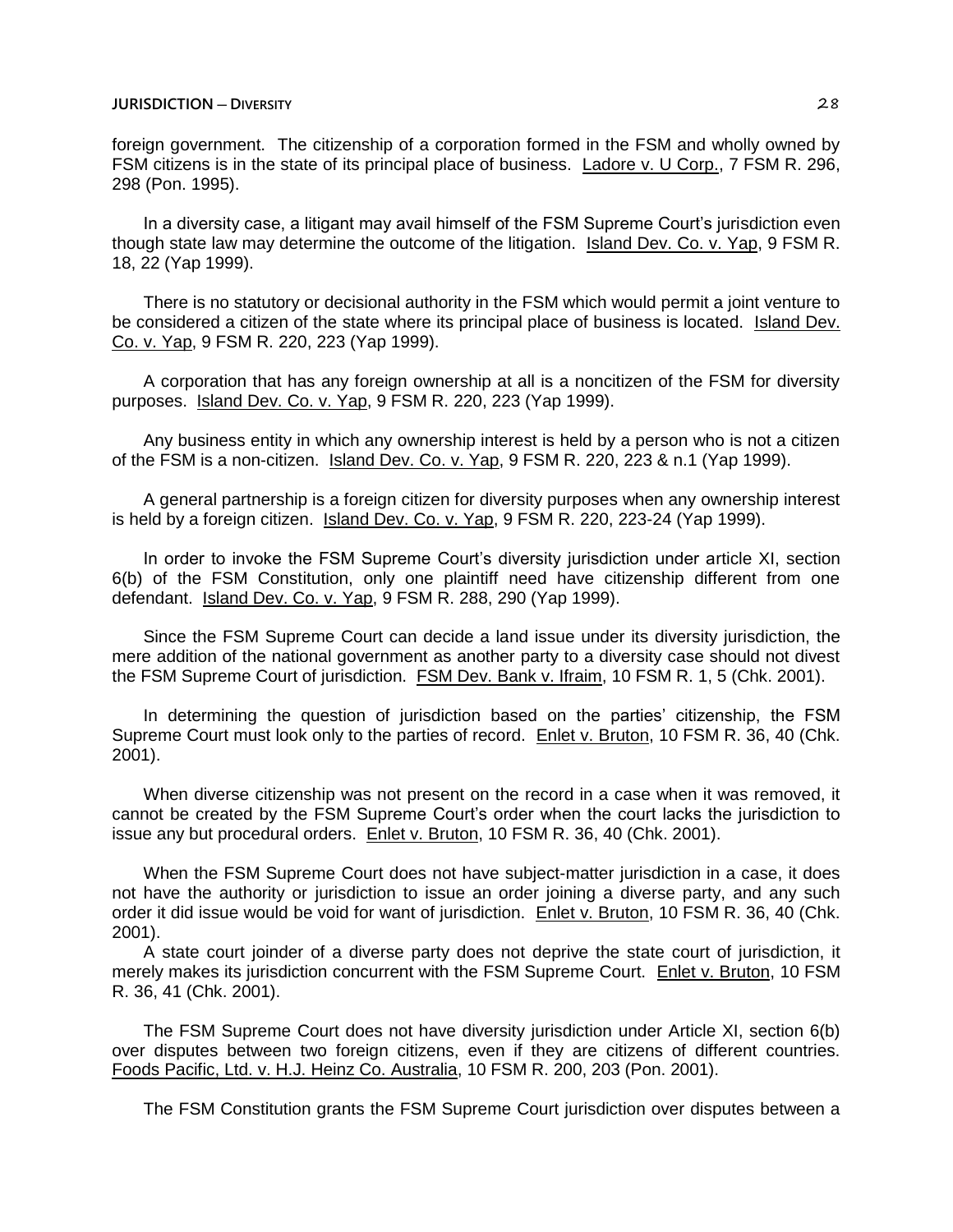citizen of an FSM state and a citizen of a foreign state. Pernet v. Woodruff, 10 FSM R. 239, 242 (App. 2001).

No jurisdiction is conferred on state courts by article XI, section 6(b) but neither does section 6(b) diversity jurisdiction preclude state courts from acting under state law, unless or until a party to the litigation invokes national court jurisdiction. Pernet v. Woodruff, 10 FSM R. 239, 242 (App. 2001).

Both a state court and a national court may have jurisdiction over a case where, absent diversity considerations, the case is otherwise properly before the state court. Pernet v. Woodruff, 10 FSM R. 239, 242 (App. 2001).

In a diversity case, a plaintiff, as the party initiating suit, can file her action in either state or national court, and if she files in state court, the defendant has two alternatives, either to litigate on the merits in state court or to remove the matter to national court. Pernet v. Woodruff, 10 FSM R. 239, 242-43 (App. 2001).

The benefit the Constitution secures to diverse parties is the right to litigate in national court. Pernet v. Woodruff, 10 FSM R. 239, 243 (App. 2001).

The fact of the parties' diversity, without more, does not preclude a suit in state court because to invoke national court jurisdiction so as to divest a state court of jurisdiction means to remove the action to national court. Pernet v. Woodruff, 10 FSM R. 239, 243 (App. 2001).

A motion to dismiss a state court case because of diversity neither divests the state court of jurisdiction nor invokes the FSM Supreme Court's diversity jurisdiction. Pernet v. Woodruff, 10 FSM R. 239, 243 (App. 2001).

To invoke national court jurisdiction in a diversity case, a removal petition must be filed within 60 days of a party's receipt of papers from which his right to remove the case may first be ascertained. Pernet v. Woodruff, 10 FSM R. 239, 243 (App. 2001).

Failure to file a removal petition within the time requirements of FSM General Court Order 1992-2 constitutes a waiver of the right to invoke national court jurisdiction in cases involving parties of diverse citizenship. Pernet v. Woodruff, 10 FSM R. 239, 243 (App. 2001).

In diversity cases, state courts otherwise having jurisdiction pursuant to state law are not divested of jurisdiction unless or until a removal petition is timely filed, prompt written notice of such filing is served upon all parties, and a copy of the petition is filed with the state court clerk. Pernet v. Woodruff, 10 FSM R. 239, 243 (App. 2001).

Section 6(b) does not grant the FSM Supreme Court exclusive jurisdiction over diversity cases. Section 6(b) does not bar a state court from exercising jurisdiction over a case in which the parties are of diverse citizenship, if the state court otherwise has jurisdiction. First Hawaiian Bank v. Berdon, 10 FSM R. 538, 539 (Chk. S. Ct. Tr. 2002).

If diverse parties wished to have a case in the Chuuk State Supreme Court heard in the FSM Supreme Court, they should have removed the case to the FSM Supreme Court using the procedure outlined in FSM General Court Order 1992-2. When they have not, a motion to dismiss filed in the Chuuk State Supreme Court will not invoke that court's jurisdiction. First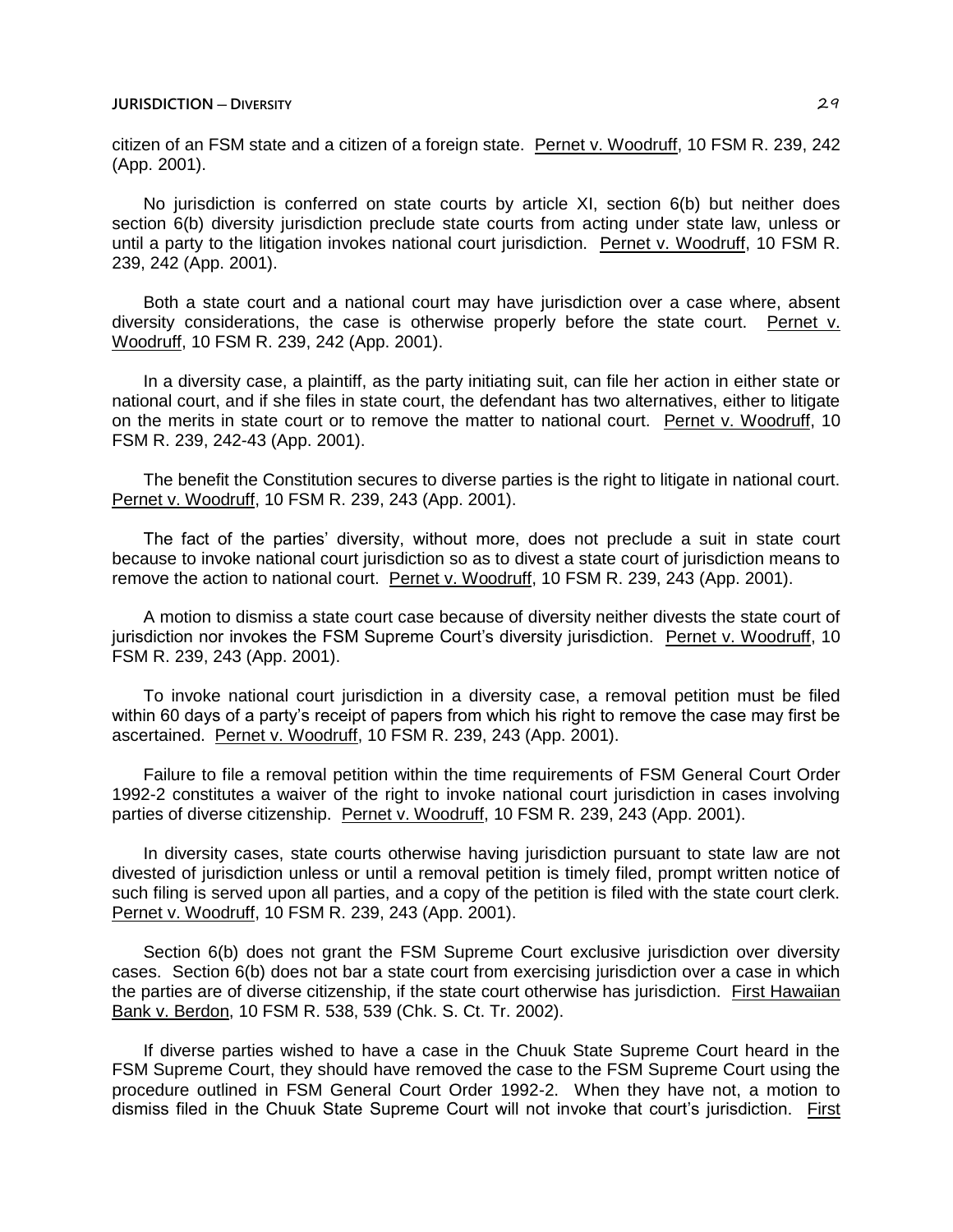Hawaiian Bank v. Berdon, 10 FSM R. 538, 539 (Chk. S. Ct. Tr. 2002).

There is no requirement of complete diversity of parties for the FSM Supreme Court to have jurisdiction over a matter. The FSM Constitution requires only that one plaintiff has citizenship different from one defendant for there to be diversity jurisdiction. Ambros & Co. v. Board of Trustees, 11 FSM R. 17, 23 (Pon. 2002).

For purposes of diversity jurisdiction under article XI, section 6(b) of the Constitution, a corporation is considered a foreign citizen when any of its shareholders are not citizens of the FSM. Ambros & Co. v. Board of Trustees, 11 FSM R. 17, 24 (Pon. 2002).

When jurisdiction exists by virtue of the parties' diversity, the FSM Supreme Court may resolve the dispute despite the fact that matters squarely within the states' legislative powers (e.g., probate, inheritance and land issues) may be involved. Carlos Etscheit Soap Co. v. Gilmete, 11 FSM R. 94, 100 (Pon. 2002).

In property cases, if there are diverse parties having bona fide interests in the case or dispute, the FSM Constitution places jurisdiction in the FSM Supreme Court, and this is so even if interests in land are at issue in the litigation. Carlos Etscheit Soap Co. v. Gilmete, 11 FSM R. 94, 100 (Pon. 2002).

A party to a dispute within the scope of article XI, section 6(b) has a constitutional right to invoke the jurisdiction of the FSM Supreme Court. Carlos Etscheit Soap Co. v. Gilmete, 11 FSM R. 94, 100 (Pon. 2002).

The FSM Supreme Court has concurrent jurisdiction along with the state courts to hear cases where diversity of citizenship of the parties exists. Gilmete v. Adams, 11 FSM R. 105, 108 (Pon. 2002).

It is well settled that the FSM Supreme Court may hear cases based on diversity even when land is at issue. Gilmete v. Adams, 11 FSM R. 105, 108 (Pon. 2002).

The FSM Supreme Court cannot imply or create diversity of citizenship in a case. If it does not have subject matter jurisdiction in a case, it does not have the authority or jurisdiction to issue an order joining another party. Gilmete v. Adams, 11 FSM R. 105, 110 (Pon. 2002).

Diversity jurisdiction does not exist when all the parties are foreign citizens, even though they may be citizens of different foreign nations. In such cases, the FSM Supreme Court's subject matter jurisdiction must be based on some other ground. Kelly v. Lee, 11 FSM R. 116, 117 (Chk. 2002).

A motion to dismiss for lack of diversity jurisdiction will be denied when the plaintiff's complaint does not plead diversity jurisdiction (found in section 6(b) of article XI of the Constitution), but clearly pleads that the court's jurisdiction under section 6(a), and when a fair reading of the plaintiff's claim is that it is based on the defendant's alleged breach of a maritime contract – the plaintiff's employment contract as a ship's captain. This, coupled with the complaint's allegation that the court has jurisdiction based on section 6(a), which provides for FSM Supreme Court exclusive jurisdiction over certain cases including admiralty and maritime cases, indicates that the plaintiff did not base his jurisdictional plea on the parties' citizenship, but upon the case's alleged maritime nature. Kelly v. Lee, 11 FSM R. 116, 117 (Chk. 2002).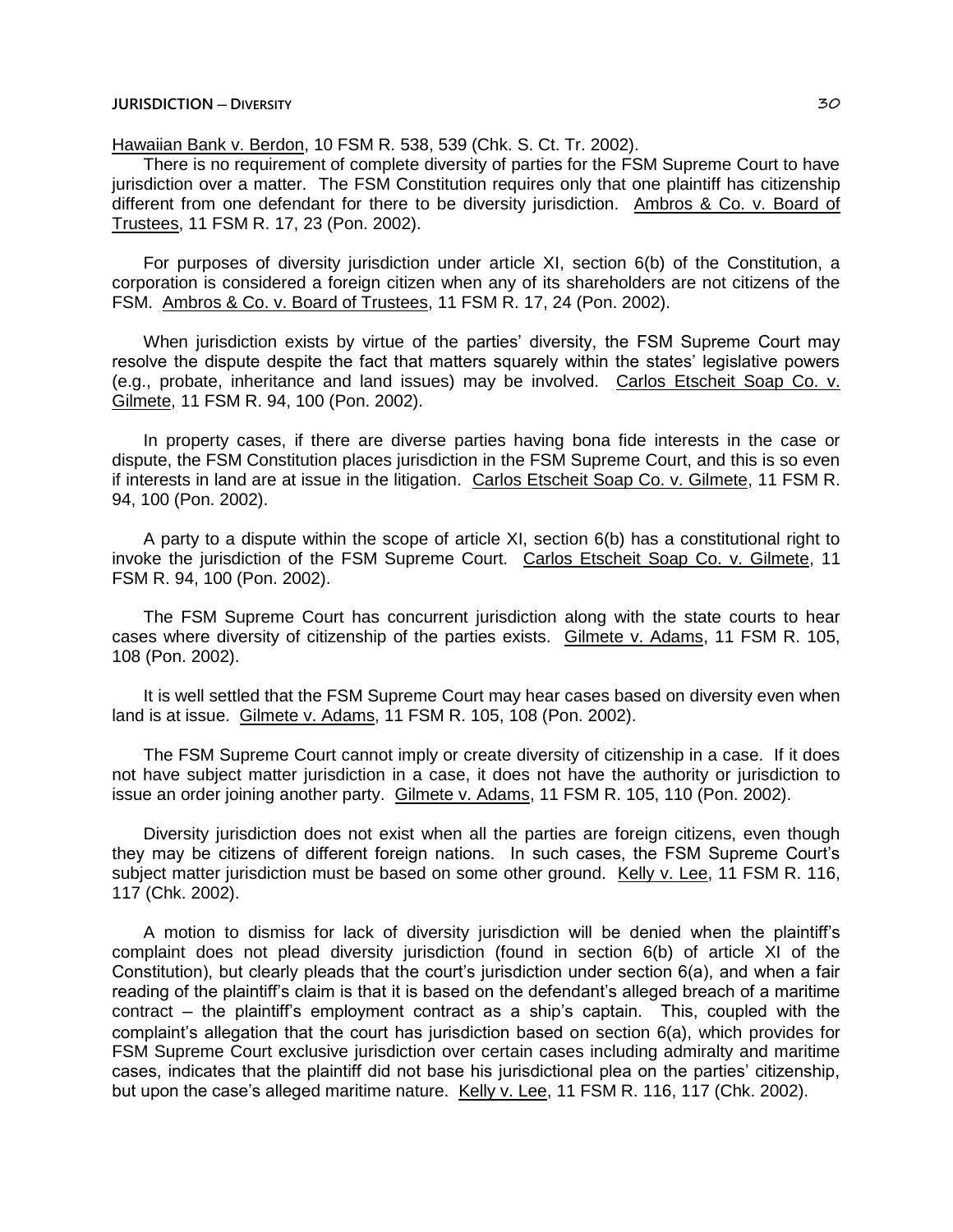A corporation partly owned by non-FSM citizens, is a foreign citizen for diversity jurisdiction purposes because a corporation is deemed a foreign citizen when any of its shareholders are not FSM citizens. Marcus v. Truk Trading Corp., 11 FSM R. 152, 155 (Chk. 2002).

If diversity of citizenship among the parties were not present and there were no other basis of jurisdiction, the FSM Supreme Court would be without subject matter jurisdiction, and any judgment it might render would be void and without any res judicata effect because all proceedings that had taken place would have been for naught, and the plaintiffs would have to start all over again in state court if they still wished to pursue the matter. Marcus v. Truk Trading Corp., 11 FSM R. 152, 155 n.1 (Chk. 2002).

It is well established that the FSM Supreme Court has jurisdiction as a result of the parties' diversity of citizenship. Villazon v. Mafnas, 11 FSM R. 309, 310 (Pon. 2003).

It is well established that diversity is determined as of the commencement of the action. Once diversity jurisdiction attaches, or vests, it is not defeated by later developments, such as a party's later change of domicile or the dismissal of a party due to partial settlement. Island Homes Constr. Corp. v. Pohnpei Transp. Auth., 12 FSM R. 128, 129 (Pon. 2003).

When a consolidated case is before the FSM Supreme Court trial division under its diversity jurisdiction ─ because of the parties' diverse citizenship ─ state law will usually provide the rules of decision. This is especially true in real property cases. Enlet v. Bruton, 12 FSM R. 187, 189 (Chk. 2003).

In a diversity case, the FSM Supreme Court trial division has no greater and no lesser power than the state court would have if it were hearing the case. It may exercise whatever powers the state court could have if the case been before that court. Enlet v. Bruton, 12 FSM R. 187, 189 (Chk. 2003).

It has been a principle of long standing that, for purposes of diversity jurisdiction under the Constitution's article XI, section 6(b), a corporation or a joint venture is considered a foreign citizen when any of its shareholders are not FSM citizens. Its place of incorporation is irrelevant. Geoffrey Hughes (Export) Pty, Ltd. v. America Ducksan Co., 12 FSM R. 413, 414 (Chk. 2004).

When all parties to an action are foreign citizens, even if they are citizens of different foreign countries, the FSM Supreme Court does not have diversity jurisdiction. Geoffrey Hughes (Export) Pty, Ltd. v. America Ducksan Co., 12 FSM R. 413, 415 (Chk. 2004).

Section 6(b) of Article XI of the FSM Constitution provides that the national courts, including the Supreme Court trial division, have concurrent original jurisdiction in cases arising under the Constitution, national law or treaties, and in disputes between a state and a citizen of another state, between citizens of different states, and between a state or citizen thereof, and a foreign state, citizen, or subject. The national courts referred to in this section are the FSM Supreme Court trial division and any other national courts which may be established in the future. Gilmete v. Carlos Etscheit Soap Co., 13 FSM R. 145, 147 (App. 2005).

Section 6(a) contains a single jurisdictional exception limited in scope to a case involving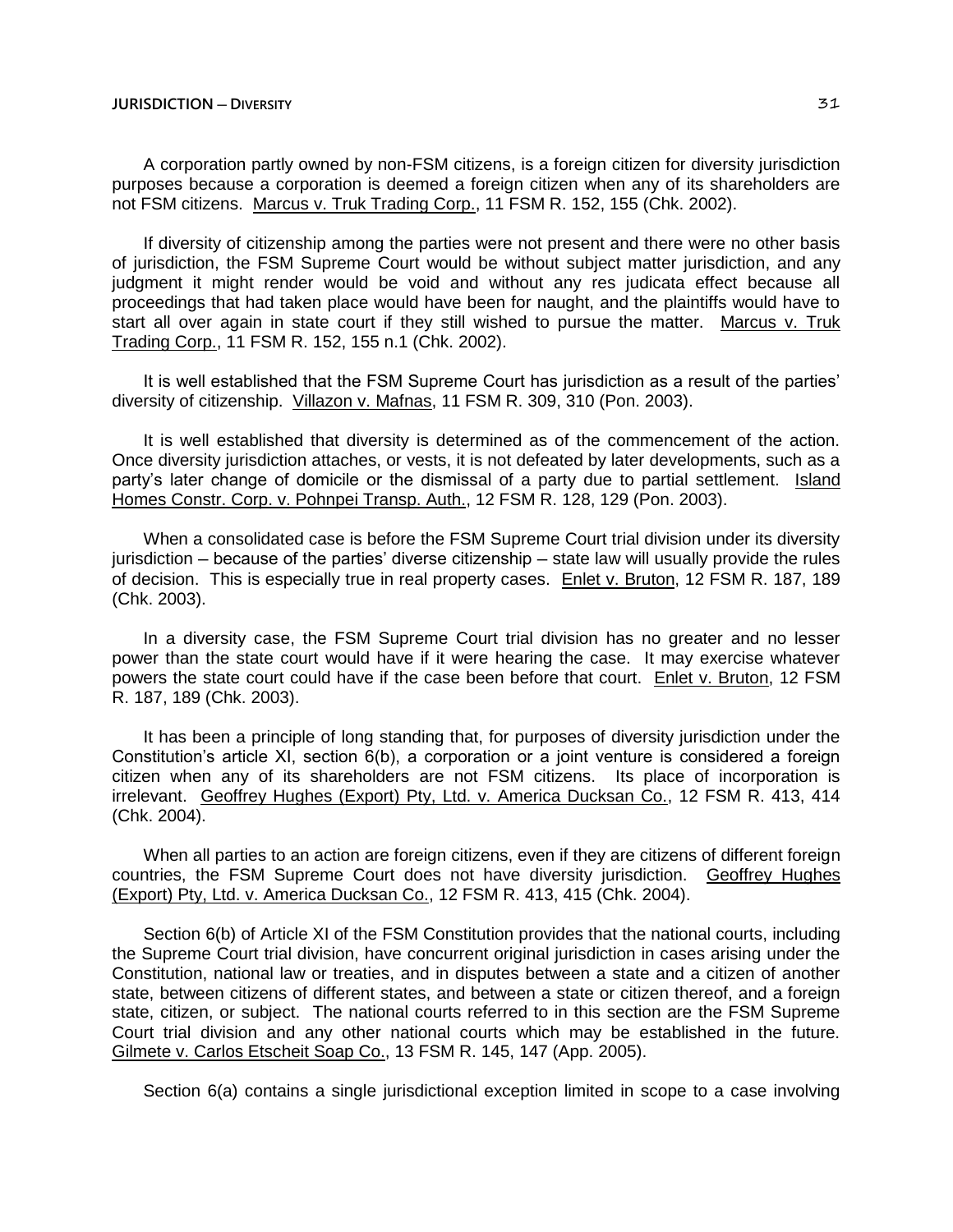the national government as a party. In contrast, Section 6(b) contains no exception of any kind. This admits of no conclusion other than the obvious one: the Framers intended that the limited exception stated in Section 6(a) apply to cases involving an interest in land in which the national government is a party, and with equal force intended that no such exception apply to any of the kinds of cases specified in Section 6(b). Gilmete v. Carlos Etscheit Soap Co., 13 FSM R. 145, 148 (App. 2005).

The adoption of Committee Proposal No. 01-5 by the Third Constitutional Convention does not act as a check upon the exercise of the FSM Supreme Court's diversity jurisdiction in land cases because the proposed amendment was not ratified by the people. Gilmete v. Carlos Etscheit Soap Co., 13 FSM R. 145, 150 (App. 2005).

Parties to a dispute within the scope of article XI, section 6(b) have a constitutional right to invoke the jurisdiction of the FSM Supreme Court and it is the solemn obligation of the court and all others within the Federated States of Micronesia to uphold that constitutional right to invoke national court jurisdiction under Article XI, Section 6(b). To accept the contention that the FSM Supreme Court trial division has no jurisdiction in diversity cases involving land would defeat the exercise of that right. The court upholds the right of litigants who fall within the scope of Article XI, Section 6(b) to invoke the FSM Supreme Court's jurisdiction in cases involving land issues. Gilmete v. Carlos Etscheit Soap Co., 13 FSM R. 145, 150 (App. 2005).

If in the complaint, a plaintiff asserts a contractual cause of action over which the FSM Supreme Court may exercise diversity jurisdiction, whether the defendants might ultimately prevail on one or more of their defenses does not deprive the FSM Supreme Court of subject matter jurisdiction. McVey v. Etscheit, 13 FSM R. 473, 476 (Pon. 2005).

Minimal diversity of citizenship, not complete diversity, is the rule in the Federated States of Micronesia. Lee v. Han, 13 FSM R. 571, 576 (Chk. 2005).

Diversity jurisdiction gives concurrent original jurisdiction to the state and national courts. FSM GCO 1992-2 provides for removal of diversity cases from the state to national courts and is directed solely to the issue of the transfer of cases between the state and national courts. It provides a procedure for removal, not authority for dismissal from state court. Muller v. Enlet, 16 FSM R. 92, 94 (Chk. S. Ct. Tr. 2008).

A motion to dismiss filed in the Chuuk State Supreme Court asserting non-consent to the court's jurisdiction will not, by its invocation of the FSM court's jurisdiction, deprive the Chuuk State Supreme court of its jurisdiction. Rather, in diversity cases, state courts otherwise having jurisdiction pursuant to state law are not divested of jurisdiction unless or until a removal petition is timely filed, prompt written notice of such filing is served upon all parties, and a copy of the petition is filed with the state court clerk. Thus, when an action is originally filed in state court, the state court retains its jurisdiction, despite the diversity of parties, so long as the same action is not filed in or removed to the FSM court. An allegation of diversity jurisdiction is not a proper basis for a defendant's motion to dismiss. Muller v. Enlet, 16 FSM R. 92, 94 (Chk. S. Ct. Tr. 2008).

When the parties are of diverse citizenship and when some of the plaintiff's claims arise under a treaty to which the FSM is a party, the FSM Supreme Court would, on either ground, have subject-matter jurisdiction over the case if an actual case or dispute exists. Continental Micronesia, Inc. v. Chuuk, 17 FSM R. 152, 157 (Chk. 2010).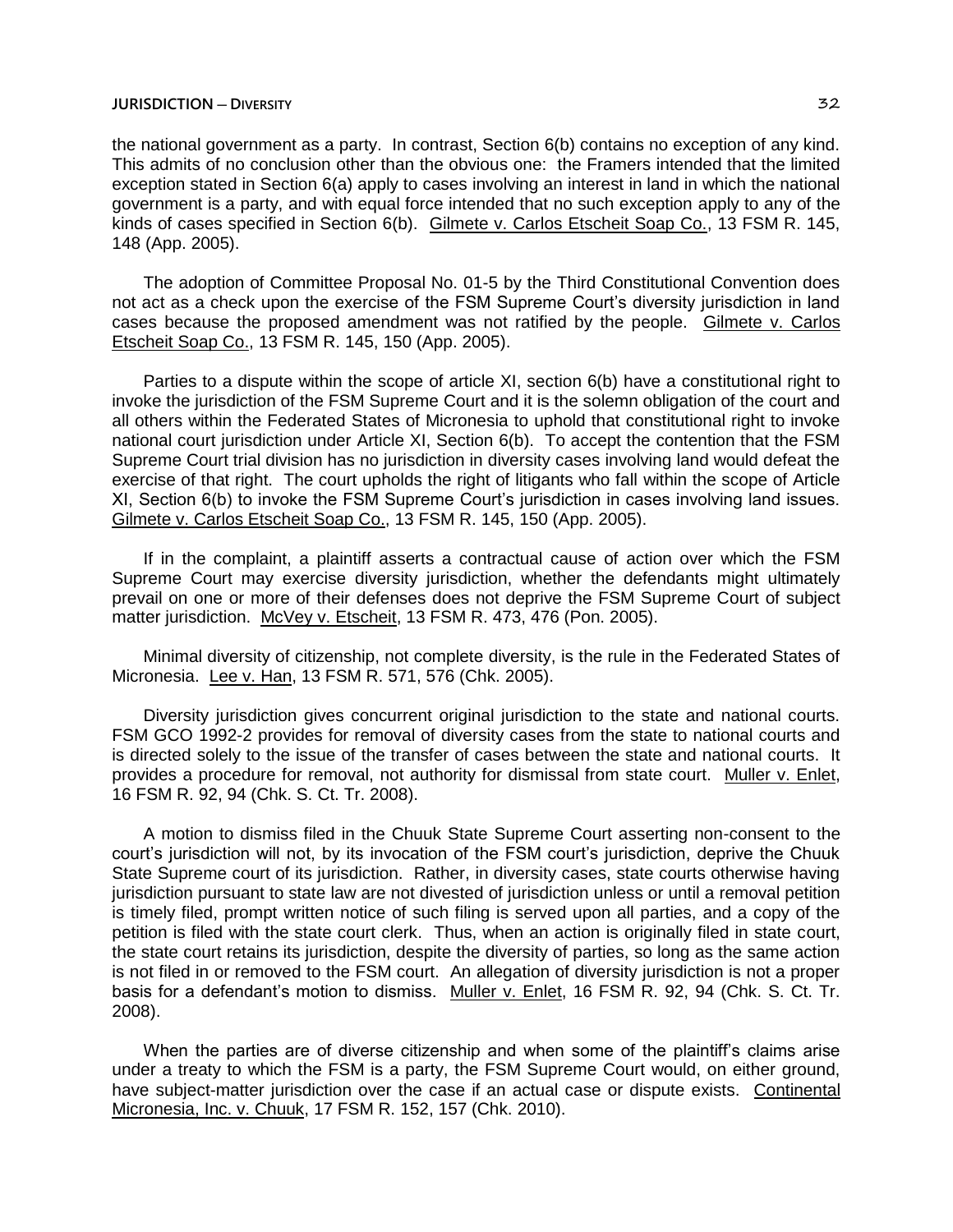Since national court jurisdiction is proper when the parties are diverse, a Kosrae statute that requires a foreclosure action to be filed in Kosrae State Court cannot divest the FSM Supreme Court of its constitutionally mandated jurisdiction under the FSM Constitution. FSM Dev. Bank v. Jonah, 17 FSM R. 318, 325 (Kos. 2011).

Minimal diversity, not complete diversity, is the rule in the Federated States of Micronesia. Damarlane v. U Mun. Gov't, 18 FSM R. 96, 98 (Pon. 2011).

When a fair reading of the complaint does not show a cause of action against the one diverse defendant, that person is thus merely a nominal party present only so that the plaintiff can plead the court's diversity jurisdiction. When the plaintiff has, for the sole purpose of attempting to create diversity of citizenship, named a person as a defendant against whom he asserts no cause of action or claim for relief, the court will dismiss the nominal diverse defendant from the case as improperly joined and then dismiss the complaint for lack of subjectmatter jurisdiction because there was no actual diversity of citizenship when the case was filed. Hauk v. Mijares, 18 FSM R. 185, 187 (Chk. 2012).

The court does not believe that it can exercise jurisdiction over every credit dispute between a customer and a local business merely because that business has a foreign accountant (or manager) who a plaintiff can name as a nominal, but diverse, defendant. Hauk v. Mijares, 18 FSM R. 185, 187 (Chk. 2012).

A Chuukese plaintiff in a suit against a Chuukese business or other Chuukese entity cannot create jurisdiction in the FSM Supreme Court merely by adding the defendant's non-citizen employees as co-defendants when the plaintiff's claims are only against the employer. Chuuk Health Care Plan v. Chuuk Public Utility Corp., 18 FSM R. 409, 411 (Chk. 2012).

Even though a court must exercise its discretion liberally to grant leave to amend a complaint, the court should deny a motion to amend when it would be futile to amend the complaint to add diverse parties from whom no relief can be obtained since they are not statutorily liable to plaintiff. Chuuk Health Care Plan v. Chuuk Public Utility Corp., 18 FSM R. 409, 411 (Chk. 2012).

If the case involves parties of diverse (different) citizenship, then the FSM Supreme Court trial division has concurrent jurisdiction, unless all the parties are foreign citizens. FSM Dev. Bank v. Ehsa, 18 FSM R. 608, 615 (Pon. 2013).

Only minimal, not complete, diversity of citizenship is required for subject-matter jurisdiction in the FSM Supreme Court. FSM Dev. Bank v. Ehsa, 18 FSM R. 608, 615 (Pon. 2013).

If a party is a corporation, the corporation's citizenship is the citizenship of its shareholders and, for purposes of diversity jurisdiction, a corporation is considered a foreign citizen when any of its shareholders are not FSM citizens. FSM Dev. Bank v. Ehsa, 18 FSM R. 608, 615 (Pon. 2013).

Even if the FSM Development Bank were not an FSM national government agency, the FSM Supreme Court would still have subject-matter jurisdiction over the case as one between a plaintiff corporation with Chuuk and Kosrae citizenship and Pohnpei citizen defendants. FSM Dev. Bank v. Ehsa, 18 FSM R. 608, 618 (Pon. 2013).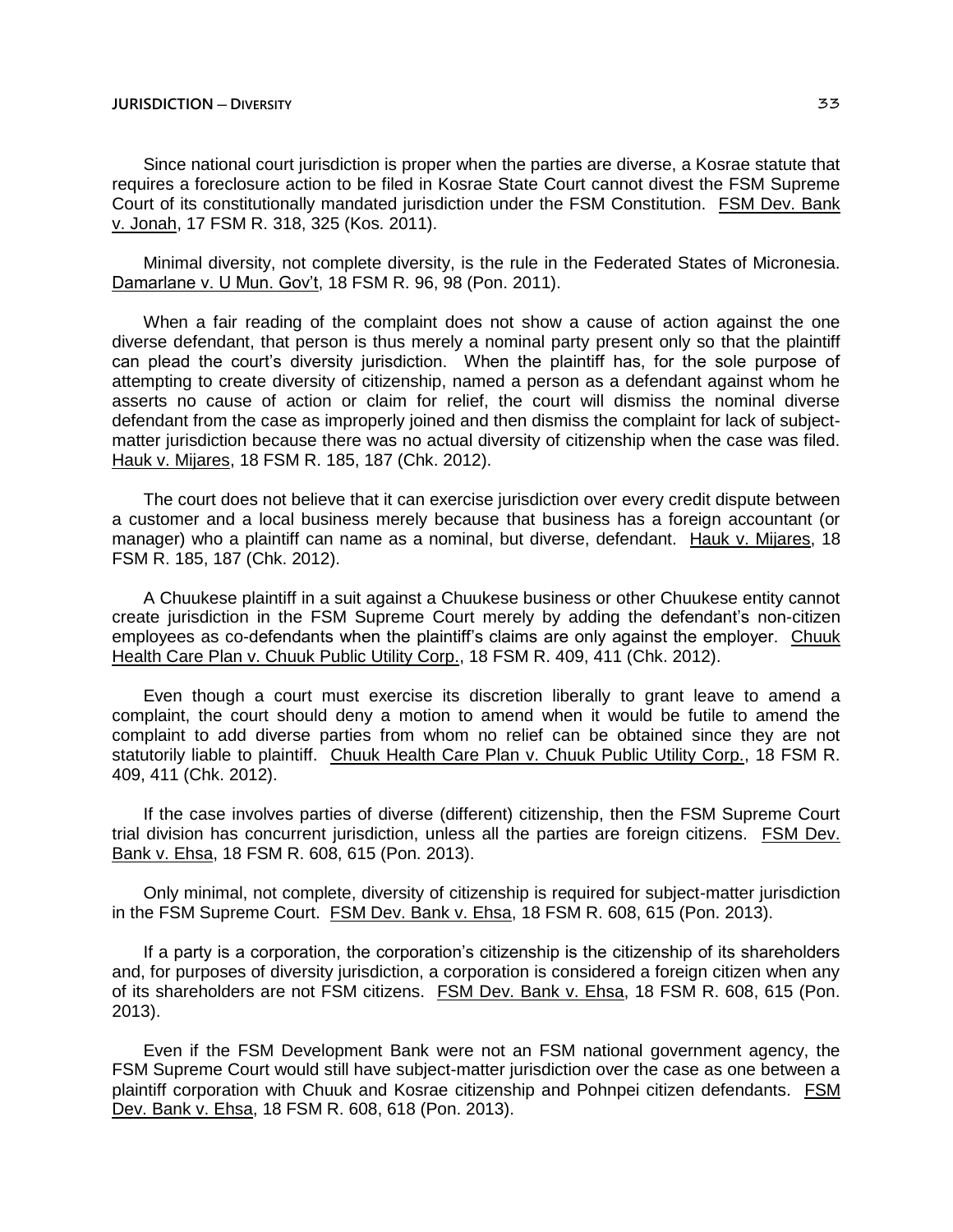Complete diversity of citizenship is not a requirement for the FSM Supreme Court to have subject-matter jurisdiction in a diversity case; only minimal diversity is required. Luen Thai Fishing Venture, Ltd. v. Pohnpei, 18 FSM R. 653, 656 (Pon. 2013).

The FSM Supreme Court is empowered to exercise authority in probate matters when there is an independent basis for jurisdiction under the Constitution, and the court has found such an independent basis when there was a diversity of citizenship among the heirs. In re Estate of Edmond, 19 FSM R. 59, 61 (Kos. 2013).

Parties to a dispute within the scope of article XI, section 6(b) diversity jurisdiction have a constitutional right to invoke the FSM Supreme Court's jurisdiction and it is the solemn obligation of the court and all others within the Federated States of Micronesia to uphold the constitutional right to invoke national court jurisdiction under article XI, section 6(b). Damarlane v. Damarlane, 19 FSM R. 97, 108 (App. 2013).

The FSM Supreme Court's solemn obligation to consider the interests and protect the rights of those who wish to invoke its constitutional jurisdiction counsels against the unfettered use of abstention. The benefit the Constitution secures to diverse parties is the right to litigate in national court. Damarlane v. Damarlane, 19 FSM R. 97, 108 (App. 2013).

A diverse party's constitutional right to litigate in the FSM Supreme Court should not lightly be disregarded, and the FSM Supreme Court's discretionary power to abstain must be exercised carefully and sparingly. Damarlane v. Damarlane, 19 FSM R. 97, 108 (App. 2013).

Diversity cases where the causes of action are state law are not subject to abstention and dismissal at a judge's whim. That would make the constitutional right for diverse parties to litigate in the FSM Supreme Court an empty one. Damarlane v. Damarlane, 19 FSM R. 97, 109 (App. 2013).

When jurisdiction exists by virtue of diversity of the parties, the FSM Supreme Court may resolve the dispute despite the fact that matters squarely within the legislative powers of states (e.g., probate, inheritance and land issues) may be involved. FSM Dev. Bank v. Estate of Edmond, 19 FSM R. 425, 431 (App. 2014).

A long line of precedents supports diversity jurisdiction as a proper independent basis for national jurisdiction of probate matters. FSM Dev. Bank v. Estate of Edmond, 19 FSM R. 425, 431 (App. 2014).

The Constitution only requires minimal diversity. FSM Dev. Bank v. Estate of Edmond, 19 FSM R. 425, 431 n.2 (App. 2014).

When the legal issue of whether the foreign citizen CPUC Chief Executive Officer could be a defendant in a lawsuit by the Chuuk Health Care Plan to collect unpaid health insurance premiums, thereby creating diversity jurisdiction, was previously litigated and a final decision rendered concluding that it could not be done; when the time to appeal that decision has expired; and when the same parties are present, res judicata bars the action in the FSM Supreme Court and the case will be dismissed without prejudice to any action in the Chuuk State Supreme Court. Chuuk Health Care Plan v. Waite, 20 FSM R. 282, 285 (Chk. 2016).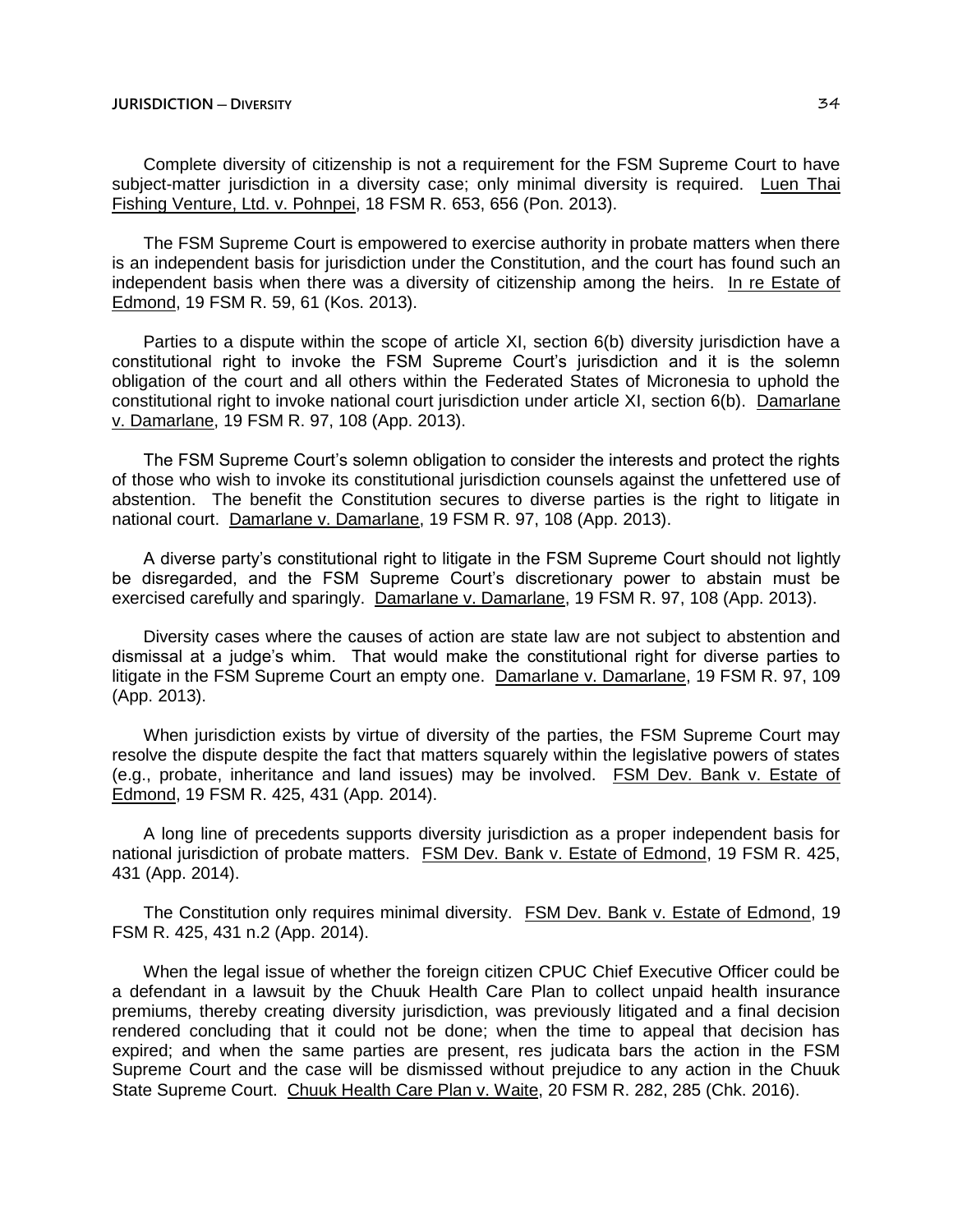A corporation's citizenship, for diversity purposes, is the citizenship of its shareholders and only minimal diversity need exist. Ehsa v. FSM Dev. Bank, 20 FSM R. 498, 516 (App. 2016).

Concurrent jurisdiction properly exists given the diverse citizenship of the parties or when consonant with the "arising under" constitutional provision. Ehsa v. FSM Dev. Bank, 20 FSM R. 498, 518 (App. 2016).

A corporation's citizenship, for diversity purposes, is the citizenship of its shareholders and only minimal diversity need exist. Setik v. Perman, 21 FSM R. 31, 36 (Pon. 2016).

Only minimal diversity of citizenship is needed to invoke the FSM Supreme Court's diversity jurisdiction. Apostol v. Maniquiz, 22 FSM R. 146, 148 (Chk. 2019).

A corporation's citizenship, for diversity purposes, is the citizenship of its shareholders. Apostol v. Maniquiz, 22 FSM R. 146, 148 (Chk. 2019).

If a non-profit corporation has no shareholders, its citizenship for diversity purposes should be the citizenship of its members, or, if it has no members, of its incorporators. Apostol v. Maniquiz, 22 FSM R. 146, 148 (Chk. 2019).

If a party is an unincorporated association, then its citizenship is the citizenship of the association's individual members. Apostol v. Maniquiz, 22 FSM R. 146, 148 (Chk. 2019).

Diversity jurisdiction does not exist when all parties are foreign citizens, even if they are citizens of different countries. Apostol v. Maniquiz, 22 FSM R. 146, 148 (Chk. 2019).

When diversity jurisdiction does not exist, the FSM Supreme Court's subject-matter jurisdiction must be based on some other ground. Apostol v. Maniquiz, 22 FSM R. 146, 149 (Chk. 2019).

When there is diversity of citizenship between the parties, litigation involving domestic relations issues, including custody and child support, falls within the FSM Supreme Court's jurisdiction, even though state law will furnish the rules of decision. O'Sonis v. O'Sonis, 22 FSM R. 268, 269 (Chk. 2019).

The FSM Supreme Court has diversity jurisdiction over a case where an FSM citizen sues a foreign citizen regardless of how long the foreign citizen has resided in the FSM or whether she is married to an FSM citizen. Panuelo v. Sigrah, 22 FSM R. 341, 351 (Pon. 2019).

─ Exclusive FSM Supreme Court

The National Criminal Code places in the FSM Supreme Court exclusive jurisdiction over allegations of violations of the Code. No exception to that jurisdiction is provided for juveniles, so charges of crimes leveled against juveniles are governed by the National Criminal Code. FSM v. Albert, 1 FSM R. 14, 15 (Pon. 1981).

A seaman's contract claim against the owner of the vessel upon which he served would be regarded as falling within the FSM Supreme Court's exclusive admiralty and maritime jurisdiction. FSM Const. art. XI, § 6(a). Lonno v. Trust Territory (I), 1 FSM R. 53, 68-71 (Kos.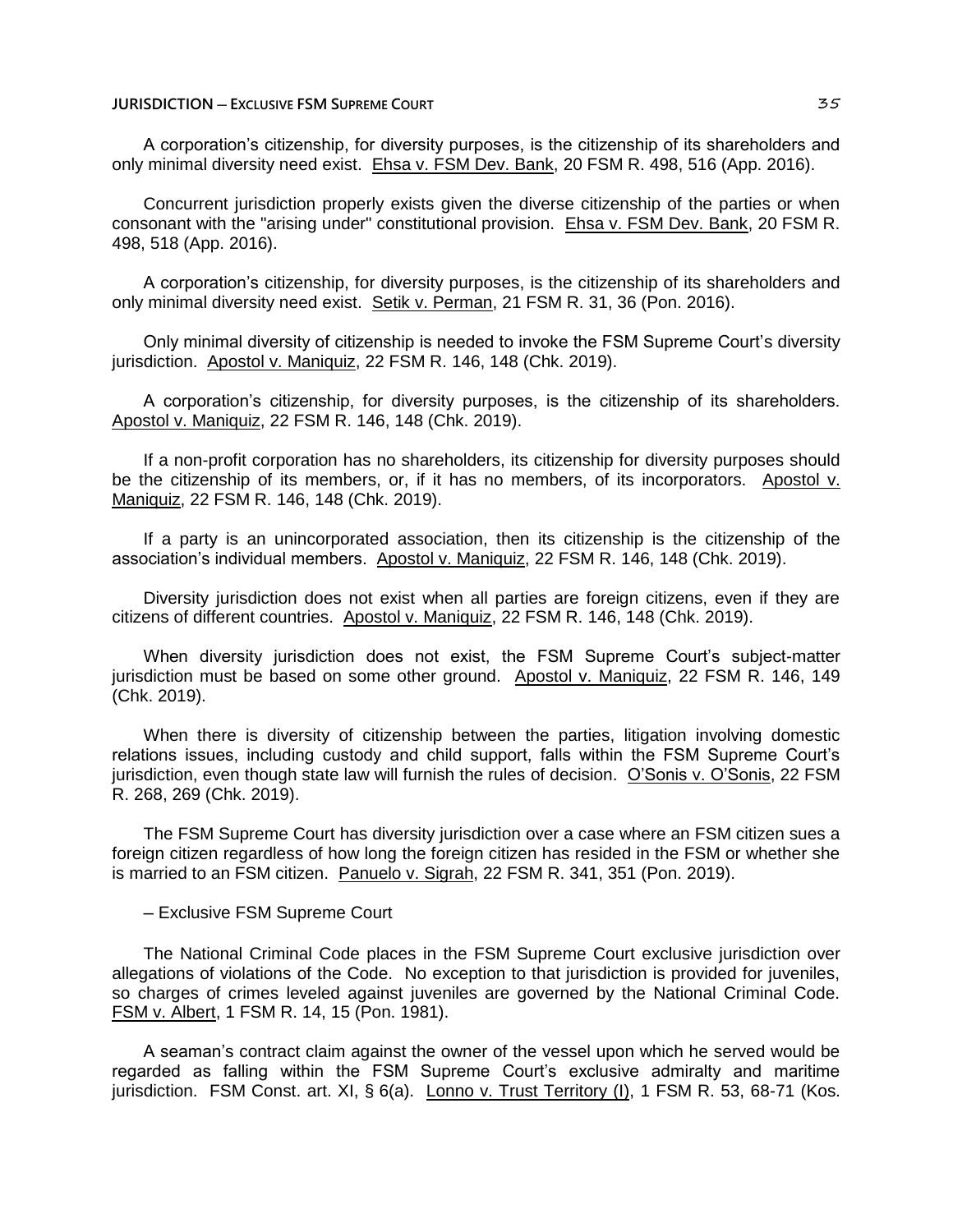#### **JURISDICTION ─ EXCLUSIVE FSM SUPREME COURT** 36

# 1982).

The FSM Development Bank is an instrumentality of the national government and part of the national government for the purposes of FSM Constitution article XI, section 6(a), giving the trial division of the Supreme Court exclusive jurisdiction over cases in which the national government is a party. FSM Dev. Bank v. Estate of Nanpei, 2 FSM R. 217, 221 (Pon. 1986).

In an action on a delinquent promissory note brought by an instrumentality of the national government which seeks to foreclose the mortgage securing the payment of the note, prior to the filing of an answer no interest in land is at issue, and therefore, the motion to dismiss on the ground that the court lacked jurisdiction is denied. FSM Dev. Bank v. Mori, 2 FSM R. 242, 244 (Truk 1987).

A dispute arising out of injury sustained by a passenger on a vessel transporting passengers from Kosrae to Pohnpei, at a time when the vessel is 30 miles from Kosrae, falls within the exclusive admiralty jurisdiction of the FSM Supreme Court. Weilbacher v. Kosrae, 3 FSM R. 320, 323 (Kos. S. Ct. Tr. 1988).

The FSM Supreme Court's grant of original and exclusive jurisdiction in admiralty and maritime cases implies the adoption of admiralty or maritime cases as of the drafting and adoption of the FSM Constitution. Federal Business Dev. Bank v. S.S. Thorfinn, 4 FSM R. 57, 59 (Truk 1989).

The enforcement of ships' mortgages does not come within the admiralty jurisdiction of the FSM Supreme Court. Federal Business Dev. Bank v. S.S. Thorfinn, 4 FSM R. 57, 60 (Truk 1989).

The maritime jurisdiction conferred on the FSM Supreme Court by the Constitution is not to be decided with reference to the details of United States cases and statutes concerning admiralty jurisdiction but instead with reference to the general maritime law of seafaring nations of the world, and to the law of nations. Federal Business Dev. Bank v. S.S. Thorfinn, 4 FSM R. 367, 374 (App. 1990).

The FSM Supreme Court has jurisdiction over all cases which are maritime in nature including all maritime contracts, torts and injuries. Federal Business Dev. Bank v. S.S. Thorfinn, 4 FSM R. 367, 374 (App. 1990).

The question of the enforceability of ship mortgages is a matter that falls within the maritime jurisdiction of the FSM Supreme Court under article XI, section 6(a) of the Constitution. Federal Business Dev. Bank v. S.S. Thorfinn, 4 FSM R. 367, 376 (App. 1990).

Where a claim is against the national government and an interest in land is not placed at issue the claim is within the exclusive jurisdiction of the FSM Supreme Court and it cannot abstain on the claim. Damarlane v. Pohnpei Transp. Auth., 5 FSM R. 67A, 67E (Pon. 1991).

The framers of the Constitution made clear that the term "exclusive" in article XI, section 6(a) of the FSM Constitution means that for the types of cases listed in that section, the trial division of the FSM Supreme Court is the only court of jurisdiction. Faw v. FSM, 6 FSM R. 33, 35 (Yap 1993).

A state law cannot divest the FSM Supreme Court of exclusive jurisdiction in cases arising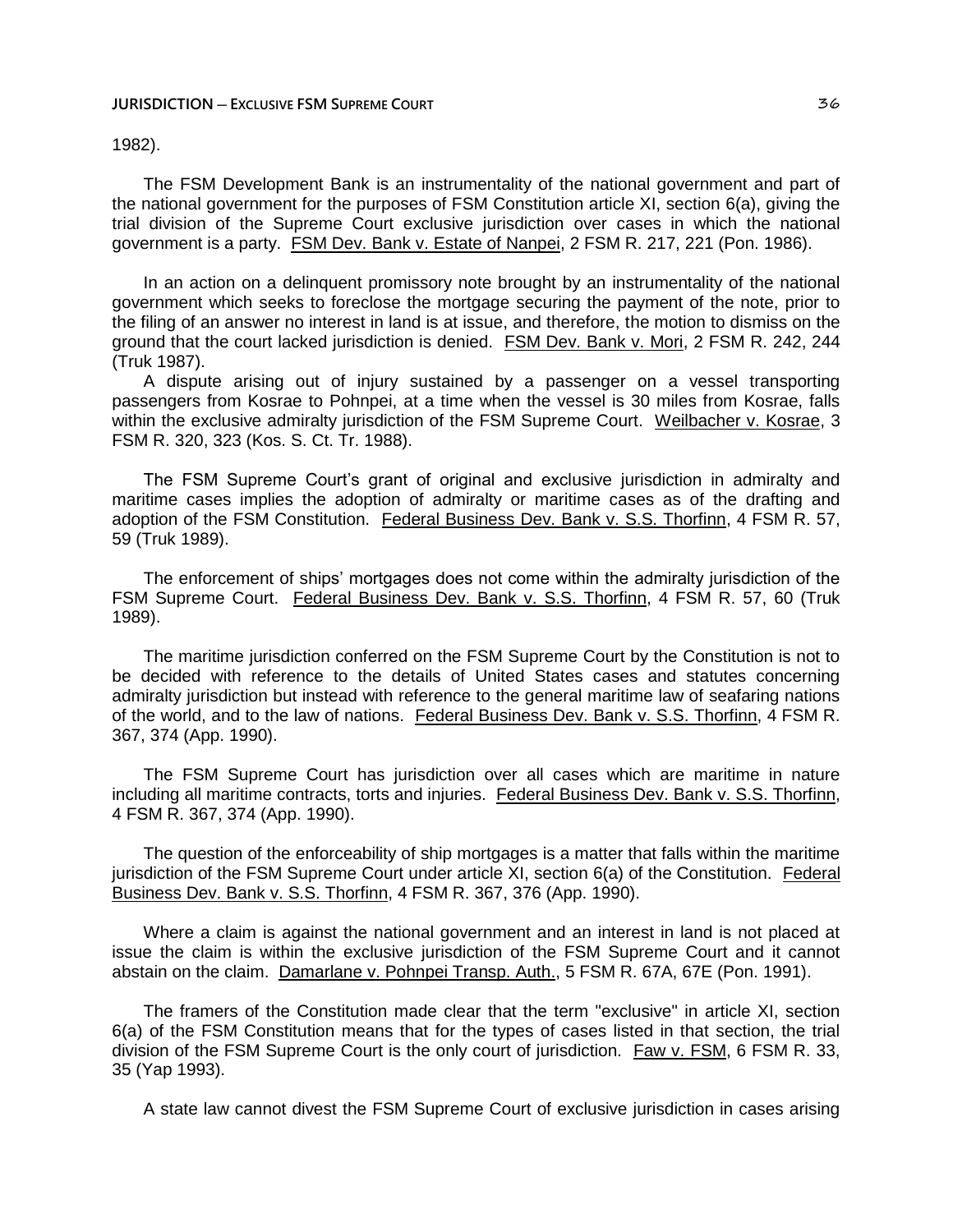under article XI, section 6(a) of the FSM Constitution. Faw v. FSM, 6 FSM R. 33, 36-37 (Yap 1993).

The FSM Supreme Court has exclusive jurisdiction in actions by the national government to enforce the terms of fishing agreements and permits to which it is a party. FSM v. Hai Hsiang No. 63, 7 FSM R. 114, 116 (Chk. 1995).

The FSM Supreme Court has original and exclusive jurisdiction over admiralty and maritime cases. This grant of exclusive jurisdiction is not made dependent upon constitutional grants of powers to other branches of the national government. When the Supreme Court's jurisdiction is exclusive it cannot abstain from deciding a case in favor of another court in the FSM because no other court in the country has jurisdiction. M/V Hai Hsiang #36 v. Pohnpei, 7 FSM R. 456, 459 (App. 1996).

Only the FSM Supreme Court has original and exclusive jurisdiction over admiralty and maritime and certain other cases under the Constitution. The other national courts authorized by the Constitution, but which Congress has never created, are only authorized to entertain cases of concurrent jurisdiction, and thus could never exercise jurisdiction over admiralty and maritime cases. Maritime jurisdiction can reside only in one national court  $-$  the Supreme Court. M/V Hai Hsiang #36 v. Pohnpei, 7 FSM R. 456, 460 n.2 (App. 1996).

Actions to enforce *in personam* civil penalties for violations of state fishing laws are within the exclusive admiralty and maritime jurisdiction of the FSM Supreme Court. M/V Hai Hsiang #36 v. Pohnpei, 7 FSM R. 456, 464-65 (App. 1996).

The FSM Supreme Court has original and exclusive jurisdiction over a suit on an FSM Development Bank promissory note because the national government is a party. FSM Dev. Bank v. Ifraim, 10 FSM R. 1, 4 (Chk. 2001).

Jurisdiction over admiralty and maritime cases resides exclusively with the FSM Supreme Court trial division. The language of the FSM Constitution is clear and unambiguous in this regard. Robert v. Sonis, 11 FSM R. 31, 33 (Chk. S. Ct. Tr. 2002).

The exclusive nature of the national court jurisdiction is such that the FSM Supreme Court appellate division has held that it does not have the power to abstain from admiralty and maritime cases. Robert v. Sonis, 11 FSM R. 31, 33 (Chk. S. Ct. Tr. 2002).

Plaintiffs cannot rely on a default judgment entered in excess of the trial court's jurisdiction in another case as conferring jurisdiction on the court in their cases. Robert v. Sonis, 11 FSM R. 31, 33 (Chk. S. Ct. Tr. 2002).

The only time the FSM Supreme Court does not have original and exclusive jurisdiction over the types of cases enumerated in Section 6(a) is in those specific cases where the national government is a party and an interest in land is at issue. Gilmete v. Adams, 11 FSM R. 105, 108 (Pon. 2002).

A motion to dismiss for lack of diversity jurisdiction will be denied when the plaintiff's complaint does not plead diversity jurisdiction (found in section 6(b) of article XI of the Constitution), but clearly pleads that the court's jurisdiction under section 6(a), and when a fair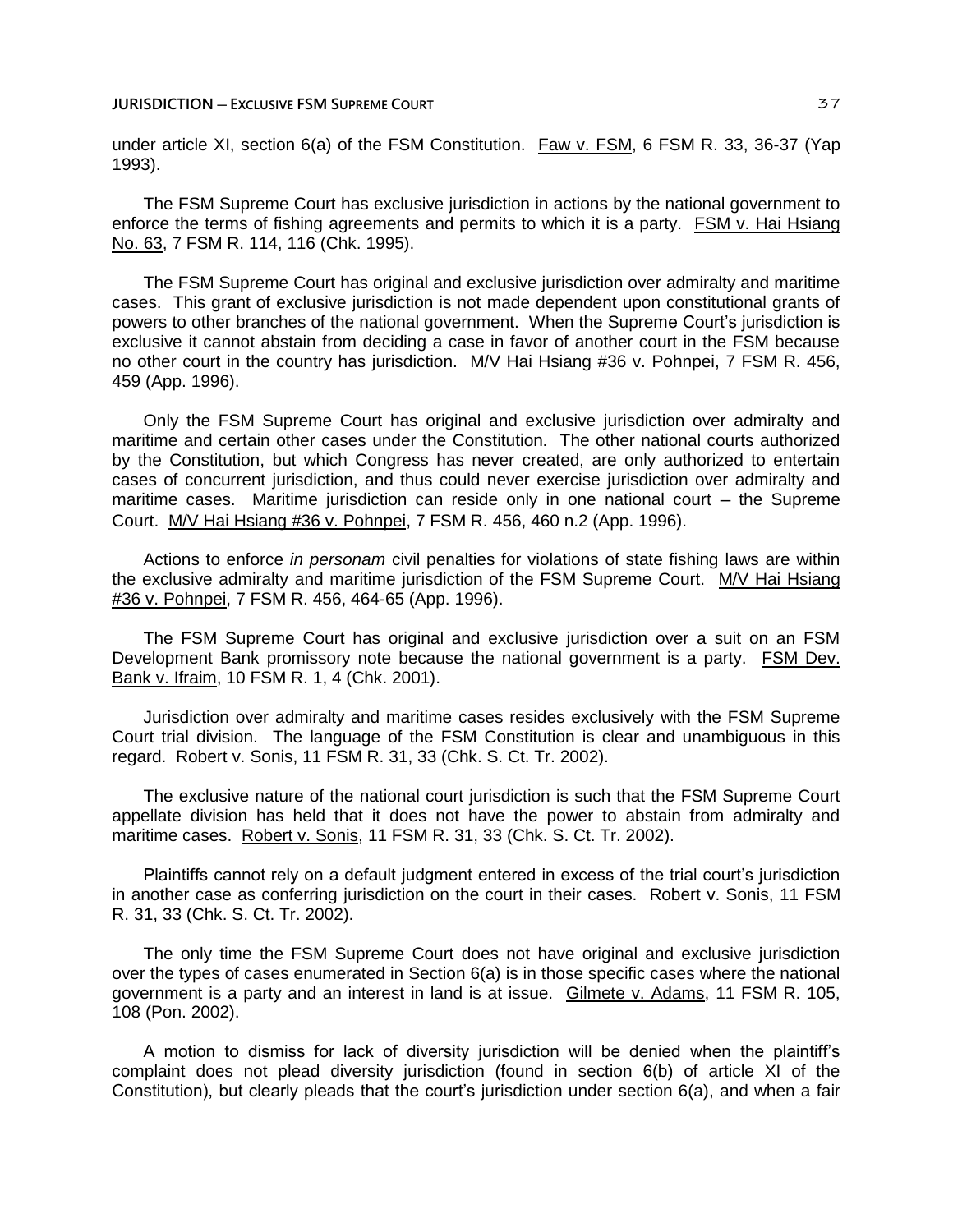reading of the plaintiff's claim is that it is based on the defendant's alleged breach of a maritime contract – the plaintiff's employment contract as a ship's captain. This, coupled with the complaint's allegation that the court has jurisdiction based on section 6(a), which provides for FSM Supreme Court exclusive jurisdiction over certain cases including admiralty and maritime cases, indicates that the plaintiff did not base his jurisdictional plea on the parties' citizenship, but upon the case's alleged maritime nature. Kelly v. Lee, 11 FSM R. 116, 117 (Chk. 2002).

In contrast to Section 6(b), Section 6(a) of Article XI provides that the Supreme Court trial division has original and exclusive jurisdiction in cases affecting officials of foreign governments, disputes between states, admiralty or maritime cases, and in cases in which the national government is a party except where an interest in land is at issue. Section 6(a) names four different types of cases: 1) those affecting officials of foreign governments; 2) those involving disputes between states; 3) those that are admiralty or maritime in character; and 4) those where the national government is a party. Gilmete v. Carlos Etscheit Soap Co., 13 FSM R. 145, 148 (App. 2005).

Section  $6(a)$  carves out a specific exception for cases involving land  $-$  the trial division has original and exclusive jurisdiction in cases in which the national government is a party except where an interest in land is at issue. Or to cast this as a negative, the trial division does not have original and exclusive jurisdiction in a case in which the national government is a party and an interest in land is at issue. Gilmete v. Carlos Etscheit Soap Co., 13 FSM R. 145, 148 (App. 2005).

A case involving the hazardous duty pay claims of fifty-eight port operators and seamen employed by the defendants on Federated States of Micronesia Class III vessels comes before the FSM Supreme Court on the court's exclusive jurisdiction in admiralty and maritime cases. Zion v. Nakayama, 13 FSM R. 310, 312 (Chk. 2005).

When the FSM Government is a party defendant, the court has subject matter jurisdiction under Article XI, § 6(a) of the Constitution, which provides that the FSM Supreme Court trial division has original and exclusive jurisdiction in cases in which the national government is a party. Emmanual v. Kansou, 13 FSM R. 527, 529 (Chk. 2005).

A case that came before the court based on the court's exclusive jurisdiction over cases when the national government is a party and where the plaintiff's asserted claims primarily arose under national law, is not a diversity case where state law provides the rules of decision. Pohnpei v. AHPW, Inc., 14 FSM R. 1, 16 (App. 2006).

The FSM Supreme Court has exclusive and original subject matter jurisdiction over a case in admiralty. People of Rull ex rel. Ruepong v. M/V Kyowa Violet, 14 FSM R. 403, 414 (Yap 2006).

The FSM Supreme Court trial division has original and exclusive jurisdiction in admiralty or maritime cases but the exact scope of admiralty and maritime jurisdiction is not defined in the Constitution or elsewhere. Ehsa v. Pohnpei Port Auth., 14 FSM R. 505, 507-08 (Pon. 2006).

The article XI, section 6(a) maritime jurisdiction extends to all cases which are maritime in nature. Since a maritime cause of action is one arising on the sea, ocean, great lakes, or navigable rivers, or from some act or contract concerning the commerce and navigation thereof, and when, although the plaintiffs attempt to characterize the issue as one of state law, they are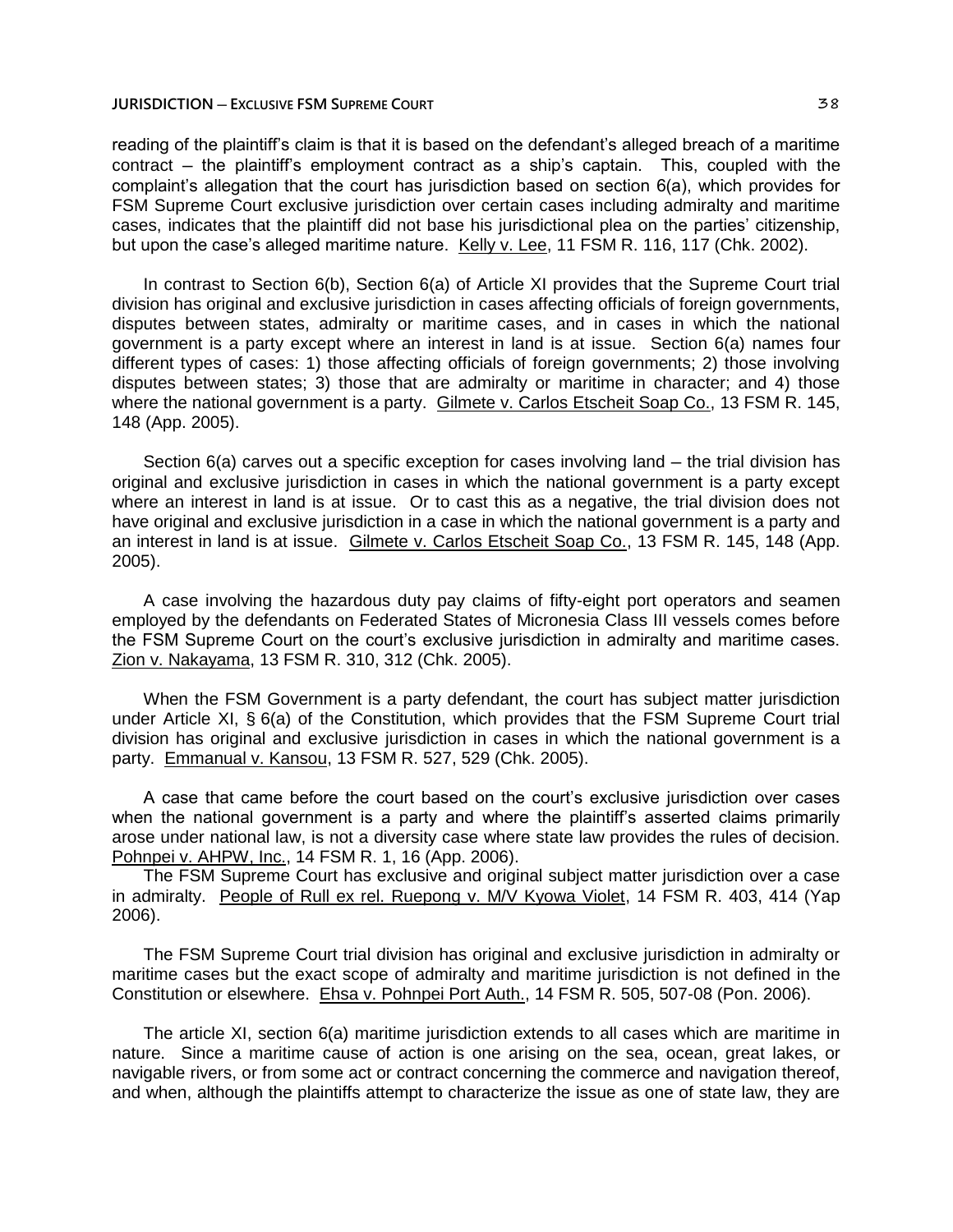essentially complaining about loss of business as a result of the penalties imposed by the port authority on the vessels resulting from the port authority's maritime-related activities, it is a maritime case and will not be remanded to state court. Ehsa v. Pohnpei Port Auth., 14 FSM R. 505, 508 (Pon. 2006).

The College is an instrumentality of the national government in the same way that the FSM Development Bank is even though its employees are not considered government employees. The College was created by Congress and is subject to suit only in the manner provided for and to the extent that suits may be brought against the National Government. So, since the national government is not subject to suit under the Pohnpei Wage and Hour Law, neither is the College. Berman v. College of Micronesia-FSM, 15 FSM R. 582, 596 (App. 2008).

In a collection case based on a defaulted loan, no interest in land was ever at issue when the fee simple ownership of the parcel was never at issue and when the bank's registered mortgage lien was not at issue, so the jurisdictional language in section 6(a) is not applicable. FSM Dev. Bank v. Kansou, 17 FSM R. 605, 608 (Chk. 2011).

The FSM Supreme Court clearly has jurisdiction over the FSM Development Bank's two causes of action  $-1$ ) to collect an unpaid promissory note and 2) to foreclose the chattel mortgage and apply the proceeds to the unpaid loan  $-$  because, under section  $6(a)$ , the court has exclusive jurisdiction in a case where a party is an instrumentality of the national government and the FSM Development Bank is an instrumentality of the national government. FSM Dev. Bank v. Ayin, 18 FSM R. 90, 93 (Yap 2011).

The section 6(a) phrase "except where an interest in land is at issue," does not preclude the FSM Supreme Court from exercising jurisdiction in a case where the national government entity is a party and land is involved. It does preclude the court from exercising exclusive jurisdiction ─ the jurisdiction becomes concurrent and a competent state court could instead entertain the matter. FSM Dev. Bank v. Ayin, 18 FSM R. 90, 93 (Yap 2011).

The FSM Development Bank is an instrumentality of the national government and part of the national government for the purposes of FSM Const. art. XI, § 6(a), which gives the FSM Supreme Court trial division exclusive jurisdiction over cases in which the national government is a party. Helgenberger v. FSM Dev. Bank, 18 FSM R. 498, 500 (App. 2013).

When the property was lawfully transferred and this transfer is not a part of what is being appealed because the appellants are appealing the minimum sale price and when the mortgagee does not have title to the land but only a lien, the court will reject the appellants' claim of lack of subject-matter jurisdiction based on the exception for where an interest in land is at issue. Helgenberger v. FSM Dev. Bank, 18 FSM R. 498, 500 (App. 2013).

The FSM Supreme Court's subject-matter jurisdiction cannot be determined by reference to the Constitution's detailed command to the Public Auditor about the breadth and depth of the tasks that the Public Auditor must undertake. The exclusive jurisdiction that the FSM Supreme Court exercises when the national government is a party cannot be avoided, and was never meant to be avoided, by the mere device of naming a branch, or a department, or an agency, or a statutory authority of the national government as a party instead of naming the national government itself as a party. FSM Dev. Bank v. Ehsa, 18 FSM R. 608, 614 (Pon. 2013).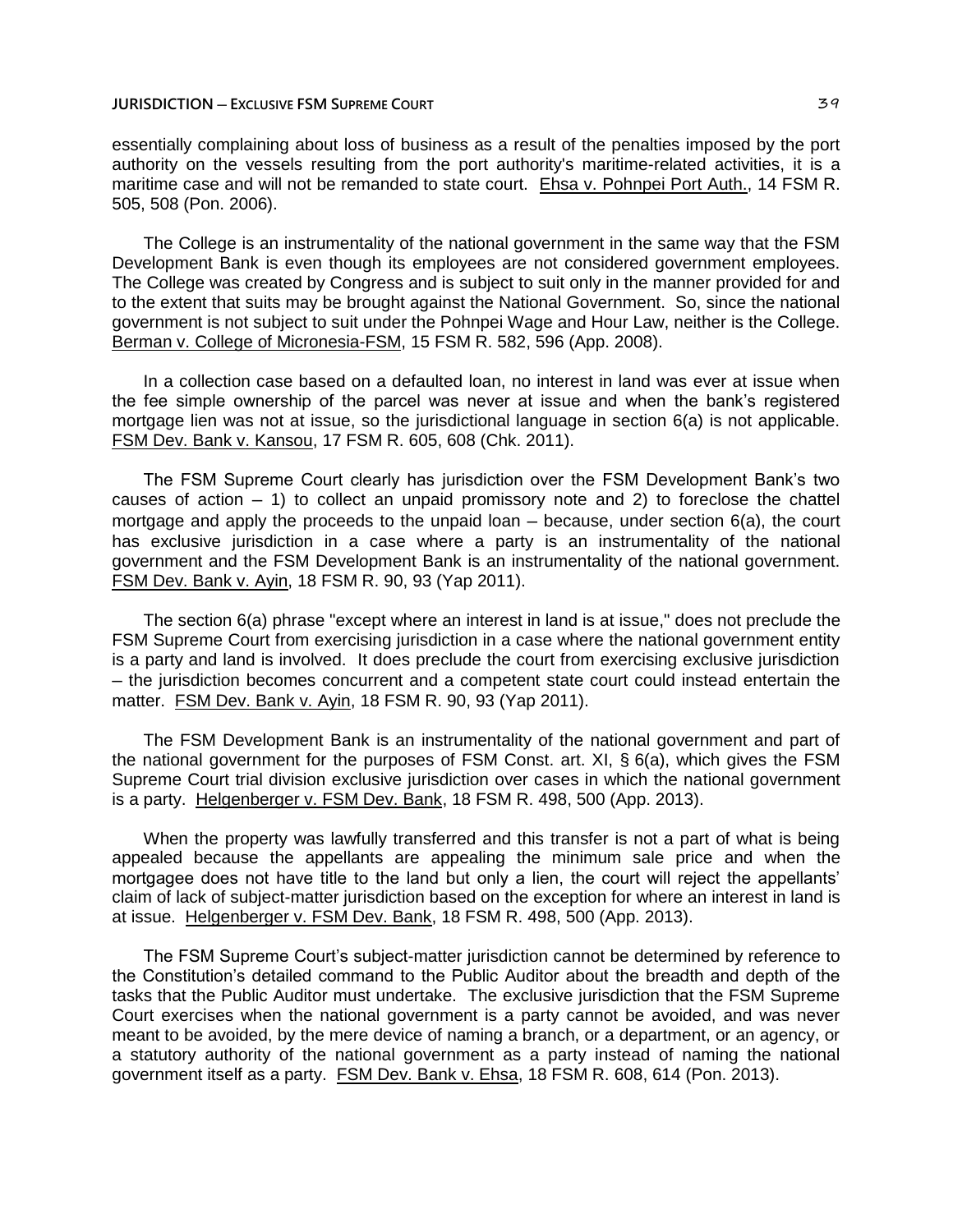If the FSM national government is a party to the case and an interest in land is not at issue, the FSM Supreme Court trial division has exclusive jurisdiction. If an interest in land is at issue, the FSM Supreme Court may still have jurisdiction but it will not be exclusive. FSM Dev. Bank v. Ehsa, 18 FSM R. 608, 615 (Pon. 2013).

For some cases arising under national law, Congress has placed exclusive jurisdiction in the FSM Supreme Court trial division. FSM Dev. Bank v. Ehsa, 18 FSM R. 608, 615 n.1 (Pon. 2013).

While the restructured FSM Development Bank differs from its earlier incarnation, it does not differ enough for it to be considered no longer an FSM national government instrumentality for Section 6(a) purposes because it is still imbued with a public purpose; it is still governed by a special act at title 30 of the FSM Code, rather than by the general banking statutes at title 29; there is still no private ownership of the Bank; 98.7%, of its shares are owned by the national government, making the FSM national government the shareholder that chooses the board of directors, with the exception of the Bank's president who is an ex officio member of the board and who is chosen by the other board members; the Bank is thus still under the control of the FSM national government that created it and still submits annual reports to the national government although now this is in the national government's capacity as a shareholder; and because in every fiscal year but one, Congress has appropriated funds for the restructured Bank's use. FSM Dev. Bank v. Ehsa, 18 FSM R. 608, 617 (Pon. 2013).

The restructured FSM Development Bank is fiscally independent of the national government as are a number of other national government instrumentalities and agencies – FSM Social Security Administration; National Fisheries Corporation; FSM Telecommunications Corporation; MiCare Health Insurance; and FSM Petroleum Corporation. This fiscal autonomy removes these FSM national government instrumentalities from the national government's every day political influence and control, but these instrumentalities were created by the national government and are still under its control, first as a shareholder or the shareholder, and second since Congress can, at any time, amend the statutes that created the restructured Bank, or any of these other instrumentalities, to exert or enforce some new national policy preference. FSM Dev. Bank v. Ehsa, 18 FSM R. 608, 617 (Pon. 2013).

That the national government is not legally responsible for the FSM Development Bank's debts, does not prevent the bank from being a national government instrumentality since other national government instrumentalities have similar status. FSM Dev. Bank v. Ehsa, 18 FSM R. 608, 617 (Pon. 2013).

As befits a national government agency or instrumentality, the FSM Development Bank is exempt from any taxes (except import taxes) or assessments on its property or operations, and similar statutory provisions exist for other national government instrumentalities and agencies. FSM Dev. Bank v. Ehsa, 18 FSM R. 608, 617 (Pon. 2013).

The restructured FSM Development Bank remains, regardless of the name given it and the other details of form, subject to the article XI, § 6(a) constitutional provision and, as with similar national government instrumentalities, it should be treated as part of the national government for jurisdiction purposes because it is an organization created by the national government for a public purpose and over which the national government can exercise control when it chooses. It is not an organization that the national government merely licensed or authorized to operate for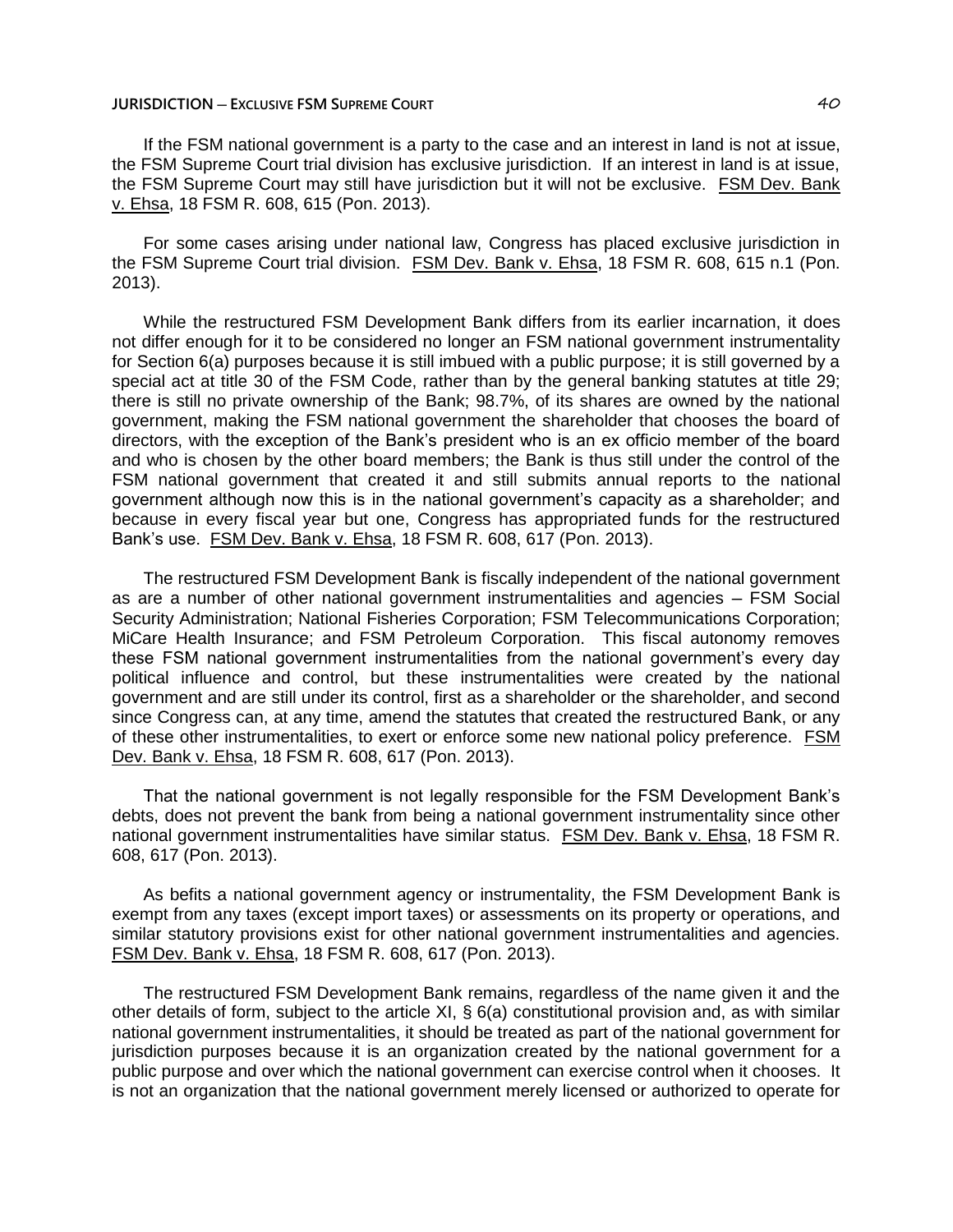private purposes. FSM Dev. Bank v. Ehsa, 18 FSM R. 608, 618 (Pon. 2013).

Since the FSM Supreme Court trial division has original and exclusive jurisdiction in cases in which the national government is a party except when an interest in land is at issue and since the Federated States of Micronesia Development Bank is an instrumentality of the national government and part of the national government for the purposes of the Constitution's Article XI, § 6(a), the FSM Supreme Court's trial division therefore has original and exclusive jurisdiction in any case in which the bank is a party so long as no interest in land is at issue. FSM Dev. Bank v. Estate of Edmond, 19 FSM R. 425, 432 (App. 2014).

The FSM Development Bank is an instrumentality of the national government, and should be treated as if the national government itself is the actor. It, therefore, has an independent basis for jurisdiction under the Constitution article XI, § 6(a) and the national forum is available to it. FSM Dev. Bank v. Estate of Edmond, 19 FSM R. 425, 433 (App. 2014).

The FSM Development Bank may fully adjudicate many matters in the national court until land is at issue. At that time, unless, a separate and additional source of jurisdiction can be found, the case must be dismissed and returned to the state court, or alternately, held in abeyance until the land issue is certified. FSM Dev. Bank v. Estate of Edmond, 19 FSM R. 425, 433 (App. 2014).

As an instrumentality of the government, the FSM Development Bank is, under Civil Rule 17's third party beneficiary clause, a real party in interest for the purposes collecting judgments from a party, limited by the land clause exception in article XI, § 6(a), and whenever "land is at issue" the national forum is no longer available so that if and when title to the land is disputed by the parties, the proceedings on that issue must be dismissed, or alternatively, the issue may be certified to the state court. FSM Dev. Bank v. Estate of Edmond, 19 FSM R. 425, 435-36 (App. 2014).

If an independent basis creates exclusive jurisdiction in the national courts, the action must be removed from the state court, and adjudicated in the national forum. FSM Dev. Bank v. Estate of Edmond, 19 FSM R. 425, 436 (App. 2014).

When the defendant has failed to substantiate a legally recognizable possessory interest in the land on which he has settled and for which the FSM has a certificate of title and absent any such indicia that an interest in land is present, the FSM Supreme Court has subject matter jurisdiction. FSM v. Falan, 20 FSM R. 59, 61-62 (Pon. 2015).

Subject matter jurisdiction is proper for the FSM Supreme Court when the defendant has not adequately shown a possessory interest, much less an ownership interest, to reflect a case or dispute where an interest in land is at issue as the matter involves the defendant's entry upon land to which the FSM holds a certificate of title and the pending trespass cause of action therefore concerns one for an alleged violation of possession, not for challenge to title. FSM v. Falan, 20 FSM R. 59, 62 (Pon. 2015).

A mortgage foreclosure generally does not constitute an interest in land being at issue because in a mortgage foreclosure the interests in land are not in dispute – the parties all agree who owns the land and who holds the mortgage. The mortgagee just seeks to foreclose the mortgage which a mortgagor has pledged as security for a debt and which the mortgagor earlier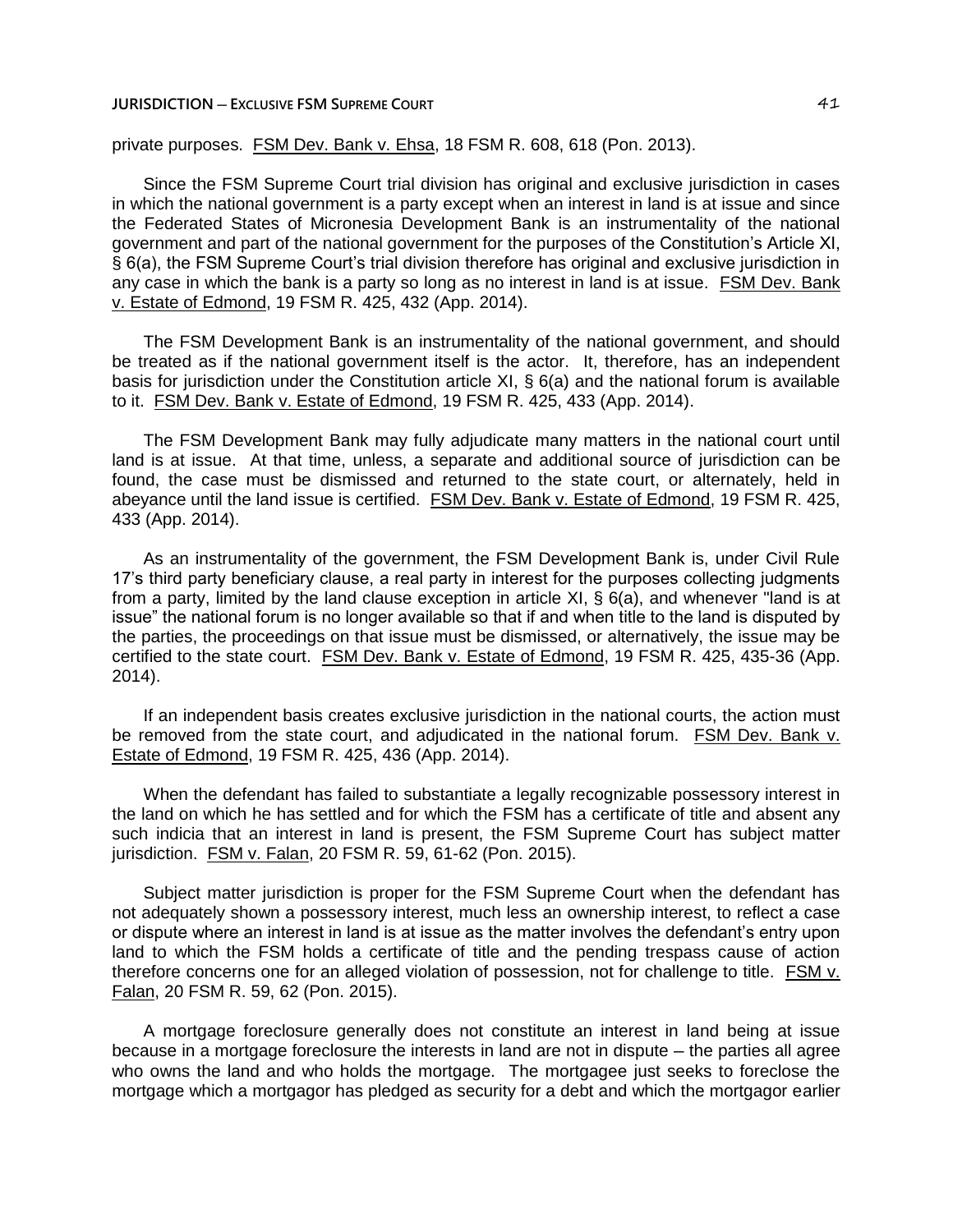agreed, when he signed the mortgage, could be sold if the debt remained unpaid. Thus, the Exception Clause does not preclude jurisdiction. Sam v. FSM Dev. Bank, 20 FSM R. 409, 416 (App. 2016).

A seaman's contract claim against the owner of the vessel on which he served falls within the FSM Supreme Court's exclusive admiralty and maritime jurisdiction. Gilmete v. Peckalibe, 20 FSM R. 444, 448 & n.3 (Pon. 2016).

Cases involving claims for wages by seamen are maritime cases. Gilmete v. Peckalibe, 20 FSM R. 444, 448 (Pon. 2016).

The exclusive nature of the national court jurisdiction is such that the FSM Supreme Court does not have the power to abstain from admiralty and maritime cases. Gilmete v. Peckalibe, 20 FSM R. 444, 448 (Pon. 2016).

Since the FSM Supreme Court has jurisdiction over all cases which are maritime in nature including all maritime contracts, torts, and injuries, it has jurisdiction over a seaman's claims for breach of contract and negligence. Gilmete v. Peckalibe, 20 FSM R. 444, 449 (Pon. 2016).

Although an aggrieved seaman, employed by the FSM, may file a petition at the administrative level, he, as a contract employee not covered under the FSM Public Service System, is free instead, to file suit in the FSM Supreme Court, which has exclusive jurisdiction over admiralty and maritime claims. Gilmete v. Peckalibe, 20 FSM R. 444, 451 (Pon. 2016).

Because of the unique classification of seamen and their rights as employees, along with the limitations when it comes to the termination of their employment, and because this class of FSM national government employees is distinct, and in line with FSM Constitution Article XI, § 6(a), the FSM Supreme Court should exercise its exclusive jurisdiction over the matter rather than confer authority to an administrative body. Gilmete v. Peckalibe, 20 FSM R. 444, 451 (Pon. 2016).

Since the FSM Development Bank was formed by the national government to undertake a public purpose and is subject to its creator's control, the reconfigured FSM Development Bank constitutes a national government instrumentality within Article XI, § 6(a), and is accorded the status equivalent to that of the national government. Ehsa v. FSM Dev. Bank, 20 FSM R. 498, 515 (App. 2016).

The FSM Supreme Court's exclusive jurisdiction over cases in which the national government is a party is not paralleled in the United States, and such differences presumably reflect a conscious effort by the framers to select a road other than that paved by the United States Constitution. Ehsa v. FSM Dev. Bank, 20 FSM R. 498, 517 (App. 2016).

The FSM Development Bank is a national government instrumentality under Section 6(a) of Article XI. Ehsa v. FSM Dev. Bank, 20 FSM R. 498, 518 (App. 2016).

When the FSM was not a successor-in-interest to the lands in question because, as a matter of law, the Trust Territory government never transferred to the FSM national government any of the Trust Territory's interest in that land; when the only basis, asserted or apparent, for the FSM Supreme Court's jurisdiction is that the FSM national government is a party; and when the FSM was never properly a party because it had no interest in the land, the plaintiff has not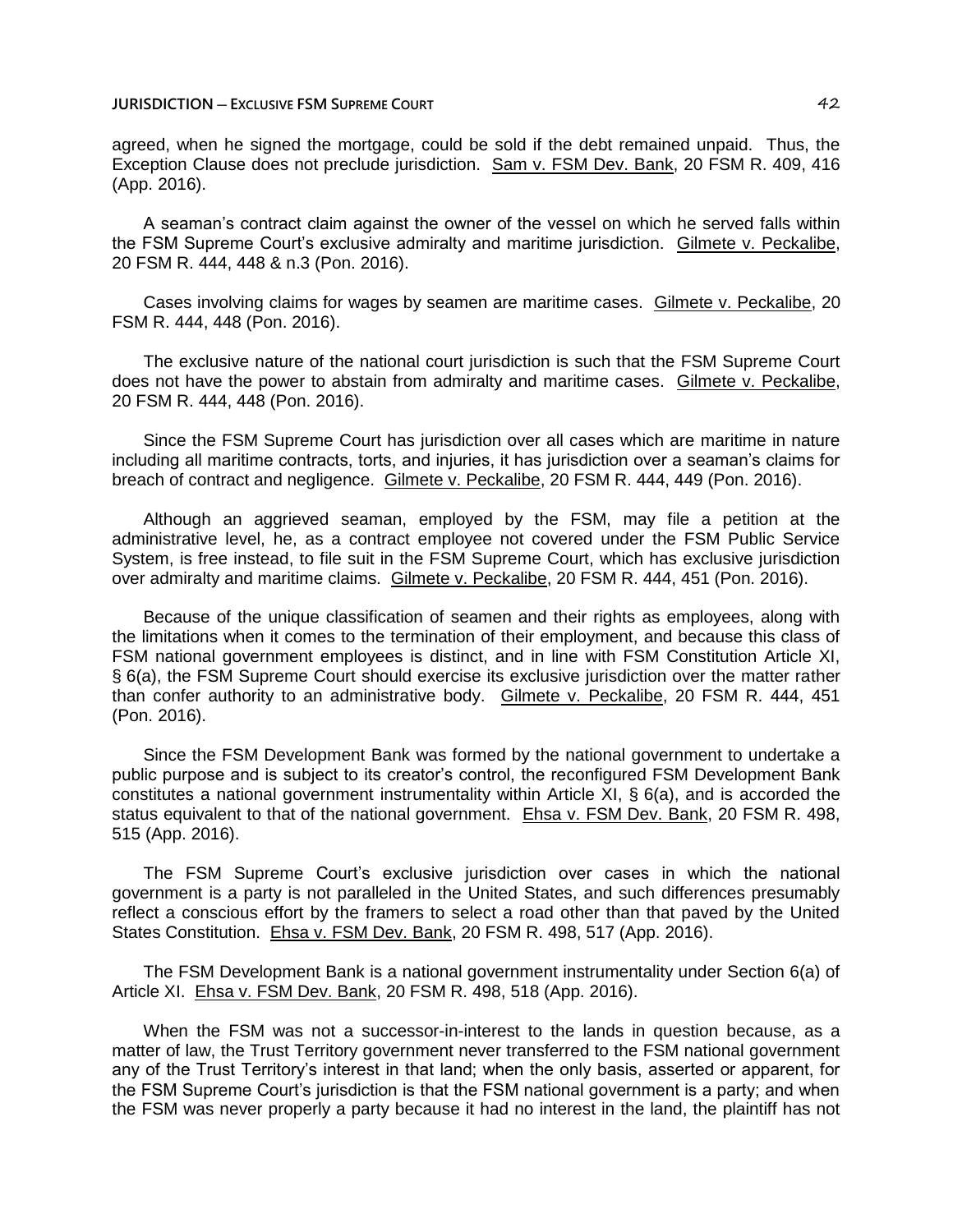stated a claim over which the FSM Supreme Court can exercise jurisdiction or for which it can grant relief and the FSM's motion to dismiss will therefore be granted and the FSM is dismissed and since the court never had jurisdiction over the case, it is dismissed without prejudice to any proceeding in a court of competent jurisdiction. Chuuk v. Weno Municipality, 20 FSM R. 582, 585 (Chk. 2016).

That the FSM Development Bank seeks to sell land of undisputed ownership does not divest the court of jurisdiction when it otherwise has jurisdiction. FSM Dev. Bank v. Ehsa, 20 FSM R. 608, 612 (Pon. 2016).

The FSM Supreme Court trial division has original and exclusive jurisdiction over admiralty and maritime cases. Pt. Alorinda Shipping v. Alorinda 251, 21 FSM R. 129, 131 (Pon. 2017).

In an FSM Supreme Court criminal case, a "forum shopping" claim must be rejected because only the FSM Supreme Court has jurisdiction over a national crime – its jurisdiction over the prosecution of national crimes is exclusive. There is no alternative forum in which to prosecute a national crime. FSM v. Siega, 21 FSM R. 291, 299 (Chk. 2017).

A defendant's alleged breach of a maritime contract falls within the FSM Supreme Court's original and exclusive jurisdiction over admiralty and maritime cases. Fishy Choppers, Inc. v. M/V Marita 88, 22 FSM R. 187, 200 (Pon. 2019).

The FSM Development Bank is an instrumentality of the national government and is part of the national government for the purposes of FSM Constitution article XI, § 6(a), which gives the FSM Supreme Court trial division exclusive jurisdiction over cases in which the national government is a party. FSM Dev. Bank v. Lighor, 22 FSM R. 321, 328, 328-29 (Pon. 2019).

It is well settled law that the FSM Supreme Court has jurisdiction over a case, regardless of the nature of the case's causes of action, when the FSM Development Bank is a party. FSM Dev. Bank v. Lighor, 22 FSM R. 321, 328 (Pon. 2019).

The FSM Supreme Court must deny a motion to dismiss for lack of subject-matter jurisdiction when the FSM Development Bank is a party because the court has jurisdiction when the FSM Development Bank is a party. FSM Dev. Bank v. Carl, 22 FSM R. 365, 371 (Pon. 2019).

The Constitution generally confers original and exclusive jurisdiction over cases to which the national government is a party on the FSM Supreme Court trial division. The FSM Supreme Court also has pendent jurisdiction over state law claims whenever the Constitution or national law confers subject matter jurisdiction on the court and those state law claims arise from the same nucleus of operative fact as the claims under national jurisdiction and are such that they would be expected to be tried in the same judicial proceeding. Panuelo v. FSM, 22 FSM R. 498, 513 (Pon. 2020).

# ─ In Rem

Probate matters are statutory and involve proceedings in rem, that is, jurisdiction based on court control of specific property. In re Nahnsen, 1 FSM R. 97, 103 (Pon. 1982).

In order to exercise *in rem* jurisdiction the thing over which jurisdiction is to be exercised (or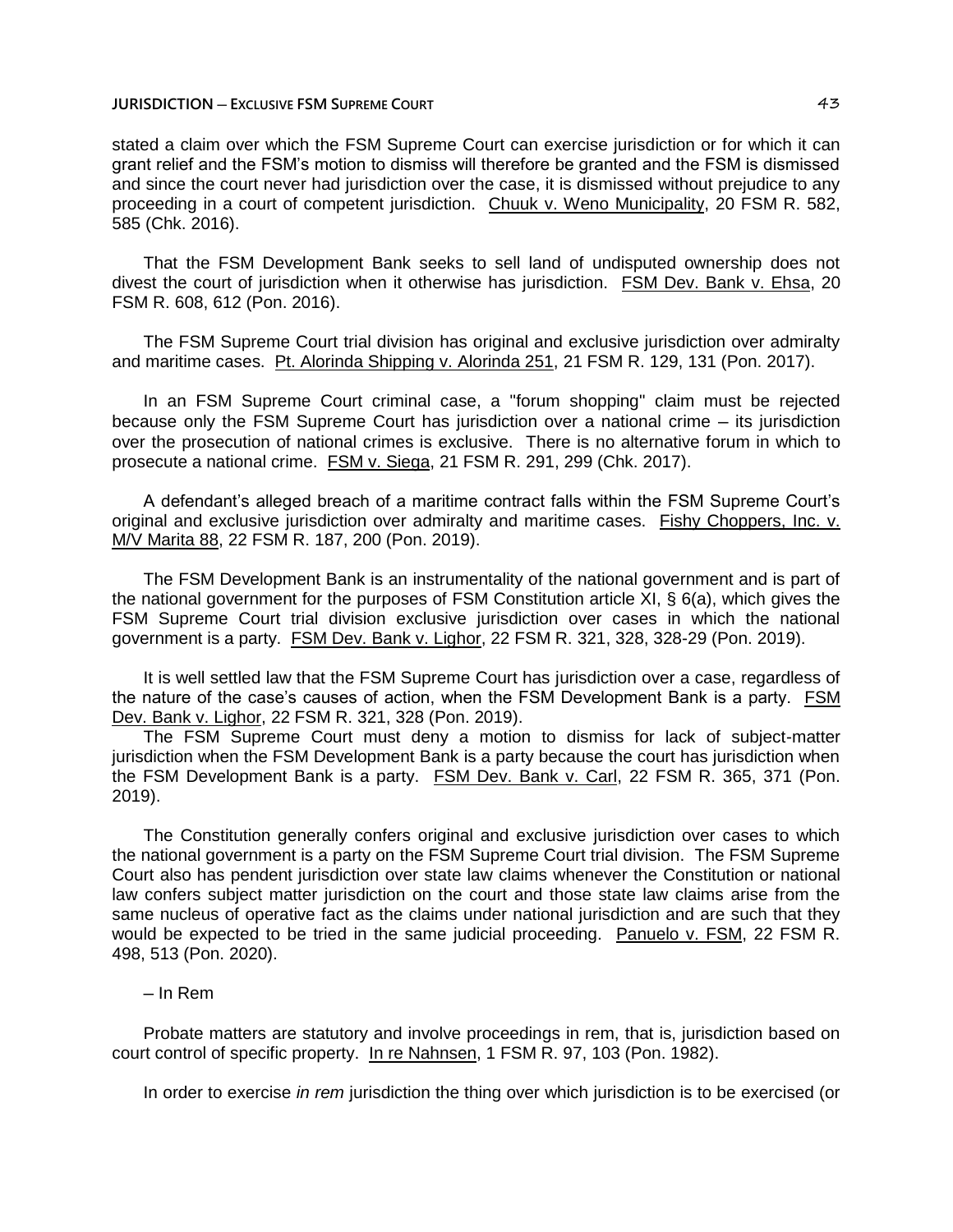its substitute, *e.g*., a bond) must be physically present in the jurisdiction and under the control of the court. In re Kuang Hsing No. 127, 7 FSM R. 81, 82 (Chk. 1995).

Where *in rem* jurisdiction over a vessel has not been established and its owner has not been made a party to the action an *in rem* action that includes a claim against the vessel's owner may be dismissed without prejudice. In re Kuang Hsing No. 127, 7 FSM R. 81, 82 (Chk. 1995).

The FSM Constitution, by its plain language, grants exclusive and original jurisdiction to the FSM Supreme Court trial division for admiralty and maritime cases. It makes no exceptions. Therefore all *in rem* actions against marine vessels, even those by a state seeking forfeiture for violation of its fishing laws, must proceed in the trial division of the FSM Supreme Court. M/V Hai Hsiang #36 v. Pohnpei, 7 FSM R. 456, 463 (App. 1996).

Generally, to complete a court's jurisdiction in an in rem action, the res must be seized and be under the court's control. In other words, jurisdiction of the res is obtained by a seizure under process of the court, whereby it is held to abide such order as the court may make concerning it. Kosrae v. M/V Voea Lomipeau, 9 FSM R. 366, 370 (Kos. 2000).

When a vessel has not been seized and is not in the FSM, the court has not obtained jurisdiction over it and the complaint as to the vessel must be dismissed. Kosrae v. M/V Voea Lomipeau, 9 FSM R. 366, 370 (Kos. 2000).

When the complaint states that it is an admiralty and maritime action and that the plaintiffs are invoking the court's *in rem* and *in personam* jurisdiction, plaintiffs' failure to style their action against a vessel as *in rem* in the caption is merely a formal error and not a fatal defect, and the caption can always be amended to correct technical defects. Moses v. M.V. Sea Chase, 10 FSM R. 45, 51 (Chk. 2001).

The only way a vessel can be a defendant in a civil action is if the proceeding against it is *in rem*. The FSM Supreme Court may exercise *in rem* jurisdiction over a vessel for damage done by that vessel. Moses v. M.V. Sea Chase, 10 FSM R. 45, 51 (Chk. 2001).

In order for a court to exercise *in rem* jurisdiction, the thing (such as a vessel) over which jurisdiction is to be exercised (or its substitute, *e.g*., a posted bond) must be physically present in the jurisdiction and seized by court process and under the court's control, whereby it is held to abide such order as the court may make concerning it. Moses v. M.V. Sea Chase, 10 FSM R. 45, 51 (Chk. 2001).

When a vessel was never seized and brought under the court's jurisdiction and is no longer present in the jurisdiction, a court cannot exercise *in rem* jurisdiction over it and all such claims against the vessel will be dismissed without prejudice. Moses v. M.V. Sea Chase, 10 FSM R. 45, 52 (Chk. 2001).

In order for a court to exercise *in rem* jurisdiction, the thing over which jurisdiction is to be exercised must be physically present in the jurisdiction. FSM Dev. Bank v. Ifraim, 10 FSM R. 107, 110 (Chk. 2001).

The charterer under a demise is responsible for the proper performance of all agreements made with third parties in connection with the ship's operation. The charterer, as owner *pro hac vice* is also potentially liable for collision, personal injuries to the master, crew, and third parties,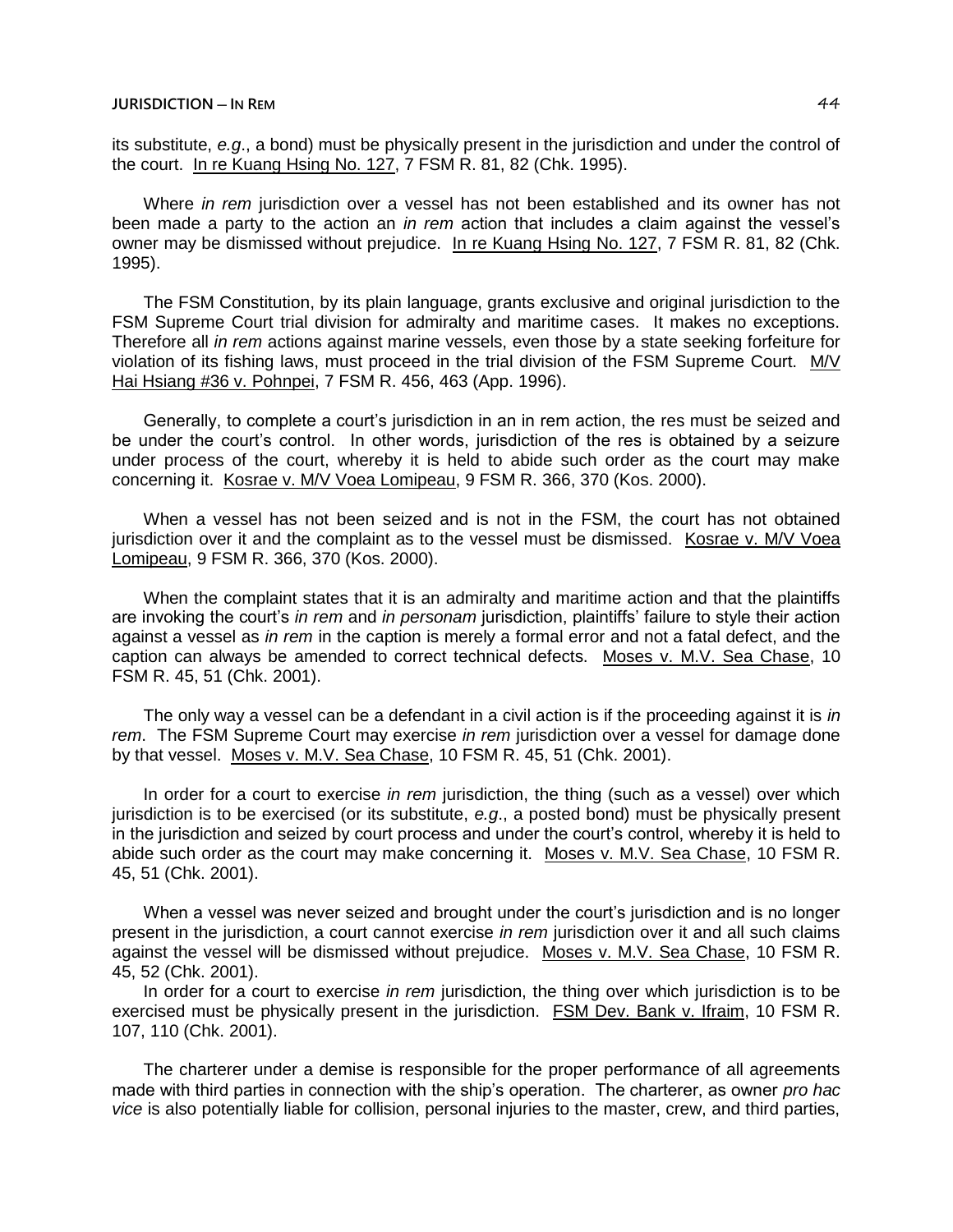pollution damages, and for loss or damage to the chartered vessel. The vessel owner normally has no personal liability, but the vessel may be liable *in rem*. The charterer, however, has an obligation to indemnify the vessel owner if the damage was incurred through the charterer's negligence or fault. Yap v. M/V Cecilia I, 13 FSM R. 403, 409 (Yap 2005).

When the proceeding against the defendant vessel is an *in rem* proceeding — the vessel's forfeiture is sought — a motion to release the vessel without any bond will be denied because in order to exercise *in rem* jurisdiction, the thing over which jurisdiction is to be exercised (or its substitute, *e.g*., a bond) must be physically present in the jurisdiction and under the court's control. FSM v. Kana Maru No. 1, 14 FSM R. 300, 302 (Chk. 2006).

When the government's complaint seeks, among other things, a vessel's forfeiture under 24 F.S.M.C. 801(1), the case is, in part, an *in rem* proceeding, albeit one created by the marine resources statute. FSM v. Kana Maru No. 1, 14 FSM R. 365, 367 (Chk. 2006).

In generally accepted admiralty practice, a letter of undertaking becomes the substitute *res* for a vessel in lieu of the vessel's seizure, providing the court with *in rem* subject matter jurisdiction. People of Rull ex rel. Ruepong v. M/V Kyowa Violet, 14 FSM R. 403, 414 (Yap 2006).

The only way a vessel can be a defendant in a civil action is if the proceeding against it is *in rem*. A court cannot exercise *in personam* jurisdiction over a vessel, but can entertain an *in personam* suit against a vessel's owner if the court has obtained personal jurisdiction over the owner. People of Gilman ex rel. Tamagken v. M/V Easternline I, 17 FSM R. 81, 84 (Yap 2010).

For a court to exercise *in rem* jurisdiction, the thing (*res*) over which jurisdiction is to be exercised (or its substitute) must be physically present in the jurisdiction and under the court's control where it will be held to abide further order. People of Gilman ex rel. Tamagken v. M/V Easternline I, 17 FSM R. 81, 84 (Yap 2010).

When a vessel was never seized and brought under the court's control and is not in, or is no longer in, the FSM, the court cannot exercise *in rem* jurisdiction over it and all claims against the vessel will be dismissed without prejudice unless a letter of undertaking or a bond has been made a substitute *res* for the vessel in lieu of the vessel's seizure, thus permitting the court to exercise *in rem* jurisdiction. People of Gilman ex rel. Tamagken v. M/V Easternline I, 17 FSM R. 81, 84 (Yap 2010).

When two vessels were never arrested or seized in the FSM and no substitute *res*, a bond or letter of undertaking, has been provided to the court so that the court can exercise *in rem* jurisdiction through the substitute, the court lacks jurisdiction over the vessels regardless of the service on the vessels' agent, and no default can be entered against either vessel. People of Gilman ex rel. Tamagken v. M/V Easternline I, 17 FSM R. 81, 84 (Yap 2010).

Vessels are not subject to service of process under Rule 4(d)(3) (service on corporations), but must be proceeded against *in rem* because they are things, not corporations. This is unlike the vessels' owner, which is a corporation. People of Gilman ex rel. Tamagken v. M/V Easternline I, 17 FSM R. 81, 84 (Yap 2010).

When the court has not acquired *in rem* jurisdiction over the two vessels and since service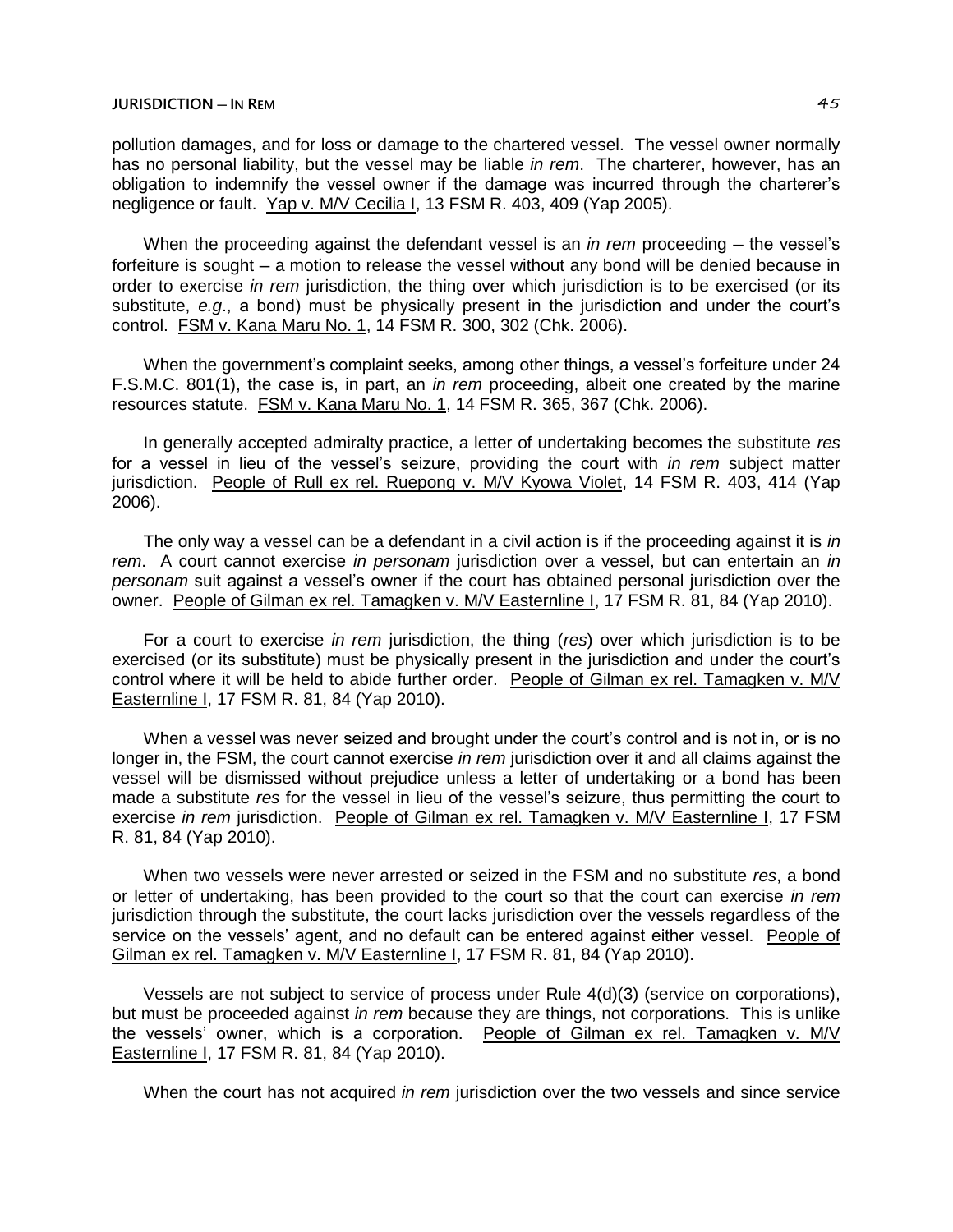## **JURISDICTION ─ IN REM** 46

on an agent cannot create jurisdiction over a vessel, the complaint against the two vessels will be dismissed without prejudice. People of Gilman ex rel. Tamagken v. M/V Easternline I, 17 FSM R. 81, 85 (Yap 2010).

The only way a vessel can be a defendant in a civil action is if the proceeding against it is in rem, and in order for a court to exercise in rem jurisdiction, the vessel over which jurisdiction is to be exercised (or its substitute, *e.g*., a posted bond) must be physically present in the jurisdiction and seized by court process and under the court's control, whereby it is held to abide such order as the court may make concerning it. People of Eauripik ex rel. Sarongelfeg v. F/V Teraka No. 168, 18 FSM R. 284, 288 (Yap 2012).

If a vessel was never seized and brought under the court's control and is not in, or is no longer in, the FSM, the court has not acquired in rem jurisdiction over it and all claims against it will be dismissed without prejudice unless a letter of undertaking or a bond has been made a substitute *res* for the vessel in lieu of its seizure. People of Eauripik ex rel. Sarongelfeg v. F/V Teraka No. 168, 18 FSM R. 284, 288 (Yap 2012).

When a tug is not present in the FSM and was not arrested when it was present and when no bond or letter of undertaking has been posted to provide a substitute res over which the court could exercise jurisdiction, the complaint against it must be dismissed without prejudice. People of Eauripik ex rel. Sarongelfeg v. F/V Teraka No. 168, 18 FSM R. 284, 288 (Yap 2012).

The FSM Supreme Court cannot exercise jurisdiction over any vessel unless that *in rem* defendant has been validly arrested in the FSM and brought under the court's actual control or under its constructive control through the provision of a substitute security. People of Eauripik ex rel. Sarongelfeg v. F/V Teraka No. 168, 18 FSM R. 461, 465 (Yap 2012).

Unlike *in personam* defendants, who may under certain circumstances be validly served process in foreign countries, valid service of process on an *in rem* defendant can only be made within the court's territorial jurisdiction. People of Eauripik ex rel. Sarongelfeg v. F/V Teraka No. 168, 18 FSM R. 461, 465 (Yap 2012).

A court cannot order an *in personam* defendant to bring a vessel into the jurisdiction so that a plaintiff may then have it arrested and brought within the court's jurisdiction and made a separate defendant *in rem* because a court's authority to exercise *in rem* jurisdiction does not carry with it a concomitant derivative power to enter *in personam* orders. People of Eauripik ex rel. Sarongelfeg v. F/V Teraka No. 168, 18 FSM R. 461, 465 (Yap 2012).

An *in rem* defendant ought not to be able to have the complaint against it dismissed for lack of service merely by keeping the *res* out of the court's jurisdiction for 120 days. People of Eauripik ex rel. Sarongelfeg v. F/V Teraka No. 168, 18 FSM R. 461, 466 (Yap 2012).

The time for the plaintiffs to serve process on an *in rem* defendant vessel may be enlarged so as to allow the plaintiffs to perfect service *in rem* on the vessel if, at any time before the *in personam* action goes to trial, the vessel may be found and arrested within the court's jurisdiction. People of Eauripik ex rel. Sarongelfeg v. F/V Teraka No. 168, 18 FSM R. 461, 466 (Yap 2012).

The court can exercise jurisdiction only over vessels that are present in the FSM and that have been brought into the court's jurisdiction by arrest or over vessels for which an adequate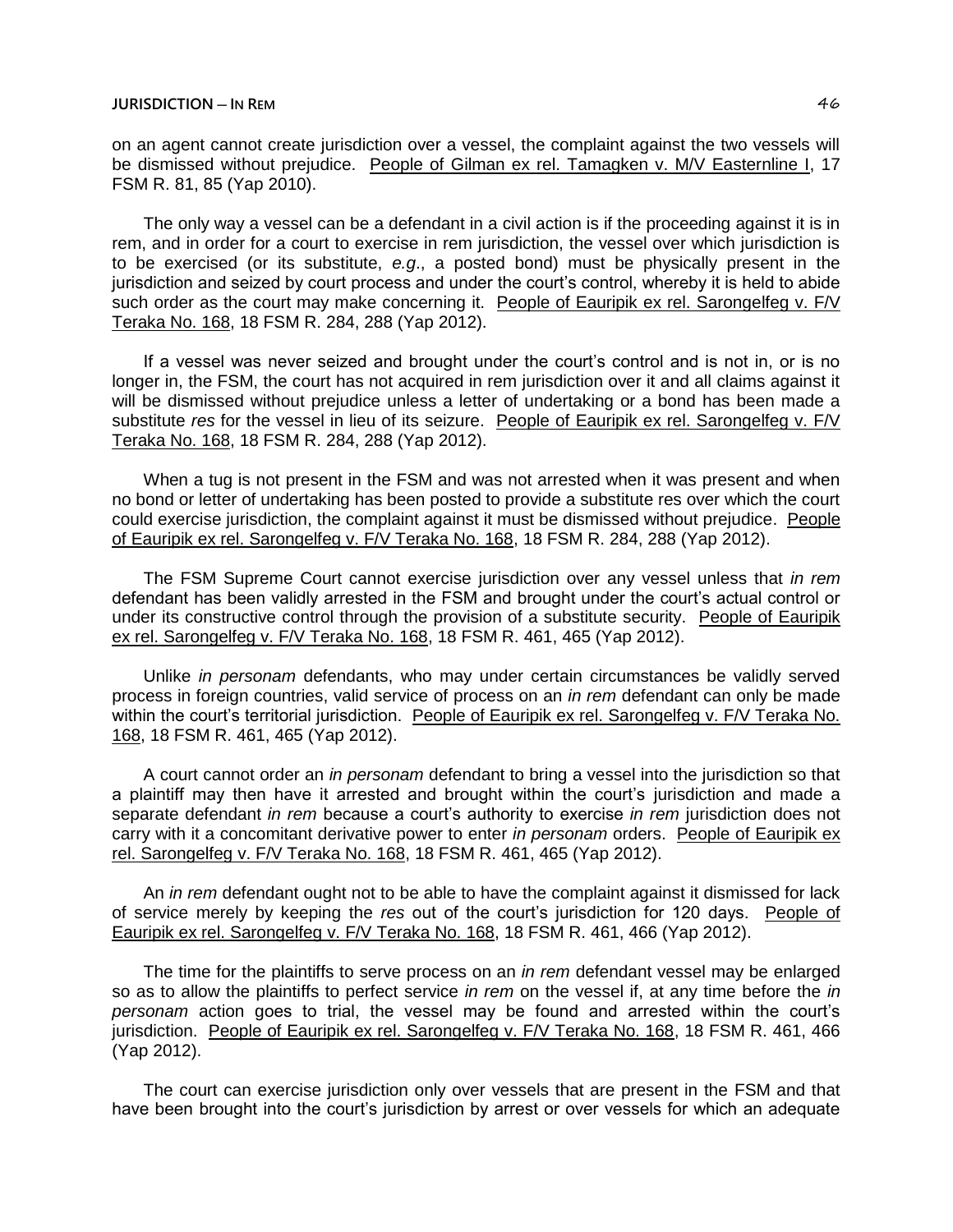substitute has been provided. People of Eauripik ex rel. Sarongelfeg v. F/V Teraka No. 168, 19 FSM R. 88, 94 (Yap 2013).

Another court's assumption of jurisdiction should be made with restraint, cognizant of the limitation that if a court has already assumed jurisdiction over the matter, a second court will not interfere and assume in rem jurisdiction over the same res. In those cases, abstention may be the appropriate course of action. A probate matter filed only in national court, however, causes no such conflict. FSM Dev. Bank v. Estate of Edmond, 19 FSM R. 425, 436 (App. 2014).

Criminal cases are in personam proceedings, and brought against a person rather than property. Only civil actions may be brought in rem, or "against a thing." FSM v. Kimura, 19 FSM R. 617, 619 n.1 (Pon. 2014).

The only way a vessel can be a defendant in a civil action is if the proceeding against it is *in rem*. In order for a court to exercise *in rem* jurisdiction, the vessel over which jurisdiction is to be exercised (or its substitute, *e.g*., a posted bond) must be physically present in the jurisdiction and seized by court process and under the court's control, whereby it is held to abide such order as the court may make concerning it. Pt. Alorinda Shipping v. Alorinda 251, 21 FSM R. 129, 132 (Pon. 2017).

For a court to exercise *in rem* jurisdiction, the thing (*res*) over which jurisdiction is to be exercised (or its substitute) must be physically present in the jurisdiction and under the court's control where it will be held to abide further order. Pt. Alorinda Shipping v. Alorinda 251, 21 FSM R. 129, 132 (Pon. 2017).

For *in rem* actions, venue is jurisdictional. Pt. Alorinda Shipping v. Alorinda 251, 21 FSM R. 129, 132 n.1 (Pon. 2017).

When a court exercises jurisdiction over land, it can only exercise that jurisdiction in the nature of an in rem proceeding. In rem proceedings encompass any action in which essential purpose of suit is to determine title to or affect interests in specific property located within the territory over which court has jurisdiction. Setik v. FSM Dev. Bank, 21 FSM R. 505, 518 (App. 2018).

In rem jurisdiction includes registration of land titles, mortgages, and probate proceedings involving land. Setik v. FSM Dev. Bank, 21 FSM R. 505, 518 (App. 2018).

To be able to exercise in rem jurisdiction, the property over which the court is to exercise jurisdiction must be physically present within the court's territorial jurisdiction and under its control. Setik v. FSM Dev. Bank, 21 FSM R. 505, 518 (App. 2018).

A court's jurisdiction over land is in the nature of an in rem proceeding. "In rem" proceedings encompass any action in which essential purpose of suit is to determine title to or affect interests in specific property located within the territory over which court has jurisdiction. Setik v. Mendiola, 21 FSM R. 537, 551 (App. 2018).

In rem jurisdiction includes registration of land titles, mortgages, and probate proceedings involving land. To exercise in rem jurisdiction, the property over which the court is to exercise jurisdiction must be physically present within the court's territorial jurisdiction and under its control. Setik v. Mendiola, 21 FSM R. 537, 551 (App. 2018).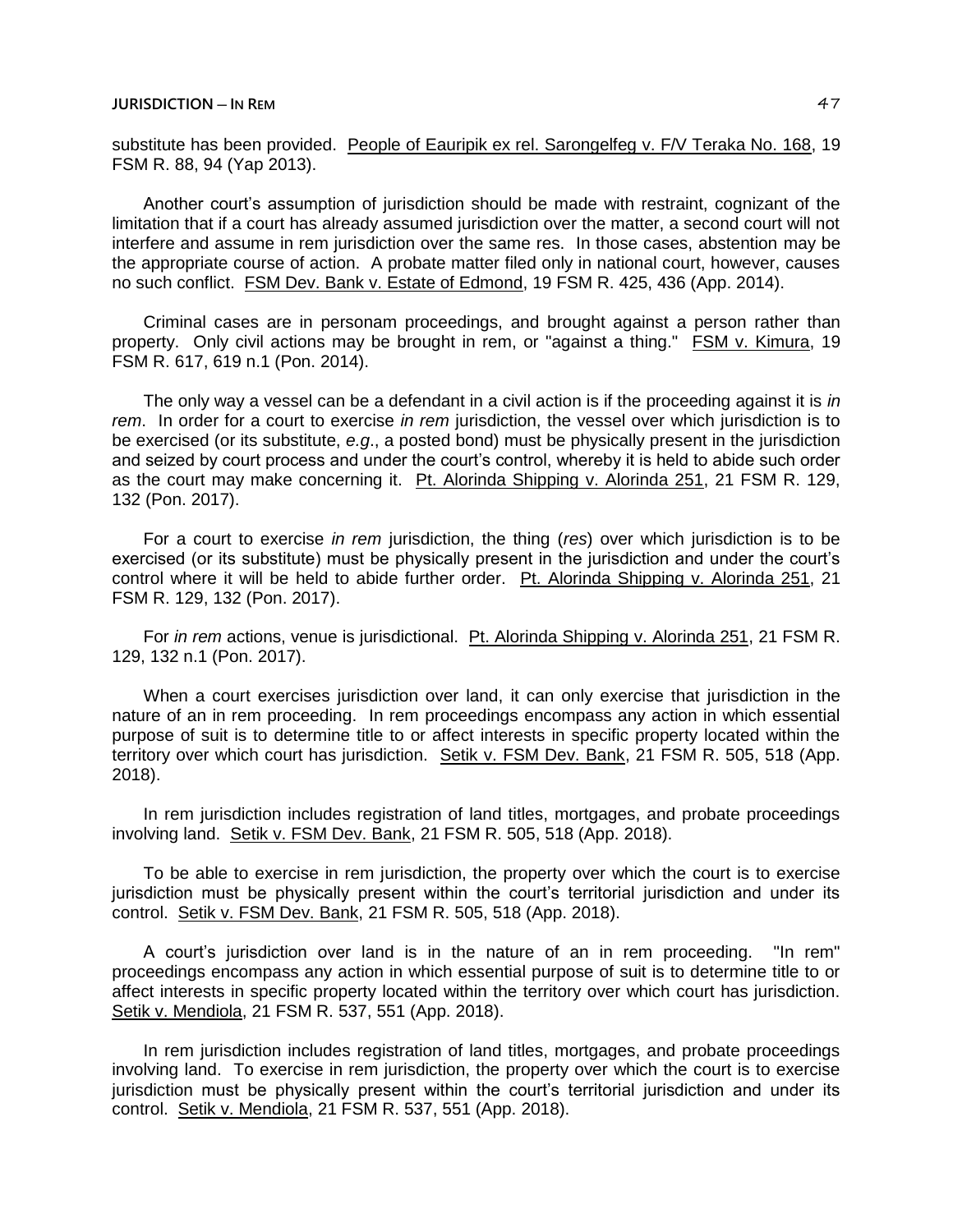Land on Pohnpei is not physically present in the Chuuk State Supreme Court's territorial jurisdiction. Thus, neither it, nor any court in Chuuk, can exercise jurisdiction over any Pohnpei land. Only a court in Pohnpei can do that. Setik v. Mendiola, 21 FSM R. 537, 551 (App. 2018).

The FSM Supreme Court has jurisdiction in rem over all vessels irrespective of their flag and all maritime claims wherever arising with respect to claims for goods, materials or services supplied to a vessel. Fishy Choppers, Inc. v. M/V Marita 88, 22 FSM R. 187, 200 (Pon. 2019).

#### ─ Pendent

When the FSM Supreme Court has jurisdiction over a violation of the National Criminal Code, it cannot then take jurisdiction over a non-major crime, which arose out of the same transaction and formed part of the same plan, under the theory of ancillary jurisdiction. FSM v. Hartman, 1 FSM R. 43, 44-46 (Truk 1981).

Under article XI, section 6(b) of the FSM Constitution, it is proper to employ the rule of pendent jurisdiction over cases involving interpretations of the Constitution or national law, so that the court may resolve state or local issues involved in the same case. Ponape Chamber of Commerce v. Nett Mun. Gov't, 1 FSM R. 389, 396 (Pon. 1984).

When a substantial constitutional issue is involved in a case, the national court may exercise pendent jurisdiction over state or local claims which derives from the same nucleus of operative fact and are such that the plaintiff would ordinarily be expected to try them all in one judicial proceeding. Ponape Chamber of Commerce v. Nett Mun. Gov't, 1 FSM R. 389, 396 (Pon. 1984).

Even though the requirements for pendent jurisdiction are met in a case, a national court has discretion to decline to exercise jurisdiction over state claims. This determination should turn on considerations of judicial economy, convenience and fairness to litigants and should be instructed by a desire of the federal or national court to avoid needless decisions of state law. Ponape Chamber of Commerce v. Nett Mun. Gov't, 1 FSM R. 389, 397 (Pon. 1984).

A national court may exercise pendent jurisdiction over state law claims included in a plaintiff's cause of action if they arise out of a common nucleus of operative fact and are such that they ordinarily would be expected to be tried in one judicial proceeding, but its exercise of pendent jurisdiction will be limited so as to avoid needless decisions of state laws. Ponape Constr. Co. v. Pohnpei, 6 FSM R. 114, 116 (Pon. 1993).

The FSM Supreme Court can proceed on a mortgage foreclosure under its pendent jurisdiction because it arises from the same nucleus of operative fact as the promissory note (over which the FSM Supreme Court has exclusive jurisdiction) and is such that it would be expected to be tried in the same judicial proceeding. FSM Dev. Bank v. Ifraim, 10 FSM R. 1, 5 (Chk. 2001).

The FSM Supreme Court may exercise pendent jurisdiction over a state law wrongful death claim when it arises from the same nucleus of operative fact and is such that it would be expected to be tried in the same judicial proceeding as a plaintiff's national civil rights claims. Estate of Mori v. Chuuk, 10 FSM R. 6, 13 (Chk. 2001).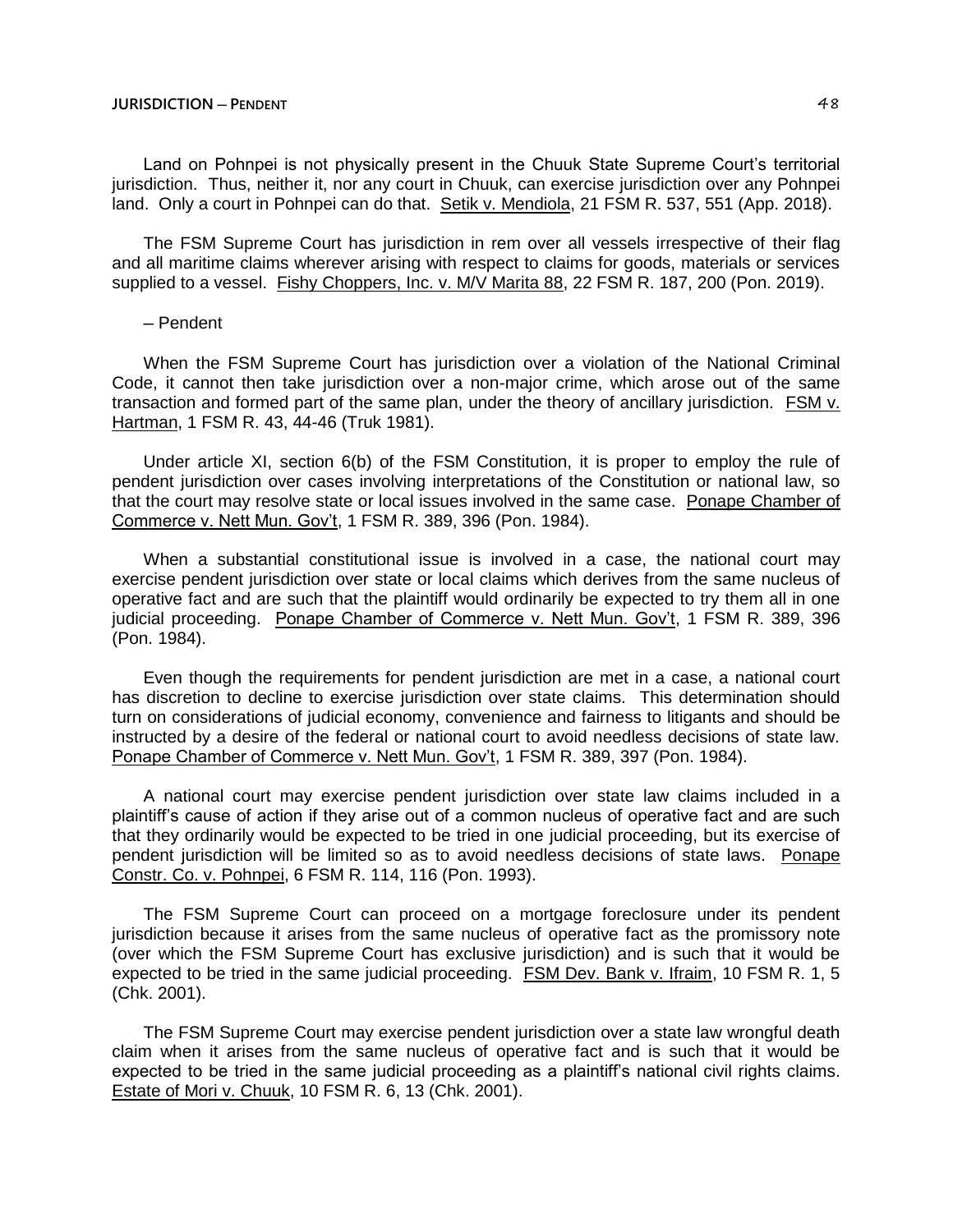A national court may exercise pendent jurisdiction over state law claims included in a plaintiff's complaint if they arise out of a common nucleus of operative fact and are such that they ordinarily would be expected to be tried in one judicial proceeding. Foods Pacific, Ltd. v. H.J. Heinz Co. Australia, 10 FSM R. 200, 205 (Pon. 2001).

The FSM Supreme Court has jurisdiction over state law claims of tortious interference with contractual relationships, defamation, and interference with prospective business opportunities when they are based on the same nucleus of operative facts as the claims under the national statute prohibiting anti-competitive practices. Foods Pacific, Ltd. v. H.J. Heinz Co. Australia, 10 FSM R. 200, 205 (Pon. 2001).

The FSM Supreme Court exercised pendent jurisdiction over a wrongful death claim, a state law cause of action when the plaintiffs' claim for civil rights violation under 11 F.S.M.C. 701(3) arose from the same nucleus of operative fact so as to create the reasonable expectation that the claims would be tried in the same proceeding. Estate of Mori v. Chuuk, 11 FSM R. 535, 537 (Chk. 2003).

The FSM Supreme Court may exercise pendent jurisdiction over a state law wrongful death action when it arises from the same nucleus of operative fact and is such that it would be expected to be tried in the same judicial proceeding as the plaintiff's national civil rights claims. Herman v. Municipality of Patta, 12 FSM R. 130, 136 (Chk. 2003).

When an FSM constitutional issue is involved in a case, the FSM Supreme Court may exercise pendent jurisdiction over state law claims which derive from the same nucleus of operative fact and are such that the plaintiff would ordinarily be expected to try them all in one judicial proceeding. Mailo v. Chuuk, 12 FSM R. 597, 600 (Chk. 2004).

When a citizen of Pohnpei, sues Pohnpei and one of its agencies over a state law tort claim of false imprisonment and the remaining four counts of the amended complaint allege violations of the national civil rights law, and are based on the same facts that form the basis for the state law claim, or the same nucleus of operative fact, the FSM Supreme Court may exercise pendent jurisdiction over the state law claim. Warren v. Pohnpei State Dep't of Public Safety, 13 FSM R. 483, 492 (Pon. 2005).

The FSM Supreme Court may exercise pendent jurisdiction over a state law cause of action when it arises from the same nucleus of operative fact and is such that it would be expected to be tried in the same judicial proceeding as the plaintiff's national civil rights claims. Thus, when the issue of a proclamation's validity arises from the same nucleus of operative fact as the plaintiffs' national civil rights claim, the court may exercise jurisdiction. Esa v. Elimo, 14 FSM R. 216, 220 (Chk. 2006).

The FSM Supreme Court may exercise pendent jurisdiction over a state law wrongful death action (or other state law cause of action) when it arises from the same nucleus of operative fact and is such that it would be expected to be tried in the same judicial proceeding as the plaintiff's national civil rights claim. Therefore if the plaintiffs' civil rights cause of action states a claim upon which the court may grant relief, the FSM Supreme Court will have subject matter jurisdiction over the other state law causes of action as well. Harper v. William, 14 FSM R. 279, 282 (Chk. 2006).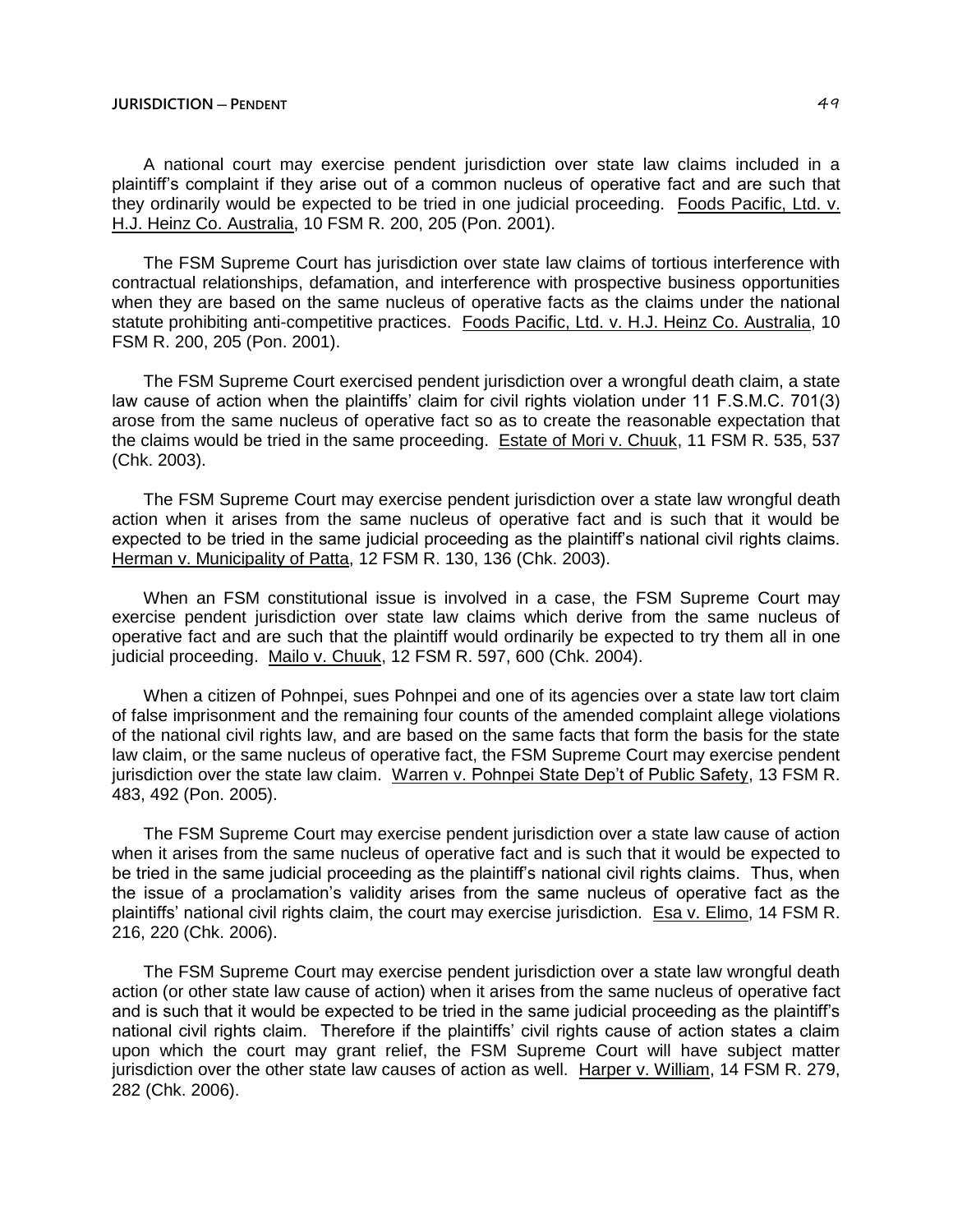Wrongful death is a state law cause of action created by a Trust Territory statute that is state law pursuant to the FSM and Chuuk Constitutions' transition clauses. The FSM Supreme Court exercises pendent jurisdiction over a wrongful death action when it arises from the same nucleus of operative fact and is such that it would be expected to be tried in the same judicial proceeding as the national civil rights claims. Lippwe v. Weno Municipality, 14 FSM R. 347, 352 (Chk. 2006).

When the court dismisses causes of action for the failure to state claims on which the FSM Supreme Court can grant relief and the remaining causes of action are all based in tort, which are properly the domain of state law, the court will grant the motion to dismiss with regard to the rest of the complaint because without at least one viable national law cause of action from which to hang, there is no pendent jurisdiction for the state law issues. Ladore v. Panuel, 17 FSM R. 271, 276 (Pon. 2010).

Arising from the same nucleus of operative fact is a requirement for the court's pendent jurisdiction. Stephen v. Chuuk, 18 FSM R. 22, 25 n.3 (Chk. 2011).

Ancillary jurisdiction is a court's jurisdiction to adjudicate claims and proceedings that arise out of a claim that is properly before the court. In re Suka, 18 FSM R. 554, 557 (Chk. S. Ct. Tr. 2013).

A court can employ ancillary jurisdiction as 1) to allow a single court to dispose of factually interdependent claims; and 2) to enable a court to function successfully, that is, to manage its proceedings, vindicate its authority, and effectuate its decrees. When courts refer to the "inherent power" of a court to consider a claim, they refer to the latter of these two uses of ancillary jurisdiction. In re Suka, 18 FSM R. 554, 557 (Chk. S. Ct. Tr. 2013).

The FSM Supreme Court may exercise pendent jurisdiction over the state law causes of action that arise from the same nucleus of operative fact and are such that they would be expected to be tried in the same judicial proceeding as the plaintiff's national civil rights claims. Wainit v. Chuuk Public Utility Corp., 20 FSM R. 135, 137 (Chk. 2015).

When tort claims arising from the power re-connection do not arise from a nucleus of operative fact common to the plaintiff's due process claims arising from the power disconnection, pendent jurisdiction is unavailable and those tort claims will be dismissed without prejudice to any future state court litigation. Wainit v. Chuuk Public Utility Corp., 20 FSM R. 135, 137 (Chk. 2015).

The Constitution generally confers original and exclusive jurisdiction over cases to which the national government is a party on the FSM Supreme Court trial division. The FSM Supreme Court also has pendent jurisdiction over state law claims whenever the Constitution or national law confers subject matter jurisdiction on the court and those state law claims arise from the same nucleus of operative fact as the claims under national jurisdiction and are such that they would be expected to be tried in the same judicial proceeding. Panuelo v. FSM, 22 FSM R. 498, 513 (Pon. 2020).

When, before the defendants have even answered, the FSM Supreme Court dismisses, for the failure to state claims on which the court can grant relief, all of the claims that confer subject matter jurisdiction on the FSM Supreme Court, and all the causes of action that remain are the pendent state law claims, the court should dismiss the rest of the complaint without prejudice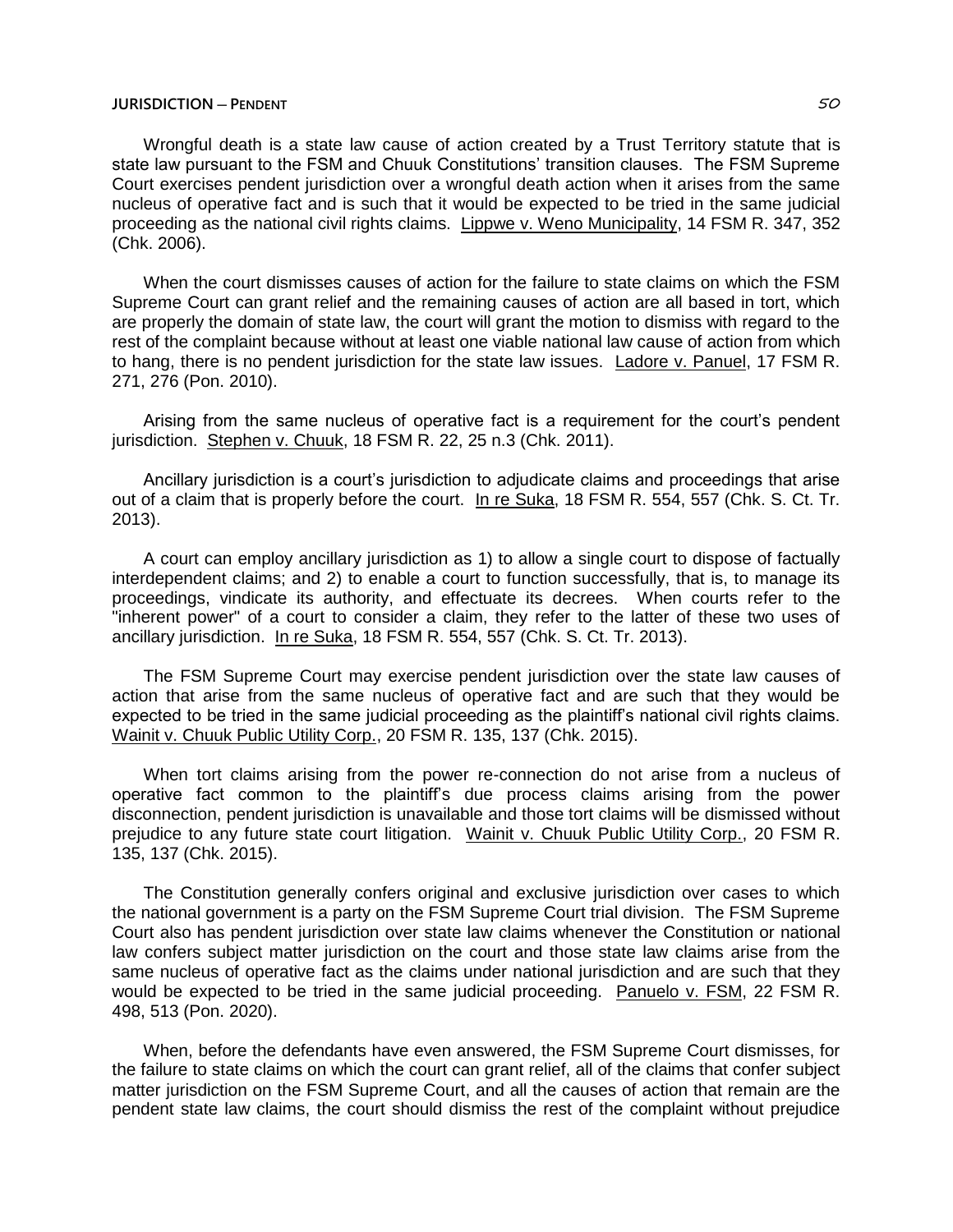and allow the state law claims to proceed in state court. Panuelo v. FSM, 22 FSM R. 498, 513 (Pon. 2020).

The FSM Supreme Court should consider and weigh in each pendent jurisdiction case, and at every stage of the litigation, the values of judicial economy, convenience, fairness, and comity in order to decide whether to exercise jurisdiction over a case brought in that court involving pendent law state-law claims. When the balance of these factors indicates that a case properly belongs in state court, as when the national-law claims have dropped out of the lawsuit at its early stages and only state-law claims remain, the national court should decline to exercise jurisdiction by dismissing the case without prejudice. The doctrine of pendent jurisdiction thus is a doctrine of flexibility. When the national law claims must all be dismissed, it may be an abuse of discretion to take pendent jurisdiction of a claim that depends on novel questions of state law. Panuelo v. FSM, 22 FSM R. 498, 513-14 (Pon. 2020).

## ─ Personal

Under the Compact of Free Association and the Federal Programs and Services Agreement, civilian employees of the United States government have immunity from civil and criminal process for wrongful acts and omissions done within the scope and in performance of official duty, unless expressly waived by the U.S. government. Samuel v. Pryor, 5 FSM R. 91, 95 (Pon. 1991).

A United States federal employee does not waive immunity from civil liability under the Compact of Free Association and the Federal Programs and Services Agreement when the civilian employee initiated litigation in the FSM Supreme Court in a separate lawsuit with different claims against different parties and where the affirmative misconduct is within the scope and in the performance of the official duty. Samuel v. Pryor, 5 FSM R. 91, 97 (Pon. 1991).

The purpose of the rules addressing process and service of process in civil cases is to assure that a defendant receives sufficient notice of all causes of action that are filed against him and thus has a fair and adequate opportunity to defend. Where a plaintiff fails to properly serve a defendant, the court does not have jurisdiction over that defendant, and the case may not proceed, but will be dismissed without prejudice. Berman v. Santos, 6 FSM R. 532, 534 (Pon. 1994).

The Chuuk State Supreme Court has personal jurisdiction in civil cases only over persons residing or found in the state and who have been duly summoned. Joeten Motor Co. v. Jae Joong Hwang, 7 FSM R. 326, 327 (Chk. S. Ct. Tr. 1995).

For purposes of the motion to dismiss, the plaintiff has the burden of showing a prima facie case of personal jurisdiction, and the allegations in the complaint are taken as true except where controverted by affidavit, in which case any conflicts are construed in the non-moving party's favor. National Fisheries Corp. v. New Quick Co., 9 FSM R. 120, 127 (Pon. 1999).

A court must be assured that it has acquired personal jurisdiction over a defendant before it enters a default against him, and a court does not have personal jurisdiction over a defendant unless or until he has been properly served. Medabalmi v. Island Imports Co., 10 FSM R. 32, 34 (Chk. 2001).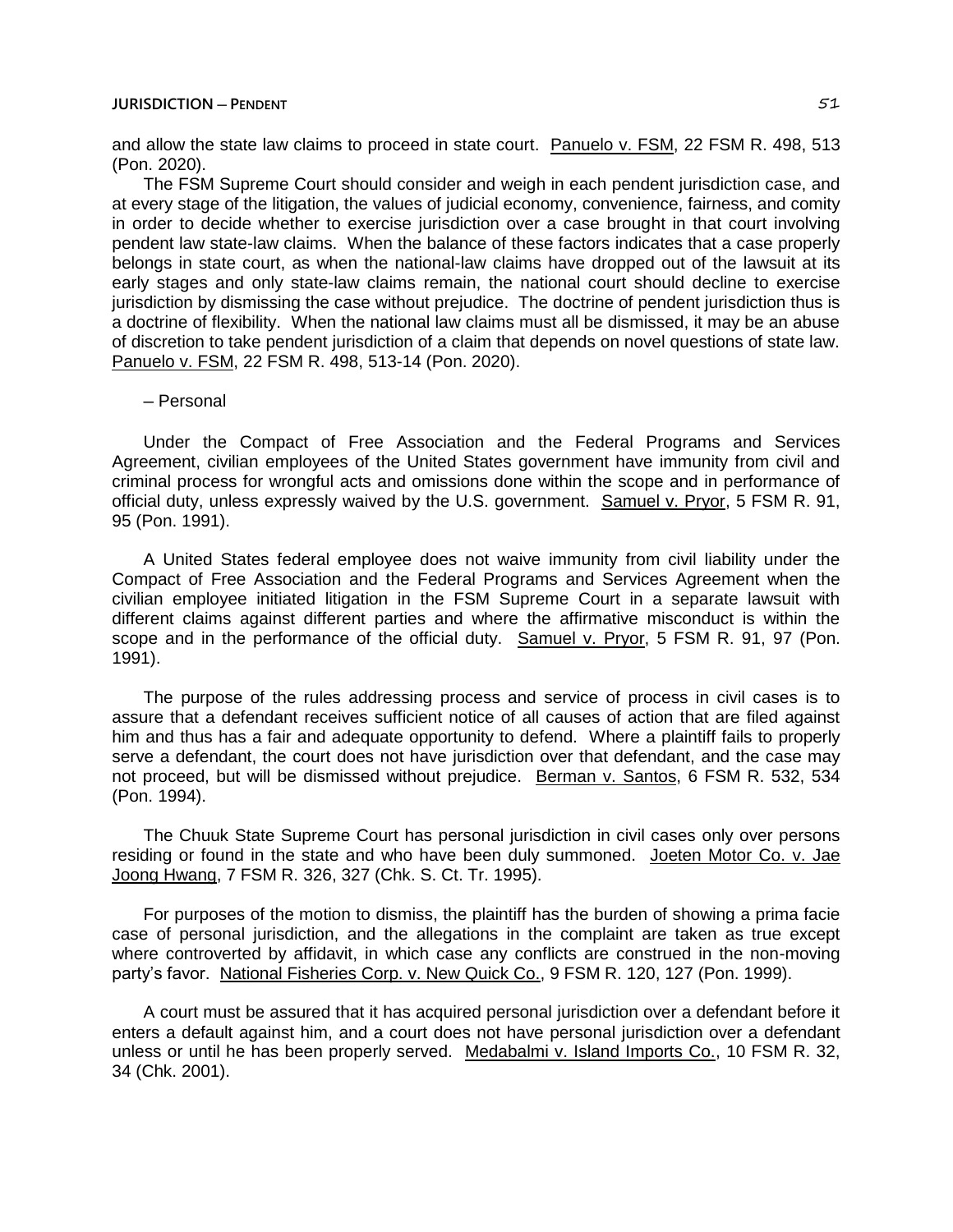## **JURISDICTION ─ PERSONAL** 52

A venue provision that permits a civil action against a defendant who does not live in the FSM to be brought in a court within whose jurisdiction the defendant can be served or his property can be attached does not limit the FSM Supreme Court's subject matter jurisdiction, and does not render the long-arm statute superfluous. Such provisions do not preclude actions which are made procedurally possible by the long-arm statute, which gives litigants the means to effect service on entities not found within the FSM. Foods Pacific, Ltd. v. H.J. Heinz Co. Australia, 10 FSM R. 200, 204 (Pon. 2001).

To exercise jurisdiction, the court must also have personal jurisdiction over the parties. The Chuuk State Supreme Court has personal jurisdiction over all who reside or are found in the State of Chuuk and any who voluntarily appear before the court. First Hawaiian Bank v. Engichy, 10 FSM R. 536, 538 (Chk. S. Ct. Tr. 2002).

Lack of jurisdiction over the person is a defense that can be waived, whereas lack of subject matter cannot and requires dismissal. First Hawaiian Bank v. Engichy, 10 FSM R. 536, 538 (Chk. S. Ct. Tr. 2002).

When a complaint and summons (the service of process) is not properly served on a defendant, the court does not have personal jurisdiction over that defendant. Lee v. Lee, 13 FSM R. 252, 256 (Chk. 2005).

A court which lacks personal jurisdiction over a defendant cannot enter a valid judgment against that defendant. Lee v. Lee, 13 FSM R. 252, 256 (Chk. 2005).

Personal jurisdiction as a defense is waived only if the party raising it fails to raise it in a motion permitted by Rule 12(b), in his answer, or in an amendment to the answer permitted under Rule 15(a). Personal jurisdiction may not be raised in an amendment that requires leave of court. Yap v. M/V Cecilia I, 13 FSM R. 403, 407 (Yap 2005).

For purposes of a motion to dismiss for lack of personal jurisdiction over a defendant, the allegations of the complaint are accepted as true, except where those allegations have been controverted by affidavit, in which event conflicts are construed in the non-moving party's favor. Allegations based on information and belief are insufficient to support in personam jurisdiction, except where the truth of those allegations are admitted in the responsive pleading. Yap v. M/V Cecilia I, 13 FSM R. 403, 407 (Yap 2005).

In analyzing a motion to dismiss for lack of personal jurisdiction, the court must undertake a particularized inquiry into the allegations that support personal jurisdiction. The complaint's allegations are accepted as true for a motion to dismiss, except where those allegations have been controverted by affidavit, in which event conflicts are construed in the non-moving party's favor. Yap v. M/V Cecilia I, 13 FSM R. 403, 411 (Yap 2005).

In civil cases, a court has personal jurisdiction only over persons who have been duly summoned, that is, made a party by valid service of process. Dereas v. Eas, 14 FSM R. 446, 455 (Chk. S. Ct. Tr. 2006).

A court is not competent to rule on the validity of a certificate of title to land when the court does not have (by its own statement) subject matter jurisdiction over the case and does not have personal jurisdiction over indispensable parties (the titleholders) or give them notice or an opportunity to be heard. Its orders were void and an order invalidating a person's certificate of title may even be void on its face when it held that that person was an indispensable party who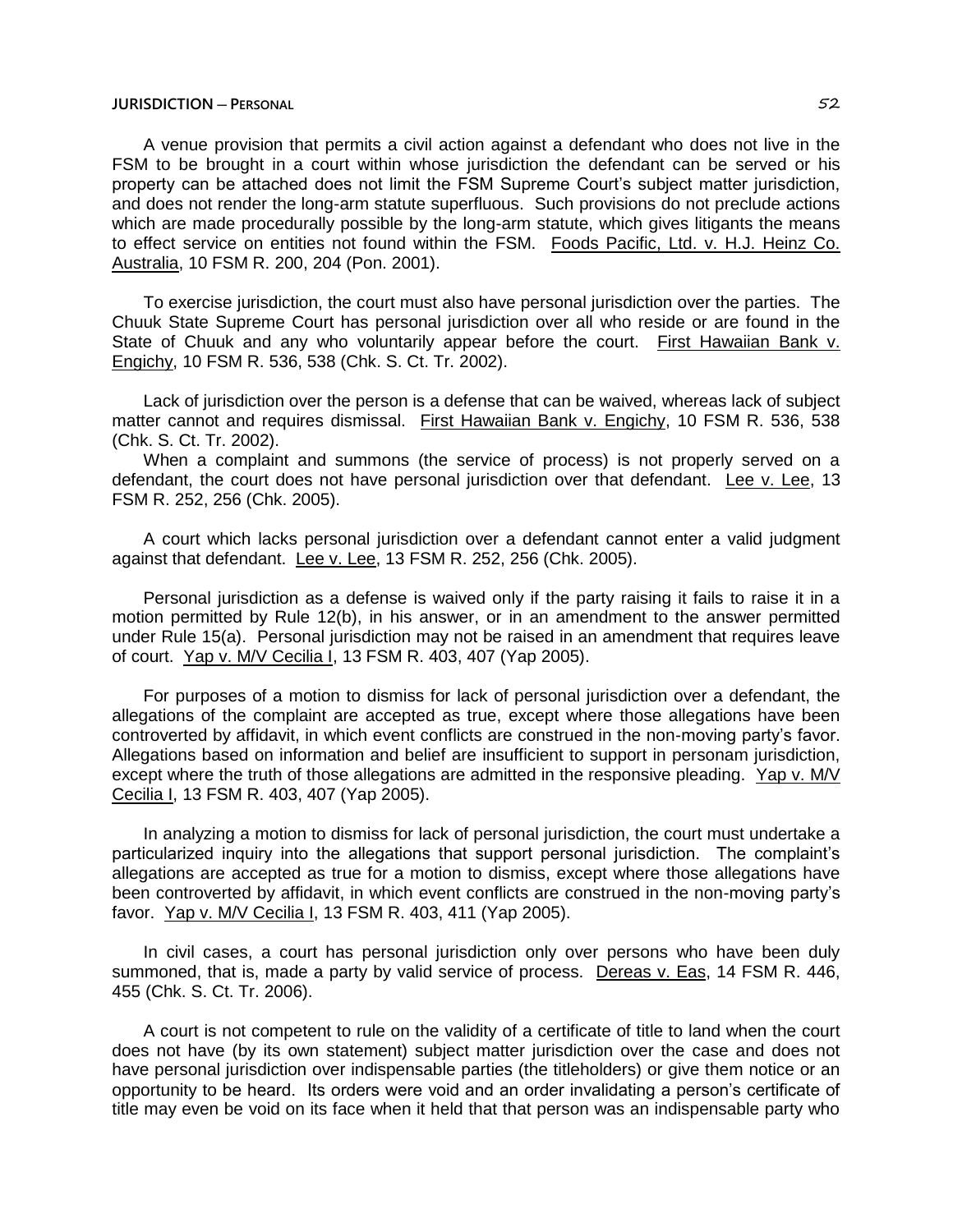was not present in the case and then proceeded to invalidate his certificate of title without him having been made a party to the case. Dereas v. Eas, 14 FSM R. 446, 455 (Chk. S. Ct. Tr. 2006).

The failure to join an indispensable party may subject a judgment to collateral attack. A judgment (or final order) entered against a person without notice or an opportunity to be heard is void and is subject to direct or collateral attack at any time, and a court that lacks personal jurisdiction over a person cannot enter a valid judgment against that person. Ruben v. Hartman, 15 FSM R. 100, 110 (Chk. S. Ct. App. 2007).

In civil cases, a court has personal jurisdiction only over persons who have been duly summoned, that is, made a party by valid service of process. Ruben v. Hartman, 15 FSM R. 100, 110 (Chk. S. Ct. App. 2007).

When neither the Wito Clan nor the Rubens were ever duly summoned in Civil Action No. 64-98 before the August 20, 1998 judgment was issued so that court never had personal jurisdiction over them, the judgment, as to any interest either of them might have, is void. Ruben v. Hartman, 15 FSM R. 100, 110 (Chk. S. Ct. App. 2007).

Personal jurisdiction is the court's power to bring a person into its adjudicative process. A court always has personal jurisdiction over a plaintiff because, by filing a case, the plaintiff has consented to the court's jurisdiction over her person. John v. Chuuk Public Utility Corp., 15 FSM R. 169, 171 (Chk. 2007).

When a defendant has been improperly served, the court lacks jurisdiction over the defendant and the case will be dismissed without prejudice, but, since a dismissal under Rule 12(b)(5) is without prejudice, a court will often quash service instead of dismissing the case so that only service need be repeated. FSM v. Fu Yuan Yu 096, 16 FSM R. 1, 3 (Pon. 2008).

Rule 4(j) provides that if service of the summons and complaint is not made on a defendant within 120 days after the filing of the complaint, the action will be dismissed as to that defendant without prejudice upon motion or on the court's own initiative, but dismissal for lack of service is also possible under Rule 41(b). A case against a defendant may be dismissed under Rule 41(b) for lack of personal jurisdiction over that defendant, that is, because that defendant was never properly served the summons and complaint and the court thus never acquired personal jurisdiction over that defendant. Dismissal under Rule 41(b) for lack of jurisdiction is without prejudice. Nakamura v. Mori, 16 FSM R. 262, 269 (Chk. 2009).

The only way a vessel can be a defendant in a civil action is if the proceeding against it is *in rem*. A court cannot exercise *in personam* jurisdiction over a vessel, but can entertain an *in personam* suit against a vessel's owner if the court has obtained personal jurisdiction over the owner. People of Gilman ex rel. Tamagken v. M/V Easternline I, 17 FSM R. 81, 84 (Yap 2010).

When the court file does not contain a return of service for a summons and for either the original complaint or the first amended complaint on two named defendants, the court has nothing before it from which it can conclude that the court has personal jurisdiction over either of them. The court will therefore give the plaintiff time to show that the court has personal jurisdiction over those two defendants; otherwise, they may be subject, under Civil Procedure Rule 4(j), to dismissal for lack of service of process on them. Helgenberger v. Mai Xiong Pacific Int'l, Inc., 17 FSM R. 326, 329 (Pon. 2011).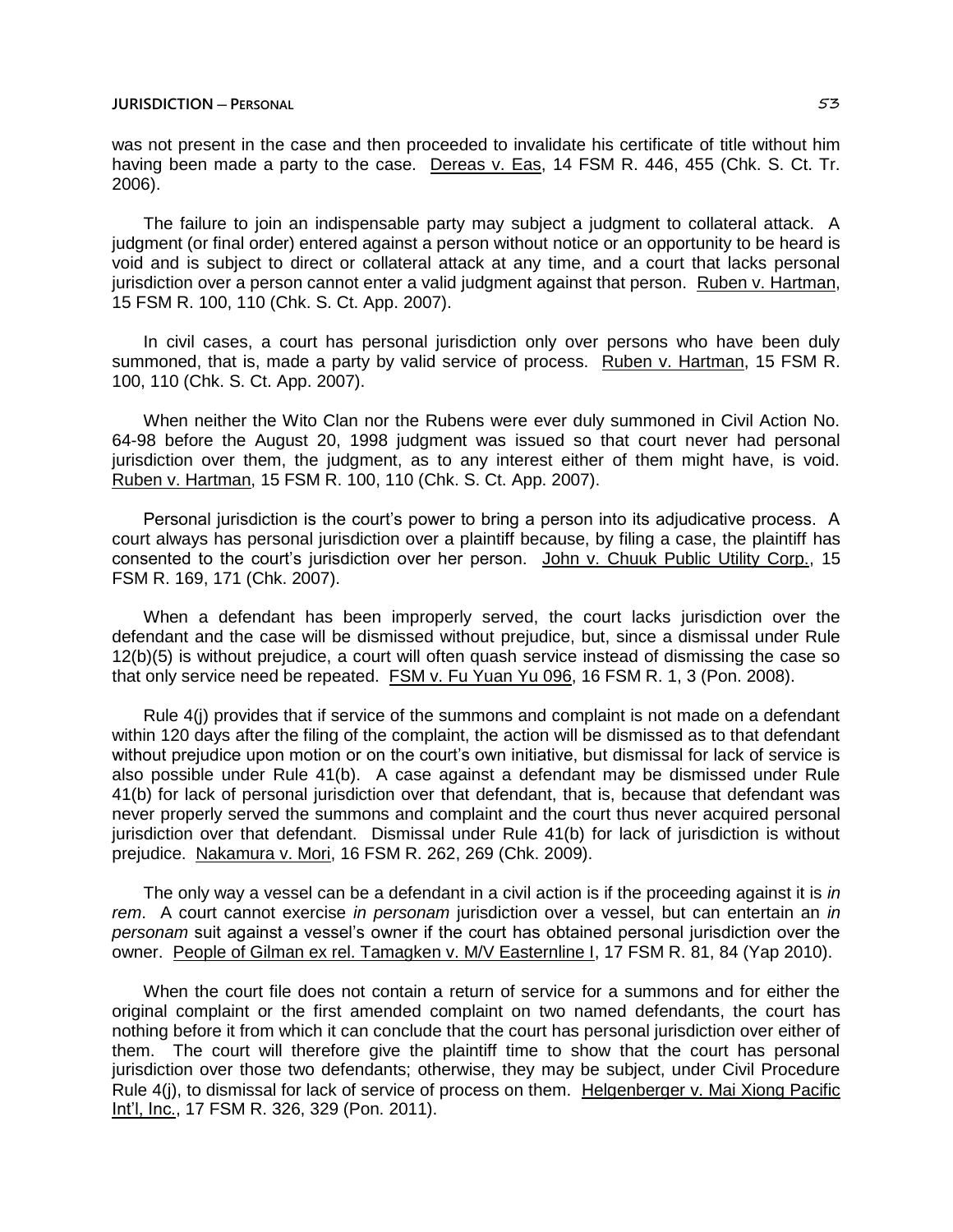No ruling can be made against persons over whom the court does not have personal jurisdiction. Helgenberger v. Mai Xiong Pacific Int'l, Inc., 17 FSM R. 326, 332 (Pon. 2011).

Insufficient service of process only affects personal jurisdiction — jurisdiction over the person of the defendants or respondents who should have been served properly. It does not affect subject-matter jurisdiction. Narruhn v. Chuuk State Election Comm'n, 18 FSM R. 16, 20 (Chk. S. Ct. Tr. 2011).

In analyzing a motion to dismiss for lack of personal jurisdiction, the court must undertake a particularized inquiry into the allegations that support personal jurisdiction. The complaint's allegations are accepted as true for a motion to dismiss, except when those allegations have been controverted by affidavit, in which event conflicts are construed in the non-moving party's favor. People of Eauripik ex rel. Sarongelfeg v. F/V Teraka No. 168, 18 FSM R. 297, 302 (Yap 2012).

When some defendants were never served with the complaint and summons, the court never had personal jurisdiction over them and the plaintiffs' case against them was considered abandoned and dismissed. William v. Kosrae State Hosp., 18 FSM R. 575, 579 n.1 (Kos. 2013).

No ruling can be made or judgment entered against persons over whom the court does not have personal jurisdiction. William v. Kosrae State Hosp., 18 FSM R. 575, 579 n.1 (Kos. 2013).

A court obtains personal jurisdiction over a defendant when service of process ─ service of the complaint and summons — is properly made on that defendant. A court must have personal jurisdiction over a party before its orders can bind that party. Nena v. Saimon, 19 FSM R. 317, 324 (App. 2014).

For personal service of a complaint and summons to be effective when a defendant refuses to accept the papers, the complaint and summons must be left with the defendant or where they might reasonably be found and the process server must make an attempt to describe generally the meaning of the papers in a language the defendant can understand. Nena v. Saimon, 19 FSM R. 317, 324-25 (App. 2014).

When a person refused to accept the complaint and summons and the papers were not left with him, he was not properly served with the complaint and summons and the court therefore did not acquire personal jurisdiction over him. Nena v. Saimon, 19 FSM R. 317, 325 (App. 2014).

A court that lacked personal jurisdiction over a person because the complaint and summons were not properly served on him later acquired personal jurisdiction over that person when he filed an answer in which he did not challenge personal jurisdiction over him although he did challenge the court's personal jurisdiction over "his immediate family" since none of them had been named or served. Nena v. Saimon, 19 FSM R. 317, 325 & n.1 (App. 2014).

Unlike personal jurisdiction, which a court can obtain upon the parties' consent or failure to object, the lack of subject-matter jurisdiction is never capable of being waived. In essence, the court either possesses it or it does not; it cannot assert it. Ehsa v. FSM Dev. Bank, 20 FSM R.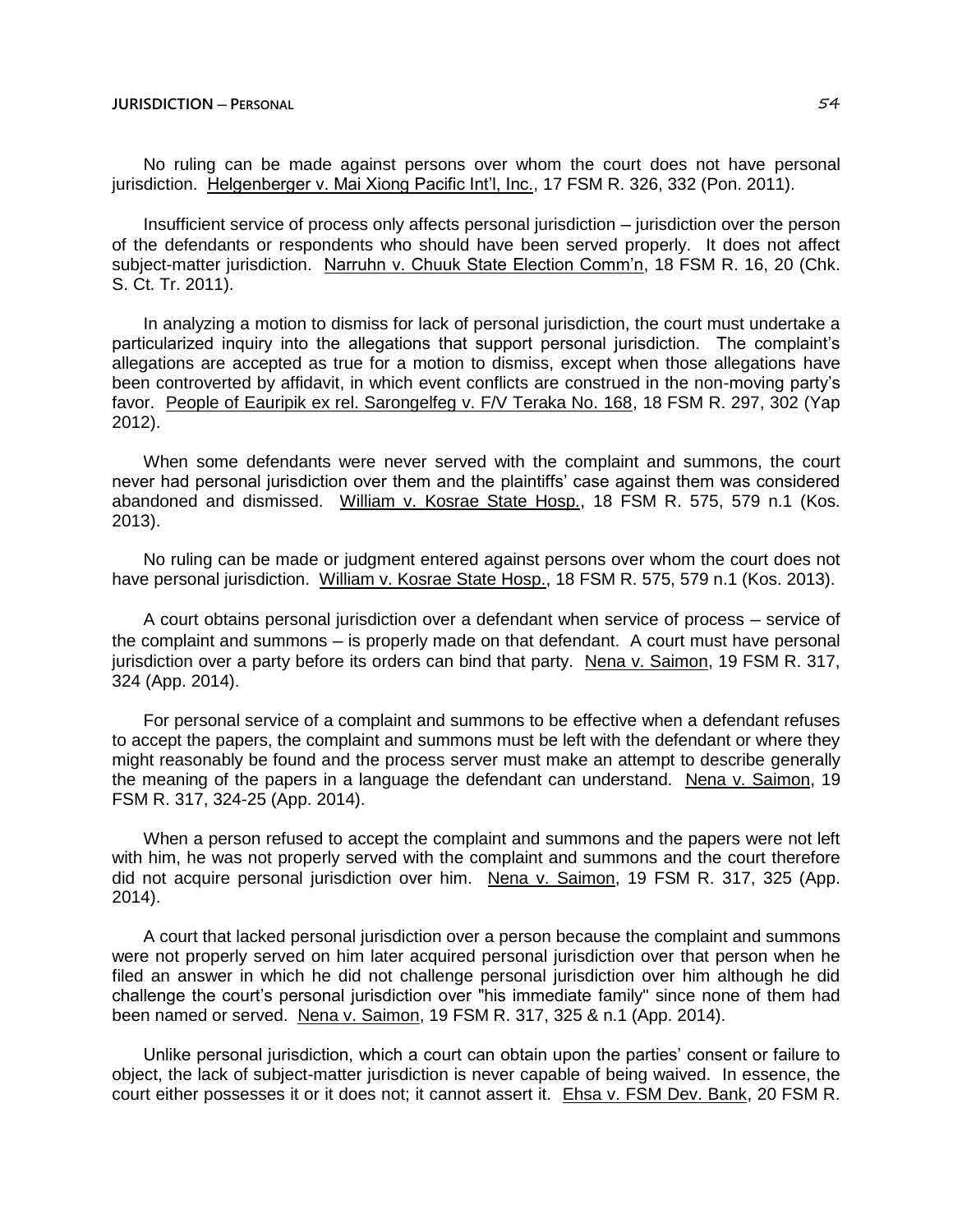#### **JURISDICTION ─ PERSONAL** 55

498, 509 (App. 2016).

A defendant, who has properly asserted lack of personal jurisdiction over it, may move for the issue's determination as a preliminary matter. People of Eauripik ex rel. Sarongelfeg v. Osprey Underwriting Agency, Ltd., 21 FSM R. 214, 233 (App. 2017).

No substantial basis for difference of opinion exists about a defendant's right to move before trial for dismissal based on lack of personal jurisdiction. People of Eauripik ex rel. Sarongelfeg v. Osprey Underwriting Agency, Ltd., 21 FSM R. 214, 233 (App. 2017).

The issue is well settled that affidavits and other evidence may be submitted in support of or opposition to a Rule 12(b)(2) motion to dismiss for lack of personal jurisdiction. People of Eauripik ex rel. Sarongelfeg v. Osprey Underwriting Agency, Ltd., 21 FSM R. 214, 233 (App. 2017).

The standard that a motion to dismiss should be denied unless it appears to a certainty that no relief could be granted is routinely applied to motions to dismiss under Civil Rule 12(b)(6) for failure to state a claim upon which relief can be granted, but this rule of interpretation has no bearing on a motion to dismiss under Civil Rule 12(b)(2), where the burden is on the plaintiff to prove a prima facie showing of personal jurisdiction. People of Eauripik ex rel. Sarongelfeg v. Osprey Underwriting Agency, Ltd., 21 FSM R. 214, 233-34 (App. 2017).

One of the most fundamental questions of law is whether a court has jurisdiction to preside over a given case or has personal jurisdiction over a particular party. The need for minimum contacts is a matter of personal jurisdiction, and whether a court has personal jurisdiction over a particular defendant is reviewed *de novo* when appealed. Thus, a question of personal jurisdiction is a "question of law." People of Eauripik ex rel. Sarongelfeg v. Osprey Underwriting Agency, Ltd., 21 FSM R. 214, 234 (App. 2017).

There must be personal jurisdiction over a party before a court may enter an order against it, whether in a civil or criminal case. FSM v. Siega, 21 FSM R. 291, 297 (Chk. 2017).

Personal jurisdiction refers to the court's authority to adjudicate the claim as to the person. That a court has "jurisdiction of a party" means either that a party has appeared generally and submitted to the jurisdiction, has otherwise waived service of process, or that process has properly issued and been served on such party. FSM v. Siega, 21 FSM R. 291, 297 (Chk. 2017).

Physical presence in the country usually supplies the only necessary prerequisite for personal jurisdiction in a national criminal prosecution. FSM v. Siega, 21 FSM R. 291, 297 (Chk. 2017).

In extradition cases, the receiving court, under the rules of speciality and double criminality, lacks personal jurisdiction over the defendant for crimes other than the crimes for which the defendant was extradited. FSM v. Siega, 21 FSM R. 291, 297 n.4 (Chk. 2017).

When criminal defendants do not claim that they were not served process or that the process was not properly served on them or that they are not, or were not, physically present in the FSM, the court has personal jurisdiction over them. FSM v. Siega, 21 FSM R. 291, 297 (Chk. 2017).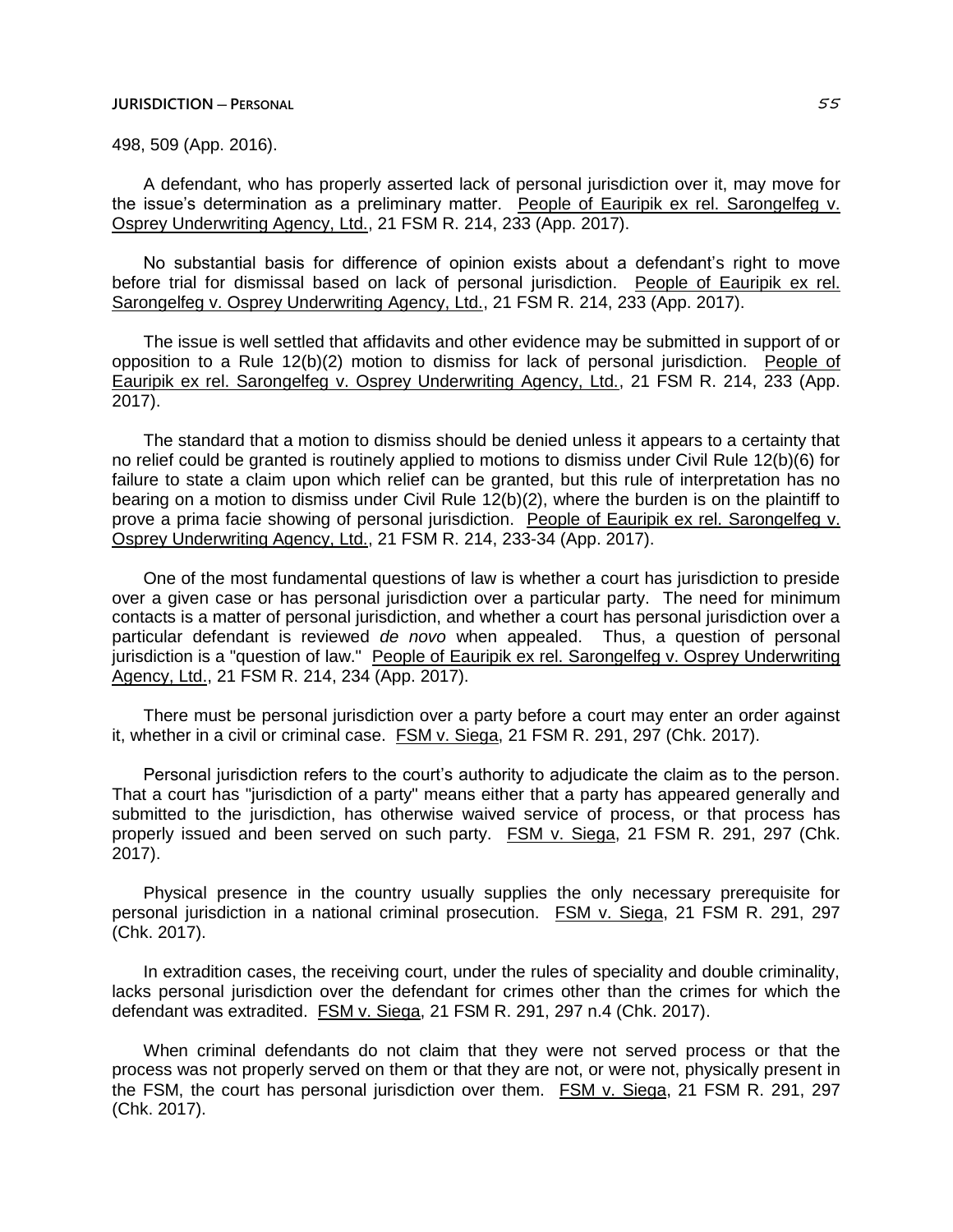## **JURISDICTION ─ PERSONAL** 56

For the trial court to have had personal jurisdiction over all the defendants, each defendant had to have been served the complaint and summons. Setik v. FSM Dev. Bank, 21 FSM R. 505, 516 (App. 2018).

A court that lacks personal jurisdiction over a defendant cannot enter a valid judgment against that defendant. Setik v. FSM Dev. Bank, 21 FSM R. 505, 516 (App. 2018).

Rule 12(b)(2) dismissal for lack of jurisdiction over the person raises a question as to whether the controversy or the defendant has sufficient contacts, ties, or relationships with the forum to give the court the right to exercise judicial power over the defendant. Fishy Choppers, Inc. v. M/V Marita 88, 22 FSM R. 187, 195 (Pon. 2019).

─ Personal ─ Long-Arm

The Supreme Court may exercise personal jurisdiction in civil cases only over persons residing or found in the Federated States of Micronesia or who have been duly summoned and voluntarily appear, except as provided in the long arm statute. The terms "resides in," "is a resident of," and "residence is in" are roughly synonymous. Alik v. Moses, 8 FSM R. 148, 149- 50 (Pon. 1997).

The FSM long-arm statute applies to persons without regard to their citizenship or residence. It may thus be applied to an FSM citizen. Alik v. Moses, 8 FSM R. 148, 150 (Pon. 1997).

To obtain personal jurisdiction over a non-resident defendant in a diversity action, a plaintiff must show that jurisdiction is consistent with the "long arm" statute, 4 F.S.M.C. §§ 203-04, and that the exercise of jurisdiction does not deny the defendant due process of law as guaranteed by article IV, section 3 of the FSM Constitution. National Fisheries Corp. v. New Quick Co., 9 FSM R. 120, 128 (Pon. 1999).

Because Article IV, section 3 is based on the Due Process Clause of the United States Constitution, FSM courts can look to interpretations of the United States Due Process Clause to determine the extent to which the FSM long-arm statute may be used consistently with due process to exert jurisdiction over a non-forum defendant. National Fisheries Corp. v. New Quick Co., 9 FSM R. 120, 128-29 (Pon. 1999).

Under the doctrine of minimum contacts a defendant must have certain minimum contacts with a forum such that maintenance of the suit does not offend traditional notions of fair play and substantial justice. The FSM Supreme Court applies a minimum contacts analysis to determine the extent to which the FSM long-arm statute may be used consistently with due process to exert jurisdiction over a non-forum defendant. National Fisheries Corp. v. New Quick Co., 9 FSM R. 120, 129 (Pon. 1999).

Except as provided for in 4 F.S.M.C. 204, the Supreme Court may exercise personal jurisdiction in civil cases only over persons residing or found in the Federated States of Micronesia or who have been duly summoned and voluntarily appear. National Fisheries Corp. v. New Quick Co., 9 FSM R. 120, 129 (Pon. 1999).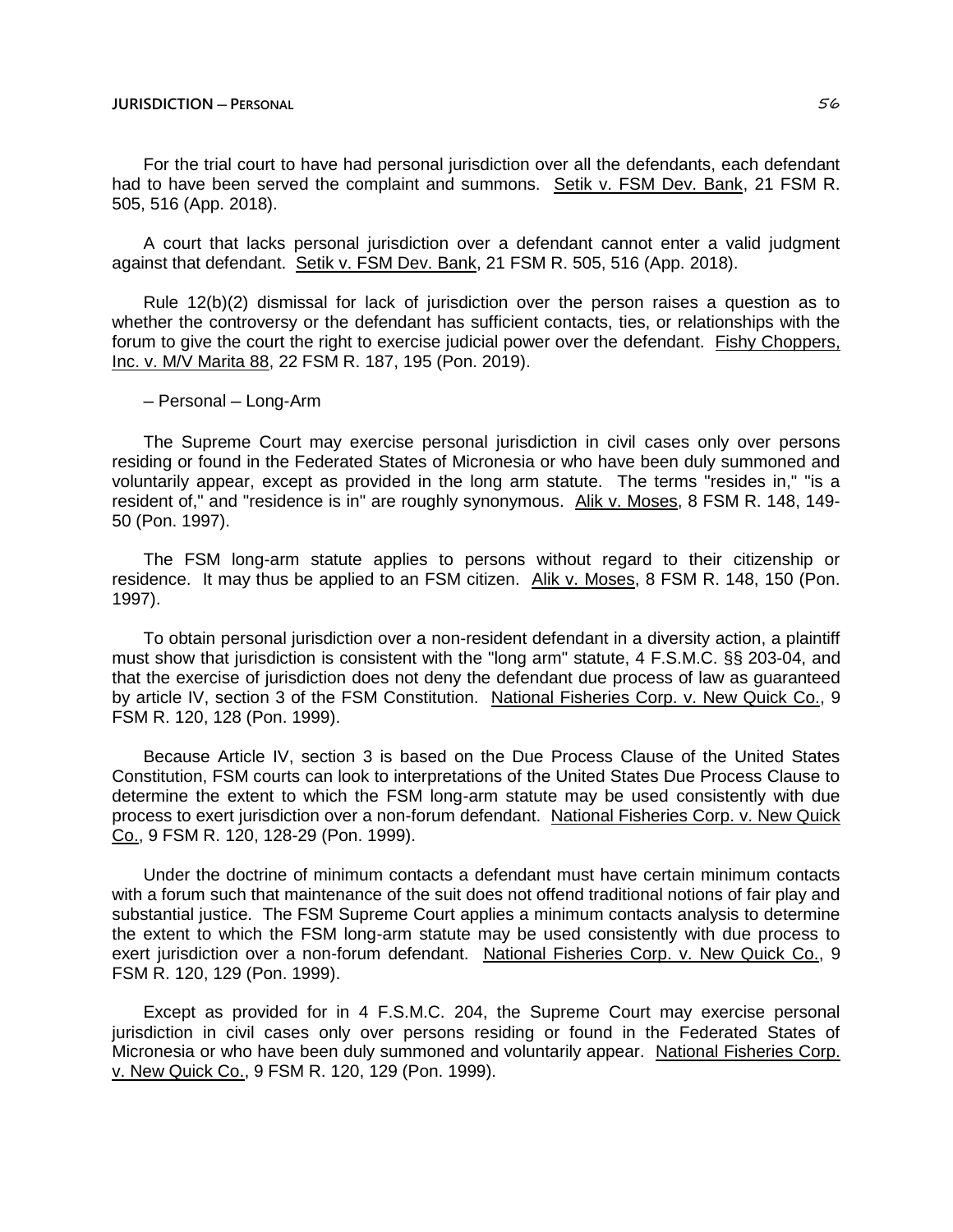The FSM Supreme Court can exercise personal jurisdiction in civil cases over an individual or agent of a corporation as to any cause of action arising from the commission of a tortious act within the Federated States of Micronesia. National Fisheries Corp. v. New Quick Co., 9 FSM R. 120, 129 (Pon. 1999).

The mere allegation that an out-of-state defendant has tortiously interfered with contractual rights or has committed other business torts that have allegedly injured a forum resident does not necessarily establish that the defendant possesses the constitutionally required minimum contacts. In order to resolve the jurisdictional question, a court must undertake a particularized inquiry as to the extent to which the defendant thus purposefully availed itself of the benefits of the forum's laws. National Fisheries Corp. v. New Quick Co., 9 FSM R. 120, 129 (Pon. 1999).

Generalized legal conclusions in an affidavit have no bearing on the particularized inquiry, which a court must undertake in order to determine whether defendants have minimum contacts with the forum in order to make a prima facie case that the court has personal jurisdiction over the defendants. National Fisheries Corp. v. New Quick Co., 9 FSM R. 120, 130 (Pon. 1999).

Two – possibly four – letters and unspecified phone calls sent into the FSM are insufficient in themselves to establish the minimum contacts necessary to establish personal jurisdiction. National Fisheries Corp. v. New Quick Co., 9 FSM R. 120, 130 (Pon. 1999).

Personal jurisdiction is not established when the alleged tortious conduct resulted only in economic consequences in the FSM because mere economic injury suffered in the forum is not sufficient to establish the requisite minimum contacts so as to sustain long-arm jurisdiction. National Fisheries Corp. v. New Quick Co., 9 FSM R. 120, 130 (Pon. 1999).

When the tortious conduct is not shown to have occurred in FSM, and the alleged harm flowing from the conduct cannot be said to have been "targeted" to the FSM, it does not persuade the court that the defendants have caused an "effect" in this forum sufficient to justify jurisdiction over them under the FSM long-arm statute. National Fisheries Corp. v. New Quick Co., 9 FSM R. 120, 131 (Pon. 1999).

When the defendants are not parties to the contract they tortiously interfered with and have no meaningful presence in the FSM, although the economic harm was allegedly targeted to an FSM plaintiff, it is insufficient to establish personal jurisdiction over the defendants. National Fisheries Corp. v. New Quick Co., 9 FSM R. 120, 132 (Pon. 1999).

Except as provided in 4 F.S.M.C. 204, the FSM Supreme Court may exercise personal jurisdiction in civil cases only over persons residing or found in the Federated States of Micronesia or who have been duly summoned and voluntarily appear. Kosrae v. M/V Voea Lomipeau, 9 FSM R. 366, 370 (Kos. 2000).

A "long-arm statute" is a legislative act that provides for personal jurisdiction over persons and corporations which are non-residents of a state or country, and which go in to a state or country voluntarily, directly or by agent, for limited purposes, and in which the claim is related to those purposes. Foods Pacific, Ltd. v. H.J. Heinz Co. Australia, 10 FSM R. 200, 204 n.2 (Pon. 2001).

A venue provision that permits a civil action against a defendant who does not live in the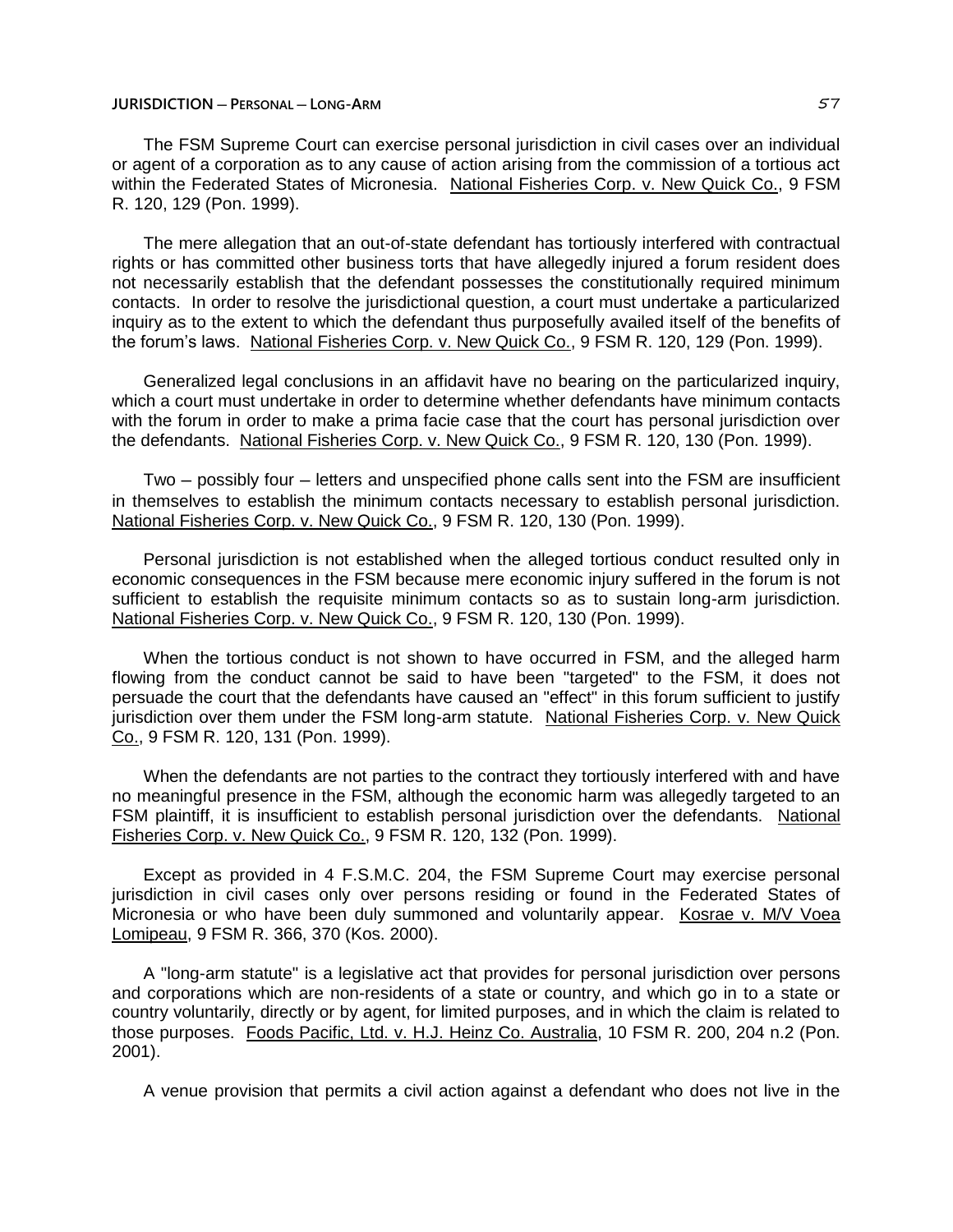FSM to be brought in a court within whose jurisdiction the defendant can be served or his property can be attached does not limit the FSM Supreme Court's subject matter jurisdiction, and does not render the long-arm statute superfluous. Such provisions do not preclude actions which are made procedurally possible by the long-arm statute, which gives litigants the means to effect service on entities not found within the FSM. Foods Pacific, Ltd. v. H.J. Heinz Co. Australia, 10 FSM R. 200, 204 (Pon. 2001).

The long-arm statute provides how service may be effected, outside of the FSM Supreme Court's territorial jurisdiction, against those who have done certain acts which subject them to the personal jurisdiction of the FSM Supreme Court, and such service has the same force and effect as though it had been personally made within the FSM. Foods Pacific, Ltd. v. H.J. Heinz Co. Australia, 10 FSM R. 200, 204 (Pon. 2001).

A foreign corporation served pursuant to 4 F.S.M.C. 204 may be sued within the FSM for violations of 32 F.S.M.C. 302 or 303, regardless of where the service occurs, so long as that foreign corporation has done specific acts within the FSM to bring it within the jurisdiction of the FSM Supreme Court. Foods Pacific, Ltd. v. H.J. Heinz Co. Australia, 10 FSM R. 200, 204-05 (Pon. 2001).

Transacting business in the FSM, engaging in tortious activity within the FSM, and causing injury within the FSM related to sales of products within the FSM, are arguably sufficient to bring a foreign defendant under the personal jurisdiction of the FSM Supreme Court. Foods Pacific, Ltd. v. H.J. Heinz Co. Australia, 10 FSM R. 200, 205 n.4 (Pon. 2001).

A long-arm statute does not by itself grant a court personal jurisdiction over those who fall within the statute's reach. What a long-arm statute does is to permit a court to acquire personal jurisdiction over those persons subject to the statute once they have been properly served with notice that comports with due process. Northern Marianas Housing Corp. v. Finik, 12 FSM R. 441, 444 (Chk. 2004).

The FSM Supreme Court has personal jurisdiction over persons residing or found in the FSM or who voluntarily appear. Exceptions to this general rule are found in the FSM long-arm statute, 4 F.S.M.C. 204, which specifies the conditions under which a defendant found outside the FSM may be hailed into court here. Yap v. M/V Cecilia I, 13 FSM R. 403, 410 (Yap 2005).

The FSM Supreme Court has personal jurisdiction, under 4 F.S.M.C. 204(1)(c), over a cause of action that arises from the operation of a vessel or craft within the FSM territorial waters. Yap v. M/V Cecilia I, 13 FSM R. 403, 410 (Yap 2005).

The reach of the FSM's long-arm statute is circumscribed by the constitutional requirement that the putative defendant must have "minimum contacts" with the forum so that requiring him to litigate there does not offend "traditional notions of fair play and substantial justice." Yap v. M/V Cecilia I, 13 FSM R. 403, 410-11 (Yap 2005).

When a vessel is the subject to a bareboat charter, the hallmark of which is that the charterer takes complete control of the vessel, mans it with his own crew, and is treated by law as its legal owner, the vessel's owner cannot be said to have undertaken the operation of a vessel or craft within the FSM territorial waters within the meaning of 4 F.S.M.C. 204(c), and personal jurisdiction over the vessel's owner will not lie on that basis. Yap v. M/V Cecilia I, 13 FSM R. 403, 411 (Yap 2005).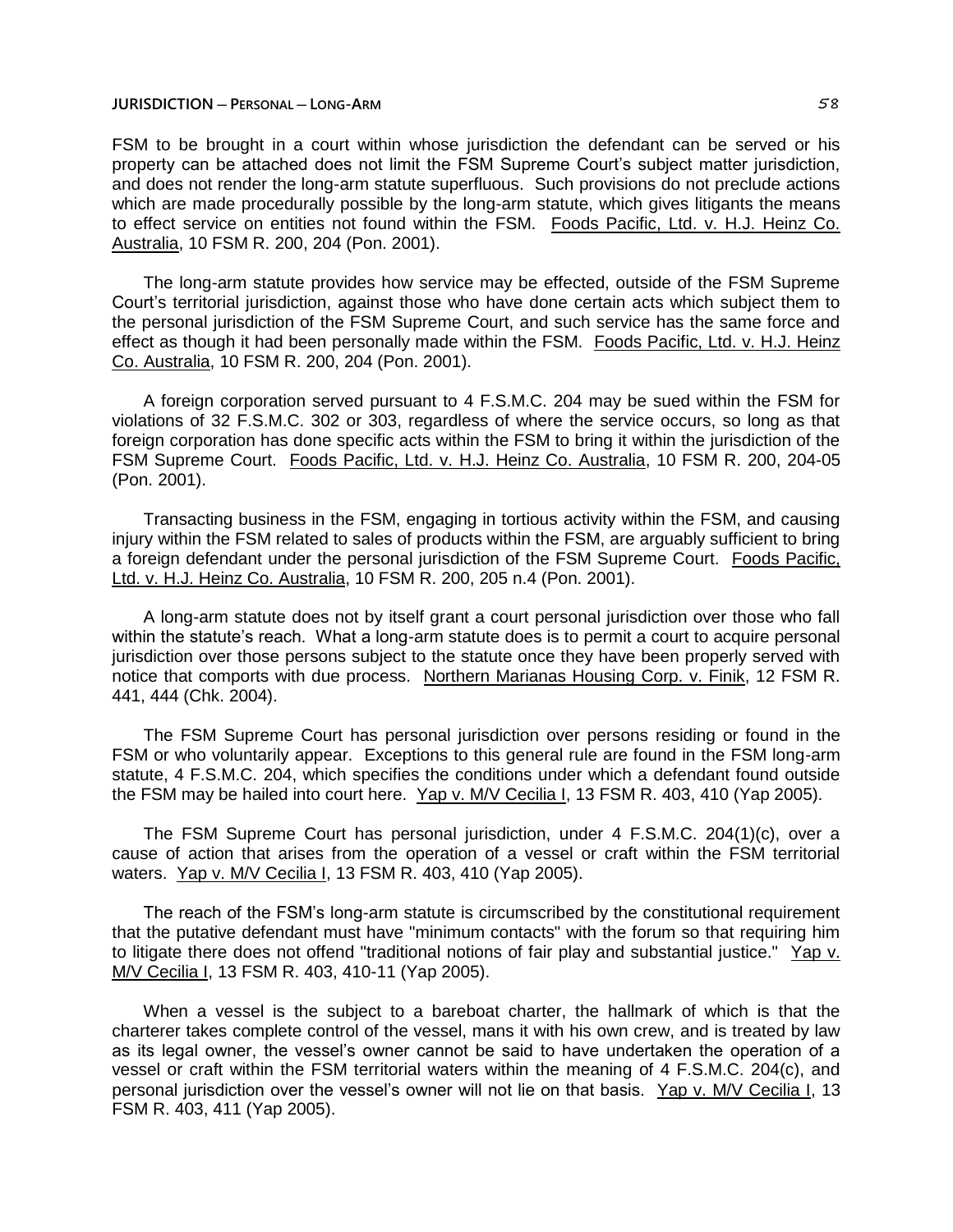In analyzing the degree and extent of a defendant's business contacts with a forum jurisdiction, it is the nature and quality of acts and not their number that determines whether transactions of business have occurred. It does not mean that any single act suffices to allow personal jurisdiction. Yap v. M/V Cecilia I, 13 FSM R. 403, 411 (Yap 2005).

Being the recipient of a letter sent from a jurisdiction, without more, does not aid the personal jurisdiction analysis. Yap v. M/V Cecilia I, 13 FSM R. 403, 412 n.3 (Yap 2005).

The act of sending the single letter, which recites that the vessel remains under a bareboat charter and that the owner was put in a very bad position as a result of receiving only two charter payments over the course of two years and eight months, does not suggest a sufficient basis upon which to conclude that the owner was doing business in the FSM and subject to personal jurisdiction here, and neither does being the recipient of 60 e-mails or copies of e-mails sent to others. Yap v. M/V Cecilia I, 13 FSM R. 403, 412 (Yap 2005).

When no evidence exists that the charter agreement between the owner and the charterer created an obligation on the owner's part to engage in any business activity in the FSM, although the vessel operated in Yap waters beginning in April of 2001; allegedly discharged petroleum effluent into Yap waters; and ultimately grounded in the Yap harbor, the existence of the bareboat charter leads to the conclusion that personal jurisdiction over vessel owner does not lie under the doing business provision of the FSM long-arm statute notwithstanding the presence of the vessel here. Yap v. M/V Cecilia I, 13 FSM R. 403, 412 (Yap 2005).

When a vessel owner never purposefully availed himself of the privilege of conducting activities in the FSM because of the bareboat charter of his vessel, for the court to exercise in personam jurisdiction over the vessel owner would violate well established notions of fair play and substantial justice. The vessel owner's motion to dismiss will be granted and he will be dismissed as a defendant. Yap v. M/V Cecilia I, 13 FSM R. 403, 412 (Yap 2005).

The court has personal jurisdiction over a vessel's owner, charter, and manager, as each did business in the State of Yap with regard to the vessel's operation. People of Rull ex rel. Ruepong v. M/V Kyowa Violet, 14 FSM R. 403, 414 (Yap 2006).

Exploitation of any economic resources in the FSM, is one of the grounds for personal jurisdiction in the FSM's long-arm statute. FSM v. Fu Yuan Yu 096, 16 FSM R. 1, 3 (Pon. 2008).

A corporation submits itself to the personal jurisdiction of the FSM Supreme Court if by an agent it engages in the exploitation of economic resources within the FSM exclusive economic zone. FSM v. Fu Yuan Yu 096, 16 FSM R. 1, 3 (Pon. 2008).

While there is no statutory definition of exploitation of an economic resource, these words' plain meaning leads to the conclusion that it includes fishing because the FSM's fisheries are undoubtedly a natural resource, marine in character, that are subject to economic exploitation as a result of the market demand for fish. It follows that fishing in the FSM EEZ constitutes the exploitation of a natural resource that subjects a party to the personal jurisdiction of the FSM Supreme Court. FSM v. Fu Yuan Yu 096, 16 FSM R. 1, 3 (Pon. 2008).

The Trust Territory's long-arm statute for the Trust Territory courts' jurisdiction is 6 F.S.M.C.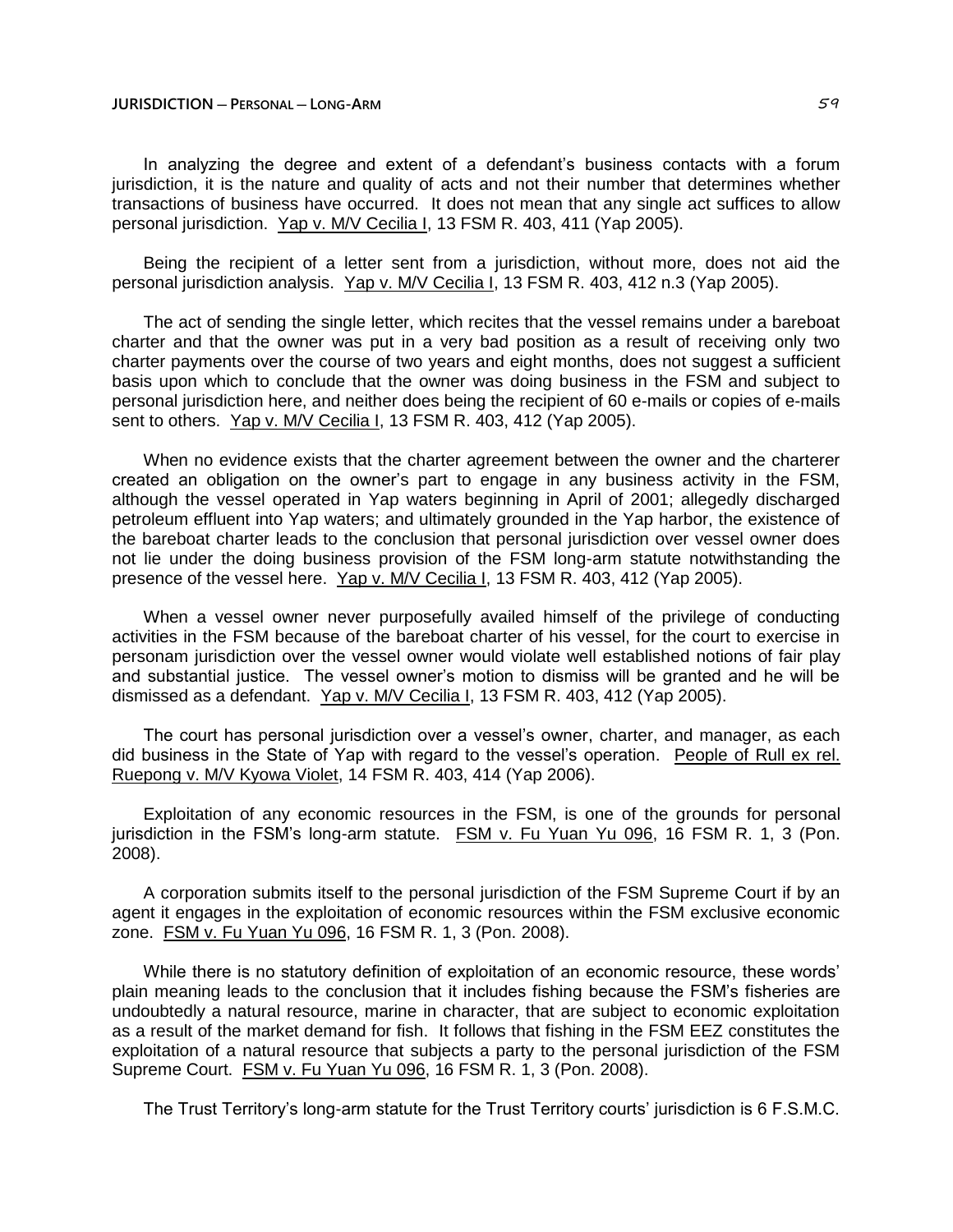131, which statute is thus obsolete. The FSM's long-arm statute is codified at 4 F.S.M.C. 204. People of Eauripik ex rel. Sarongelfeg v. F/V Teraka No. 168, 18 FSM R. 297, 302 n.2 (Yap 2012).

A motion to dismiss Yuh Yow Fishery will be denied when the allegations in the amended complaint are sufficient to show personal jurisdiction over Yuh Yow Fishery if the plaintiffs succeed in proving the alter ego allegations that Yuh Yow Fishery is the alter ego of the corporations that own the vessels since Yuh Yow Fishery would have operated vessels that are alleged to have caused damage while in FSM waters. People of Eauripik ex rel. Sarongelfeg v. F/V Teraka No. 168, 18 FSM R. 297, 302 (Yap 2012).

The FSM Supreme Court can exercise personal jurisdiction over persons not found in the FSM under the FSM "long-arm" statute so long as the exercise of jurisdiction does not deny the defendant due process of law as guaranteed by article IV, section 3 of the Constitution. People of Eauripik ex rel. Sarongelfeg v. F/V Teraka No. 168, 19 FSM R. 49, 54 (Yap 2013).

The FSM Supreme Court applies a minimum contacts analysis to determine the extent to which the FSM long-arm statute may be used consistently with due process to exert jurisdiction over a non-forum defendant. Under the minimum contacts doctrine a defendant must have certain minimum contacts with a forum such that maintenance of the suit does not offend traditional notions of fair play and substantial justice. People of Eauripik ex rel. Sarongelfeg v. F/V Teraka No. 168, 19 FSM R. 49, 54 (Yap 2013).

The FSM Supreme Court has personal jurisdiction, under 4 F.S.M.C. 204(1)(c), over a cause of action that arises from the operation of a vessel or craft within the FSM territorial waters. People of Eauripik ex rel. Sarongelfeg v. F/V Teraka No. 168, 19 FSM R. 49, 54 (Yap 2013).

When a case or dispute is related to or "arises out of" a defendant's contacts with the forum, a relationship among the defendant, the forum, and the litigation is the essential foundation of in personam jurisdiction. A case or dispute arising out of contacts with the forum may be referred to as specific jurisdiction. People of Eauripik ex rel. Sarongelfeg v. F/V Teraka No. 168, 19 FSM R. 49, 55 (Yap 2013).

"Specific" jurisdiction requires a showing of three distinct elements: 1) the nonresident defendant must purposefully direct his activities or consummate some transaction with the forum or residents thereof: or perform some act by which he purposefully avails himself of the conducting activities in the forum, thereby invoking the benefits and protections of its laws; 2) the claim must be one which arises out of or relates to the defendant's forum-related activities; and 3) the exercise of jurisdiction must comport with fair play and substantial justice, i.e. it must be reasonable. People of Eauripik ex rel. Sarongelfeg v. F/V Teraka No. 168, 19 FSM R. 49, 55 (Yap 2013).

When two of the defendants purposefully directed their activities to refloat a vessel stranded in FSM territorial waters and they purposefully availed themselves of the privilege of attempting salvage operations in FSM territorial waters for which the stranded vessel's owners hired them and when another defendant directed its vessel to FSM territorial waters to assist the stranded vessel and the plaintiffs' claims arise from that attempted assistance, the plaintiffs' claims against those defendants arise solely out of their activities in FSM territorial waters and the FSM Supreme Court's exercise of personal jurisdiction over those defendants is reasonable because,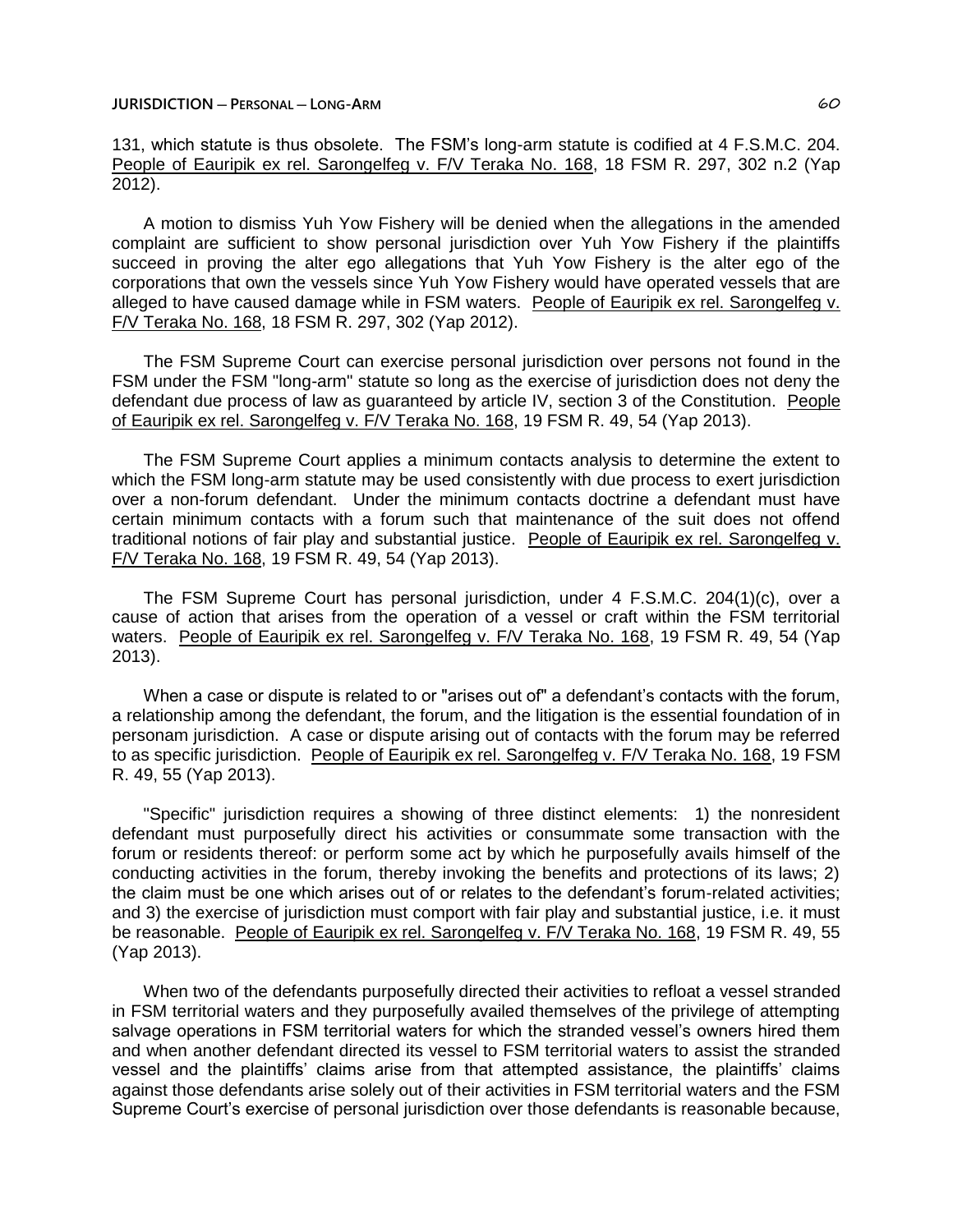if for no other reason, it would be unreasonable for any other forum to exercise jurisdiction over the plaintiffs' claims. People of Eauripik ex rel. Sarongelfeg v. F/V Teraka No. 168, 19 FSM R. 49, 55 (Yap 2013).

When the defendants contend that the one time they were in FSM territorial waters they did not commit any tortious acts so that they do not have the minimum contacts necessary for the FSM Supreme Court to exercise jurisdiction over them, their argument is actually not a claim that they did not have minimum contacts needed for personal jurisdiction but rather that they did not commit the minimum acts necessary to have committed a tort within FSM territorial waters. This is a defense on the merits – that the plaintiffs cannot prove the tort's elements. People of Eauripik ex rel. Sarongelfeg v. F/V Teraka No. 168, 19 FSM R. 49, 55 (Yap 2013).

A defense that no damages can be proved and that no duty was breached is a defense on the merits. It is not a defense that the defendants lack the minimum contacts with the FSM so that the litigation against them would offend due process and traditional notions of fair play and substantial justice. People of Eauripik ex rel. Sarongelfeg v. F/V Teraka No. 168, 19 FSM R. 49, 55-56 (Yap 2013).

Under the FSM long-arm statute, while the defendants have sufficient minimum contacts with the FSM for the FSM Supreme Court to exercise personal jurisdiction over them since the plaintiffs' claims against the defendants arise from their actions within FSM territorial waters which allegedly caused damages to the interests of FSM citizens, this does not mean that the defendants might not prevail on a summary judgment motion or that the plaintiffs will be able to prove these defendants liable at trial, but in this instance it is proper for the court to exercise personal jurisdiction over them. People of Eauripik ex rel. Sarongelfeg v. F/V Teraka No. 168, 19 FSM R. 49, 56 (Yap 2013).

A "long-arm statute" is a legislative act that provides for personal jurisdiction over persons and corporations who are not residents of the state or country, and who go into a state or country voluntarily, directly or by an agent, for limited purposes, and for claims which are related to those purposes. People of Eauripik ex rel. Sarongelfeg v. Osprey Underwriting Agency, Ltd., 20 FSM R. 205, 209 n.1 (Yap 2015).

The FSM Supreme Court may exercise personal jurisdiction over non-residents for any cause of action that arises from the transaction of any business within the FSM, the commission of a tortious act within the FSM; and contracting to insure any person, property, or risk located within the FSM at the time of contracting. People of Eauripik ex rel. Sarongelfeg v. Osprey Underwriting Agency, Ltd., 20 FSM R. 205, 210 (Yap 2015).

Insuring vessels that later navigate through FSM waters is not, by itself, sufficient to give the court personal jurisdiction over the insurer. People of Eauripik ex rel. Sarongelfeg v. Osprey Underwriting Agency, Ltd., 20 FSM R. 205, 210 (Yap 2015).

Since the FSM long-arm statute only requires for personal jurisdiction that the defendant be a party to a contracting to insure a risk located in the FSM, it may cover an agency providing underwriting and claims services for the actual insurers at Lloyd's of London. People of Eauripik ex rel. Sarongelfeg v. Osprey Underwriting Agency, Ltd., 20 FSM R. 205, 210-11 n.2 (Yap 2015).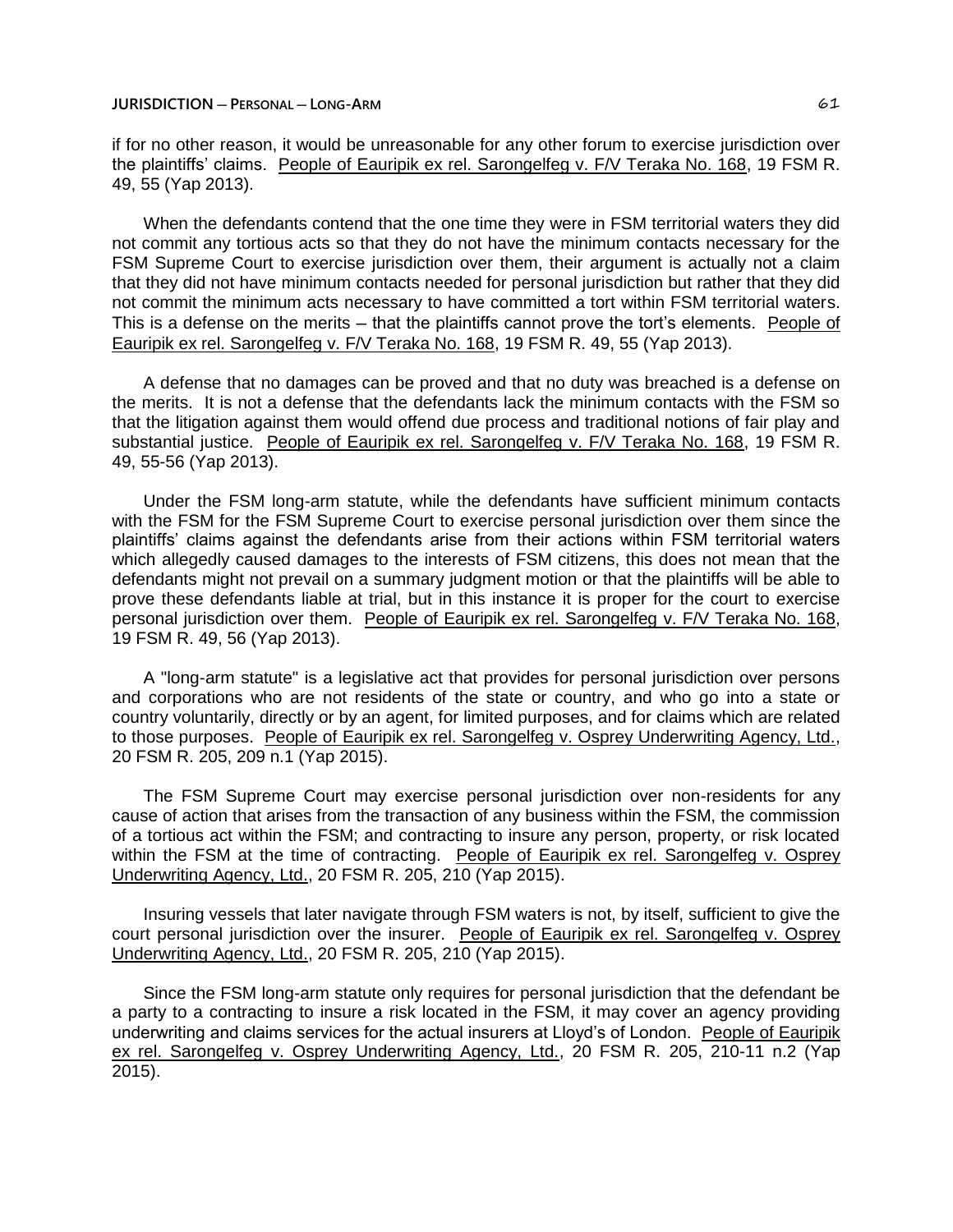Since the FSM long-arm statute specifically provides for personal jurisdiction over nonresidents contracting to insure any person, property, or risk located within the FSM at the time of contracting, it does not allow the court to exercise personal jurisdiction over an insurer that insured a vessel that was not located in the FSM, but was in Singapore at the time of contracting for marine insurance. People of Eauripik ex rel. Sarongelfeg v. Osprey Underwriting Agency, Ltd., 20 FSM R. 205, 211 (Yap 2015).

The court may not have personal jurisdiction over an insurer when the insurer did not sell insurance in the FSM and did not provide insurance-like services to its insureds when they were present in the FSM. People of Eauripik ex rel. Sarongelfeg v. Osprey Underwriting Agency, Ltd., 20 FSM R. 205, 211 (Yap 2015).

Without a direct action statute, an injured third-party cannot sue an insurer directly because an insurer has no contractual obligation to persons other than its insured, at least until a court determines the liability of its insured and the insurer cannot be joined as a party to a lawsuit to determine that liability. People of Eauripik ex rel. Sarongelfeg v. Osprey Underwriting Agency, Ltd., 20 FSM R. 205, 211 (Yap 2015).

Even without a direct action statute, an insurer with world-wide coverage could expect to be called upon to help defend its insured in FSM courts. People of Eauripik ex rel. Sarongelfeg v. Osprey Underwriting Agency, Ltd., 20 FSM R. 205, 211 (Yap 2015).

The reach of the FSM's long-arm statute is circumscribed by the constitutional requirement that the putative defendant must have "minimum contacts" with the forum so that requiring him to litigate here does not offend traditional notions of fair play and substantial justice. People of Eauripik ex rel. Sarongelfeg v. Osprey Underwriting Agency, Ltd., 20 FSM R. 205, 212 (Yap 2015).

In analyzing the degree and extent of a defendant's business contacts with the forum jurisdiction, it is the nature and quality of acts and not their number that determines whether business transactions have occurred. It does not mean that any single act suffices to allow personal jurisdiction. People of Eauripik ex rel. Sarongelfeg v. Osprey Underwriting Agency, Ltd., 20 FSM R. 205, 212 (Yap 2015).

Two e-mails and a letter that the defendant sent to recipients in the FSM and a letter of undertaking in a civil action, are insufficient to establish the minimum contacts necessary to establish personal jurisdiction over the defendant. People of Eauripik ex rel. Sarongelfeg v. Osprey Underwriting Agency, Ltd., 20 FSM R. 205, 212 (Yap 2015).

When the FSM plaintiffs are not parties to the insurance contract that the defendant allegedly tortiously breached with its I-Kiribati or Taiwanese insured; when it was to that insured that the economic harm was targeted although that harm had a secondary effect in the FSM; when the insurer has no meaningful presence in the FSM; and when the tortious acts that the defendant is alleged to have committed, were directed toward and targeted its insured, not the plaintiffs, personal jurisdiction is not established over the defendant because, since the plaintiffs' claims against the defendant are claims assigned to the plaintiffs by the insured, the case, at its heart, is a dispute between the insured and the insurer over insurance coverage. While an insurer who issues a policy under which it has a duty to defend its insured anywhere in the world, must expect, if the need arises, to defend its insured against a third-party's claim in the FSM, it cannot reasonably expect to be sued by its insured anywhere in the world in a dispute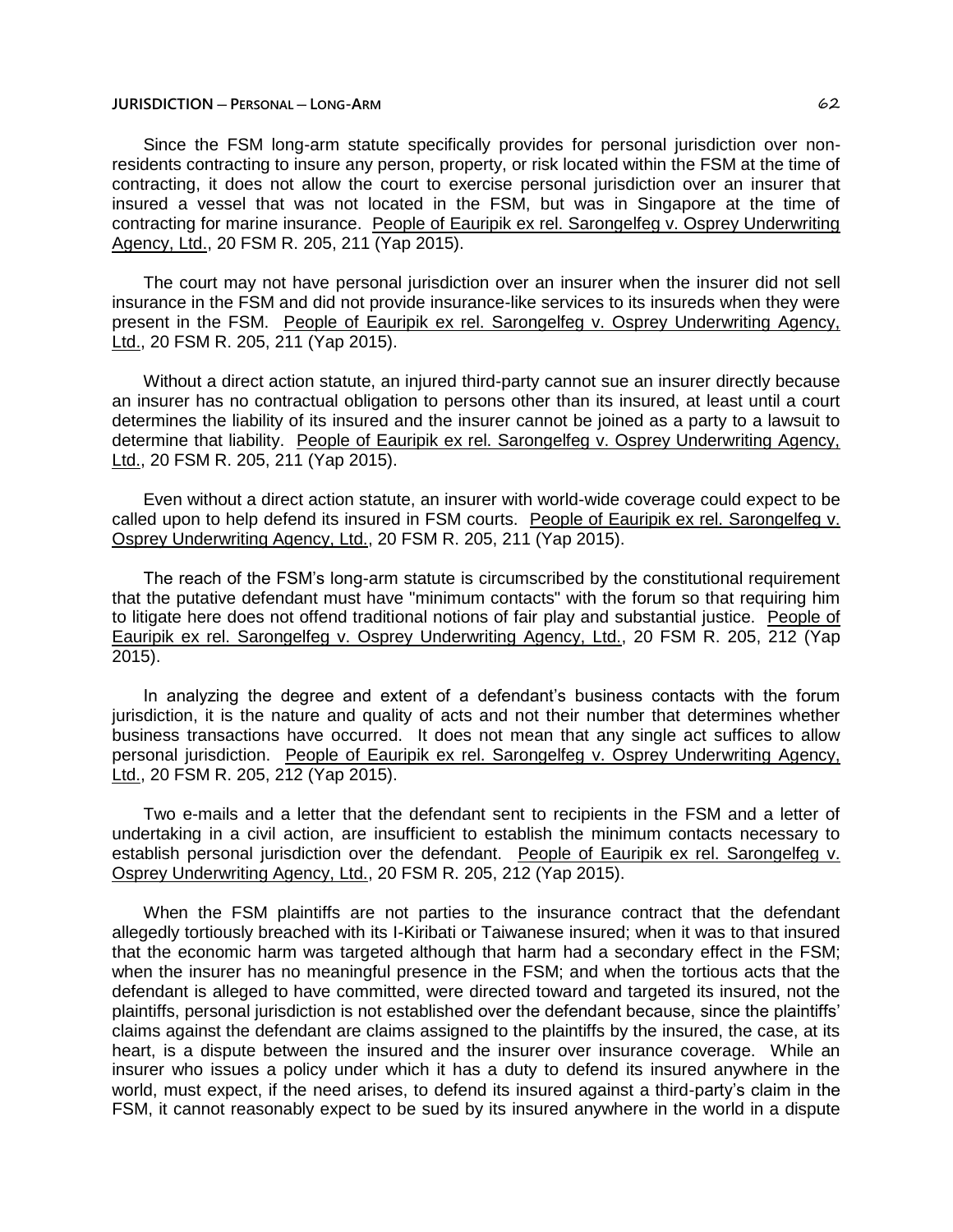over insurance coverage. People of Eauripik ex rel. Sarongelfeg v. Osprey Underwriting Agency, Ltd., 20 FSM R. 205, 212 (Yap 2015).

For the FSM Supreme Court to properly exercise jurisdiction under the FSM long-arm statute, a defendant must have certain minimum contacts with an FSM forum such that maintenance of the suit does not offend traditional notions of fair play and substantial justice. People of Eauripik ex rel. Sarongelfeg v. Osprey Underwriting Agency, Ltd., 21 FSM R. 214, 234 (App. 2017).

Whether a defendant's conduct amounts to the requisite minimum contacts necessary for the court to exercise personal jurisdiction over it, requires the court to undertake a particularized inquiry about the extent to which the defendant purposefully availed itself of the benefits of FSM laws. This "particularized inquiry" is a necessarily fact-intensive investigation into the alleged facts that constitute the conduct by which the defendant established minimum contacts. Since it would be impossible for the appellate court to determine the trial court's jurisdiction over a defendant without reference to the trial court record, personal jurisdiction cannot be seen as a "pure" question of law, and because the issue is not a pure question of law, it cannot be properly certified for interlocutory appeal. People of Eauripik ex rel. Sarongelfeg v. Osprey Underwriting Agency, Ltd., 21 FSM R. 214, 234-35 (App. 2017).

# ─ Removal

A party named as a defendant in state court litigation which falls within the scope of article XI, section 6(b) of the Constitution may invoke national court jurisdiction through a petition for removal and is not required to file a complaint. U Corp. v. Salik, 3 FSM R. 389, 394 (Pon. 1988).

Prolonged delay in seeking removal, as well as affirmative steps, such as filing a complaint in the state court, or filing a motion aimed at obtaining a substantive state court ruling, should normally be regarded as signaling acquiescence of a party to state court jurisdiction. U Corp. v. Salik, 3 FSM R. 389, 394 (Pon. 1988).

Jurisdiction based upon diversity of citizenship between the parties is concurrent in the Supreme Court and the national courts, and therefore a party to state court litigation where diversity exists has a constitutional right to invoke the jurisdiction of the national court. In re Estate of Hartman, 4 FSM R. 386, 387 (Chk. 1989).

If national court jurisdiction exists the national court should promptly grant the petition to remove. Thereafter the national court can entertain a motion to abstain or to certify specific issues to the state court. Proceedings in the national court do not have to stop while a certified issue is presented to a state court. Etscheit v. Adams, 5 FSM R. 243, 246 (Pon. 1991).

Where, for six and a half years after the national court had come into existence the noncitizen petitioners made no attempt to invoke the national court's jurisdiction, the noncitizen petitioners affirmatively indicated their willingness to have the case resolved in court proceedings, first in the Trust Territory High Court and later in Pohnpei state court, and thus have waived their right to diversity jurisdiction in the national courts. Etscheit v. Adams, 5 FSM R. 243, 247-48 (Pon. 1991).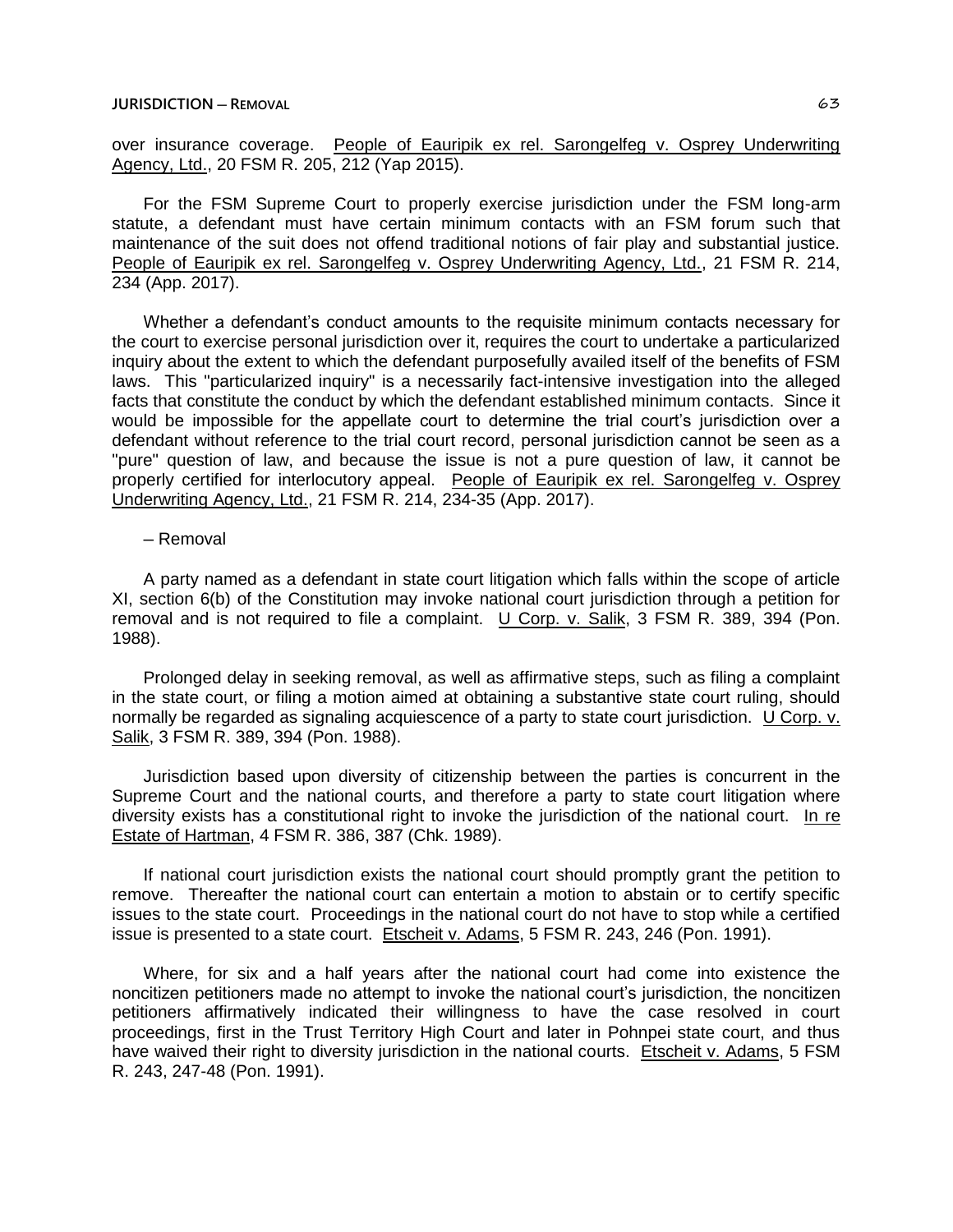The fact that a "tactical stipulation," made in 1988 to eliminate all noncitizens as parities to the litigation and thus place the litigation within the sole jurisdiction of the state court, may have been violated in 1991, does not retroactively change the effect of the stipulation for purposes of jurisdiction. Etscheit v. Adams, 5 FSM R. 243, 248 (Pon. 1991).

A motion for removal will be denied where, in an action in eminent domain under Truk state law the only defense available are those relating to the taking, and the counterclaims asserted as a basis for national court jurisdiction do not fall within a defense to the taking. Chuuk v. Land Known as Mononong, 5 FSM R. 272, 273 (Chk. 1992).

Removal to the Supreme Court pursuant to article XI section 6(b) of the Constitution cannot be ordered if there is no diversity of citizenship among the parties to the case pending in the state court. Etscheit v. Adams, 5 FSM R. 339, 341 (App. 1992).

Where a party petitions for removal after denial of its motion to dismiss brought in state court and the motion to dismiss was filed in lieu of answering the compliant and was not argued by the parties, such action will be considered a defense to suit on procedural grounds rather than a consent to state court adjudication of the merits such that waiver of the right to remove may not be implied. Mendiola v. Berman (I), 6 FSM R. 427, 428 (Pon. 1994).

If the FSM national court takes jurisdiction in a removal case all prior state court orders would remain in effect and record of all prior proceedings in the state court may be required to be brought before the court. Pohnpei v. M/V Zhong Yuan Yu #606, 6 FSM R. 464, 466 (Pon. 1994).

An attorney disciplinary proceeding in state court for violations of state disciplinary rules may not be removed to the FSM Supreme Court. Berman v. Santos, 7 FSM R. 231, 241 (Pon. 1995).

FSM Supreme Court General Court Order 1992-2 sets forth the governing procedures for the removal of state court actions to the FSM Supreme Court. Removal is effected upon compliance with these procedures. The state court takes no further action following removal unless and until a case is remanded. Wilson v. Pohnpei Family Headstart Program, Inc., 7 FSM R. 411, 412 (Pon. 1996).

A petition for removal must be accompanied by a short and plain statement of the facts which entitle the party to removal together with a copy of all process, pleadings and orders served upon the parties in the action. Wilson v. Pohnpei Family Headstart Program, Inc., 7 FSM R. 411, 412 n.2 (Pon. 1996).

When a case has been removed from state court after improperly pleading as a party a diverse citizen, it will be remanded as improvidently removed. Wilson v. Pohnpei Family Headstart Program, Inc., 7 FSM R. 411, 413-14 (Pon. 1996).

Another court's purported lack of subject matter jurisdiction over a case is not a basis for removing that case to the FSM Supreme Court. Rather, the basis for removing a state court case to the FSM Supreme Court is the FSM Supreme Court's jurisdiction to hear the case in question. Damarlane v. Harden, 8 FSM R. 225, 226 (Pon. 1998).

Any action brought in a state court of which the trial division of the FSM Supreme Court has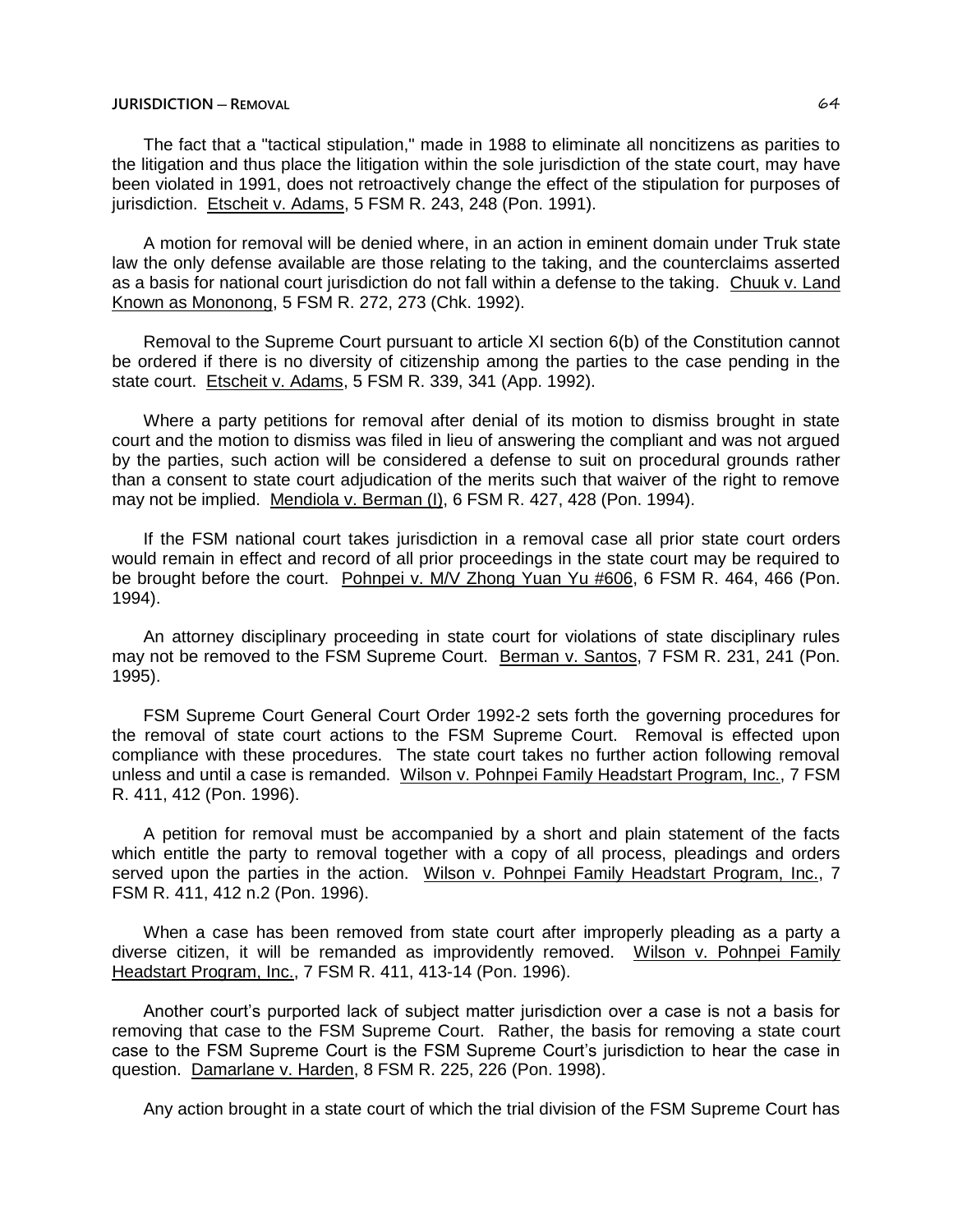jurisdiction may be removed by any party to the trial division of the FSM Supreme Court. This includes cases involving parties of diverse citizenship. Damarlane v. Harden, 8 FSM R. 225, 226 (Pon. 1998).

In order to remove a case from a state court to the FSM Supreme Court, the moving party must file a verified petition with the FSM Supreme Court within sixty days from the date that the party receives, through service or otherwise, a copy of an initial or amended pleading, motion, order or other paper from which it may first be ascertained that the case is removable. The petition for removal must contain a short and plain statement of the facts which entitle the party to removal along with a copy of all process, pleadings and orders served upon or by the moving party in such action. Damarlane v. Harden, 8 FSM R. 225, 227 (Pon. 1998).

A case may be removed from a municipal court to the FSM Supreme Court when diversity of citizenship exists. Damarlane v. Harden, 8 FSM R. 225, 227 (Pon. 1998).

Removal to the FSM Supreme Court is effected when, promptly after filing a verified removal petition together with copies of all state court process, pleadings and orders, the party seeking removal has given written notice thereof to all parties and has filed a copy of the petition with the clerk of the state court. Porwek v. American Int'l Co. Micronesia, 8 FSM R. 436, 438 (Chk. 1998).

When removing a case to the FSM Supreme Court, a careful attorney ought to promptly notify the FSM Supreme Court when a copy of the removal petition has been filed with the state court clerk so as to avoid any confusion or delay. Porwek v. American Int'l Co. Micronesia, 8 FSM R. 436, 438 (Chk. 1998).

An opposition to a removal petition, regardless of how it is styled, is actually a motion to remand the case to state court on the ground that it was improvidently removed. Porwek v. American Int'l Co. Micronesia, 8 FSM R. 436, 438 (Chk. 1998).

The FSM Supreme Court may require a petition for removal of an action to be accompanied by a bond, but the bond requirement is discretionary with the court. Porwek v. American Int'l Co. Micronesia, 8 FSM R. 463, 465 (Chk. 1998).

Actions taken by a state court prior to removal remain in effect when the case is removed until dissolved or modified by the FSM Supreme Court trial division. Porwek v. American Int'l Co. Micronesia, 8 FSM R. 463, 465-66 (Chk. 1998).

When an FSM court rule, such as General Court Order 1992-2 governing removal, has not be construed by the FSM Supreme Court and is similar or nearly identical to a U.S. counterpart, the court may look to U.S. practice for guidance. Porwek v. American Int'l Co. Micronesia, 8 FSM R. 463, 466 n.1 (Chk. 1998).

A removal petition must be filed within sixty days after the receipt by any party, through service or otherwise, of a copy of an initial or amended pleading, motion, order or other paper from which it may first be ascertained that the case is removable. Proper service is not required for the sixty-day period to start running - only receipt, which may be through service or otherwise. Porwek v. American Int'l Co. Micronesia, 8 FSM R. 463, 466 (Chk. 1998).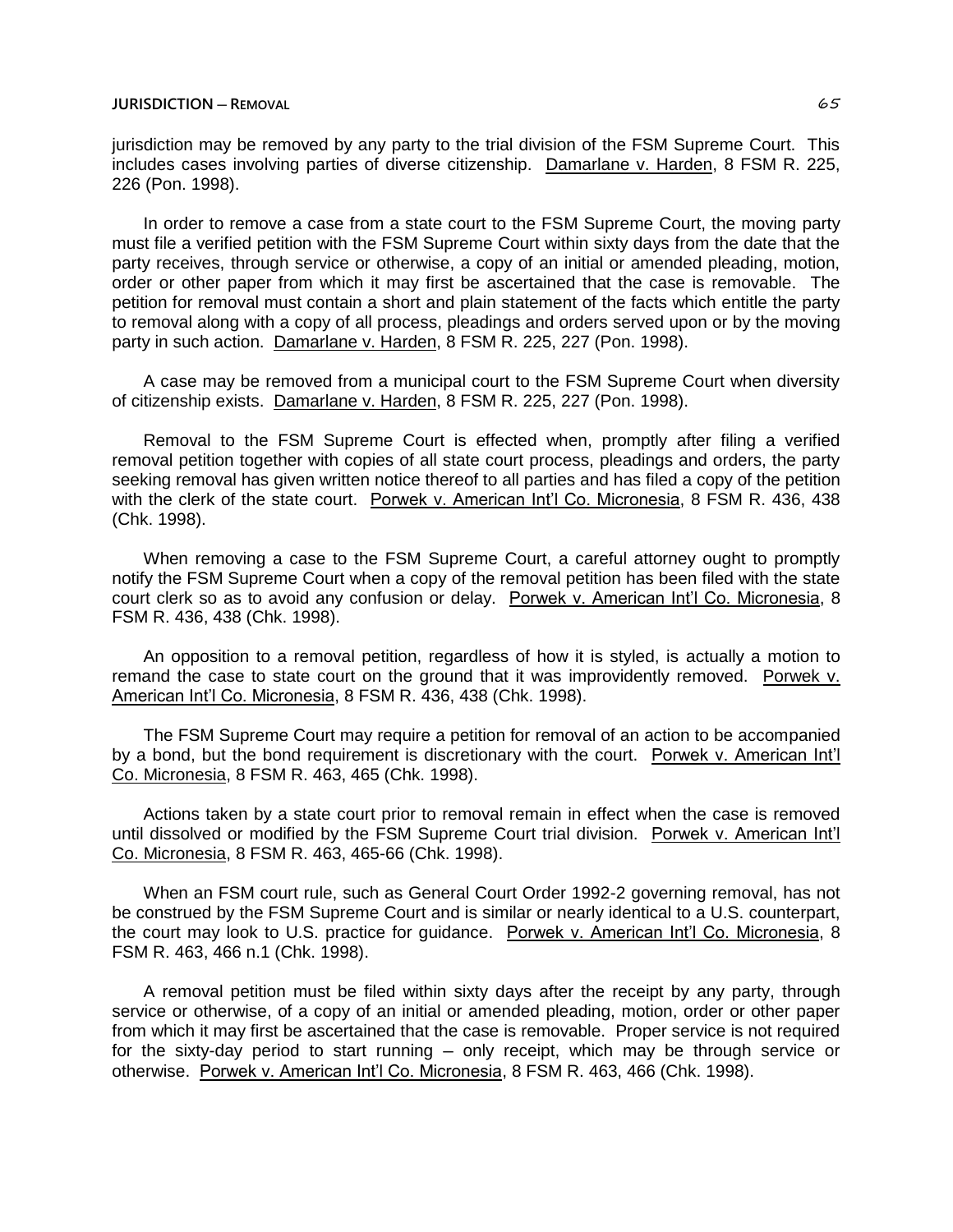There is no obstacle to the removal of a defaulted case so long as it is done within the time limit set by the General Court Order 1992-2. Porwek v. American Int'l Co. Micronesia, 8 FSM R. 463, 466 (Chk. 1998).

Although removal after a default judgment is proper if done within time, it cannot be taken to supersede the default judgment which must be regarded as valid until set aside. Porwek v. American Int'l Co. Micronesia, 8 FSM R. 463, 466-67 (Chk. 1998).

A plaintiff's complaint, stating two causes of action for breach of fiduciary duty (both existing under common law), does not arise under the national laws of the FSM so as to confer original jurisdiction on the FSM Supreme Court or show on its face an issue of national law thereby creating removal jurisdiction. David v. San Nicolas, 8 FSM R. 597, 598 (Pon. 1998).

To determine whether a controversy arises under national law, the issue of national law must be an essential element of one or more of the plaintiff's causes of action, it must be disclosed upon the face of the complaint, unaided by the answer, the petition for removal or any pleadings subsequently filed in the case, it may not be inferred from a defense asserted or one expected to be made, and the issue of national law raised must be a substantial one. David v. San Nicolas, 8 FSM R. 597, 598 (Pon. 1998).

When a case has been removed from state court on the ground that it arose under national law but the plaintiff's complaint only relies upon common law principles of breach of fiduciary duty and as such does not arise under national law because no issue of national law appears on the face of the complaint and no substantial issue of national law is raised, the case will be remanded to the state court where it was initially filed. David v. San Nicolas, 8 FSM R. 597, 598 (Pon. 1998).

After the filing of a removal petition, removal is effected by giving all parties written notice and by filing a copy of the petition with the state court clerk. Enlet v. Bruton, 10 FSM R. 36, 39 (Chk. 2001).

A case that is improvidently removed from a state court must be remanded to that state court. A case is improvidently removed when it has been removed to the FSM Supreme Court and either the FSM Supreme Court did not have subject-matter jurisdiction over the case at the time of its removal, or the party removing the case has waived its right to proceed in the FSM Supreme Court. Enlet v. Bruton, 10 FSM R. 36, 39 (Chk. 2001).

FSM GCO 1992-2, § II(B), similar to 28 U.S.C. § 1446(b), states that the removal petition must be filed within sixty days after the receipt by any party, through service or otherwise, of a copy of an initial or amended pleading, motion, order or other paper from which it may first be ascertained that the case is removable. Enlet v. Bruton, 10 FSM R. 36, 40 (Chk. 2001).

When diverse citizenship was not present on the record in a case when it was removed, it cannot be created by the FSM Supreme Court's order when the court lacks the jurisdiction to issue any but procedural orders. Enlet v. Bruton, 10 FSM R. 36, 40 (Chk. 2001).

When the FSM Supreme Court does not have subject-matter jurisdiction in a case, it does not have the authority or jurisdiction to issue an order joining a diverse party, and any such order it did issue would be void for want of jurisdiction. Enlet v. Bruton, 10 FSM R. 36, 40 (Chk. 2001).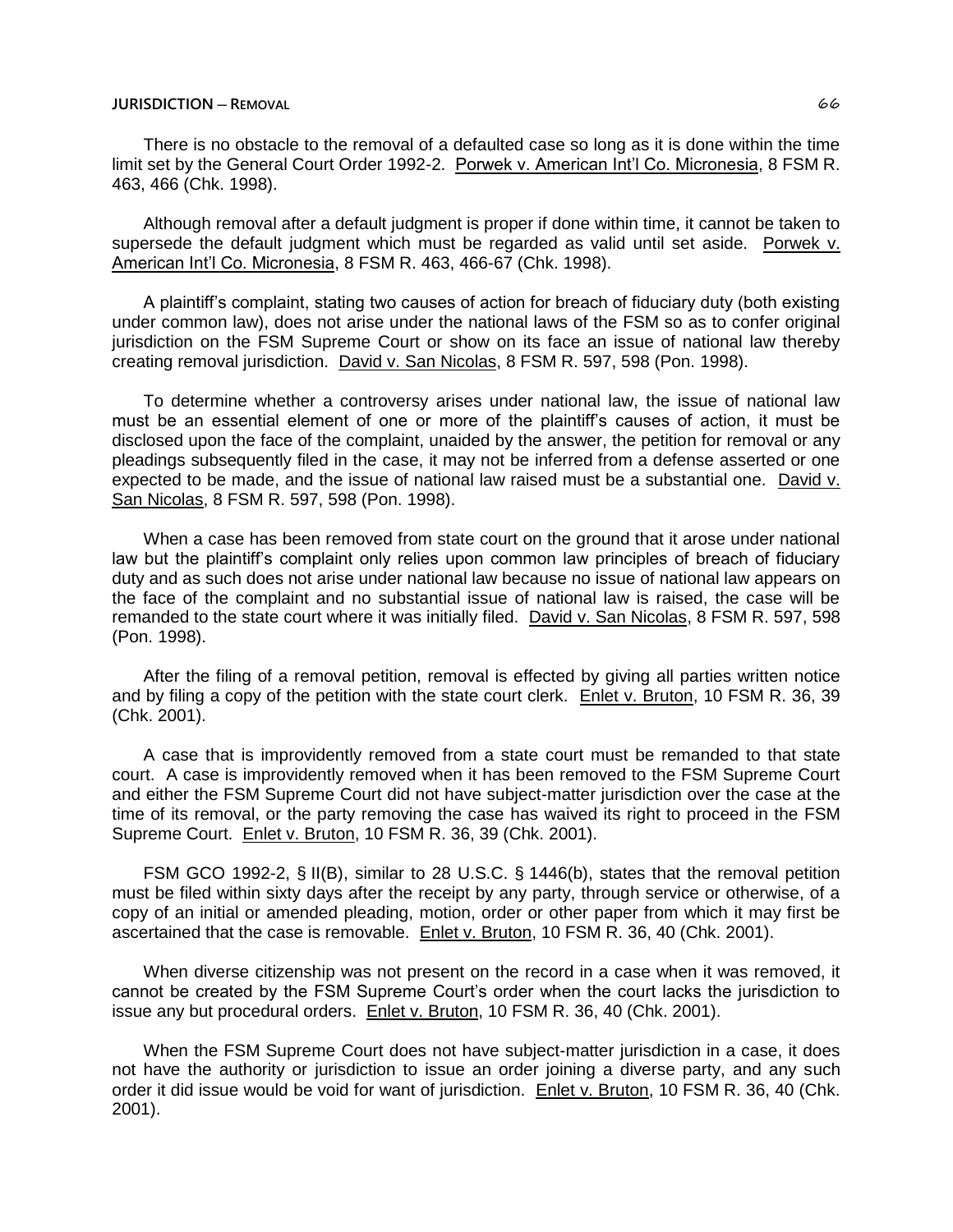For the parties' diversity of citizenship or other grounds to be the basis for removal, it must be present at the time the case is removed. Enlet v. Bruton, 10 FSM R. 36, 40 (Chk. 2001).

A state court filing that does not show diverse parties or other basis for FSM Supreme Court jurisdiction is not a paper from which it may be ascertained that the case is removable. Enlet v. Bruton, 10 FSM R. 36, 40-41 (Chk. 2001).

Delay in effecting a case's removal by not filing a copy of the removal petition with the state court clerk until some days after the sixty days had run might prove fatal to the removal. Enlet v. Bruton, 10 FSM R. 36, 41 (Chk. 2001).

Acts taken before a case first becomes removable cannot be the basis for an implied waiver of the right to remove because there is as yet no right to remove to waive. Enlet v. Bruton, 10 FSM R. 36, 41 (Chk. 2001).

National courts, in removal cases, do not lightly find a waiver of right to invoke its jurisdiction. Enlet v. Bruton, 10 FSM R. 36, 41 (Chk. 2001).

A state court pleading, order, or motion, or amended pleading that is filed much later than the complaint can be a paper "from which it may first be ascertained that the case is removable." Enlet v. Bruton, 10 FSM R. 36, 41 (Chk. 2001).

On remand for improvident removal the state court receives the case in the posture (with pending motions) and state it was in the FSM Supreme Court when that court remanded it. Enlet v. Bruton, 10 FSM R. 36, 41 (Chk. 2001).

A party may file a request in the FSM Supreme Court for its just costs incurred by the improvident removal of a case. Enlet v. Bruton, 10 FSM R. 36, 41 (Chk. 2001).

In a diversity case, a plaintiff, as the party initiating suit, can file her action in either state or national court, and if she files in state court, the defendant has two alternatives, either to litigate on the merits in state court or to remove the matter to national court. Pernet v. Woodruff, 10 FSM R. 239, 242-43 (App. 2001).

The fact of the parties' diversity, without more, does not preclude a suit in state court because to invoke national court jurisdiction so as to divest a state court of jurisdiction means to remove the action to national court. Pernet v. Woodruff, 10 FSM R. 239, 243 (App. 2001).

The procedure for removal of state court cases to the FSM Supreme Court is controlled by General Court Order 1992-2, adopted pursuant to Article XI, section 9(d) of the Constitution. Pernet v. Woodruff, 10 FSM R. 239, 243 (App. 2001).

To invoke national court jurisdiction in a diversity case in state court, a removal petition must be filed within 60 days of a party's receipt of papers from which his right to remove the case may first be ascertained. Pernet v. Woodruff, 10 FSM R. 239, 243 (App. 2001).

Failure to file a removal petition within the time requirements of FSM General Court Order 1992-2 constitutes a waiver of the right to invoke national court jurisdiction in cases involving parties of diverse citizenship. Pernet v. Woodruff, 10 FSM R. 239, 243 (App. 2001).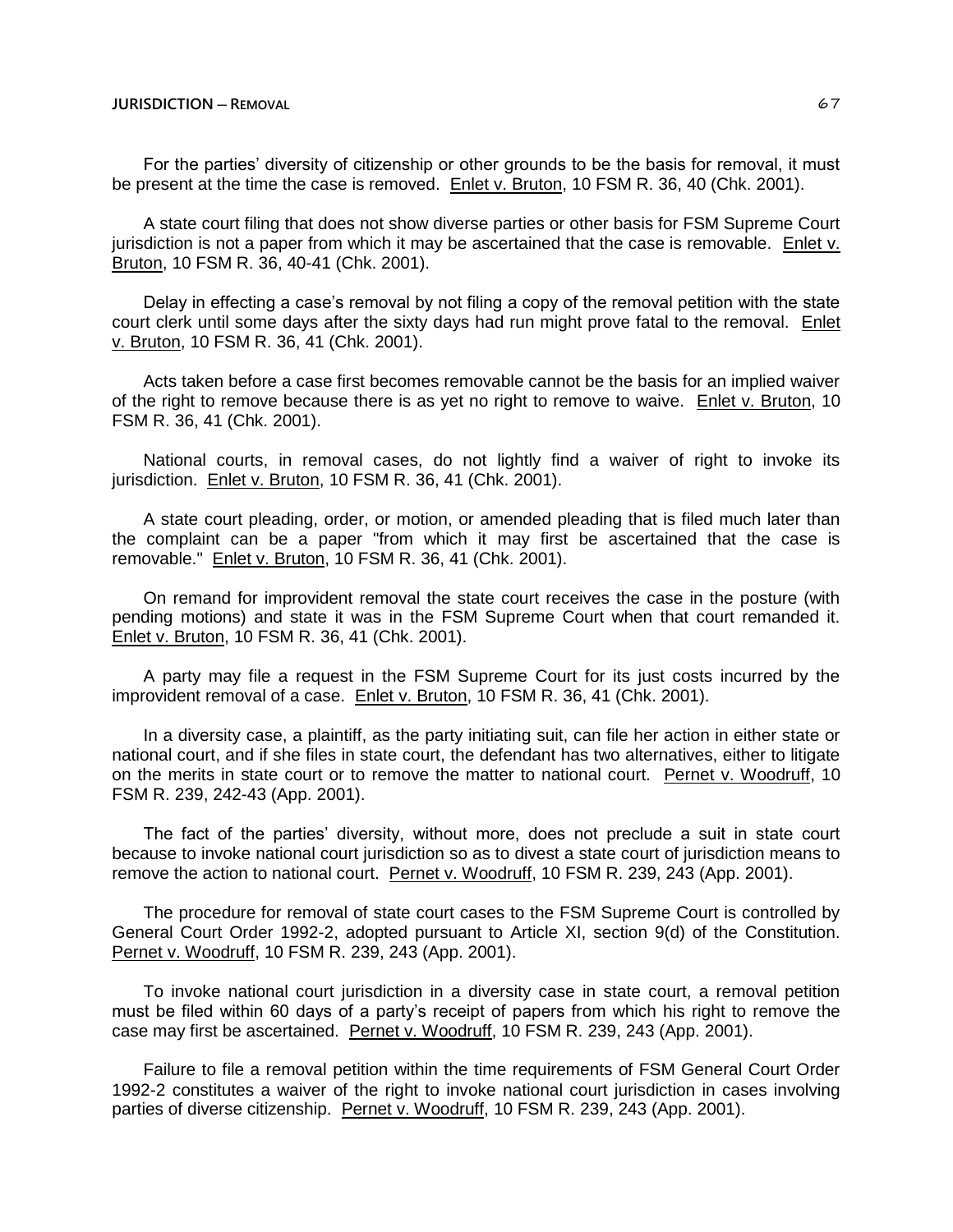In diversity cases, state courts otherwise having jurisdiction pursuant to state law are not divested of jurisdiction unless or until a removal petition is timely filed, prompt written notice of such filing is served upon all parties, and a copy of the petition is filed with the state court clerk. Pernet v. Woodruff, 10 FSM R. 239, 243 (App. 2001).

The FSM Supreme Court Admission Rules apply to all cases properly before the national courts, regardless of where the case originated. There is no exception to these rules, express or implied, for legal representatives whose cases are removed to the national court from a state court. Nett Dist. Gov't v. Micronesian Longline Fishing Corp., 10 FSM R. 520, 521-22 (Pon. 2002).

If diverse parties wished to have a case in the Chuuk State Supreme Court heard in the FSM Supreme Court, they should have removed the case to the FSM Supreme Court using the procedure outlined in FSM General Court Order 1992-2. When they have not, a motion to dismiss filed in the Chuuk State Supreme Court will not invoke that court's jurisdiction. First Hawaiian Bank v. Berdon, 10 FSM R. 538, 539 (Chk. S. Ct. Tr. 2002).

A plaintiff's opposition to a petition to remove, regardless of how it was styled, is actually a motion to remand the case to the state court on the ground that it was improvidently removed. Gilmete v. Adams, 11 FSM R. 105, 107 & n.1 (Pon. 2002).

Removal of state court actions to the FSM Supreme Court is effected upon compliance with the procedures in FSM Supreme Court GCO 1992-2. The state court takes no further action following removal unless and until a case is remanded. Gilmete v. Adams, 11 FSM R. 105, 109 (Pon. 2002).

In order to remove a case from a state court to the FSM Supreme Court, the moving party must file a verified petition with the FSM Supreme Court within sixty days from the date that the party receives, through service or otherwise, a copy of an initial or amended pleading, motion, order or other paper from which it may first be ascertained that the case is removable. The petition for removal must contain a short and plain statement of the facts which entitle the party to remove along with a copy of all process, pleadings and orders upon or by the moving party in such action. Gilmete v. Adams, 11 FSM R. 105, 109 (Pon. 2002).

When diverse citizenship does not appear to be present on the record in a removed case and when, although defendants have argued that a diverse company is a necessary party, they have not joined it, the case will be remanded to the state court. Defendants may file another petition for removal when diversity of citizenship exists between the parties of record. Gilmete v. Adams, 11 FSM R. 105, 110 (Pon. 2002).

When a case has been properly removed from a municipal court where no complaint was filed, the FSM Supreme Court will require the plaintiff to file a complaint and allow the case to proceed therefrom. Damarlane v. Sato Repair Shop, 11 FSM R. 343, 344 (Pon. 2003).

When a party desires to remove a case from a state court to the FSM Supreme Court trial division, the requirements of General Court Order 1992-2 must be met. A petitioner cannot remove certain causes of action – that is, certain discrete legal issues and claims pertaining to petitioner – that are imbedded in a state court case. Bifurcation of a case is not anticipated nor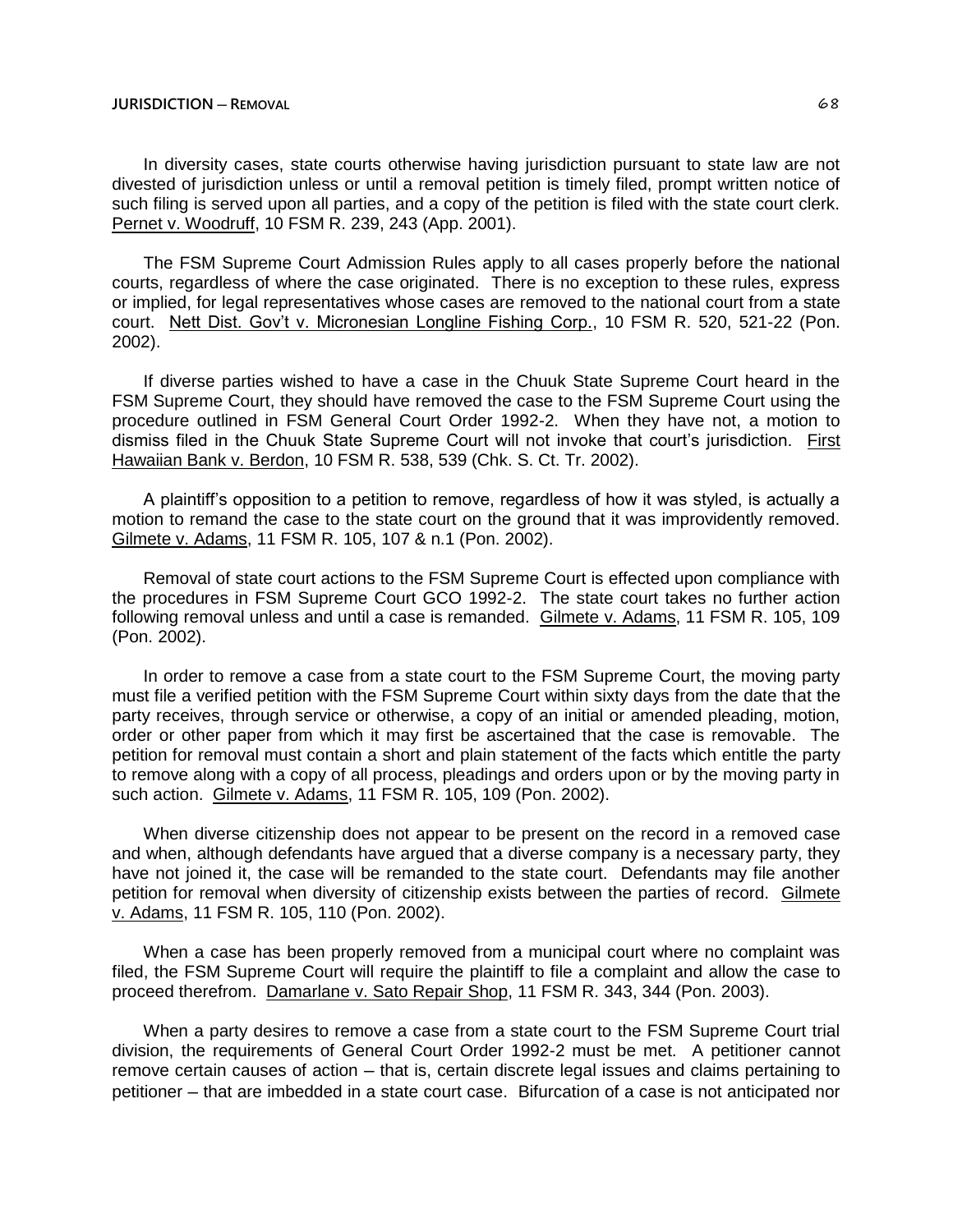authorized by GCO 1992-2, which pertains to the transfer of civil actions in their entirety. In re Estate of Helgenberger, 11 FSM R. 599, 600 (Pon. 2003).

Removal is effected when a copy of the verified petition of removal was filed with the state court clerk and the parties were served with written notice thereof. Mailo v. Chuuk, 12 FSM R. 597, 599 (Chk. 2004).

A verified petition for removal must contain a short and plain statement of the facts that entitle the party to removal along with a copy of all process, pleadings and orders served upon or by the moving party in such action. Mailo v. Chuuk, 12 FSM R. 597, 599 (Chk. 2004).

A case is improvidently removed when it has been removed to the FSM Supreme Court and either the FSM Supreme Court did not have subject-matter jurisdiction over the case at the time of its removal, or the party removing the case has waived its right to proceed in the FSM Supreme Court. A case that is improvidently removed from a state court must be remanded to that state court. Mailo v. Chuuk, 12 FSM R. 597, 600 (Chk. 2004).

In deciding whether a case has been improvidently removed from a state court to the FSM Supreme Court, the court must base its decision on whether subject matter jurisdiction existed at the time of removal and not on matter first raised in the case in papers filed in the FSM Supreme Court after removal. Subject matter jurisdiction must be present at the time of removal. Mailo v. Chuuk, 12 FSM R. 597, 600 (Chk. 2004).

When a plaintiff's complaint filed in state court states a cause of action as a violation of his right under the equal protection clause of the FSM Constitution, it asserts a claim that arises under the FSM Constitution, and the FSM Supreme Court had subject-matter jurisdiction when the case was removed. Mailo v. Chuuk, 12 FSM R. 597, 600 (Chk. 2004).

Under FSM General Court Order 1992-2, Section II(D), the filing of a petition for removal to the FSM Supreme Court itself effects removal so long as the specified requirements are met. Shrew v. Sigrah, 13 FSM R. 30, 32 (Kos. 2004).

An opposition to a verified petition to remove is a motion to remand because an opposition to a removal petition, regardless of how it is styled, is actually a motion to remand the case to state court on the ground that it was improvidently removed. Etscheit v. McVey, 13 FSM R. 477, 479 (Pon. 2005).

A case is improvidently removed when it has been removed to the FSM Supreme Court and either the FSM Supreme Court did not have subject-matter jurisdiction over the case at the time of its removal, or the party removing the case had waived its right to proceed in the FSM Supreme Court. Etscheit v. McVey, 13 FSM R. 477, 479 (Pon. 2005).

When the plaintiffs having clearly pled a cause of action arising under national law, they cannot, once the case has been removed to national court, change their minds and say that it was a mistake, that the complaint did not mean what it said, and that instead they really meant to plead a state law cause of action. The court must take the plaintiffs' pleadings at face value. Etscheit v. McVey, 13 FSM R. 477, 480 (Pon. 2005).

A case stands removed to the FSM Supreme Court trial division when the party seeking removal files in the FSM trial division a verified petition for removal along with all the papers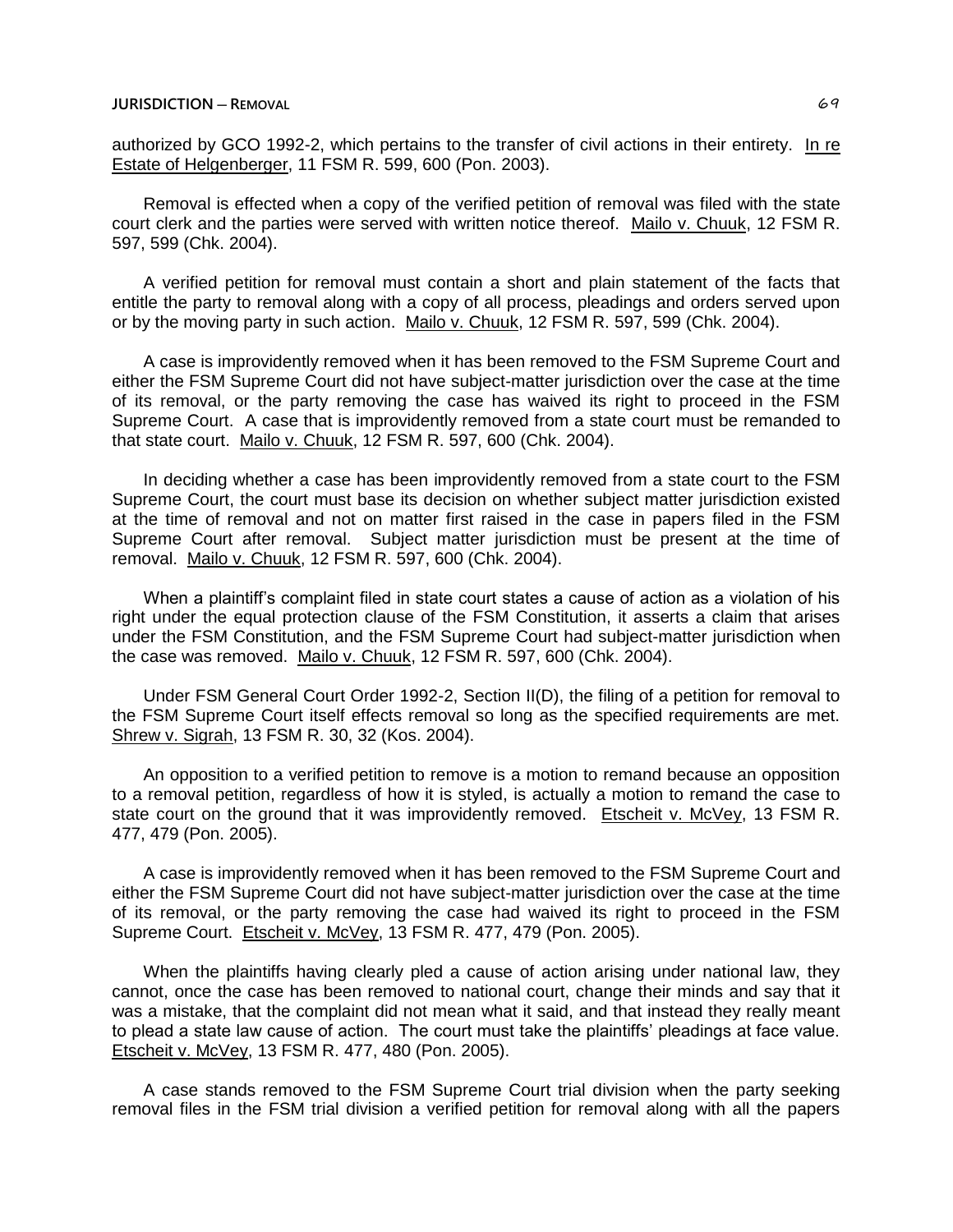served on or by the removing party. The removing party must file the petition within 60 days of being served with any paper from which it is first ascertainable that the case is removable. San Nicholas v. Neth, 16 FSM R. 70, 71 (Pon. 2008).

A motion to dismiss under Rule 12(b) proceeds on the assumption that the allegations of the complaint are true. Similarly, the complaint's allegations are deemed true for purposes of a motion to remand a removed case to the state court on the basis that the FSM Supreme Court lacks subject matter jurisdiction. San Nicholas v. Neth, 16 FSM R. 70, 72 (Pon. 2008).

When the complaint's allegations do not point to any specific actions that a defendant took on the national government's behalf for which the national government should be held to account; when neither a descriptive allegation that a defendant was a Congress representative nor any other allegation alleges that he was acting as an agent of the FSM national government when he entered into the contract alleged; when the complaint alleges that the contract's purpose was to further the defendant's personal interest by facilitating his reelection to Congress; when the relief requested seeks nothing from the national government, but rather is a request for a joint and several judgment against the defendants individually, looking to the complaint's allegations and considering those as true, the complaint alleges that the defendant was acting for himself personally at relevant times that he allegedly entered into the contract and not as an agent of the national government. Since the only apparent basis for subject matter jurisdiction in this court is that the defendant was an agent of the national government at relevant times, the FSM Supreme Court lacks subject matter jurisdiction and the plaintiff's motion to remand will be granted. San Nicholas v. Neth, 16 FSM R. 70, 72 (Pon. 2008).

If at any time before final judgment it appears that a case was removed from state court improvidently and without jurisdiction, the FSM Supreme Court trial division must remand the case, and the clerk of court will mail a certified copy of the remand order to the state court. San Nicholas v. Neth, 16 FSM R. 70, 73 (Pon. 2008).

Diversity jurisdiction gives concurrent original jurisdiction to the state and national courts. FSM GCO 1992-2 provides for removal of diversity cases from the state to national courts and is directed solely to the issue of the transfer of cases between the state and national courts. It provides a procedure for removal, not authority for dismissal from state court. Muller v. Enlet, 16 FSM R. 92, 94 (Chk. S. Ct. Tr. 2008).

If an independent basis creates exclusive jurisdiction in the national courts, the action must be removed from the state court, and adjudicated in the national forum. FSM Dev. Bank v. Estate of Edmond, 19 FSM R. 425, 436 (App. 2014).

Under FSM GCO 1992-2, § II(D), a party has effected removal of a case to the FSM Supreme Court when written notice thereof has been given to all parties and a copy of the petition has been filed with the clerk of the state court. The removal is thus accomplished automatically without any FSM Supreme Court action. Saimon v. Nena, 19 FSM R. 608, 610 (Kos. 2014).

Regardless of how it is styled, an opposition to a verified petition to remove can only be a motion to remand the case to the state court it came from on the ground that it was improvidently removed. Saimon v. Nena, 19 FSM R. 608, 610 (Kos. 2014).

A party may remove a case from state court to the FSM Supreme Court if the case is one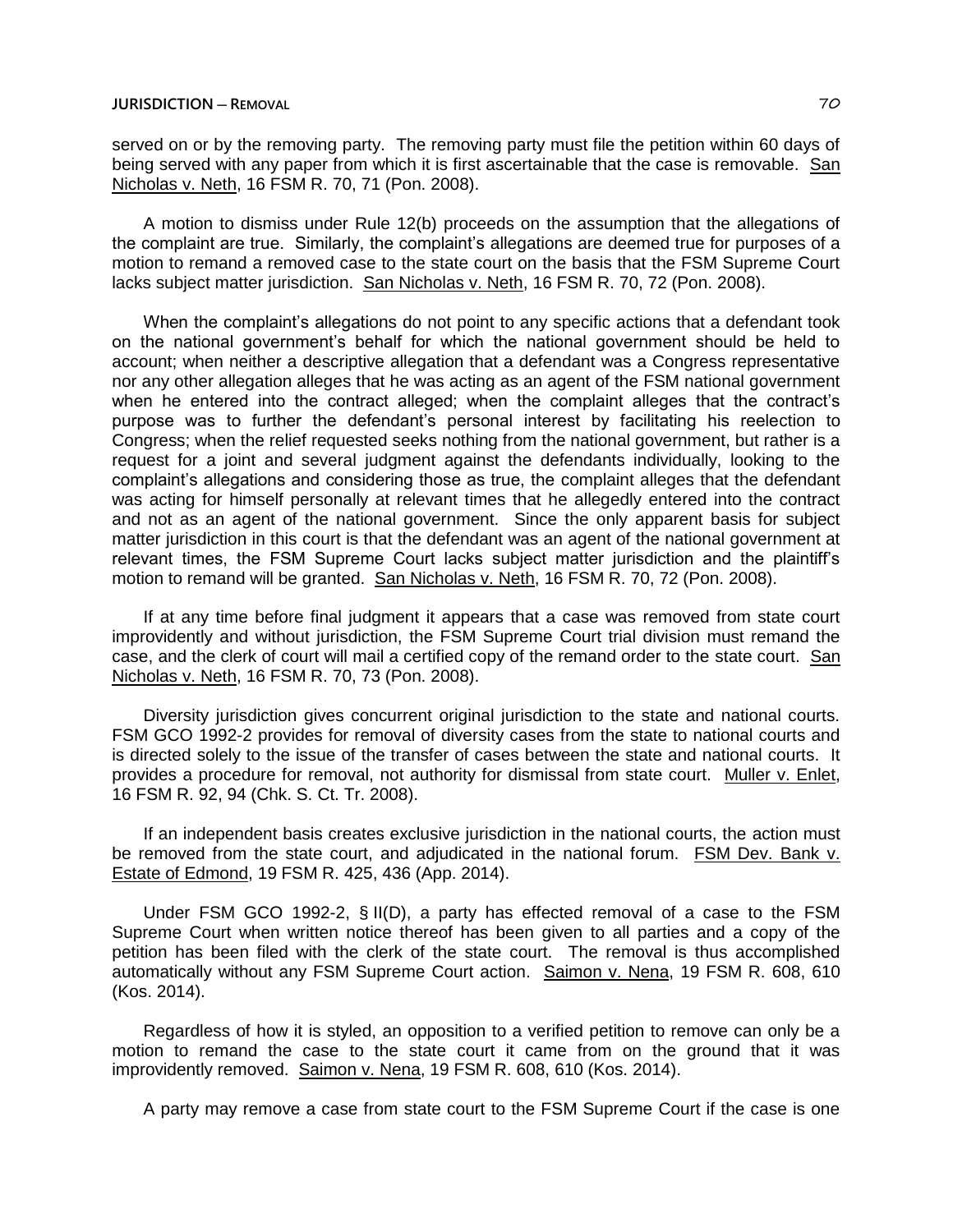over which the FSM Supreme Court would have subject-matter jurisdiction if the case had originally been filed in the FSM Supreme Court; if the removal was effected within 60 days after the receipt by any party, through service or otherwise, of a copy of an initial or amended pleading, motion, order or other paper from which it may first be ascertained that the case is removable; and if the party removing the case has not previously waived the its right to remove. Saimon v. Nena, 19 FSM R. 608, 611 (Kos. 2014).

A case arises under the FSM Constitution or national law when the FSM Constitutional issue or the national law issue is an essential element of one or more of the plaintiff's causes of action, and it must be disclosed upon the face of the complaint, unaided by the answer, the petition for removal, or any pleadings subsequently filed in the case, and it may not be inferred from a defense asserted or one expected to be made, and the national law issue must be a substantial one. Saimon v. Nena, 19 FSM R. 608, 611 (Kos. 2014).

As a defense raised in the answer to the original complaint, a defendant's due process claims would not make it a case over which the FSM Supreme Court would have jurisdiction because it would not be considered a case arising under the FSM Constitution or national law. Saimon v. Nena, 19 FSM R. 608, 611 (Kos. 2014).

When the Pohnpei Supreme Court granted the FSM Development Bank's motion to intervene, the bank was clearly a party to the action and therefore, entitled to remove the action to the FSM Supreme Court contingent upon the jurisdictional criteria being satisfied. Setik v. Perman, 21 FSM R. 31, 35 (Pon. 2016).

Subject-matter jurisdiction in the FSM Supreme Court is proper in a case involving an FSM Development Bank mortgage foreclosure, on any one of the following as an independent basis: 1) the bank's classification as an instrumentality of the national government; 2) the parties' diversity of citizenship; and 3) the implied challenge to the superiority of FSM Supreme Court; hence a case arising under the FSM Constitution or national law. As such, removal of such a state court case to the FSM Supreme Court is deemed appropriate. Setik v. Perman, 21 FSM R. 31, 37 (Pon. 2016).

Under FSM General Court Order 1992-2, § II(D), the filing of a petition for removal to the FSM Supreme Court itself effects removal so long as all the specified requirements are met. Thus, a party accomplishes the removal automatically without any FSM Supreme Court action. Setik v. Perman, 22 FSM R. 105, 115 (App. 2018).

An opposition to a removal petition must be considered a motion to remand because any opposition to a removal petition, regardless of how it is styled, is actually a motion to remand the case to the state court on the ground that it was improvidently removed. Setik v. Perman, 22 FSM R. 105, 115 (App. 2018).

A case is improvidently removed when it has been removed to the FSM Supreme Court and either the FSM Supreme Court did not have subject-matter jurisdiction over the case at the time it was removed, or the party removing the case has waived its right to proceed in the FSM Supreme Court. Setik v. Perman, 22 FSM R. 105, 115 (App. 2018).

A party's actions in the state court, such as conducting active litigation or waiting more than sixty days, may constitute a waiver of the right to remove that case to the FSM Supreme Court. Setik v. Perman, 22 FSM R. 105, 116 (App. 2018).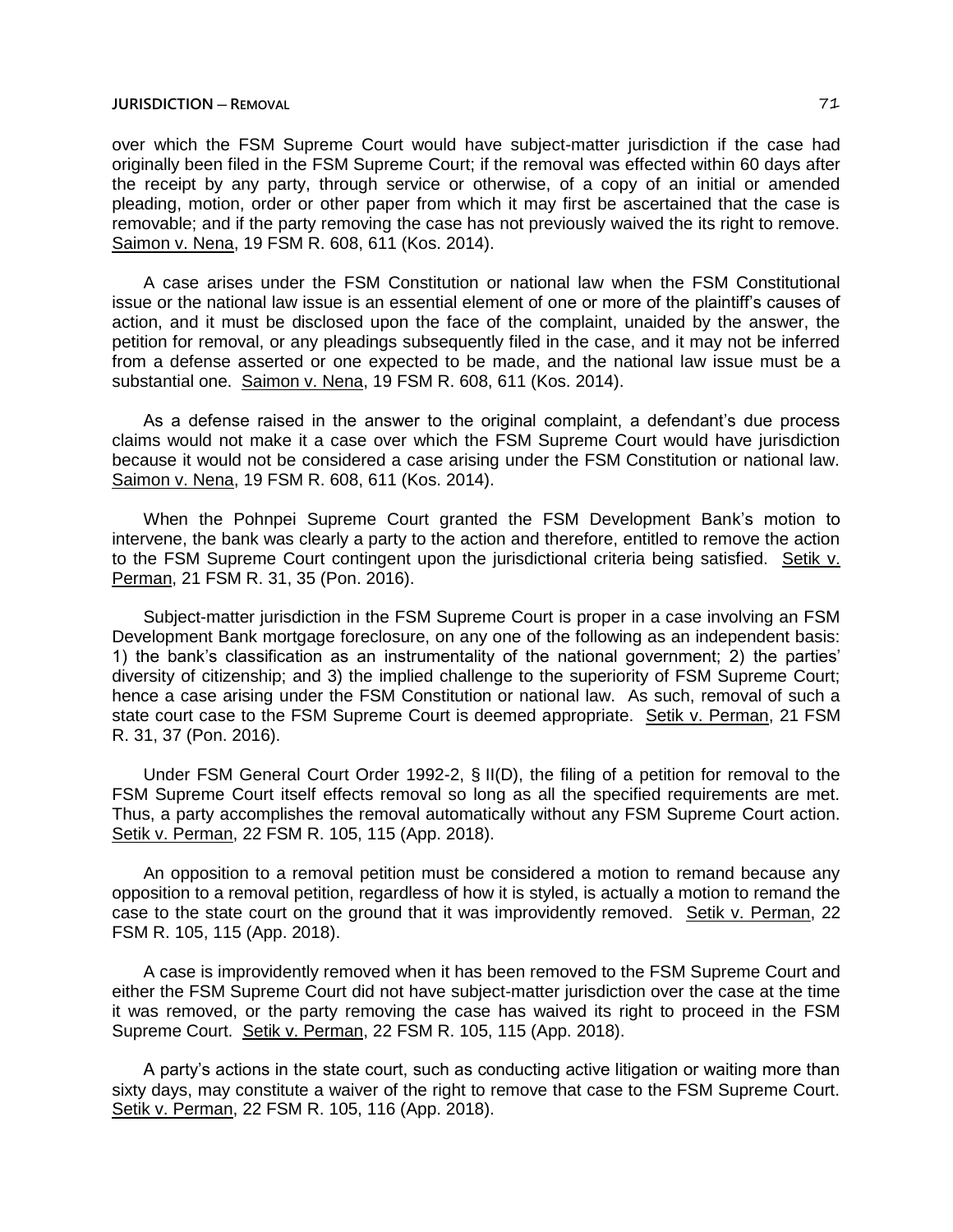When a party's only action in the state court was to file a motion seeking more time to answer or otherwise defend, that filing does not constitute the party's waiver, through active state court litigation, of the right to effect the case's removal. Setik v. Perman, 22 FSM R. 105, 116 (App. 2018).

Although the court must first look to FSM sources of law, when it has not previously construed the effect of an FSM General Court Order 1992-2 provision that is identical or similar to a U.S. counterpart, the court may consult U.S. sources for guidance in interpreting that provision. Setik v. Perman, 22 FSM R. 105, 116 n.10 (App. 2018).

The word "may" in FSM General Court Order 1992-2, § I, grants the discretion to remove to any party in a state court action, not to the FSM Supreme Court. Setik v. Perman, 22 FSM R. 105, 116 (App. 2018).

In a removed case, the case arrives in the FSM Supreme Court in the same posture it was when it left the state court – the court treats everything that occurred in the state court before removal as if it had occurred in the FSM Supreme Court. Setik v. Perman, 22 FSM R. 105, 116 (App. 2018).

In a removed case, the FSM Supreme Court properly treats the complaint that the plaintiffs filed in the state court as if it had been filed in the FSM Supreme Court. Setik v. Perman, 22 FSM R. 105, 117 (App. 2018).

Once the state court granted an intervention as a party-defendant, that party had the same capacity as any party to quickly remove the case to the FSM Supreme Court, if the FSM court had jurisdiction, and to move to dismiss the case for the failure to state a claim, if it thought that was a viable defense. Setik v. Perman, 22 FSM R. 105, 119 (App. 2018).

An oral assertion that the state court retained jurisdiction and that the FSM Supreme Court had not acquired it was a motion to remand the matter to state court, because any opposition to a case's removal is, regardless of how it is styled, actually a motion to remand the case on the ground it was improvidently removed. Panuelo v. Sigrah, 22 FSM R. 341, 350 (Pon. 2019).

A case is "improvidently removed" when either the FSM Supreme Court did not have subject-matter jurisdiction over it when it was removed, or the party that removed the case had already waived its right to proceed in the FSM Supreme Court. An improvidently-removed case will be remanded to the court it was removed from. Panuelo v. Sigrah, 22 FSM R. 341, 350 (Pon. 2019).

The Chief Justice by rule may govern the transfer of cases between state and national courts, and FSM General Court Order 1992-2 is the rule the Chief Justice promulgated to govern the transfer of cases between state and national courts when cases are removed from a state court. It is thus the applicable rule and must be followed. Panuelo v. Sigrah, 22 FSM R. 341, 351 (Pon. 2019).

# ─ Subject-Matter

Where the Trust Territory High Court improperly retained a case for four years after the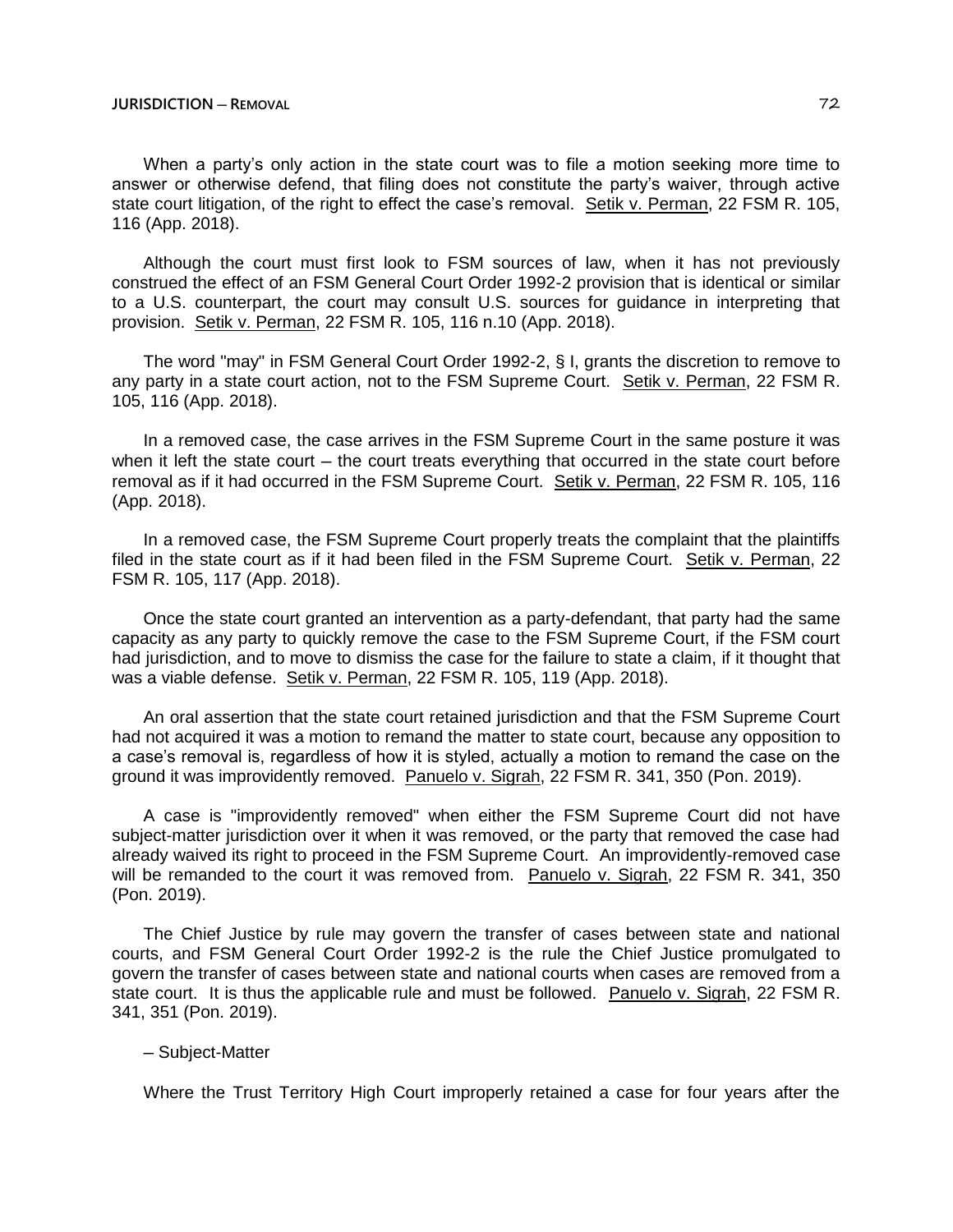FSM Supreme Court was certified, and continued to hold the case more than a year after the Truk State Court was established, issuing a judgment based upon filed papers, without there ever having been a trial, let alone an active trial, in the case, by the time judgment was issued the subject matter of the litigation was so plainly beyond the High Court's jurisdiction that its entertaining the action was a manifest abuse of authority. United Church of Christ v. Hamo, 4 FSM R. 95, 119 (App. 1989).

Where a court has dismissed a criminal case for lack of jurisdiction over the crimes for which the defendant was charged, the dismissal does not act as a discharge so as to preclude extradition on the charge. "Discharge" requires both personal and subject matter jurisdiction. In re Extradition of Jano, 6 FSM R. 93, 107-08 (App. 1993).

The Chuuk State Supreme Court has subject matter jurisdiction to hear suits alleging that the legislature has exercised its power to be the sole judge of the qualifications of its members in an unconstitutional manner in violation of the constitutional prohibitions against ex post facto laws. Robert v. Chuuk State House of Representatives, 6 FSM R. 260, 265 (Chk. S. Ct. Tr. 1993).

Although, ordinarily, an issue must be raised at the trial level for it to be preserved for appeal, whether a court has subject matter jurisdiction is an issue that may be raised at any time. Hartman v. FSM, 6 FSM R. 293, 296 (App. 1993).

When it appears that the court lacks subject matter jurisdiction the case will be dismissed. Trance v. Penta Ocean Constr. Co., 7 FSM R. 147, 148 (Chk. 1995).

The Chuuk State Supreme Court is a court of general jurisdiction with concurrent original subject matter jurisdiction with other courts to try all civil cases except those matters that are within the exclusive jurisdiction of the national courts. Joeten Motor Co. v. Jae Joong Hwang, 7 FSM R. 326, 327 (Chk. S. Ct. Tr. 1995).

A court with both subject matter jurisdiction of the case and personal jurisdiction over the defendant has complete jurisdiction of the matter. Joeten Motor Co. v. Jae Joong Hwang, 7 FSM R. 326, 327 (Chk. S. Ct. Tr. 1995).

Whether a court has subject matter jurisdiction is an issue that may be raised at any time. Abraham v. Kosrae, 9 FSM R. 57, 59 (Kos. S. Ct. Tr. 1999).

Whenever it appears by suggestion of the parties or otherwise that the court lacks jurisdiction of the subject matter, the court shall dismiss the action. Thus subject matter jurisdiction may never be waived, and may be raised at any time, even after judgment. Island Dev. Co. v. Yap, 9 FSM R. 220, 222 (Yap 1999).

A venue provision that permits a civil action against a defendant who does not live in the FSM to be brought in a court within whose jurisdiction the defendant can be served or his property can be attached does not limit the FSM Supreme Court's subject matter jurisdiction, and does not render the long-arm statute superfluous. Such provisions do not preclude actions which are made procedurally possible by the long-arm statute, which gives litigants the means to effect service on entities not found within the FSM. Foods Pacific, Ltd. v. H.J. Heinz Co. Australia, 10 FSM R. 200, 204 (Pon. 2001).

The Pohnpei Supreme Court is a court of general jurisdiction, which has subject matter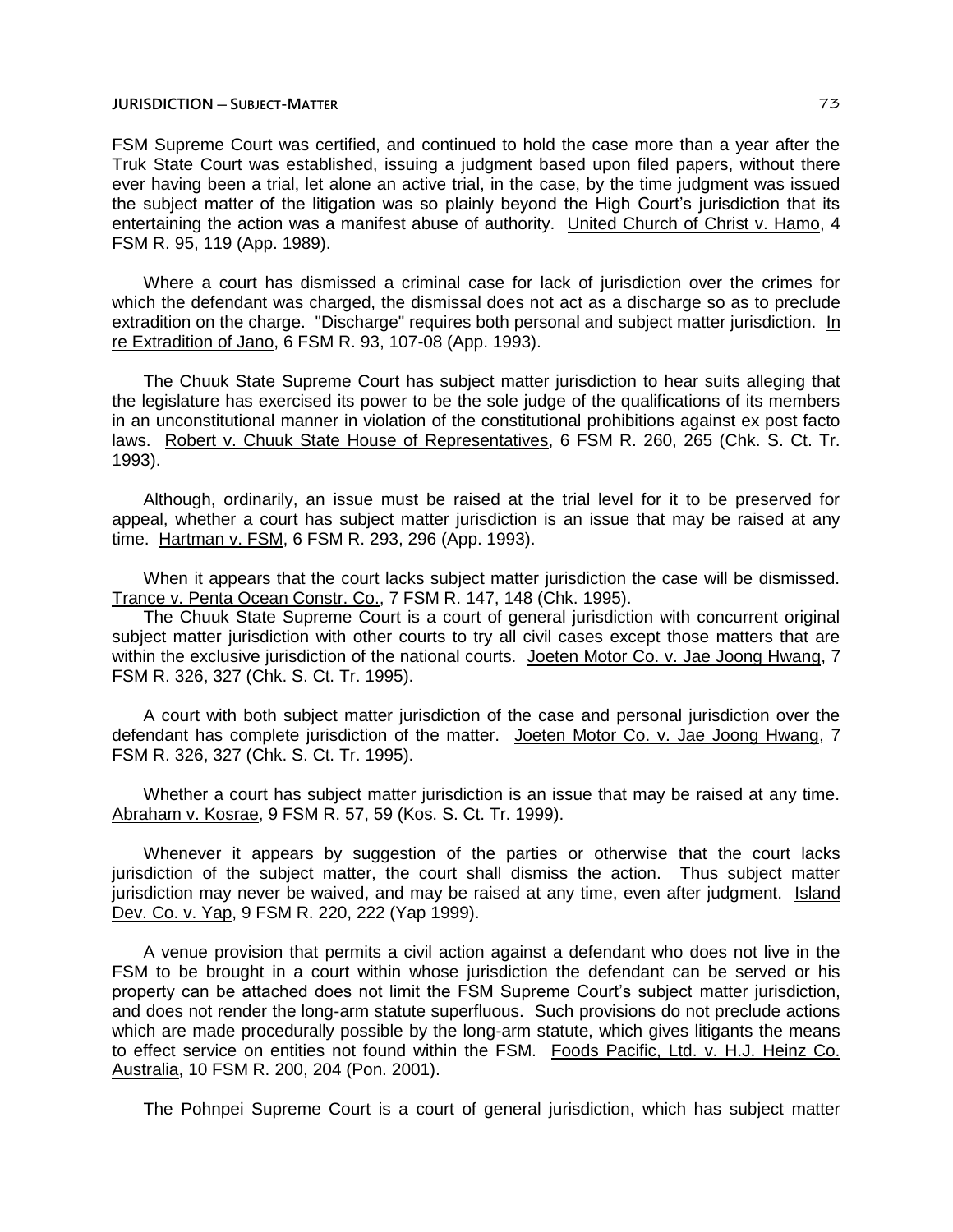jurisdiction over a landlord/tenant dispute. Pernet v. Woodruff, 10 FSM R. 239, 242 (App. 2001).

A court may raise the issue of jurisdiction at any time because it is the court's duty to insure that jurisdiction exists. Jack v. Paulino, 10 FSM R. 335, 336 (Kos. S. Ct. Tr. 2001).

When an action was filed as an appeal under Kosrae State Code § 11.614, which provides that a Land Commission determination of ownership is subject to appeal, but there was no determination of ownership issued, the Kosrae State Court does not have subject matter jurisdiction to hear it as an appeal. When it appears that the court lacks subject matter jurisdiction, the case will be dismissed. Jack v. Paulino, 10 FSM R. 335, 336 (Kos. S. Ct. Tr. 2001).

Subject matter jurisdiction can be raised at any time by any party or by the court, and if it appears that subject matter jurisdiction does not exist then the case must be dismissed. First Hawaiian Bank v. Engichy, 10 FSM R. 536, 537 (Chk. S. Ct. Tr. 2002).

The Chuuk State Supreme Court is a court of general jurisdiction and has concurrent original jurisdiction to try all civil cases. As such, it may exercise, subject to the principle of forum non conveniens, jurisdiction over contract cases generally, regardless of where the contract was formed, unless exclusive jurisdiction for that particular contract resides in some other court. First Hawaiian Bank v. Engichy, 10 FSM R. 536, 537 (Chk. S. Ct. Tr. 2002).

Lack of jurisdiction over the person is a defense that can be waived, whereas lack of subject matter cannot and requires dismissal. First Hawaiian Bank v. Engichy, 10 FSM R. 536, 538 (Chk. S. Ct. Tr. 2002).

When a court has both subject matter and personal jurisdiction over a case, a motion to dismiss on jurisdictional grounds will be denied. First Hawaiian Bank v. Engichy, 10 FSM R. 536, 538 (Chk. S. Ct. Tr. 2002).

The question of subject matter jurisdiction can be raised at any point in the proceeding. Alafanso v. Suda, 10 FSM R. 553, 554 (Chk. S. Ct. Tr. 2002).

The presence or lack of subject matter jurisdiction can be raised at any time by any party or by the court. Once raised, it must be considered. This is because a decision by a court without subject matter jurisdiction is void, and such occurrences should be avoided. Bualuay v. Rano, 11 FSM R. 139, 145 (App. 2002).

Subject matter jurisdiction cannot be waived, and must be considered no matter how late in the proceeding it is raised. Bualuay v. Rano, 11 FSM R. 139, 145 (App. 2002).

The Chuuk State Supreme Court trial division has original and exclusive jurisdiction over disputes between municipalities and cases arising under the Chuuk Constitution, and, except for those matters which fall under the FSM Supreme Court's exclusive jurisdiction, it has concurrent original jurisdiction to try all civil, criminal, probate, juvenile, traffic and land cases, disputes over the waters in Chuuk, cases involving state laws, and cases in which the state government is a party. Rubin v. Fefan Election Comm'n, 11 FSM R. 573, 579 (Chk. S. Ct. Tr. 2003).

Whether a court has subject matter jurisdiction is an issue which may be raised at any time,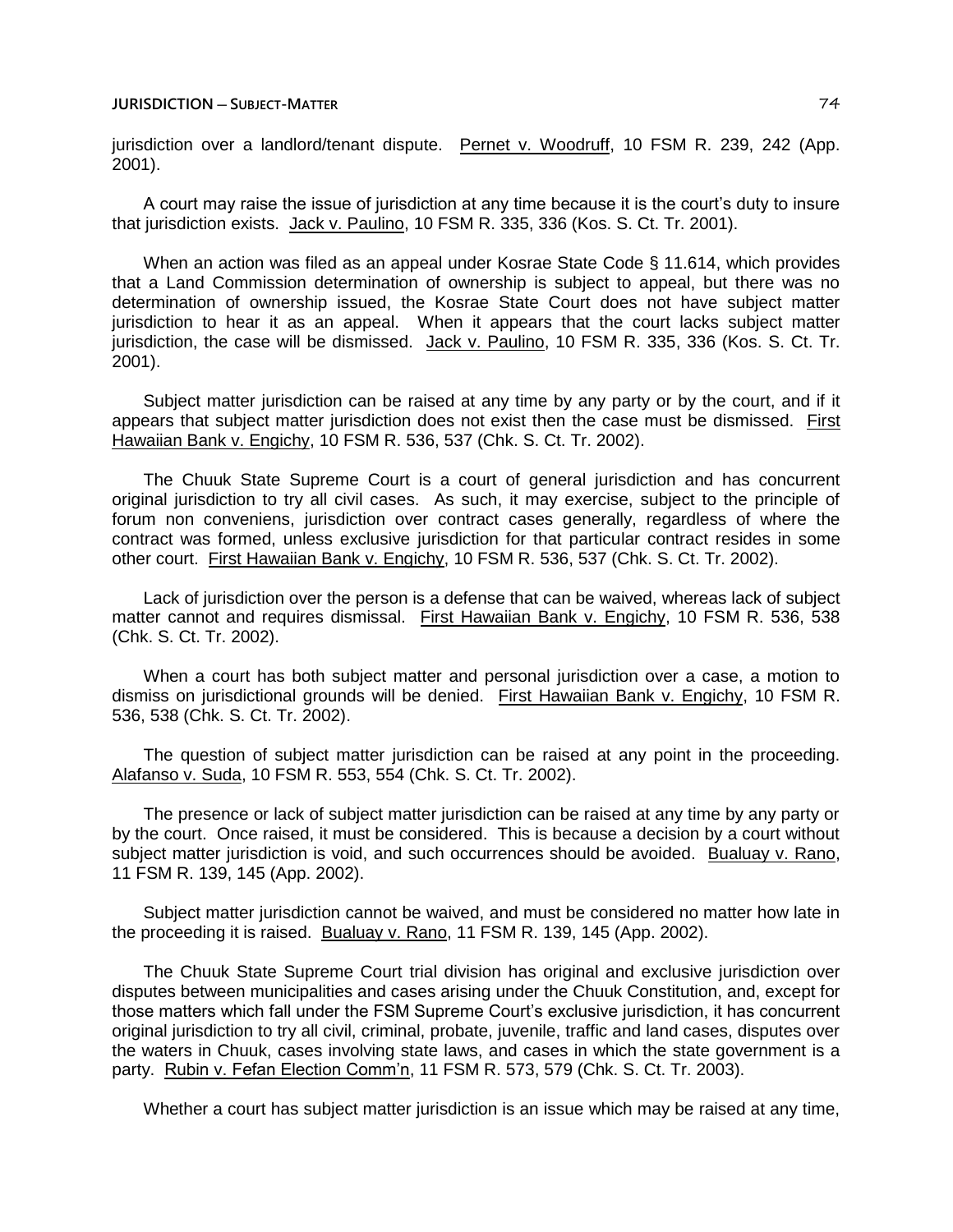even after judgment. Ben v. Chuuk, 11 FSM R. 649, 651 (Chk. S. Ct. Tr. 2003).

A statute of limitations is one of the expressly stated affirmative defenses to an action under Civil Rule 8(c). As such, it may be waived. On the other hand, a defect in subject matter jurisdiction may never be waived, and may be raised at any time, even after judgment. Andrew v. FSM Social Sec. Admin., 12 FSM R. 78, 80 (Kos. 2003).

Subject matter jurisdiction may never be waived and may be raised at any time. Heirs of Palik v. Heirs of Henry, 12 FSM R. 415, 422 (Kos. S. Ct. Tr. 2004).

When, viewing the allegations in the light most favorable to the plaintiffs, the complaint does not state a civil rights cause of action and when no other basis for subject matter jurisdiction, such as diversity of citizenship, is alleged, the complaint does not state a claim upon which the FSM Supreme Court can grant relief, and the defendant's motion to dismiss will be granted. Harper v. William, 14 FSM R. 279, 282 (Chk. 2006).

When a Rule 12(b)(1) motion to dismiss raised a preliminary issue, the court's subject matter jurisdiction, the court had to address that before any trial on the merits could proceed or any decision on the merits could be made. The motion even had to be ruled upon before the defendants could be required to answer the complaint and thus put the case at issue on the merits. Murilo Election Comm'r v. Marcus, 15 FSM R. 220, 224 (Chk. S. Ct. App. 2007).

A motion to dismiss for lack of standing is a claim that the court lacks subject matter jurisdiction and is properly filed in lieu of an answer under Rule 12(b)(1), or as a motion to dismiss under Rule 12(h)(3), which can be raised at any time, even after judgment. It is the plaintiff's burden to show that the court has jurisdiction, and that a colorable claim exists. Chuuk State Bd. of Educ. v. Sony, 16 FSM R. 213, 217 (Chk. S. Ct. Tr. 2008).

It is within the court's discretion to allow or disallow affidavits and other matters outside the pleadings to be brought in when considering a motion to dismiss challenging the court's subject matter jurisdiction. Chuuk State Bd. of Educ. v. Sony, 16 FSM R. 213, 217 (Chk. S. Ct. Tr. 2008).

The court lacks subject-matter jurisdiction over a case when, if applied, the general principle that courts should first consider any non-constitutional grounds that might resolve the issue because unnecessary constitutional adjudication ought to be avoided, would unmask the case as an election contest and the matter would accordingly be dismissed. Ueda v. Chuuk State Election Comm'n, 16 FSM R. 395, 398 (Chk. 2009).

A court will refrain from addressing whether it has jurisdiction over an election contest when the matter is merely hypothetical and not a justiciable controversy, but if the issue comes properly before the court and if it appears that the court lacks jurisdiction over the complaint's subject matter, the court would dismiss the action. Doone v. Chuuk State Election Comm'n, 16 FSM R. 407, 411 (Chk. S. Ct. App. 2009).

A court's subject-matter jurisdiction may be raised at any time by a party or by the court. Nelson v. FSM Nat'l Election Dir., 16 FSM R. 414, 419 (App. 2009).

If all the answers to the subject-matter analytical construct questions are no, then subjectmatter jurisdiction must be in some (most likely the state) court other than the FSM Supreme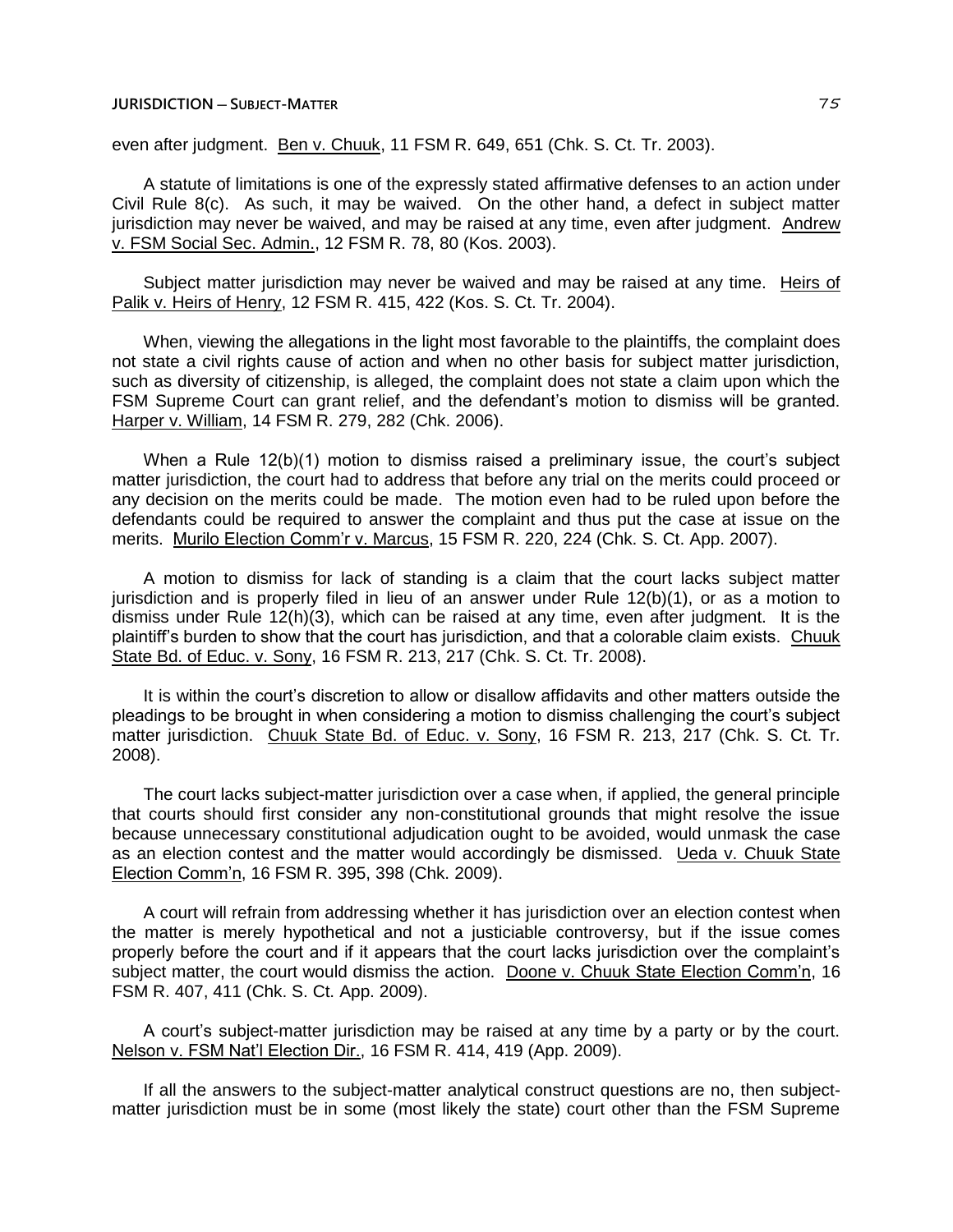Court. FSM Dev. Bank v. Ehsa, 18 FSM R. 608, 615 (Pon. 2013).

The FSM Constitution vests the FSM Supreme Court with jurisdiction over a matter when the FSM Development Bank, an instrumentality of the FSM government, is a party. A Pohnpei state law cannot divest the court of that subject matter jurisdiction. FSM Dev. Bank v. Setik, 19 FSM R. 233, 235 (Pon. 2013).

Subject-matter jurisdiction can be raised at any time. Heirs of Henry v. Heirs of Akinaga, 19 FSM R. 364, 366 (App. 2014).

An open probate proceeding at the state level is not a bar to national court subject matter jurisdiction as long as the national court does not interfere with the estate's res. Under the longstanding "creditor exception," the national courts have subject matter jurisdiction to appoint an administrator or an administrator pendente lite and to initiate proceedings on behalf of interested third parties. This appointment has no impact on the res of the decedent's estate, does not interfere with administrative decisions regarding the decedent's estate, nor does it affect the distribution of those assets within the state's control. It is a preliminary matter outside of the scope of the probate exception. FSM Dev. Bank v. Estate of Edmond, 19 FSM R. 425, 430-31 (App. 2014).

Preference toward state courts adjudicating the bulk of probate matters should be read narrowly, to permit creditors and other third parties to protect financial interests by initiating probate proceedings and resolving many auxiliary matters. The national courts are not barred from exercising subject matter jurisdiction over probate matters, and when an independent basis for jurisdiction is established, the national courts may proceed with the probate matter in its entirety. FSM Dev. Bank v. Estate of Edmond, 19 FSM R. 425, 436 (App. 2014).

Lack of subject-matter jurisdiction is a defense that can be raised at any time by any party or by the court. Isamu Nakasone Store v. David, 20 FSM R. 53, 57 (Pon. 2015).

A suit for any damage allegedly caused by a neighbor's pigs would have to be made against the pigs' owner or custodian, and, unless there was diversity of citizenship between the plaintiff and the pigs' owner (an unlikely occurrence), the FSM Supreme Court would not have any jurisdiction over such a claim. Palasko v. Pohnpei, 20 FSM R. 90, 95 (Pon. 2015).

Whether a default judgment granted relief not prayed for in the complaint's demand for judgment; whether the guaranties that were signed were not attached to the promissory notes; whether the judgment was joint and several; and whether one of the guaranties was not signed by the person it should have been signed by but was fraudulently signed by another person, are not determinants of subject-matter jurisdiction. While they may be raised as defenses, none of these grounds is jurisdictional. FSM Dev. Bank v. Ehsa, 20 FSM R. 286, 290 (Pon. 2016).

Subject-matter jurisdiction is jurisdiction over the nature of the case and the type of relief sought; the extent to which a court can rule on the conduct of persons or the status of things. FSM Dev. Bank v. Ehsa, 20 FSM R. 286, 290 (Pon. 2016).

Whether a judgment is joint and several or not has no affect on whether the court has subject-matter jurisdiction. FSM Dev. Bank v. Ehsa, 20 FSM R. 286, 292 (Pon. 2016).

Whenever it appears by suggestion of the parties or otherwise, including being raised as an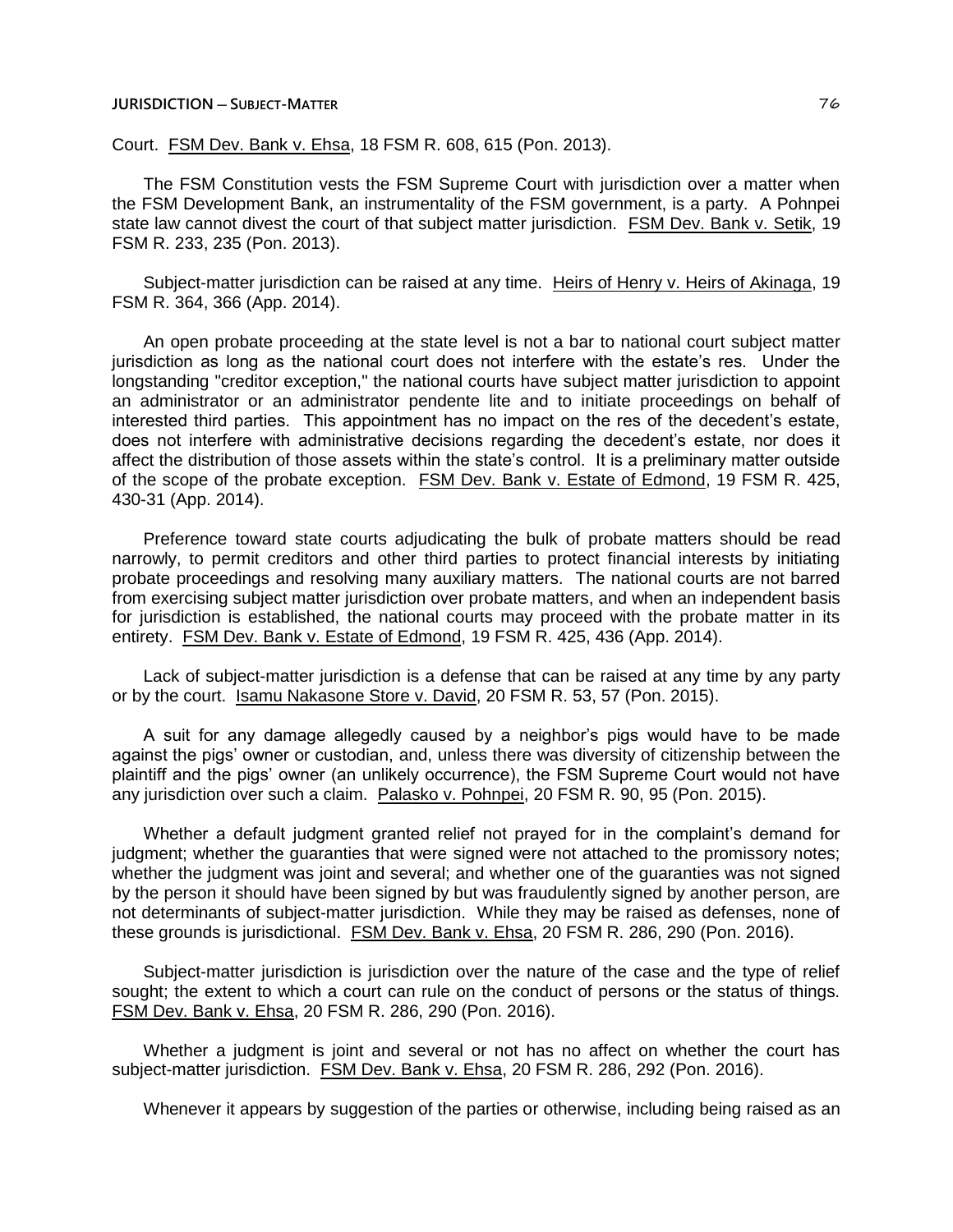affirmative defense in the answer, that the court lacks jurisdiction of the subject matter the court must dismiss the action. Eperiam v. FSM, 20 FSM R. 351, 354 & n.1 (Pon. 2016).

Subject-matter jurisdiction entails a court's power to entertain and adjudicate a given type of case. The fundamental requirement for subject matter jurisdiction is a power derived from the FSM Constitution that specifies the class of cases the FSM Supreme Court is granted authority to hear. Ehsa v. FSM Dev. Bank, 20 FSM R. 498, 506-07 (App. 2016).

A judgment rendered without the requisite subject-matter jurisdiction is void *ab initio*. Ehsa v. FSM Dev. Bank, 20 FSM R. 498, 507 (App. 2016).

Like *res judicata*, the concept of jurisdiction over the subject matter is based upon public policy: one dictates the finality of judgments and the other requires litigation to be addressed in the proper forum. Ehsa v. FSM Dev. Bank, 20 FSM R. 498, 507 (App. 2016).

While courts do not have the power to extend their subject matter jurisdiction, as a practical matter, they must have the power to interpret and determine whether they have subject matter jurisdiction. Ehsa v. FSM Dev. Bank, 20 FSM R. 498, 509 (App. 2016).

Unlike personal jurisdiction, which a court can obtain upon the parties' consent or failure to object, the lack of subject-matter jurisdiction is never capable of being waived. In essence, the court either possesses it or it does not; it cannot assert it. Ehsa v. FSM Dev. Bank, 20 FSM R. 498, 509 (App. 2016).

Since the requirement of subject matter jurisdiction is never capable of being waived, judgments rendered without such allocation of authority are void *ab initio* and can be attacked at any time. Ehsa v. FSM Dev. Bank, 20 FSM R. 498, 509 (App. 2016).

A party may not waive subject matter jurisdiction. Ehsa v. FSM Dev. Bank, 20 FSM R. 498, 516 (App. 2016).

Existence of jurisdiction can only be exclusive or non-exclusive/concurrent. Ehsa v. FSM Dev. Bank, 20 FSM R. 498, 516 (App. 2016).

Exclusive and concurrent jurisdiction cannot be simultaneously present. Ehsa v. FSM Dev. Bank, 20 FSM R. 498, 518 (App. 2016).

In any matter before the court, the issue of standing should be addressed first as it is a threshold issue going to the court's subject matter jurisdiction. Mwoalen Wahu Ileile en Pohnpei v. Peterson, 20 FSM R. 632, 639 (Pon. 2016).

Subject-matter jurisdiction in the FSM Supreme Court is proper in a case involving an FSM Development Bank mortgage foreclosure, on any one of the following as an independent basis: 1) the bank's classification as an instrumentality of the national government; 2) the parties' diversity of citizenship; and 3) the implied challenge to the superiority of FSM Supreme Court; hence a case arising under the FSM Constitution or national law. As such, removal of such a state court case to the FSM Supreme Court is deemed appropriate. Setik v. Perman, 21 FSM R. 31, 37 (Pon. 2016).

A standing issue is addressed first, as it is a threshold issue going to a court's subject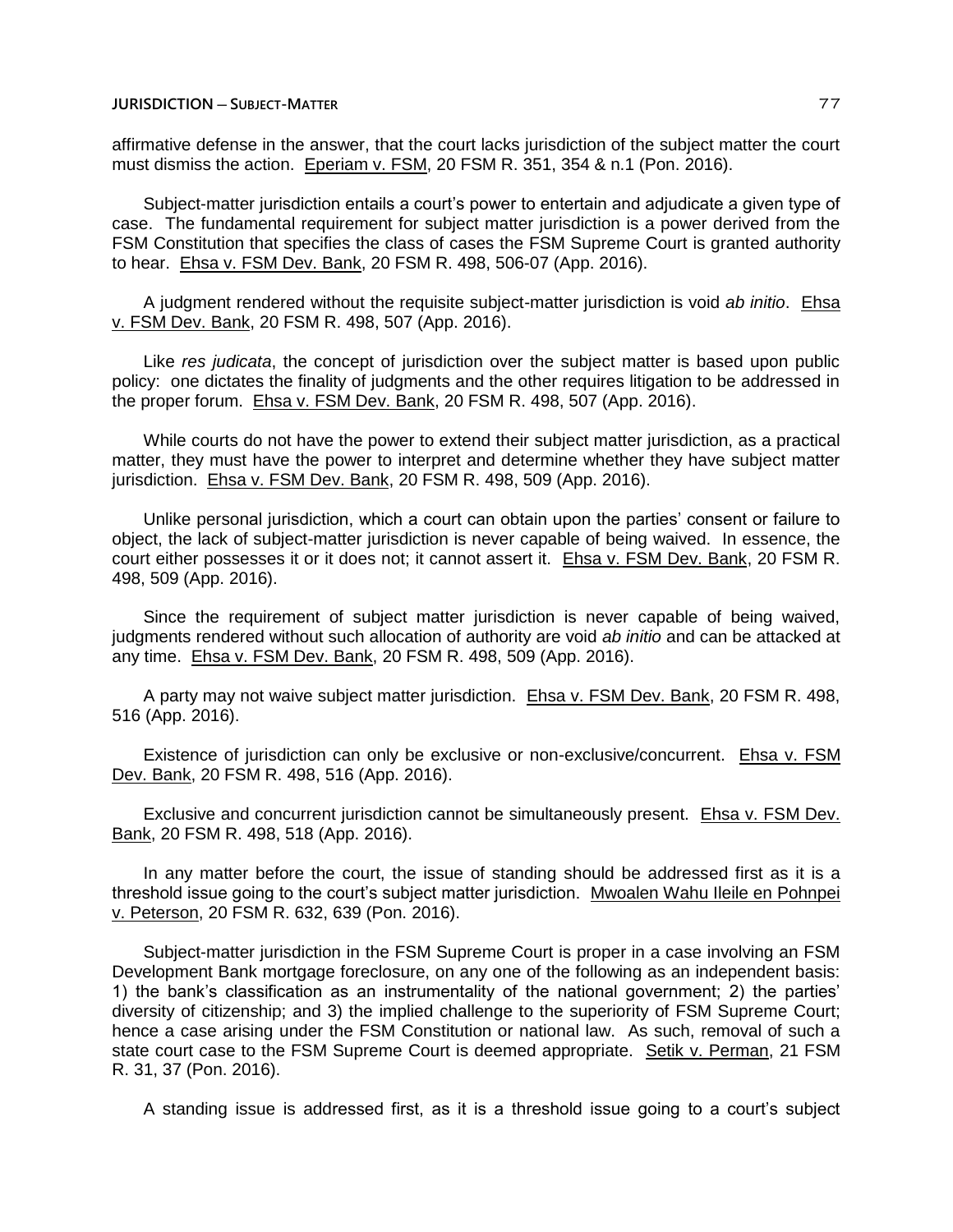matter jurisdiction. Tilfas v. Heirs of Lonno, 21 FSM R. 51, 56 (App. 2016).

A dismissal for lack of subject-matter jurisdiction does not preclude a second action on the same claim. Waguk v. Waguk, 21 FSM R. 60, 73 (App. 2016).

While limited, the Kosrae Land Court's subject-matter jurisdiction is broad enough to encompass factual determinations of fraud and misrepresentation to the extent that they affect the validity of titles or conveyances of land. Indeed, that is the Land Court's very purpose. Waguk v. Waguk, 21 FSM R. 60, 73 (App. 2016).

When the Kosrae Land Court itself is implicated in the allegations of fraud, that court is not competent to adjudicate the subject matter. Waguk v. Waguk, 21 FSM R. 60, 74 (App. 2016).

Subject-matter jurisdiction is addressed first because, if the court lacks it, any ruling it makes on other issues would be an advisory opinion (obiter dicta), and the court is not empowered to make advisory opinions. Pohnpei Arts & Crafts, Inc. v. Narruhn, 21 FSM R. 366, 368 (Pon. 2017).

Since the court must dismiss the action whenever it appears by the parties' suggestion or otherwise that the court lacks jurisdiction of the subject matter, the court will dismiss a civil rights action by a municipality against the state without prejudice to any future action in the state court. Kitti Mun. Gov't v. Pohnpei Utilities Corp., 21 FSM R. 408, 409 (Pon. 2017).

A statue of limitation generally is not jurisdictional unless it is a limitations period for claims against the government. Heirs of Preston v. Heirs of Alokoa, 21 FSM R. 572, 579 (App. 2018).

Raising a statute of limitation as a bar to a remedy does not deprive a court of jurisdiction to hear the cause in the first instance; the court could not adjudicate the question of proper application of the statute if it did not have subject matter jurisdiction. Heirs of Preston v. Heirs of Alokoa, 21 FSM R. 572, 579 (App. 2018).

Raising a statute of limitation as a bar to a remedy does not deprive a court of jurisdiction to hear the cause in the first instance; the court could not adjudicate the question of proper application of the statute if it did not have subject matter jurisdiction. Alik v. Heirs of Alik, 21 FSM R. 606, 621 (App. 2018).

Courts that have subject matter jurisdiction over a case but not venue, have the inherent power to transfer the case to a court with both. Alik v. Heirs of Alik, 21 FSM R. 606, 623 (App. 2018).

The FSM Supreme Court has jurisdiction over a case, regardless of the nature of the case's causes of action, when the FSM Development Bank is a party. Setik v. Perman, 22 FSM R. 105, 115 (App. 2018).

A state court has no jurisdiction over real estate in the jurisdiction of a different sovereign state. Setik v. Perman, 22 FSM R. 105, 119 (App. 2018).

When the court lacks subject-matter jurisdiction over a case, the court may still adjudicate the counterclaim if the court has an adequate independent basis for subject-matter jurisdiction over the counterclaim. Helgenberger v. Helgenberger, 22 FSM R. 244, 248 (Pon. 2019).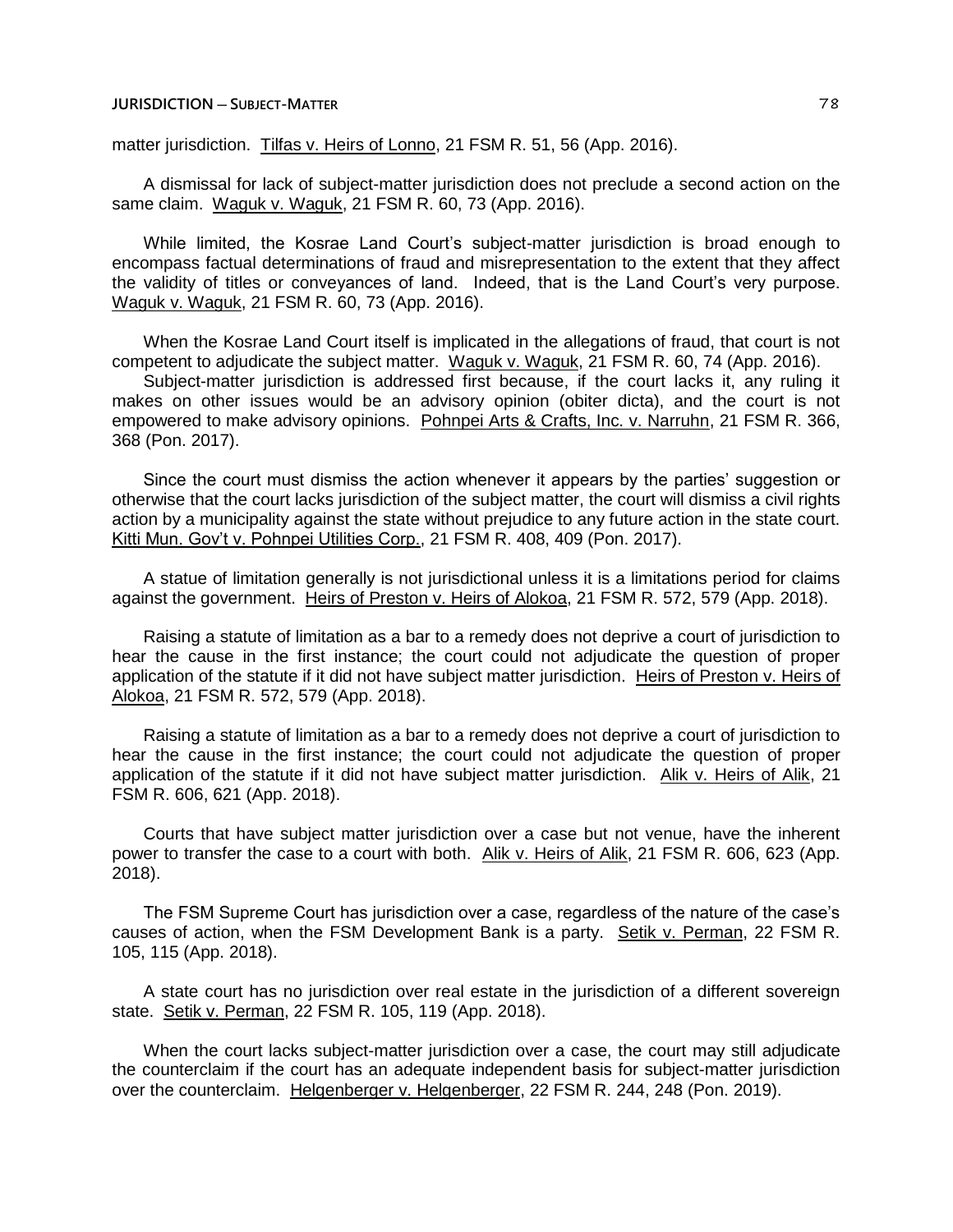Since subject-matter jurisdiction is a threshold matter, the court will address this point before considering the motion's merits. Panuelo v. Sigrah, 22 FSM R. 341, 350 (Pon. 2019).

A statute that acts as a bar to an action does not deprive the court of subject-matter jurisdiction to hear the case in the first instance because the court cannot rule on the statute's proper application  $-$  the statute's effect on the case  $-$  if it does not have subject-matter jurisdiction to consider the case. FSM Dev. Bank v. Carl, 22 FSM R. 365, 371 (Pon. 2019).

A statutory bar does not mean that the court would lack subject-matter jurisdiction over the case, but instead it would be an affirmative defense that would bar the plaintiff's claim and require that a judgment be entered for the defendant. FSM Dev. Bank v. Carl, 22 FSM R. 365, 371 (Pon. 2019).

Although parties may stipulate to factual matters, they may not stipulate to interpretations of law. Thus, even though parties may stipulate to a judgment, they cannot stipulate to a court's subject-matter jurisdiction to enter that judgment. Suzuki v. Chuuk, 22 FSM R. 491, 493 (Chk. 2020).

Parties cannot confer subject matter jurisdiction upon the FSM Supreme Court by stipulation, and therefore their agreement to do so is irrelevant. Suzuki v. Chuuk, 22 FSM R. 491, 493 (Chk. 2020).

Because parties may not agree between themselves and stipulate to subject matter jurisdiction, the court has an obligation to independently determine whether it has subject matter jurisdiction. Suzuki v. Chuuk, 22 FSM R. 491, 493-94 (Chk. 2020).

A court, whether trial or appellate, is obliged to notice want of jurisdiction, on its own motion. Suzuki v. Chuuk, 22 FSM R. 491, 494 (Chk. 2020).

When the only basis the plaintiff asserts for subject-matter jurisdiction is that his state court judgments are property and the state's failure to pay is a taking of his property without due process, the plaintiff's suit does not involve subject matter over which the FSM Supreme Court has jurisdiction because the plaintiff's state court judgments are not property, and the state's failure to pay his judgments against it does not violate his due process or civil rights. Suzuki v. Chuuk, 22 FSM R. 491, 494 (Chk. 2020).

When the parties' stipulation to enter a judgment would result in a void judgment, the court must reject the stipulation for judgment and dismiss the case for the lack of subject-matter jurisdiction because whenever it appears that the court lacks jurisdiction of the subject matter, the court must dismiss the action. Suzuki v. Chuuk, 22 FSM R. 491, 494 (Chk. 2020).

─ Territorial

In order for a court to have jurisdiction over an action involving real property, particularly an action involving title, the real property must be within that court's territorial jurisdiction. FSM Dev. Bank v. Ifraim, 10 FSM R. 107, 110 (Chk. 2001).

Unlike *in personam* defendants, who may under certain circumstances be validly served process in foreign countries, valid service of process on an *in rem* defendant can only be made within the court's territorial jurisdiction. People of Eauripik ex rel. Sarongelfeg v. F/V Teraka No.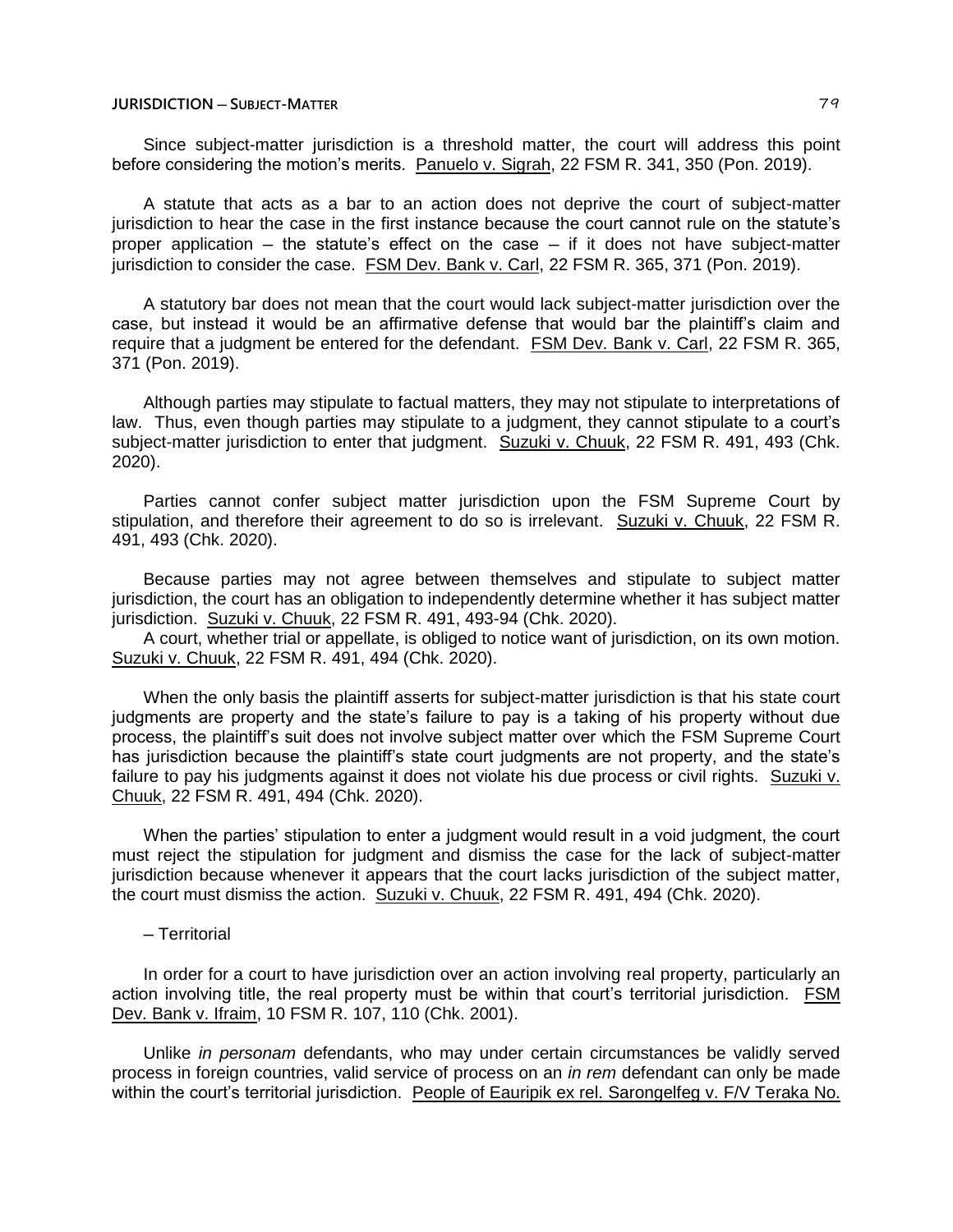# **JURISDICTION ─ TERRITORIAL** 80

168, 18 FSM R. 461, 465 (Yap 2012).

A manifest abuse of authority, a judgment obtained unfairly or working a serious injustice, fraud or collusion by a court, fraud, and lack of jurisdiction have been considered grounds to ignore a judgment's validity. Validity fundamentally includes the court's competence to adjudicate the matter with regard to subject-matter jurisdiction, territorial jurisdiction, and notice. Waguk v. Waguk, 21 FSM R. 60, 71 (App. 2016).

When a court exercises jurisdiction over land, it can only exercise that jurisdiction in the nature of an in rem proceeding. In rem proceedings encompass any action in which essential purpose of suit is to determine title to or affect interests in specific property located within the territory over which court has jurisdiction. Setik v. FSM Dev. Bank, 21 FSM R. 505, 518 (App. 2018).

To be able to exercise in rem jurisdiction, the property over which the court is to exercise jurisdiction must be physically present within the court's territorial jurisdiction and under its control. Setik v. FSM Dev. Bank, 21 FSM R. 505, 518 (App. 2018).

No court located in Chuuk can exercise jurisdiction over land in Pohnpei. Only a court in Pohnpei can do that. Setik v. FSM Dev. Bank, 21 FSM R. 505, 519 (App. 2018).

A court's jurisdiction over land is in the nature of an in rem proceeding. "In rem" proceedings encompass any action in which essential purpose of suit is to determine title to or affect interests in specific property located within the territory over which court has jurisdiction. Setik v. Mendiola, 21 FSM R. 537, 551 (App. 2018).

In rem jurisdiction includes registration of land titles, mortgages, and probate proceedings involving land. To exercise in rem jurisdiction, the property over which the court is to exercise jurisdiction must be physically present within the court's territorial jurisdiction and under its control. Setik v. Mendiola, 21 FSM R. 537, 551 (App. 2018).

Land on Pohnpei is not physically present in the Chuuk State Supreme Court's territorial jurisdiction. Thus, neither it, nor any court in Chuuk, can exercise jurisdiction over any Pohnpei land. Only a court in Pohnpei can do that. Setik v. Mendiola, 21 FSM R. 537, 551 (App. 2018).